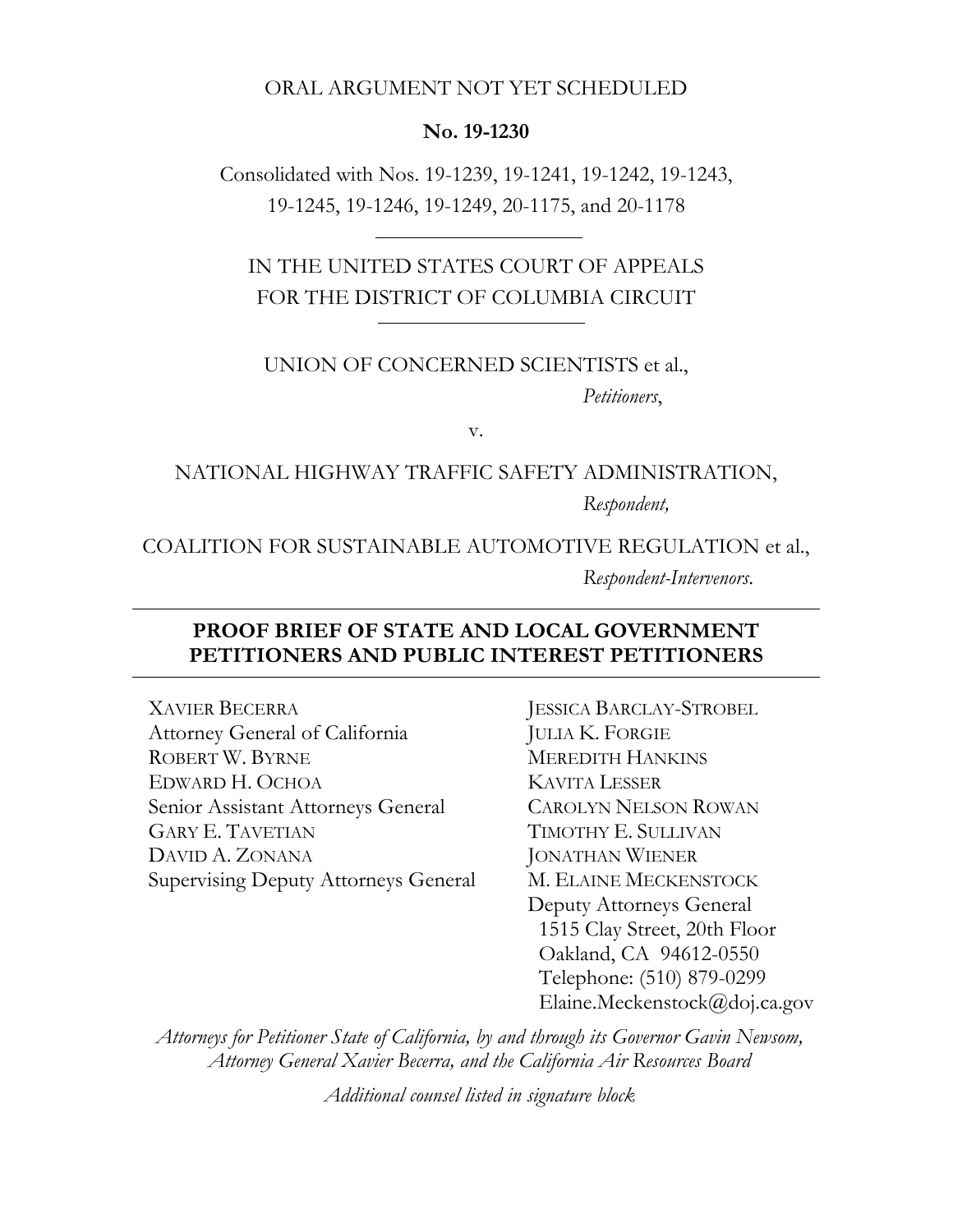#### **CERTIFICATE AS TO PARTIES, RULINGS, AND RELATED CASES**

Pursuant to Circuit Rule 28(a)(1), the undersigned counsel provides the following information for all consolidated cases.

#### **A. Parties and Amici**

#### Petitioners:

In case number 19-1230, petitioners are Union of Concerned Scientists, Center for Biological Diversity, Conservation Law Foundation, Environment America, Environmental Defense Fund, Environmental Law & Policy Center, Natural Resources Defense Council, Inc., Public Citizen, Inc., and Sierra Club.

In case number 19-1239, petitioners are the States of California (by and through Governor Gavin Newsom, Attorney General Xavier Becerra, and the California Air Resources Board), Colorado, Connecticut, Delaware, Hawaii, Illinois, Maine, Maryland, Minnesota, Nevada, New Jersey, New Mexico, New York, North Carolina, Oregon, Rhode Island, Vermont, Washington, and Wisconsin; the Commonwealths of Massachusetts, Pennsylvania, and Virginia; the People of the State of Michigan; the District of Columbia; and the Cities of Los Angeles and New York.

In case number 19-1241, petitioners are the South Coast Air Quality Management District, Bay Area Air Quality Management District, and Sacramento Metropolitan Air Quality Management District.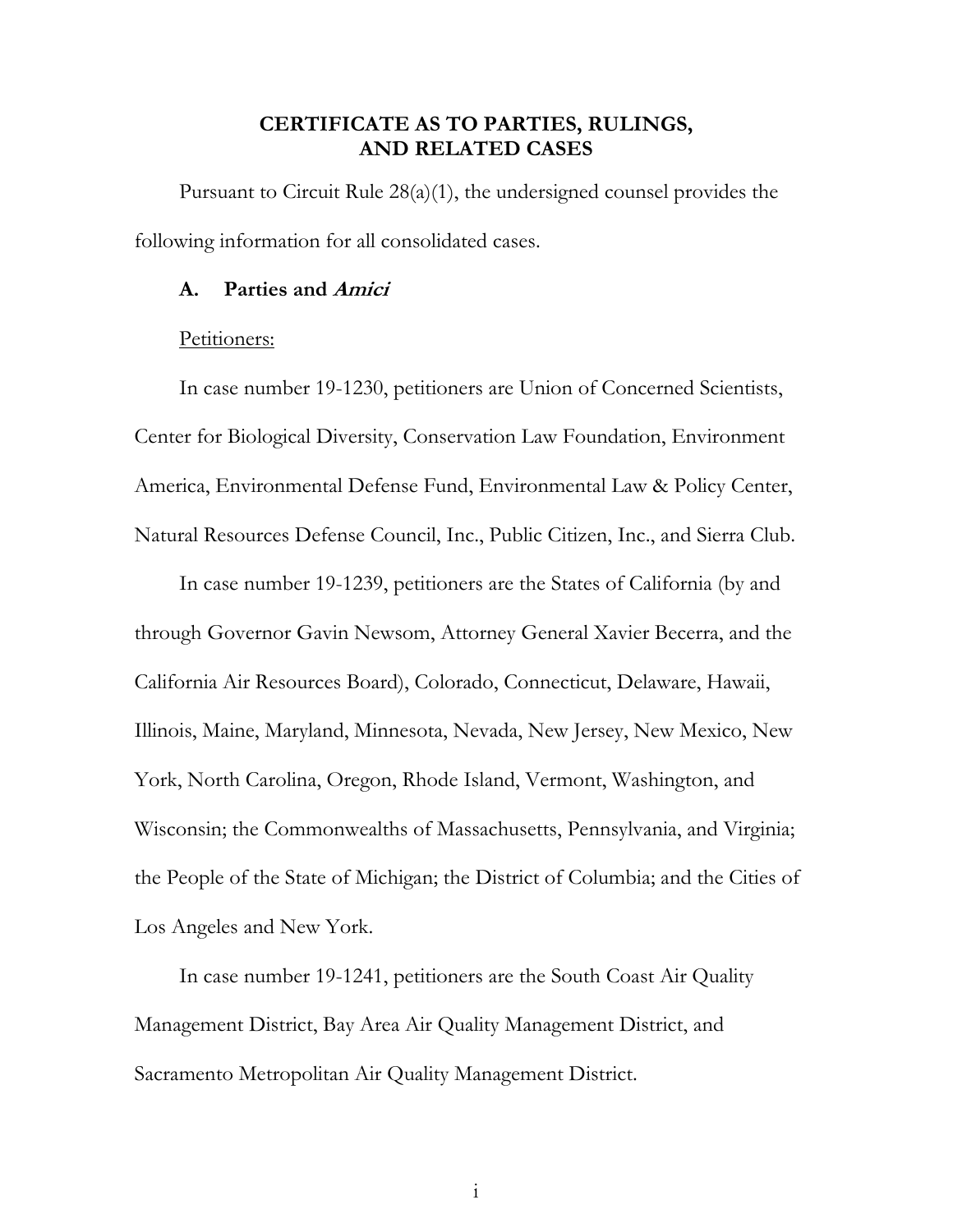In case number 19-1242, petitioner is the National Coalition for Advanced Transportation.

In case number 19-1243, petitioners are Sierra Club, Center for Biological Diversity, Chesapeake Bay Foundation, Inc., Communities for a Better Environment, Conservation Law Foundation, Environment America, Environmental Defense Fund, Environmental Law & Policy Center, Natural Resources Defense Council, Inc., Public Citizen, Inc., and Union of Concerned Scientists.

In case number 19-1245, petitioners are Calpine Corporation, Consolidated Edison, Inc., National Grid USA, New York Power Authority, and Power Companies Climate Coalition.

In case number 19-1246, petitioner is the City and County of San Francisco.

In case number 19-1249, petitioner is Advanced Energy Economy.

In case number 20-1175, petitioners are Advanced Energy Economy,

Calpine Corporation, Consolidated Edison, Inc., National Coalition for

Advanced Transportation, National Grid USA, New York Power Authority, and Power Companies Climate Coalition.

In case number 20-1178, petitioners are Union of Concerned Scientists, Center for Biological Diversity, Chesapeake Bay Foundation, Inc., Communities for a Better Environment, Conservation Law Foundation, Environment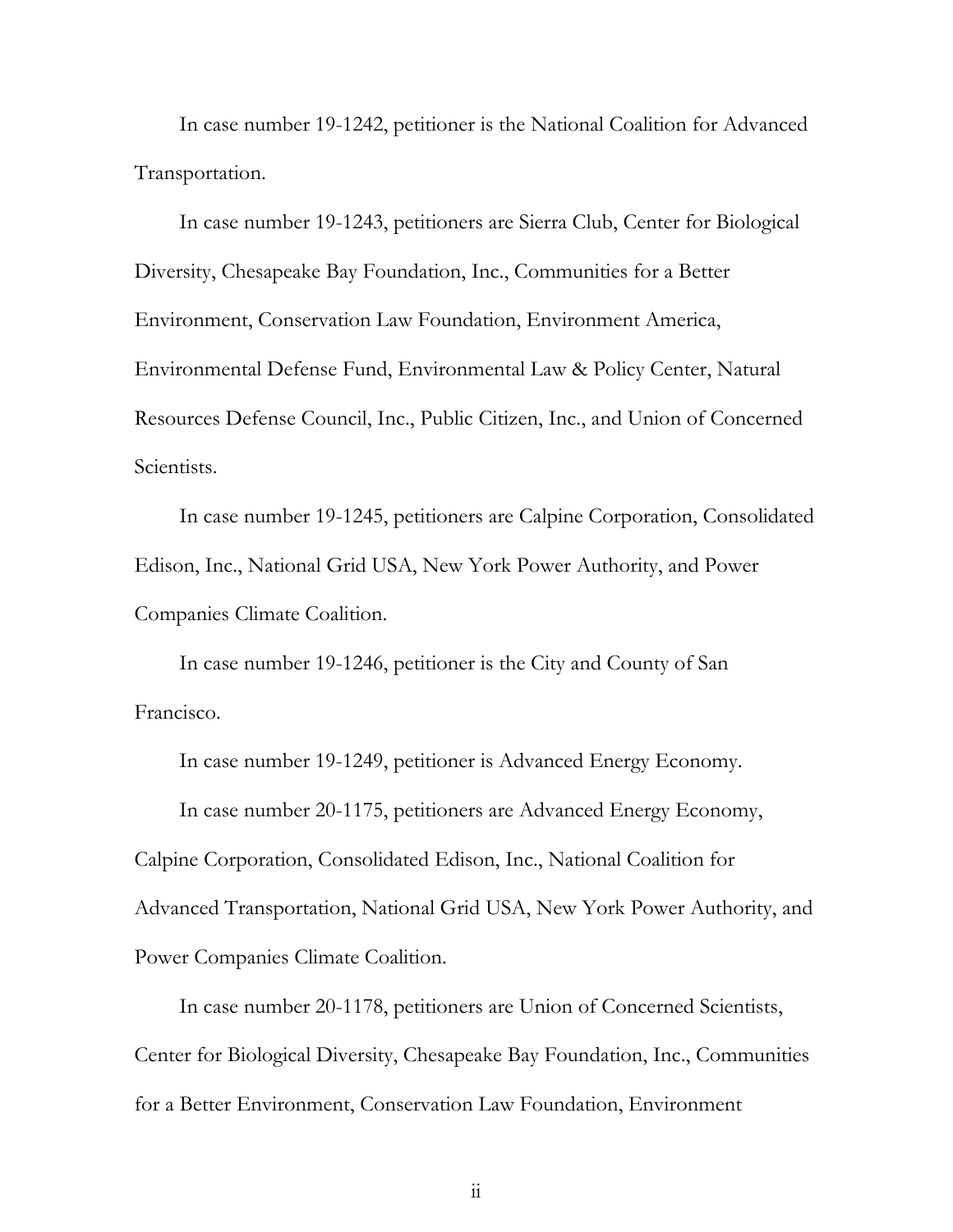America, Environmental Defense Fund, Environmental Law & Policy Center, Natural Resources Defense Council, Inc., Public Citizen, Inc., and Sierra Club.1

Petitioners in Cases No. 19-1230, 19-1241, and 20-1178 state as follows in accordance with Circuit Rule 26.1:

1. Center for Biological Diversity is a nonstock corporation that does not issue shares or debt securities, and it has no parent companies. Center for Biological Diversity is a national, nonprofit conservation organization incorporated under the laws of the State of Arizona and headquartered in Tucson, that is dedicated to the protection of endangered species and the environment.

2. Chesapeake Bay Foundation, Inc., is a nonstock corporation that does not issue shares or debt securities, and it has no parent companies. Chesapeake Bay Foundation is a nonprofit, nonpartisan organization whose mission is to "Save the Bay" and keep it saved, as defined by reaching a 70 on the Chesapeake Bay Foundation's Health Index. Chesapeake Bay Foundation is incorporated under the laws of Maryland with offices in Maryland, Pennsylvania, Virginia, and the District of Columbia.

<sup>&</sup>lt;u>1</u> <sup>1</sup> Although the parties' joint briefing proposal suggested petitioners would file up to four separate briefs, ECF No. 1832077, after the Court reduced the number of cumulative words available for petitioners' briefs, ECF No. 1843712, a majority of petitioners agreed to file a common brief presenting issues on which their positions are aligned in order to maximize the number of meritorious issues presented.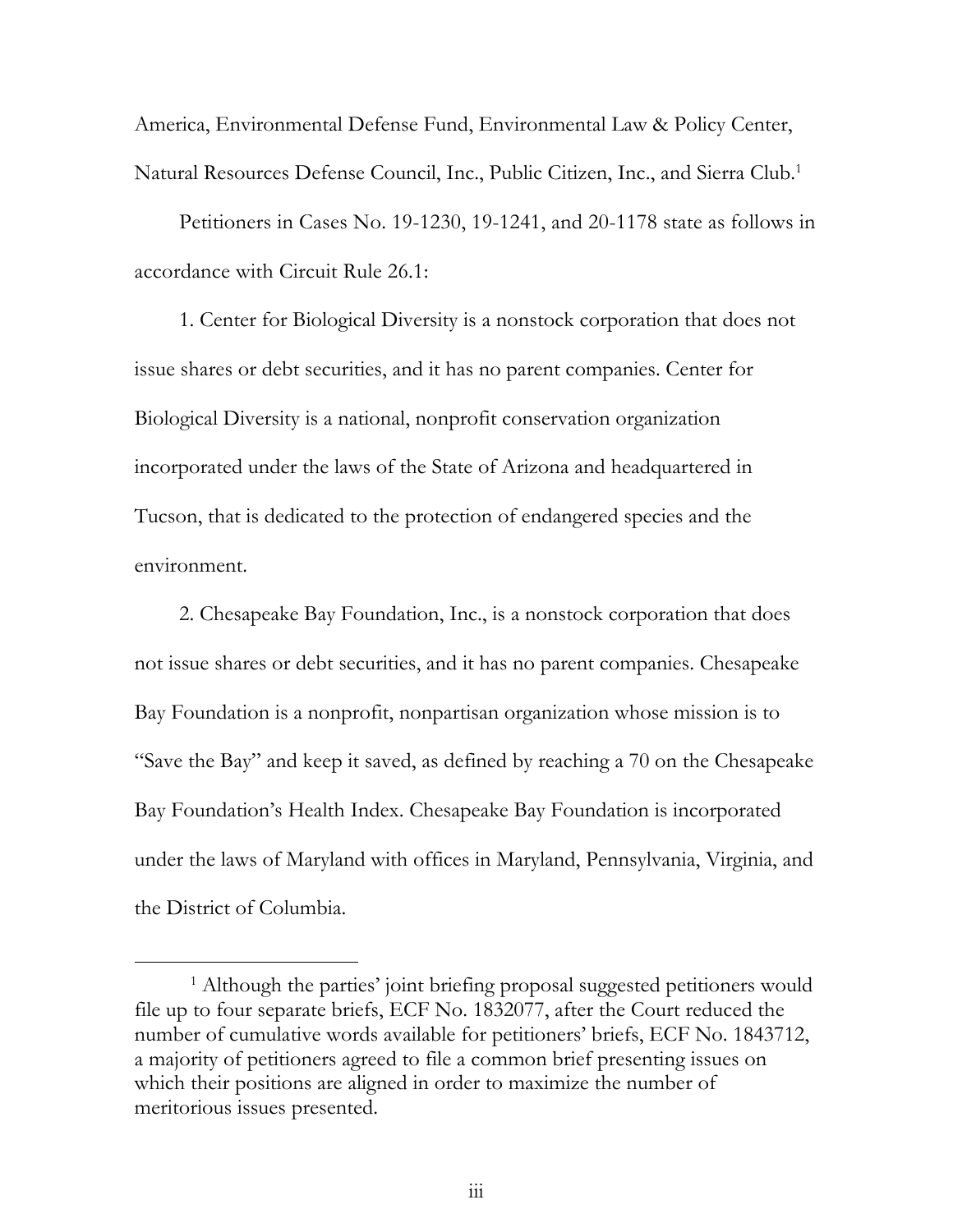3. Communities for a Better Environment is a nonstock corporation that does not issue shares or debt securities, and it has no parent companies. Communities for a Better Environment is a nonprofit corporation with a mission of achieving environmental health and justice. Communities for a Better Environment works to secure clean air and reduce pollutant emissions in its members' communities, and to address climate change emissions and impacts locally, regionally, and beyond.

4. Conservation Law Foundation is a nonstock corporation that does not issue shares or debt securities, and it has no parent companies. Conservation Law Foundation is a nonprofit, member-supported environmental organization whose vision is a healthy, thriving New England—for generations to come. It uses the law, science, and the market to create solutions that preserve our natural resources, build healthy communities, and sustain a vibrant economy. Conservation Law Foundation is incorporated in the Commonwealth of Massachusetts with offices in Massachusetts, Maine, New Hampshire, Vermont, and Rhode Island.

5. Environment America is a nonstock corporation that does not issue shares or debt securities, and it has no parent companies. Environment America works for clean air, clean water, clean energy, wildlife and open spaces, and a livable climate. Environment America is incorporated under the laws of the State of Colorado, with headquarters in Denver, Colorado.

iv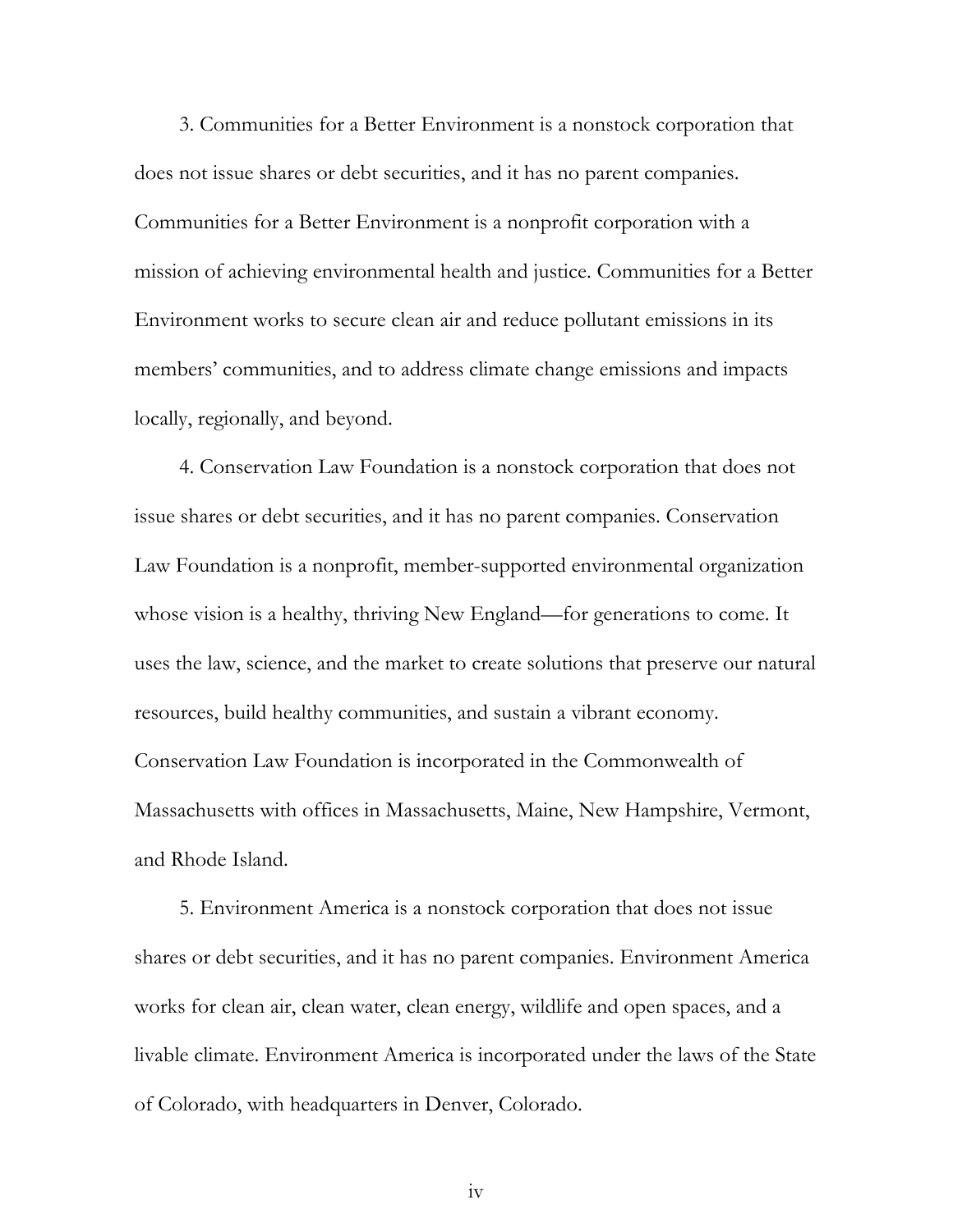6. Environmental Defense Fund is a nonstock corporation that does not issue shares or debt securities, and it has no parent companies. Environmental Defense Fund is a national non-profit organization that links science, economics, and law to create innovative, equitable, and cost-effective solutions to urgent environmental problems. Environmental Defense Fund is organized under the laws of the State of New York with its headquarters in New York City.

7. Environmental Law & Policy Center is a nonstock corporation that does not issue shares or debt securities, and it has no parent companies. Environmental Law & Policy Center is a nongovernmental corporation that works to improve public health and to protect our natural resources across the Great Lakes States and the Midwest region. Environmental Law & Policy Center is incorporated under the laws of the State of Illinois with offices in Illinois, Iowa, Michigan, Minnesota, Ohio, Wisconsin, and Washington, D.C.

8. Natural Resources Defense Council, Inc., is a nonstock corporation that does not issue shares or debt securities, and it has no parent companies. Natural Resources Defense Council is a nongovernmental corporation that engages in research, advocacy, public education, and litigation to protect public health and the environment. Natural Resources Defense Council is a tax-exempt organization incorporated under the laws of the State of New York, with headquarters in New York City.

v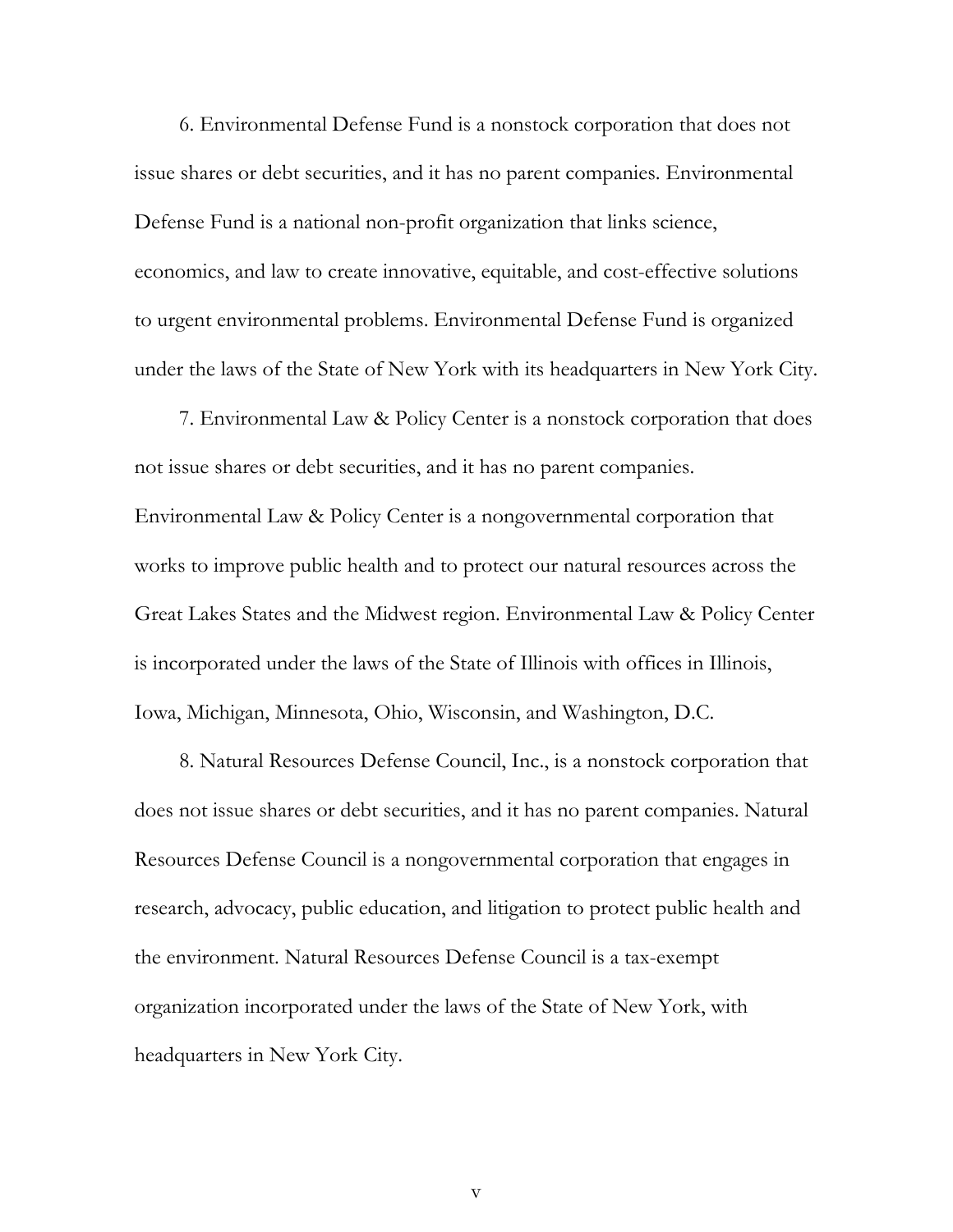9. Public Citizen, Inc., is a nonstock corporation that does not issue shares or debt securities, and it has no parent companies. Public Citizen is a nongovernmental corporation that engages in research, advocacy, media activity, and litigation related to advancing health and safety, consumer protection, and the environment, among other things. Public Citizen is incorporated in the District of Columbia and has its principal offices in Washington, D.C.

10. Sierra Club is a nonstock corporation that does not issue shares or debt securities, and it has no parent companies. Sierra Club is a nongovernmental corporation whose mission is to explore, enjoy, and protect the wild places of the Earth; to practice and promote the responsible use of the Earth's resources and ecosystems; to educate and enlist humanity to protect and restore the quality of the natural and human environment; and to use all lawful means to carry out these objectives. Sierra Club is incorporated under the laws of the State of California, with its principal place of business in Oakland, California.

11. Union of Concerned Scientists is a nonstock corporation that does not issue shares or debt securities, and it has no parent companies. Union of Concerned Scientists is a nongovernmental corporation that puts rigorous, independent science to work to solve our planet's most pressing problems by combining technical analysis and effective advocacy to create innovative, practical solutions for a healthy, safe, and sustainable future. Union of

vi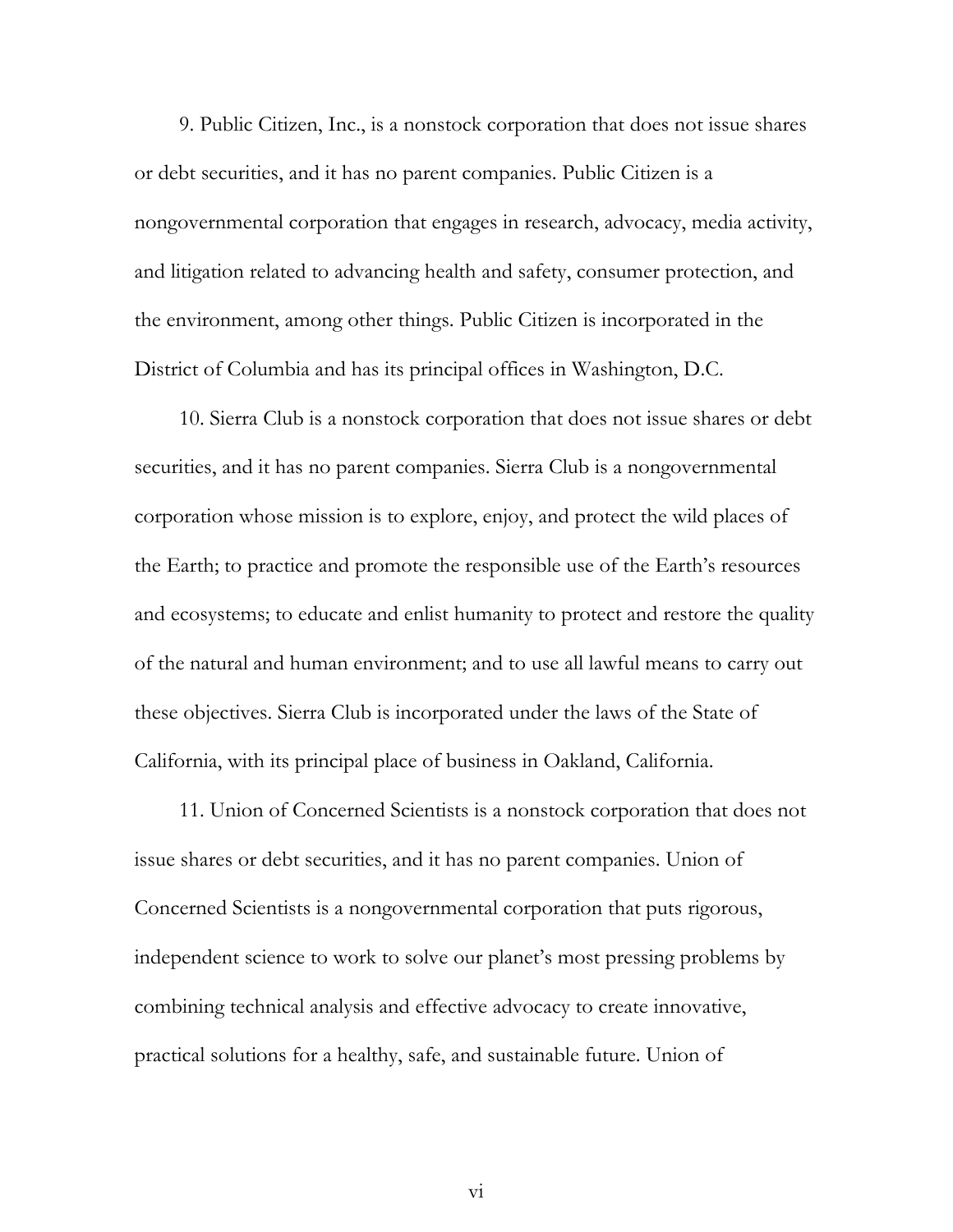Concerned Scientists is incorporated under the laws of Washington, D.C., with headquarters in the State of Massachusetts.

#### Respondents:

In these consolidated cases, Respondents are the National Highway Traffic Safety Administration; James C. Owens, in his official capacity as Acting Administrator, National Highway Traffic Safety Administration; the United States Department of Transportation; Elaine L. Chao, in her official capacity as Secretary, United States Department of Transportation; the United States Environmental Protection Agency; and Andrew R. Wheeler, in his official capacity as Administrator, United States Environmental Protection Agency.

#### Intervenors:

Respondent-Intervenors are the American Fuel & Petrochemical Manufacturers, Automotive Regulatory Council, Inc., Coalition for Sustainable Automotive Regulation, and the States of Alabama, Alaska, Arkansas, Georgia, Indiana, Louisiana, Missouri, Nebraska, Ohio, South Carolina, Texas, Utah, and West Virginia.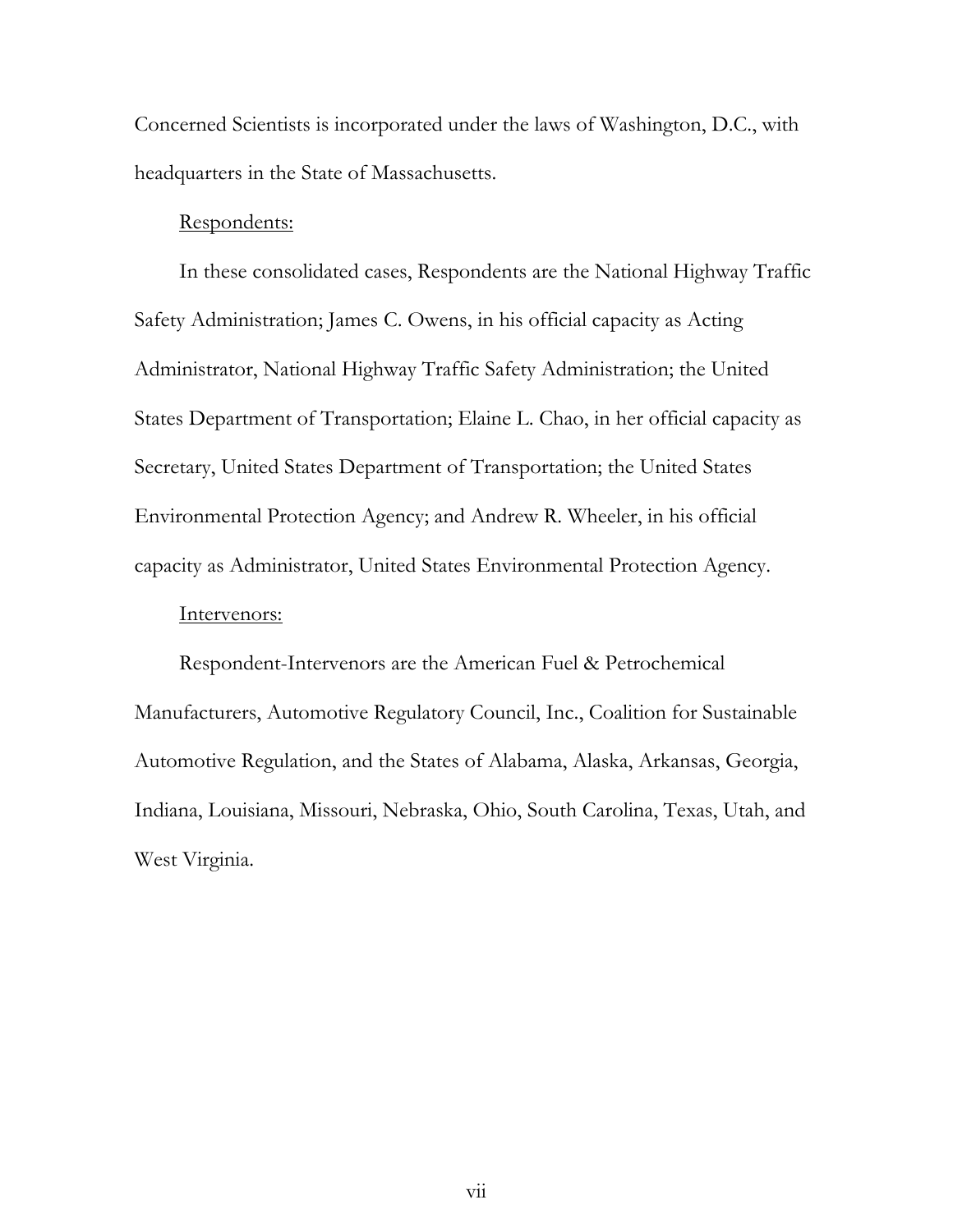#### *Amici Curiae*:

No individuals or entities have yet filed notices of intent to appear as *amicus*  curiae. On May 26, 2020, all parties in these consolidated cases<sup>2</sup> consented to the filing of amicus briefs provided *amici* comply with Federal Rule of Appellate Procedure 29, Circuit Rule 29, and applicable orders of the Court. ECF No. 1844268.

#### **B. Rulings Under Review**

These consolidated petitions challenge actions of the U.S. Environmental Protection Agency and the National Highway Traffic Safety Administration jointly published as "The Safer Affordable Fuel-Efficient (SAFE) Vehicles Rule Part One: One National Program," 84 Fed. Reg. 51,310 (Sept. 27, 2019).

#### **C. Related Cases**

The U.S. District Court for the District of Columbia has consolidated and stayed three cases in which petitioners here have challenged the same action of the National Highway Traffic Safety Administration that is at issue here.

*California v. Chao*, No. 19-cv-2826-KBJ (filed Sept. 20, 2019).

 /s/ M. Elaine Meckenstock M. ELAINE MECKENSTOCK

 $\overline{\phantom{2}}$  Although petitioners in case numbers 20-1175 and 20-1178 did not expressly join the consent notice in their capacity as petitioners in those cases, they are the same petitioners as in case numbers 19-1242, 19-1243, 19-1245, and 19-1249.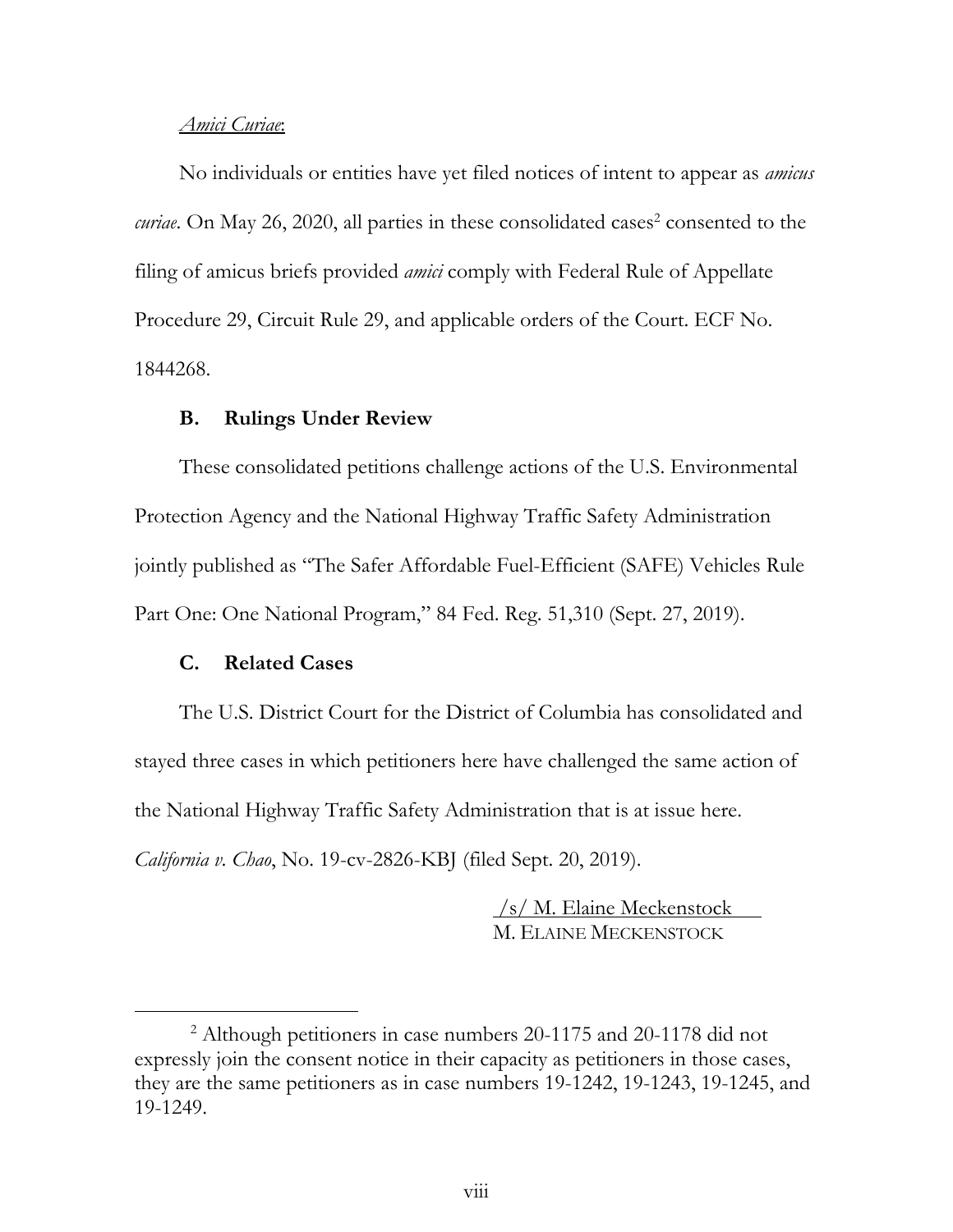# **TABLE OF CONTENTS**

|    |                 | CERTIFICATE AS TO PARTIES, RULINGS,                        |
|----|-----------------|------------------------------------------------------------|
|    |                 |                                                            |
|    |                 |                                                            |
|    |                 |                                                            |
|    |                 |                                                            |
|    |                 |                                                            |
|    | A.              | State and Federal Regulation of Motor Vehicle Emissions5   |
|    | <b>B.</b>       |                                                            |
|    | $\mathcal{C}$ . |                                                            |
|    | D.              |                                                            |
|    |                 |                                                            |
|    |                 |                                                            |
|    |                 |                                                            |
|    |                 |                                                            |
| I. |                 |                                                            |
|    | А.              | EPA Lacks Authority for Its Waiver Withdrawal28            |
|    | B.              | EPA's Section 209(b)(1)(B) Determination Is Unlawful 39    |
|    | C.              | EPA's Reliance on NHTSA's Preemption Rule Is Unlawful  65  |
| П. |                 |                                                            |
|    | А.              | EPA's Section 177 Determination Exceeds Its Authority  69  |
|    | B.              | EPA's Interpretation Is Contrary to the Relevant Statutory |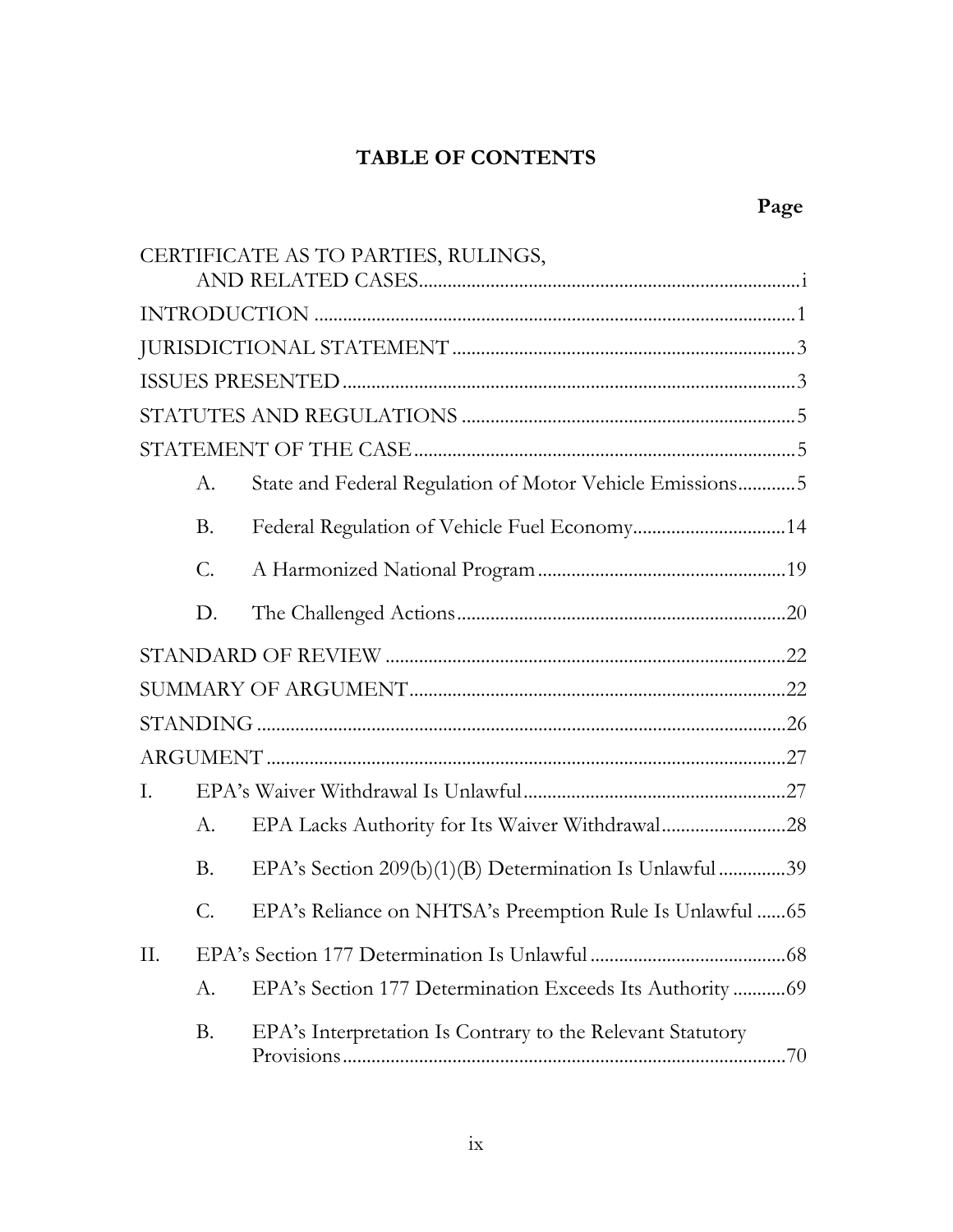# **TABLE OF CONTENTS (continued)**

| III. | This Court Should Vacate NHTSA's Preemption Rule If It Has |                                                                                                                | .73 |
|------|------------------------------------------------------------|----------------------------------------------------------------------------------------------------------------|-----|
|      | А.                                                         | NHTSA's Preemption Rule Must Be Reviewed First by the                                                          |     |
|      | <b>B.</b>                                                  | NHTSA Lacks Authority to Pronounce Upon Preemption78                                                           |     |
|      | $\mathcal{C}$ .                                            | NHTSA Errs in Construing EPCA to Expressly Preempt<br>Greenhouse Gas and Zero-Emission-Vehicle Standards for   |     |
|      | D.                                                         | NHTSA Errs in Interpreting EPCA to Impliedly Preempt<br>Greenhouse Gas and Zero-Emission-Vehicle Standards 107 |     |
|      | Е.                                                         | NHTSA Violated the National Environmental Policy Act 108                                                       |     |
|      | <b>CONCLUSION</b>                                          |                                                                                                                |     |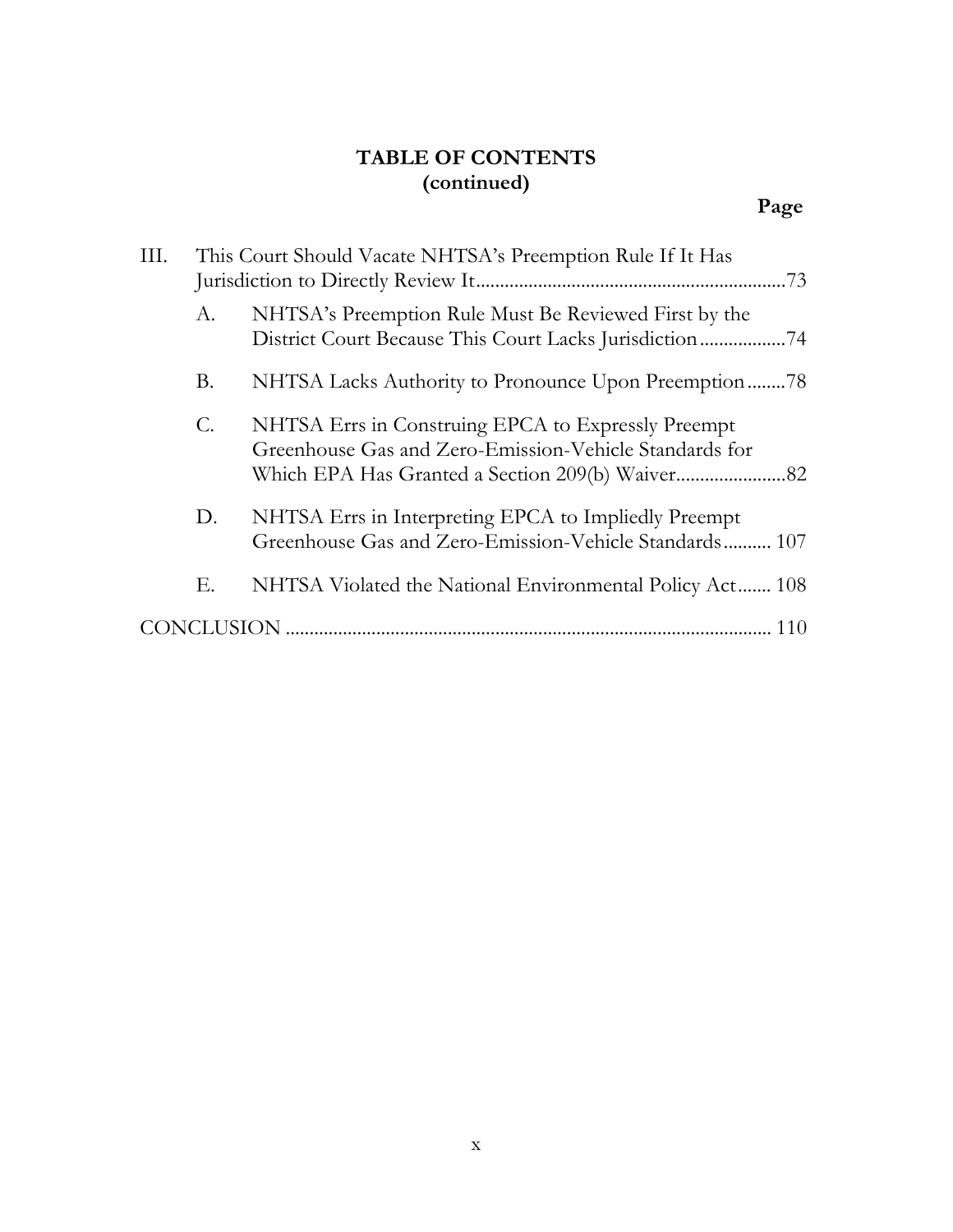# **TABLE OF AUTHORITIES**

**CASES**

| Alaska Dep't of Envtl. Conservation v. EPA,                 |
|-------------------------------------------------------------|
| Alaska v. DOT,                                              |
| Am. Bird Conservancy, Inc. v. FCC,                          |
| Am. Methyl Corp. v. EPA,                                    |
| *Am. Trucking Ass'ns, Inc. v. EPA,                          |
| Am. Wild Horse Pres. Campaign v. Perdue,                    |
| Bostock v. Clayton Cty.,                                    |
| Butte Cty. v. Hogen,                                        |
| Cal. Div. of Labor Stds. Enforcement v. Dillingham Constr., |
| California v. Chao,                                         |
| California v. Watt,                                         |

\*Authorities upon which Petitioners chiefly rely are marked with asterisks.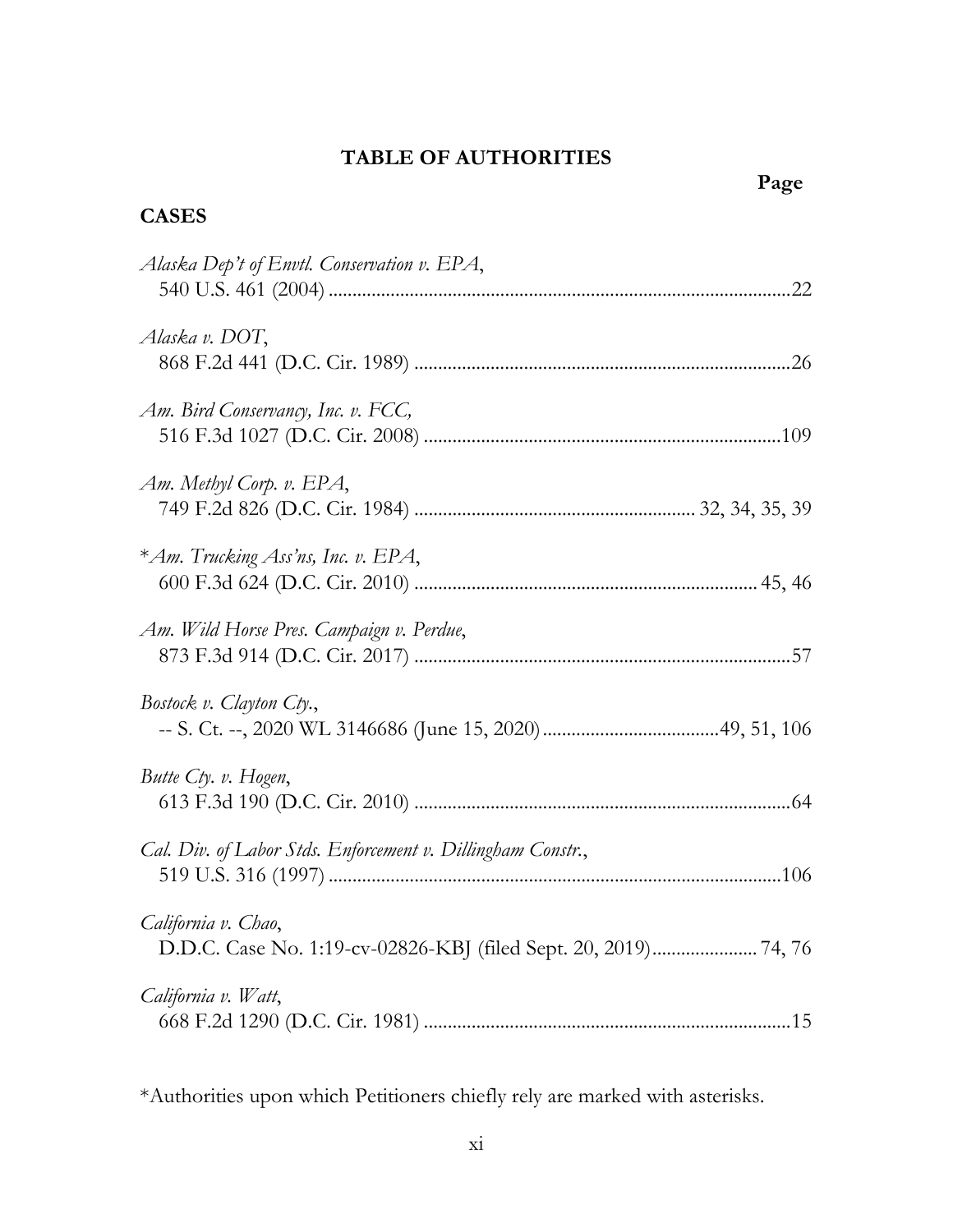| California v. Wheeler,                                                                                                      |
|-----------------------------------------------------------------------------------------------------------------------------|
| Capron v. Office of Atty. Gen.,                                                                                             |
| Carter v. United States,                                                                                                    |
| Cent. United Life Ins. Co. v. Burwell,                                                                                      |
| Cent. Valley Chrysler-Jeep, Inc. v. Goldstene,<br>529 F. Supp. 2d 1151 (E.D. Cal. 2007) (as corrected Mar. 26, 2008) 18, 95 |
| Chamber of Commerce v. Whiting,                                                                                             |
| Chapman v. El Paso Nat. Gas Co.,                                                                                            |
| Clark v. Martinez,                                                                                                          |
| Comm. for a Better Arvin v. EPA,                                                                                            |
| Common Cause v. Dep't of Energy,                                                                                            |
| Coventry Health Care of Mo. v. Nevils,                                                                                      |
| CSX Transp., Inc. v. STB,                                                                                                   |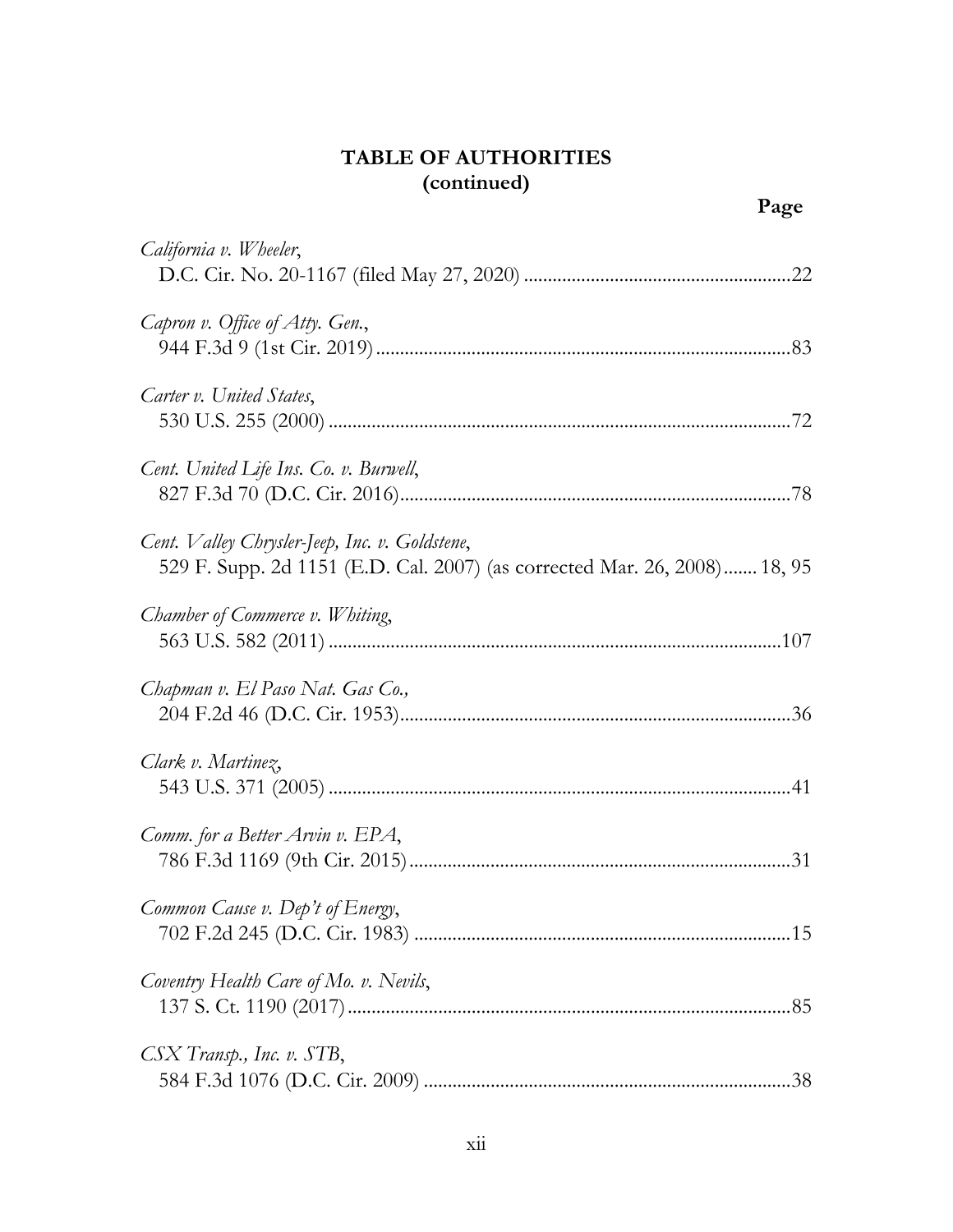| CTS Corp. v. Waldburger,                    |  |
|---------------------------------------------|--|
| $C$ ty. of Delaware v. Dep't of Transp.,    |  |
| Delaware v. STB,                            |  |
| Delta Air Lines, Inc. v. C.A.B.,            |  |
| Delta Constr. Co. v. EPA,                   |  |
| DHS. v. Regents of the Univ. of Cal.,       |  |
| Encino Motorcars, LLC v. Navarro,           |  |
| *Engine Mfrs. Ass'n v. EPA,                 |  |
| Epic Sys. Corp. v. Lewis,                   |  |
| Ethyl Corp. v. EPA,                         |  |
| FCC v. Fox Television Stations, Inc. (Fox), |  |
| Fin. Planning Ass'n v. SEC,                 |  |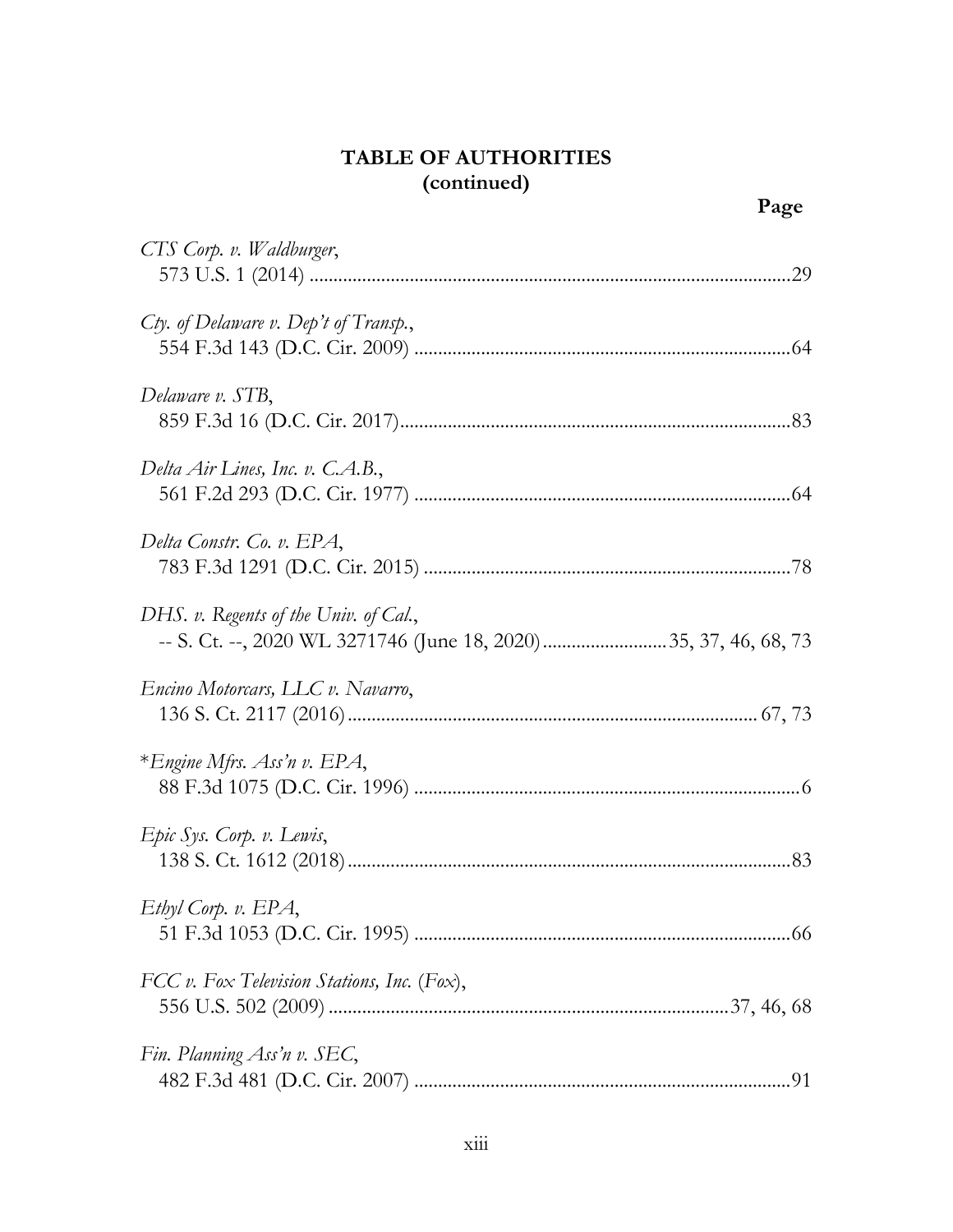| Ford Motor Co. v. EPA,                                       |  |
|--------------------------------------------------------------|--|
|                                                              |  |
| Franks Inv. Co. v. Union Pac. R.R. Co.,                      |  |
|                                                              |  |
| Genuine Parts Co. v. EPA,                                    |  |
|                                                              |  |
| Gobeille v. Liberty Mut. Ins. Co.,                           |  |
|                                                              |  |
| Gonzales v. Oregon,                                          |  |
|                                                              |  |
| Green Mountain Chrysler Plymouth Dodge Jeep v. Crombie,      |  |
|                                                              |  |
| Guedes v. Bureau of Alcohol, Tobacco, Firearms & Explosives, |  |
|                                                              |  |
| $HTH$ Corp. v. NLRB,                                         |  |
|                                                              |  |
| Humane Soc. of U.S. v. Johanns,                              |  |
|                                                              |  |
| Int'l Union v. Marshall,                                     |  |
|                                                              |  |
| Int'l Union v. NLRB,                                         |  |
|                                                              |  |
| Jackson v. Modly,                                            |  |
|                                                              |  |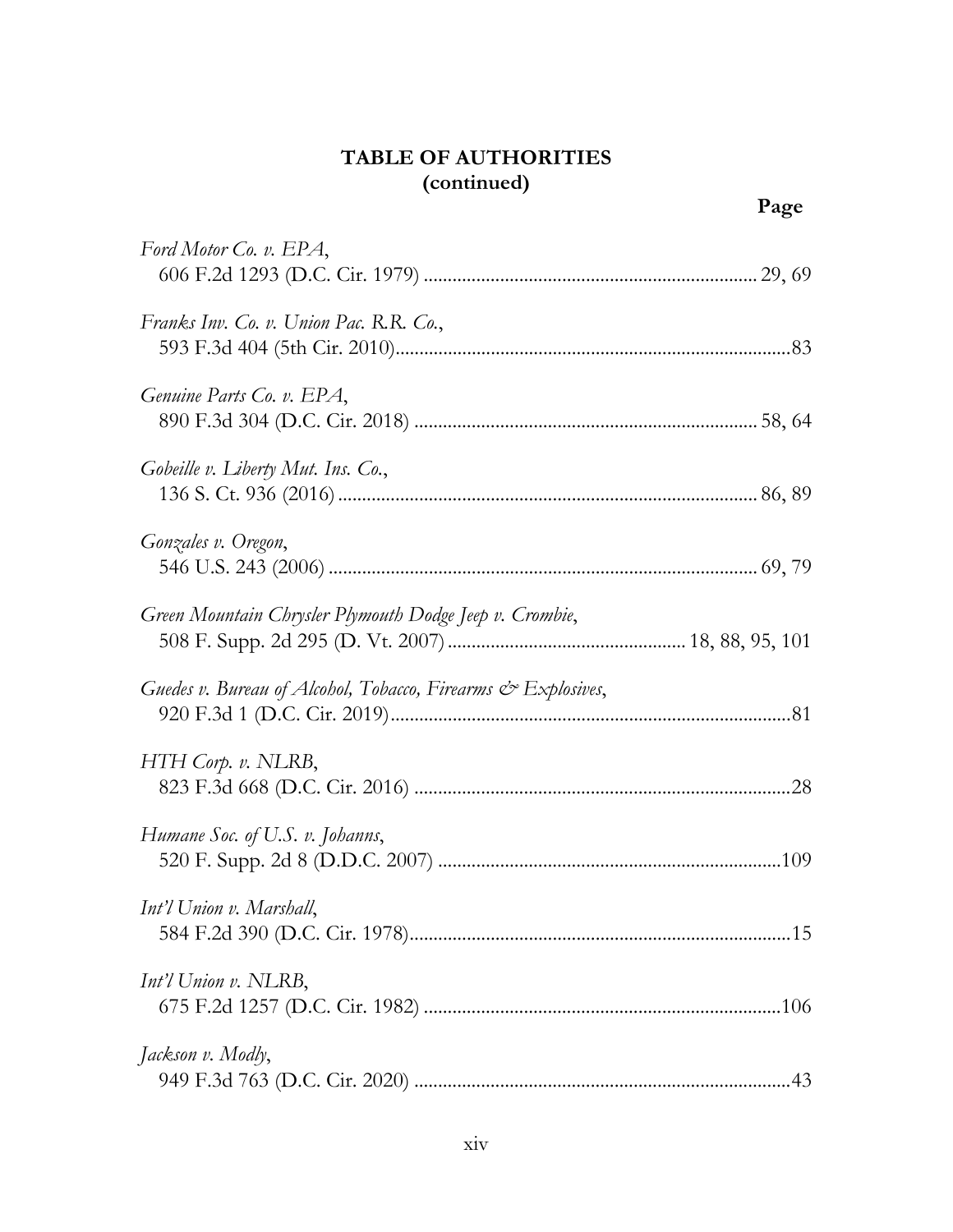| Kansas v. Garcia,                                                                                                            |
|------------------------------------------------------------------------------------------------------------------------------|
| La. Pub. Serv. Comm'n v. FCC,                                                                                                |
| Life Techs. Corp. v. Promega Corp.,                                                                                          |
| Lusnak v. Bank of Am., N.A.,                                                                                                 |
| Maracich v. Spears,                                                                                                          |
| $*Massachusetts v. EPA,$                                                                                                     |
| Mazaleski v. Treusdell,                                                                                                      |
| Medtronic, Inc. v. Lohr,                                                                                                     |
| Mellouli v. Lynch,                                                                                                           |
| *Merrill Lynch, Pierce, Fenner & Smith, Inc. v. Curran,                                                                      |
| Michigan v. EPA,                                                                                                             |
| *Motor & Equip. Mfrs. Ass'n, Inc. v. EPA (MEMA I),<br>627 F.2d 1095 (D.C. Cir. 1979) 5, 6, 9, 10, 11, 34, 35, 42, 46, 50, 66 |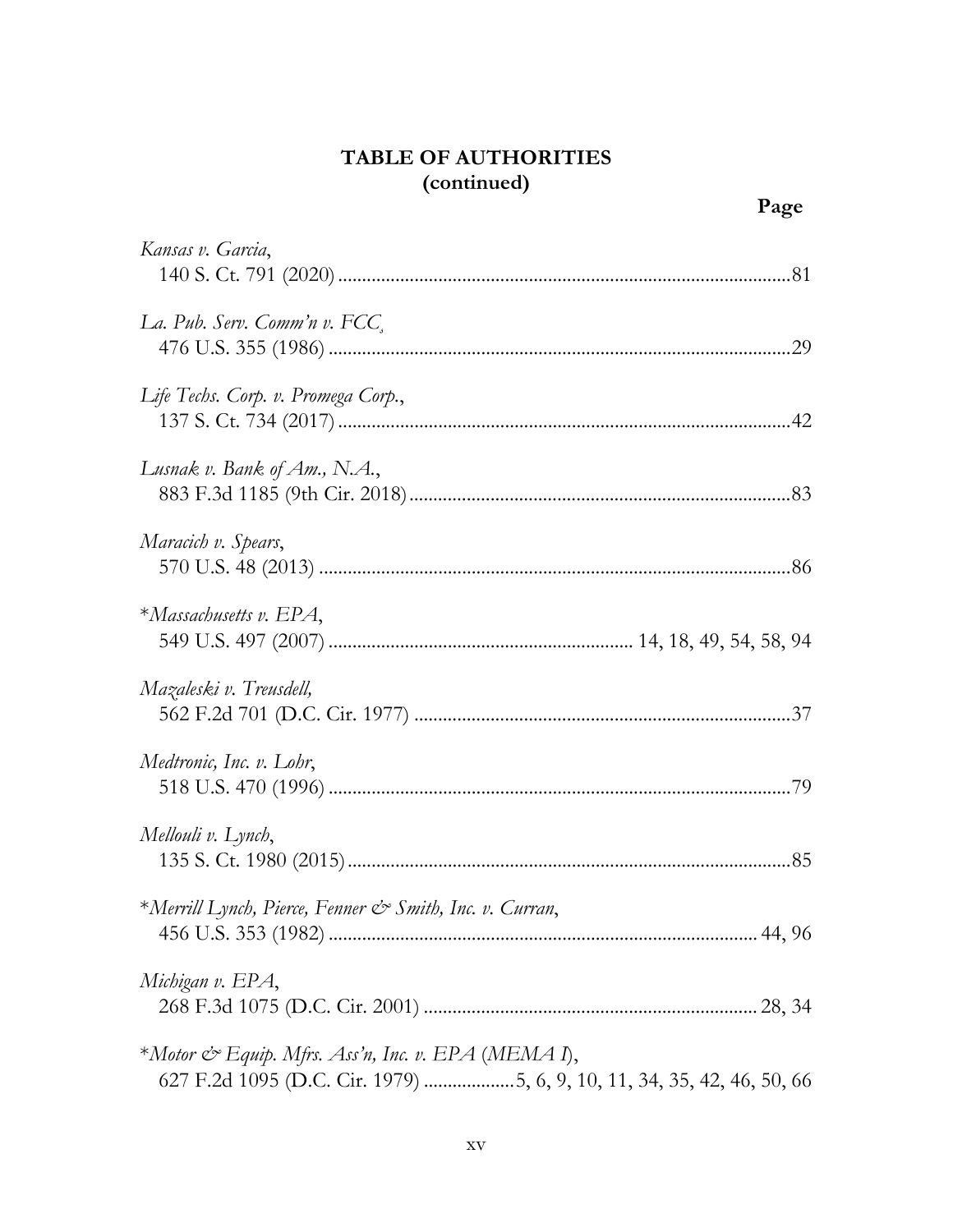| *Motor & Equip. Mfrs. Ass'n v. Nichols (MEMA II),                         |
|---------------------------------------------------------------------------|
| Motor Vehicle Mfrs. Ass'n v. NYSDEC,                                      |
| Motor Vehicle Mfrs. Ass'n v. NYSDEC,                                      |
| Motor Vehicle Mfrs. Ass'n v. State Farm Mut. Auto. Ins. Co.,              |
| Mozilla Corp. v. FCC,                                                     |
| N.Y. State Conf. of Blue Cross & Blue Shield Plans v. Travelers Ins. Co., |
| Nat'l Ass'n of Home Builders v. Defenders of Wildlife,                    |
| Nat'l Auto. Dealers Ass'n v. FTC,                                         |
| Nat'l Ctr. for Mfg. Sci. v. Dep't of Def.,                                |
| *Nat'l Ass'n of Mfrs. v. Dep't of Defense (NAM),                          |
| Nw. Austin Mun. Util. Dist. No. One v. Holder,                            |
| PDK Labs. Inc. v. DEA,                                                    |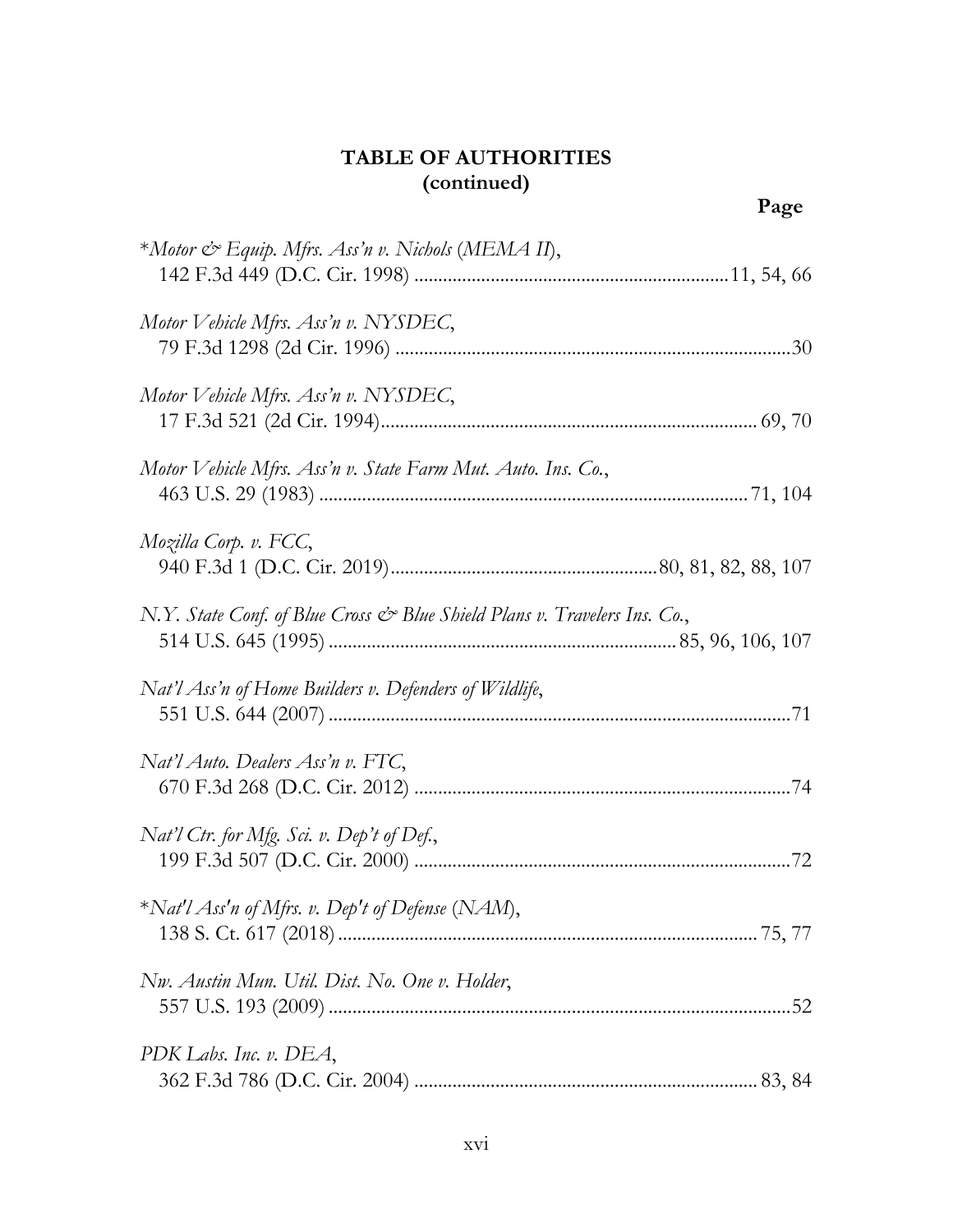| Pub. Citizen, Inc. v. NHTSA,                 |
|----------------------------------------------|
| Rotkiske v. Klemm,                           |
| SEC v. Gemstar-TV Guide Int'l, Inc.,         |
| Seminole Tribe v. Stranburg,                 |
| Shelby Cty. v. Holder,                       |
| Sickle v. Torres Adv. Enter. Solutions, LLC, |
| Sikkelee v. Precision Airmotive Corp.,       |
| Smiley v. Citibank (South Dakota),           |
| Steel Inst. v. City of New York,             |
| Tidewater Oil Co. v. United States,<br>78    |
| TRW Inc. v. Andrews,                         |
| United States v. Hubbell,                    |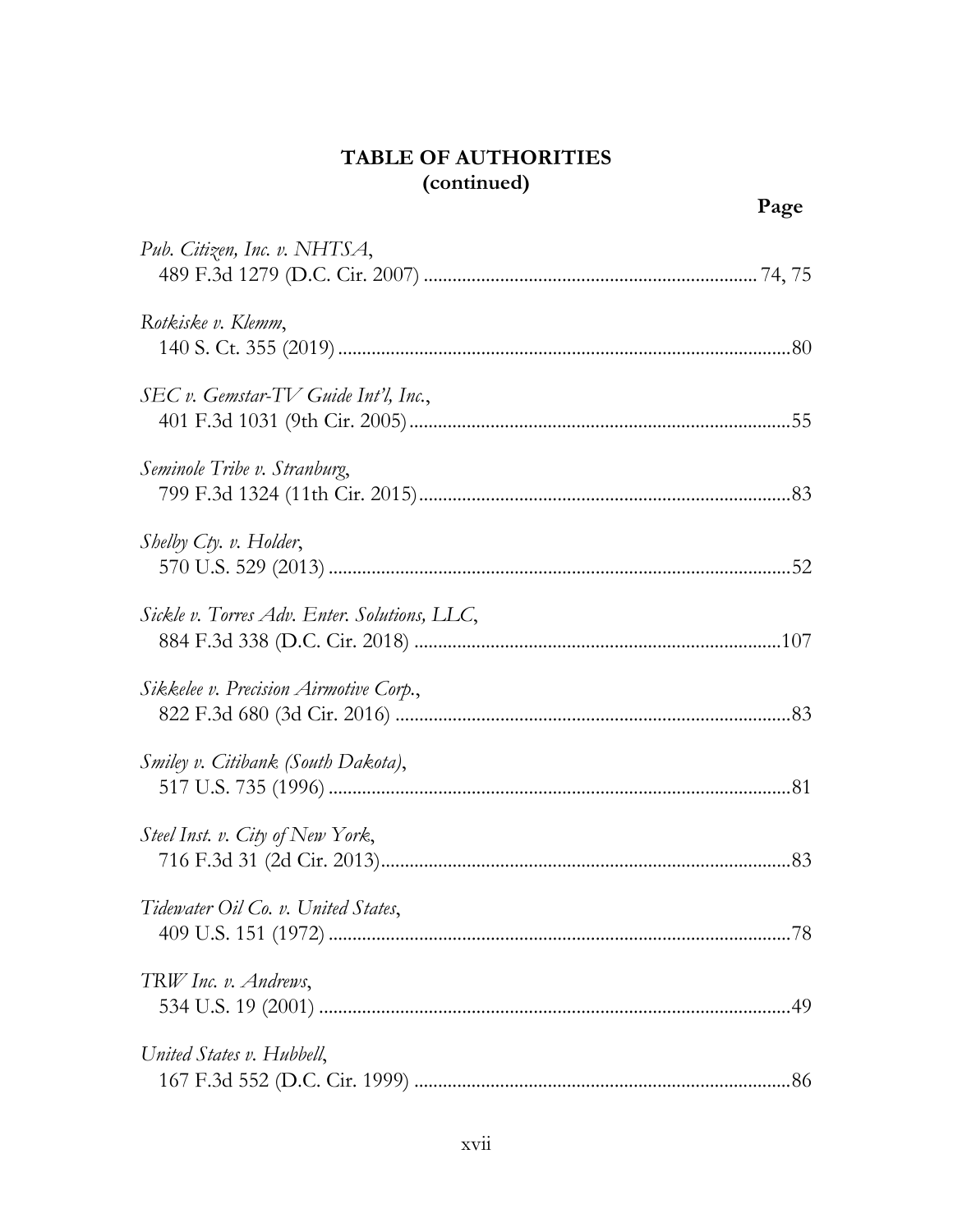| United States v. Santos,                    |  |
|---------------------------------------------|--|
| United States v. Seatrain Lines Inc.,       |  |
| Utility Air Regulatory Group v. EPA (UARG), |  |
| Whitman v. Am. Trucking Ass'ns,             |  |
| Wisc. Cent. Ltd. v. United States,          |  |
| $W$ yeth v. Levine,                         |  |

### **CONSTITUTIONAL PROVISIONS**

#### FEDERAL STATUTES AND PUBLIC LAWS

#### Current statutes: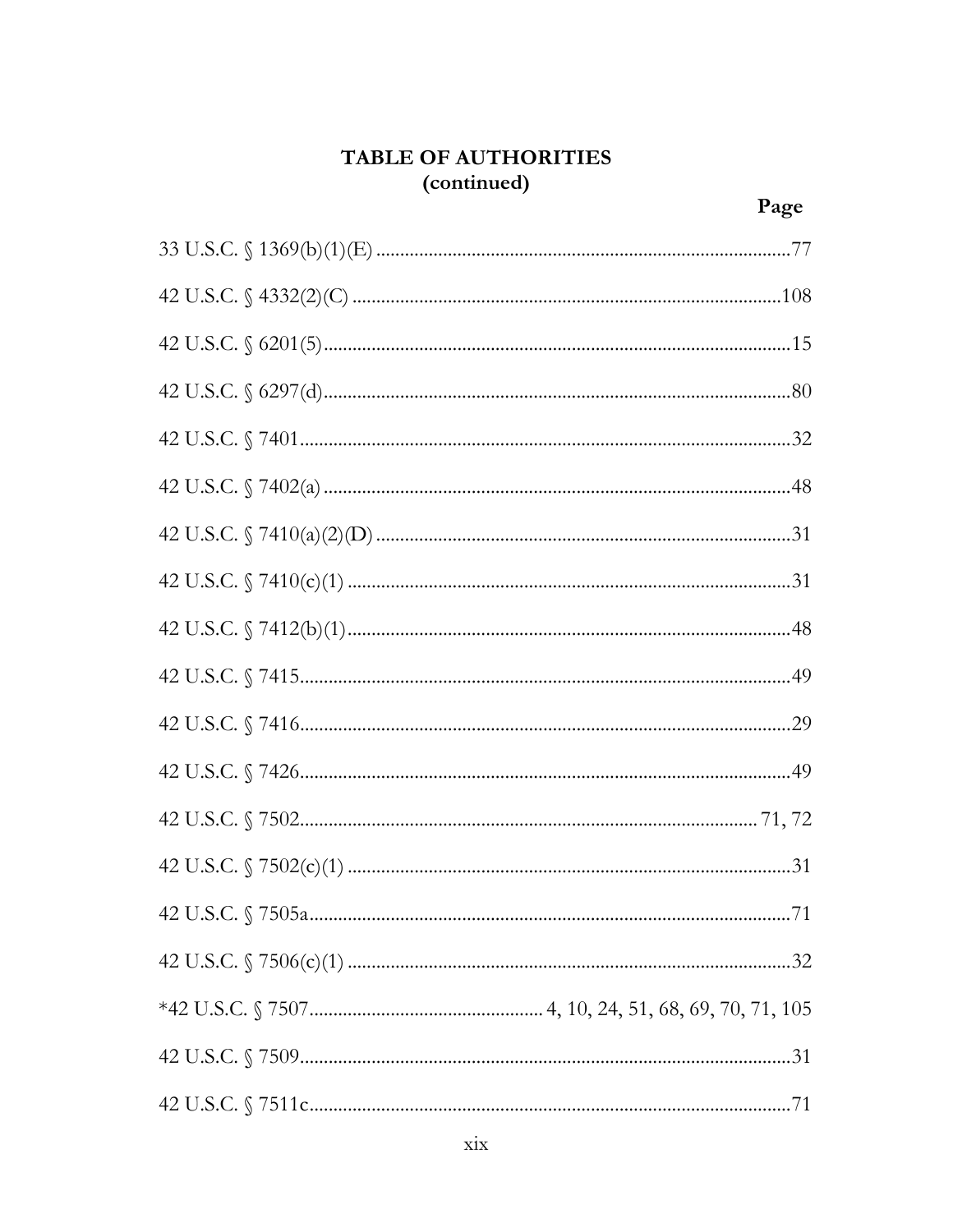| 42 U.S.C. $\sqrt{57545(c)(4)(C)(i) \dots 1666c}$ |  |
|--------------------------------------------------|--|
|                                                  |  |
|                                                  |  |
|                                                  |  |
|                                                  |  |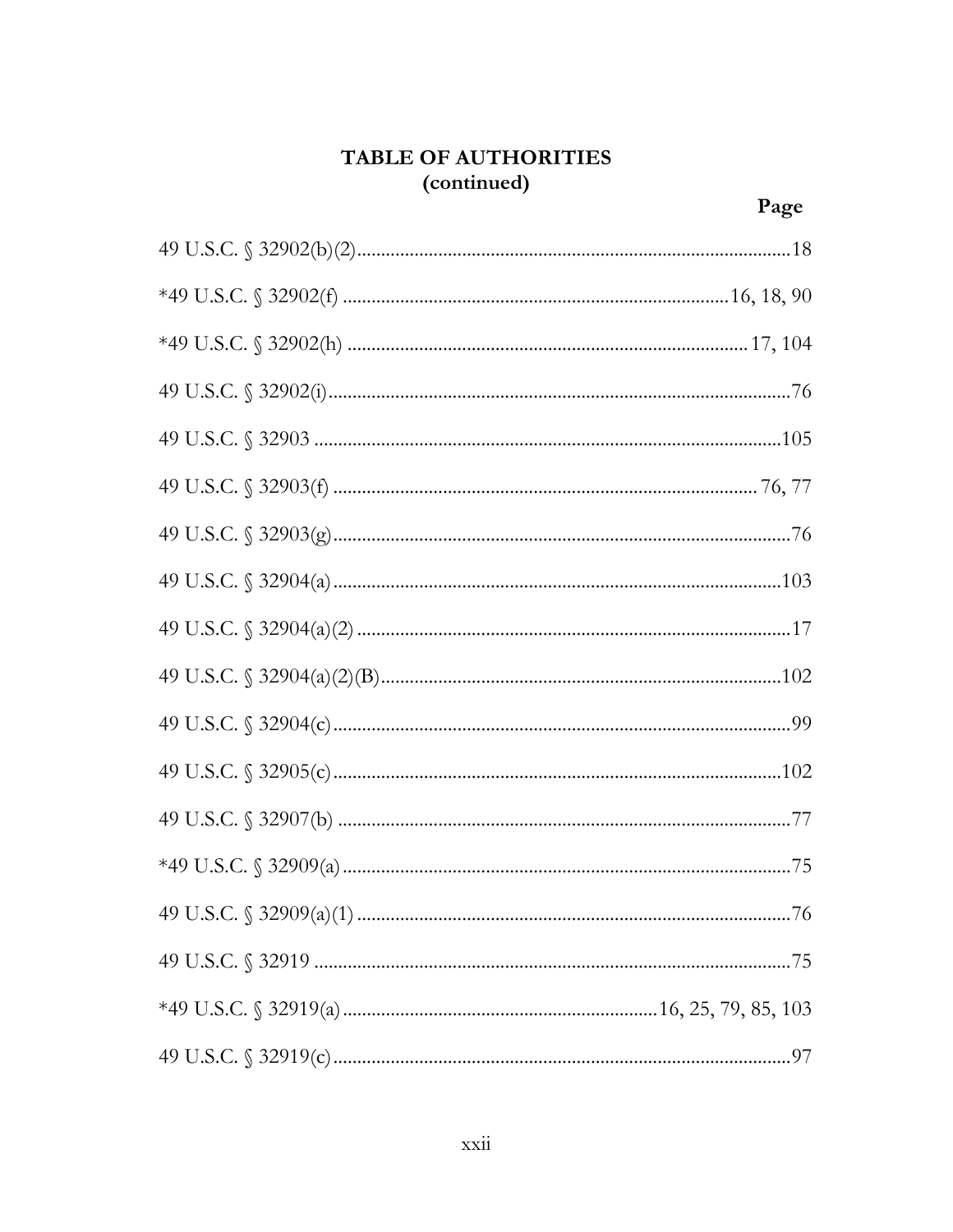| Historical statutes: |
|----------------------|
|                      |
|                      |
|                      |
|                      |
|                      |
|                      |
|                      |
|                      |
|                      |
|                      |
|                      |
|                      |
|                      |
|                      |
|                      |
|                      |
|                      |
|                      |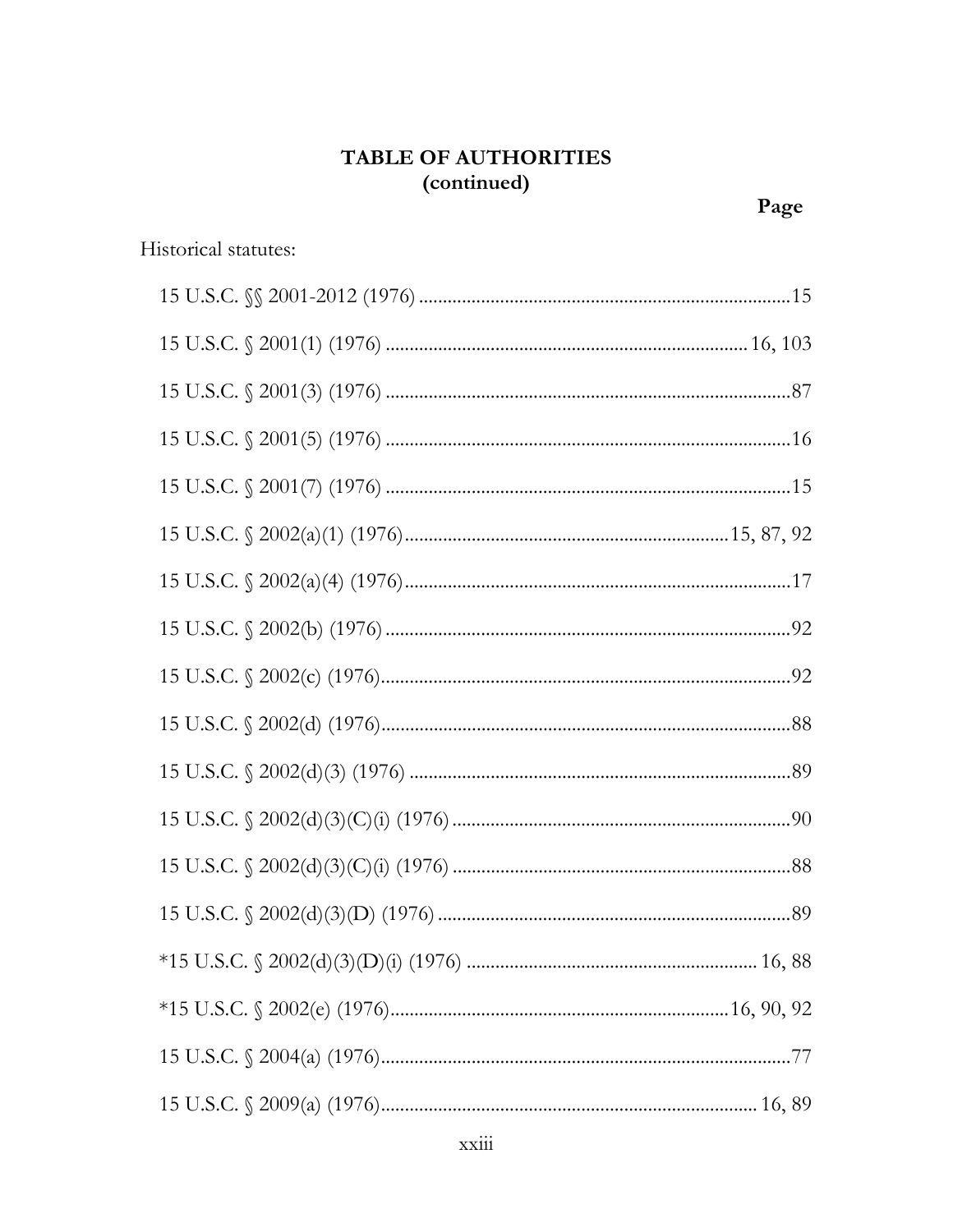| Pub. L. No. 103-272 (Title 49 Consolidation), 108 Stat. 745 (1994) 78, 90 |
|---------------------------------------------------------------------------|
|                                                                           |

# **STATE STATUTES**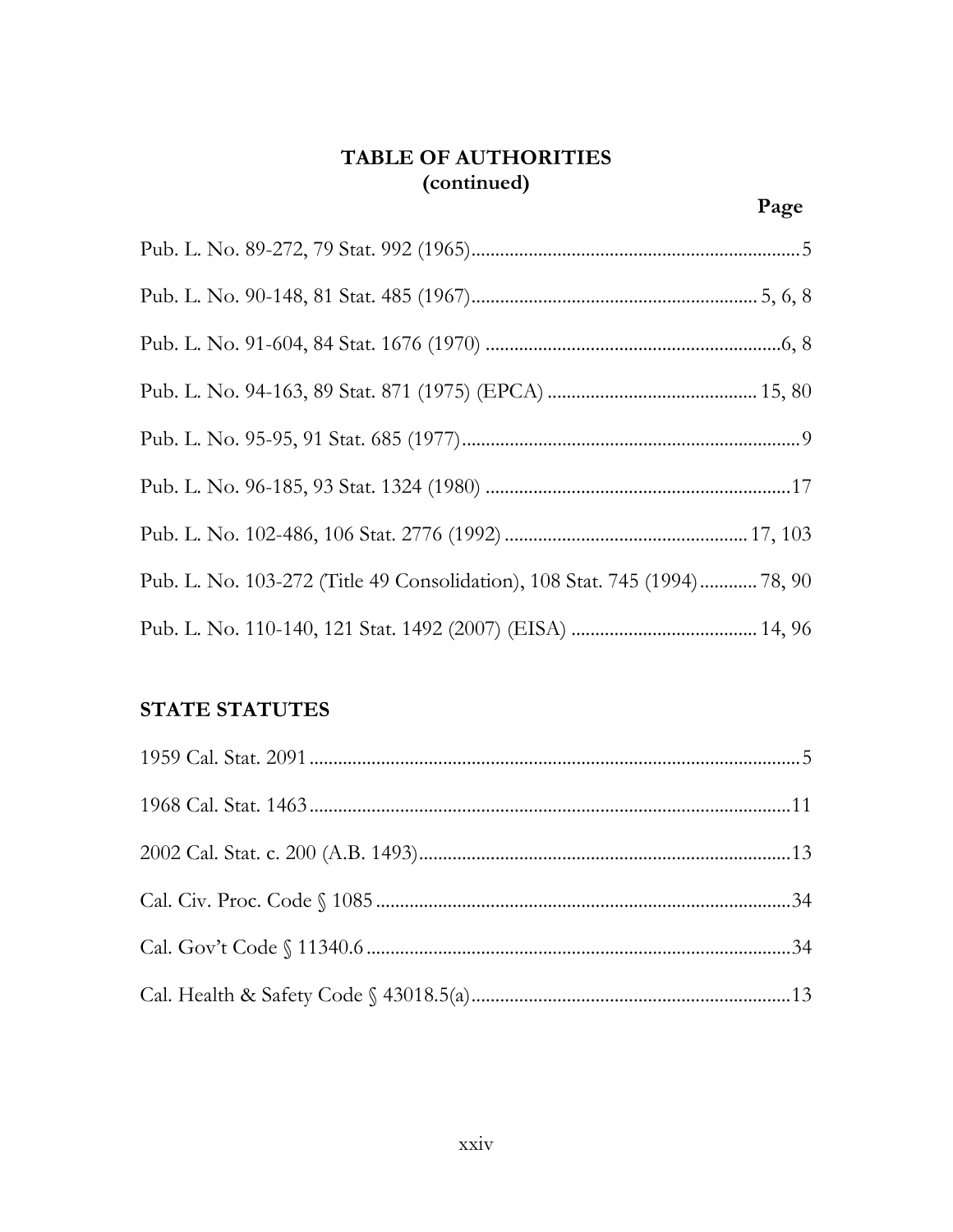# **REGULATIONS**

| Federal regulations: |  |
|----------------------|--|
|                      |  |
|                      |  |
|                      |  |
|                      |  |
|                      |  |
|                      |  |
|                      |  |
|                      |  |
|                      |  |
| State regulations:   |  |
|                      |  |
|                      |  |
|                      |  |
|                      |  |
|                      |  |
|                      |  |
|                      |  |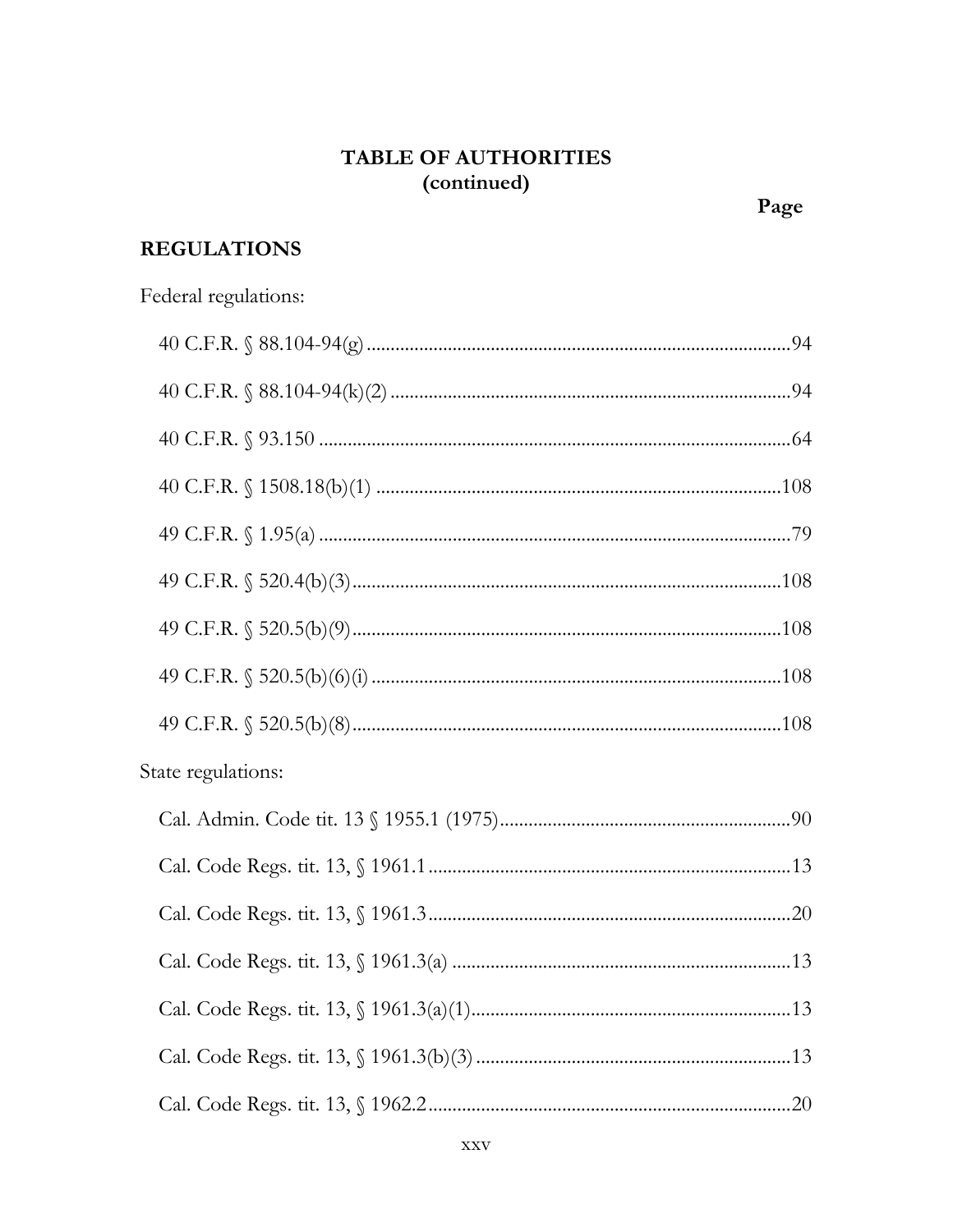#### FEDERAL REGISTER NOTICES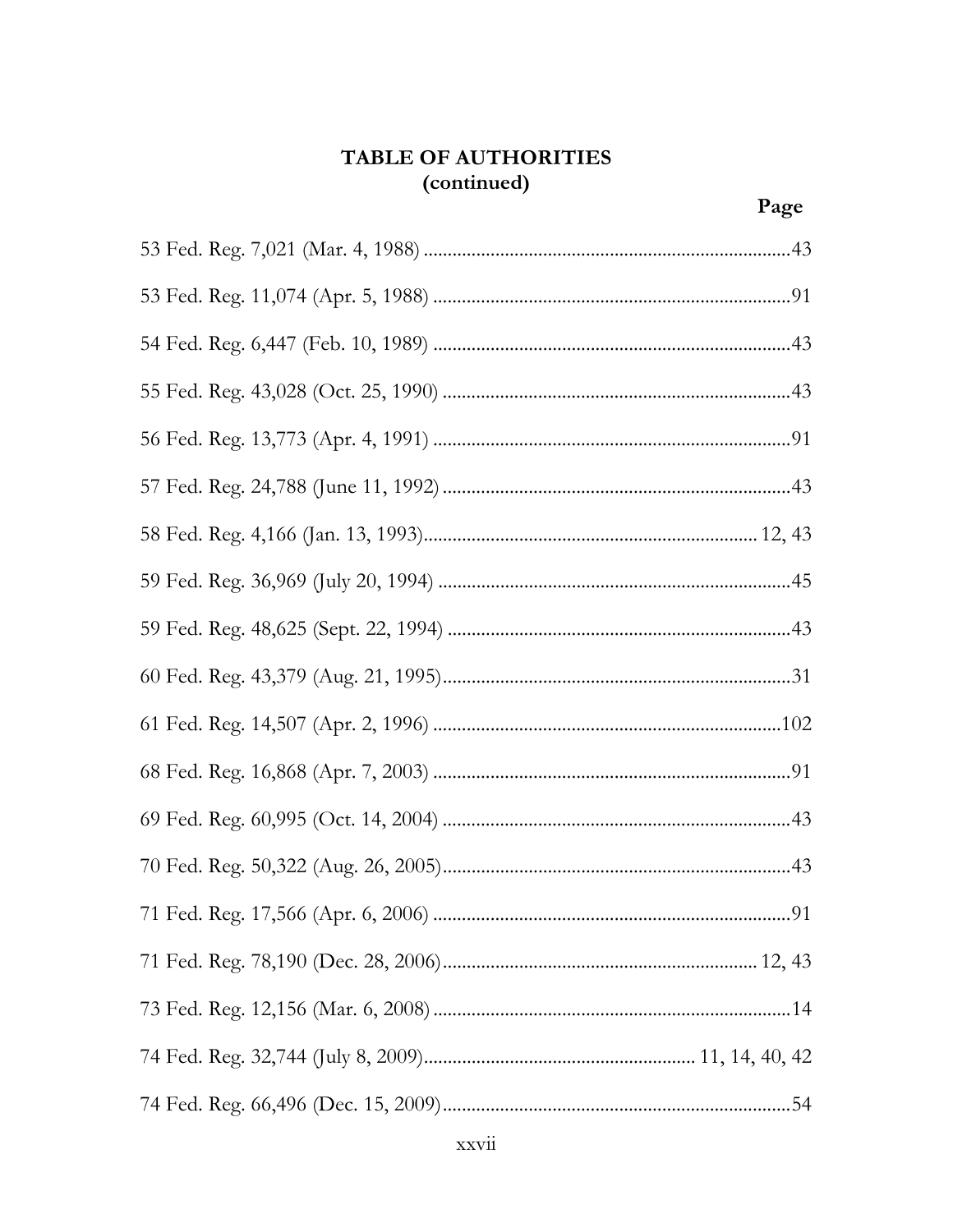### **LEGISLATIVE HISTORY**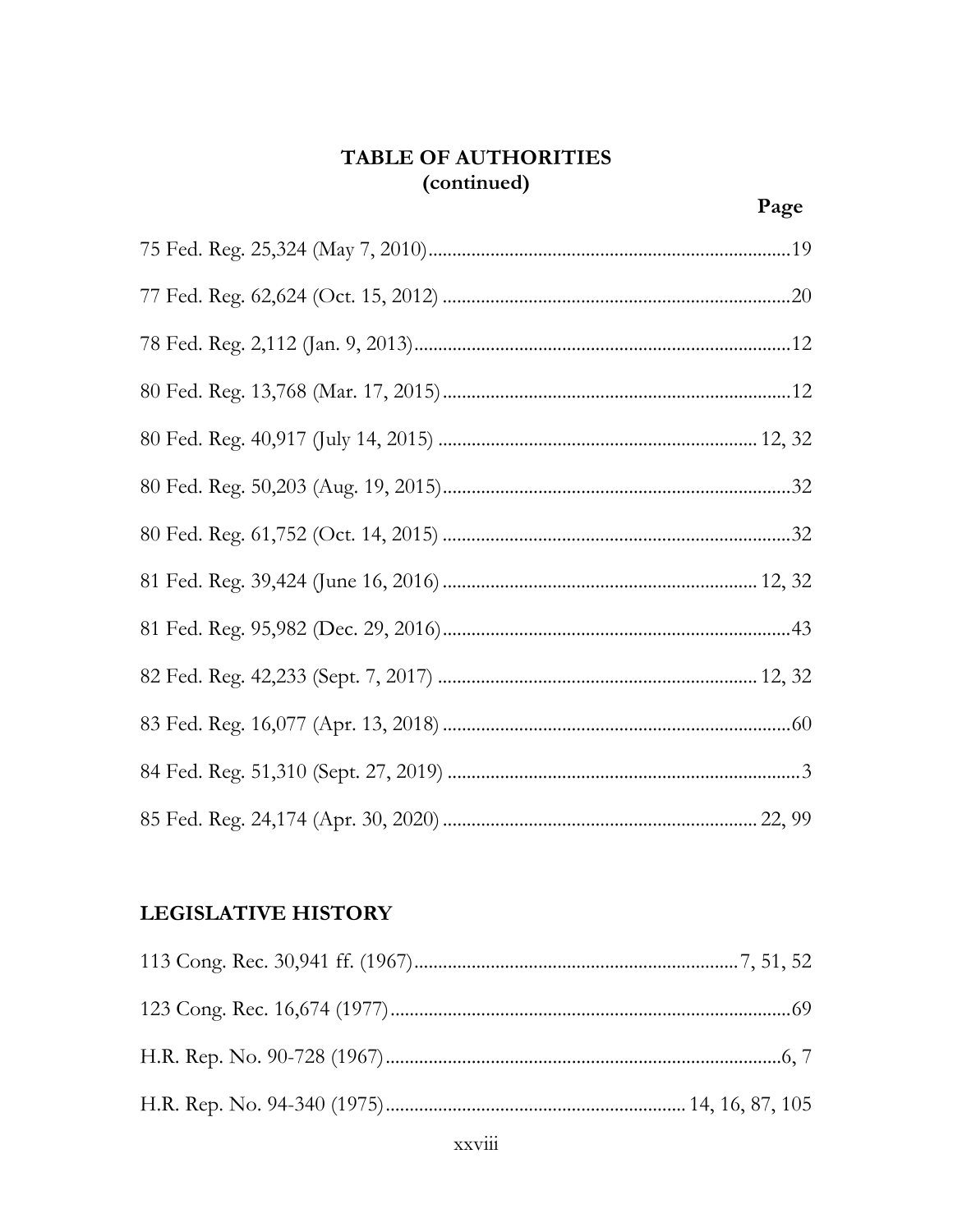# **MISCELLANEOUS**

| EPA, "Guidance for Implementing Section 141 of the Energy Independence |  |
|------------------------------------------------------------------------|--|
| and Security Act of 2007,"                                             |  |
|                                                                        |  |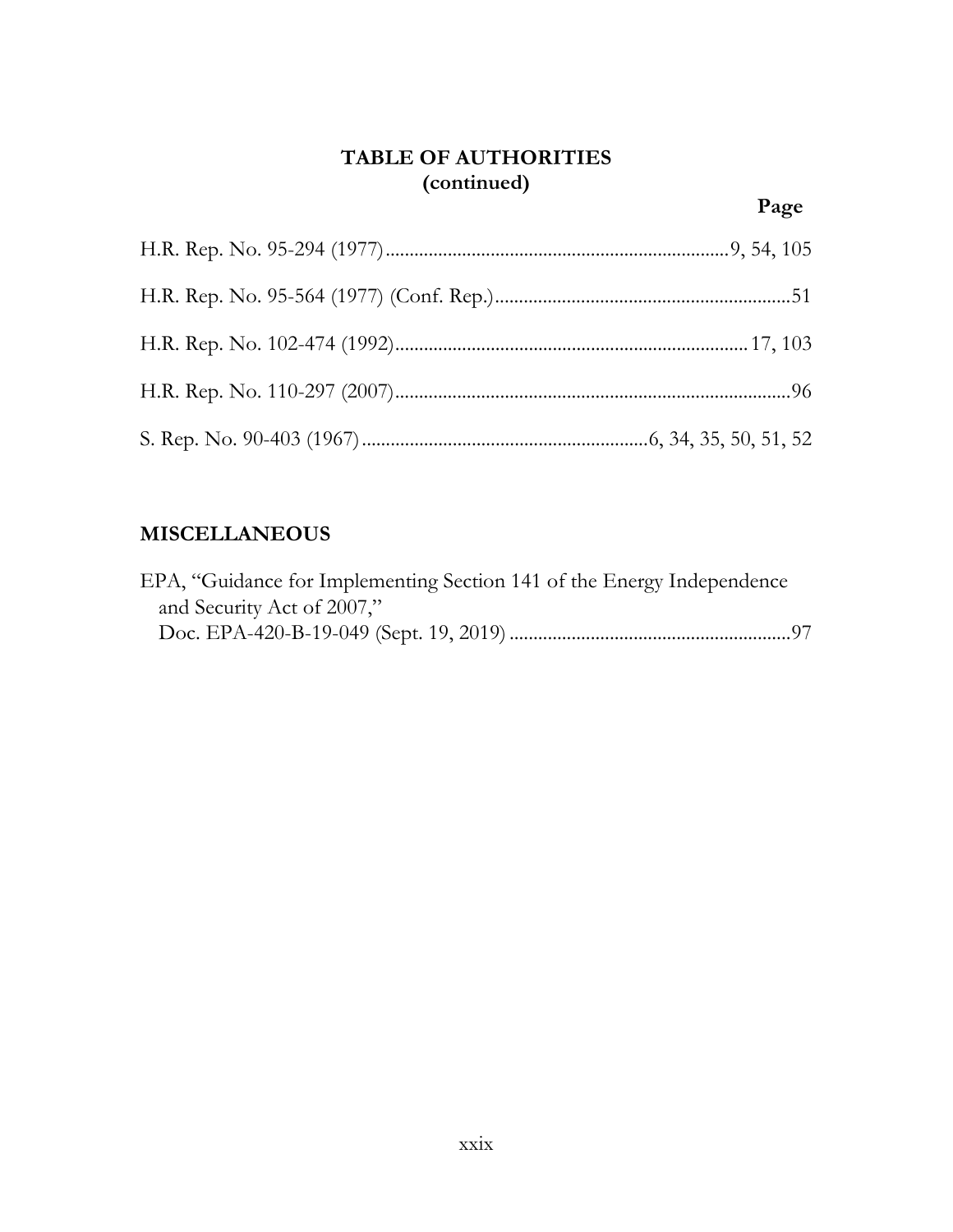### **GLOSSARY**

| <b>EISA</b>  | Energy Independence and Security Act of 2007   |
|--------------|------------------------------------------------|
| EPA          | U.S. Environmental Protection Agency           |
| <b>EPCA</b>  | Energy Policy and Conservation Act of 1975     |
| <b>NHTSA</b> | National Highway Traffic Safety Administration |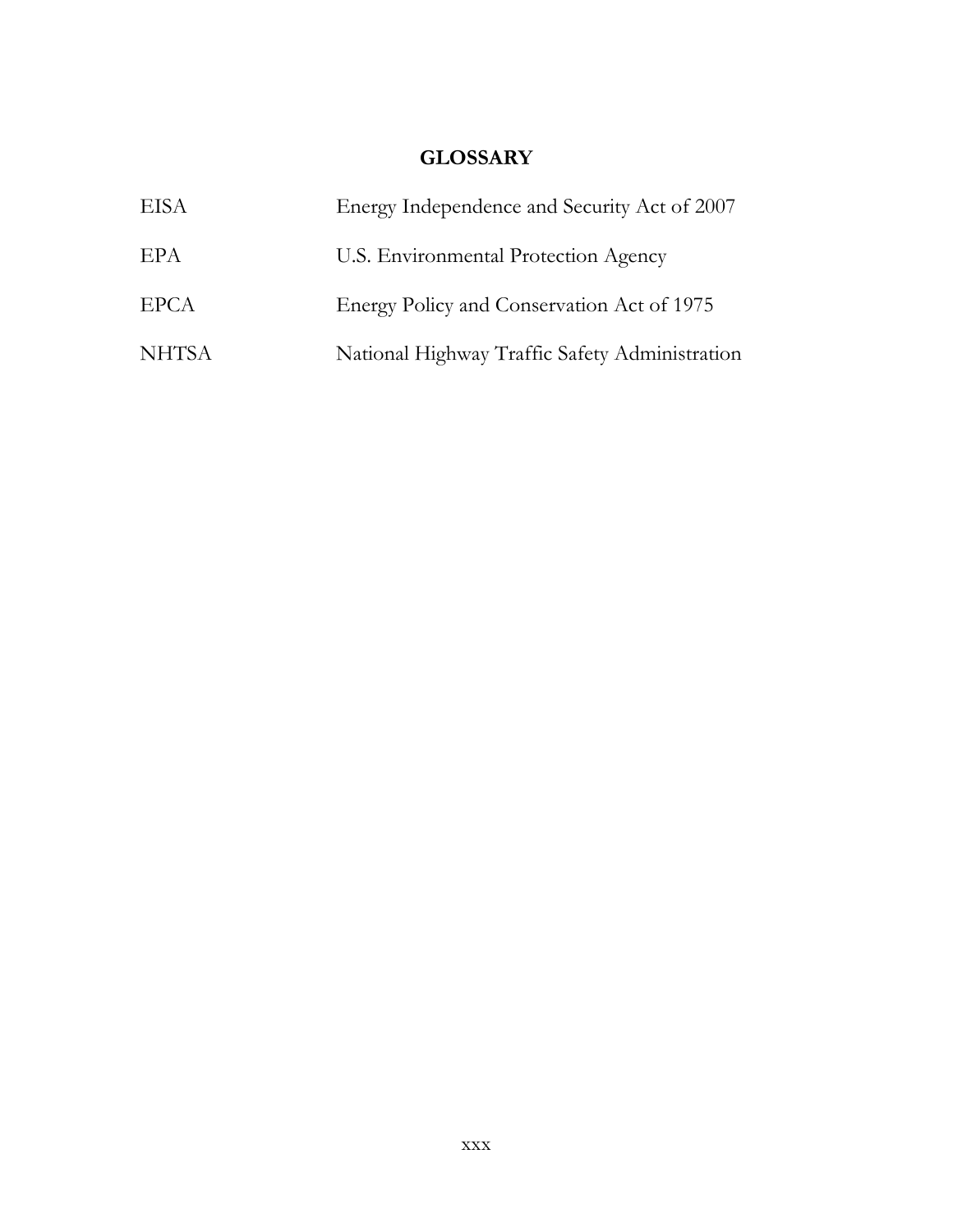#### **INTRODUCTION**

The U.S. Environmental Protection Agency (EPA) and National Highway Traffic Safety Administration (NHTSA) have sought to annul long-standing and vital state programs that improve air quality, protect public health, and reduce the catastrophic impacts of climate change. These attacks on core state police powers exceed the agencies' authorities, contravene congressional intent, and cannot stand.

California has long faced severe air pollution problems and has been setting emission standards for new motor vehicles since 1959—often regulating before, or more stringently than, the federal government. Congress has repeatedly and unequivocally affirmed California's authority to do so, concluding that both the State and the Nation benefit from California's expertise in this field and its service as a laboratory for regulatory and technological innovation. Accordingly, Congress required EPA to waive Clean Air Act preemption for California's—and only California's—vehicular emission standards, unless EPA makes one of three specified findings.

California's preemption waivers underpin a carefully designed regulatory structure enabling States to address vehicular pollution and achieve state and federal air pollution control goals. Congress has permitted other States to choose to implement California standards, and many States have done so.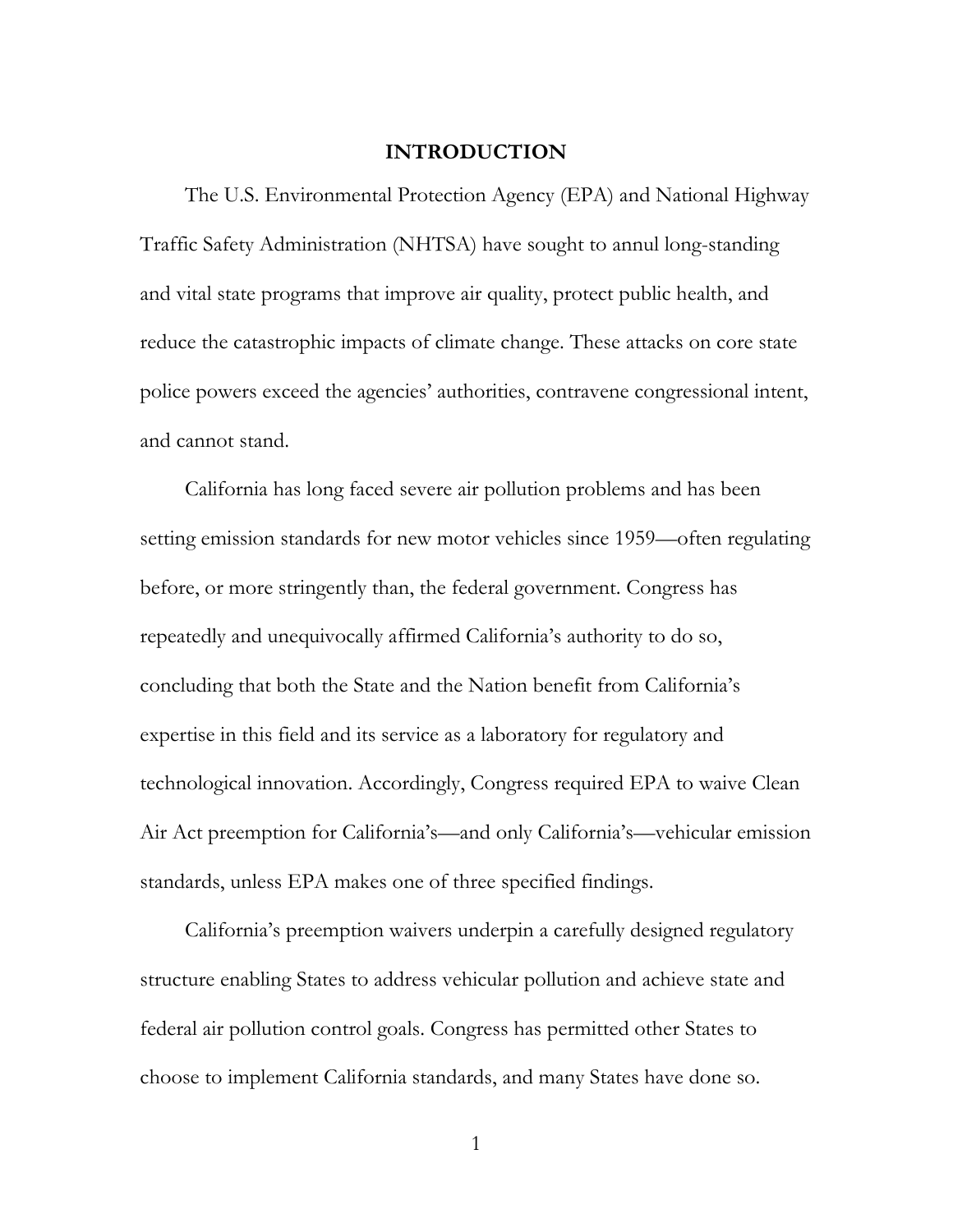Furthermore, as Congress anticipated, California and several other States have included the California standards in plans required by the Clean Air Act, and approved by EPA, that detail how States will meet, or continue to meet, federal air quality standards in the short and long term.

EPA and NHTSA now maintain that Congress silently granted them the authority to tear this pollution-reduction architecture asunder. Specifically, EPA withdrew the waiver it granted to California in 2013 for the State's greenhouse gas and zero-emission-vehicle standards. NHTSA promulgated a regulation declaring those same standards preempted by the Energy Policy and Conservation Act (EPCA). And EPA also concluded that other States cannot adopt or enforce California's greenhouse gas emission standards even when a waiver is in place.

Neither agency has authority for its actions. EPA has no power to withdraw a waiver at all and certainly cannot do so many years after the fact when significant reliance interests have attached. EPA likewise lacks authority to control which California standards other States may adopt or enforce. NHTSA similarly lacks authority to pronounce upon preemption under EPCA. And each agency's legal interpretations are wrong in any event.

EPA's and NHTSA's actions upend the very state authority Congress has repeatedly and expressly preserved—California's authority to develop its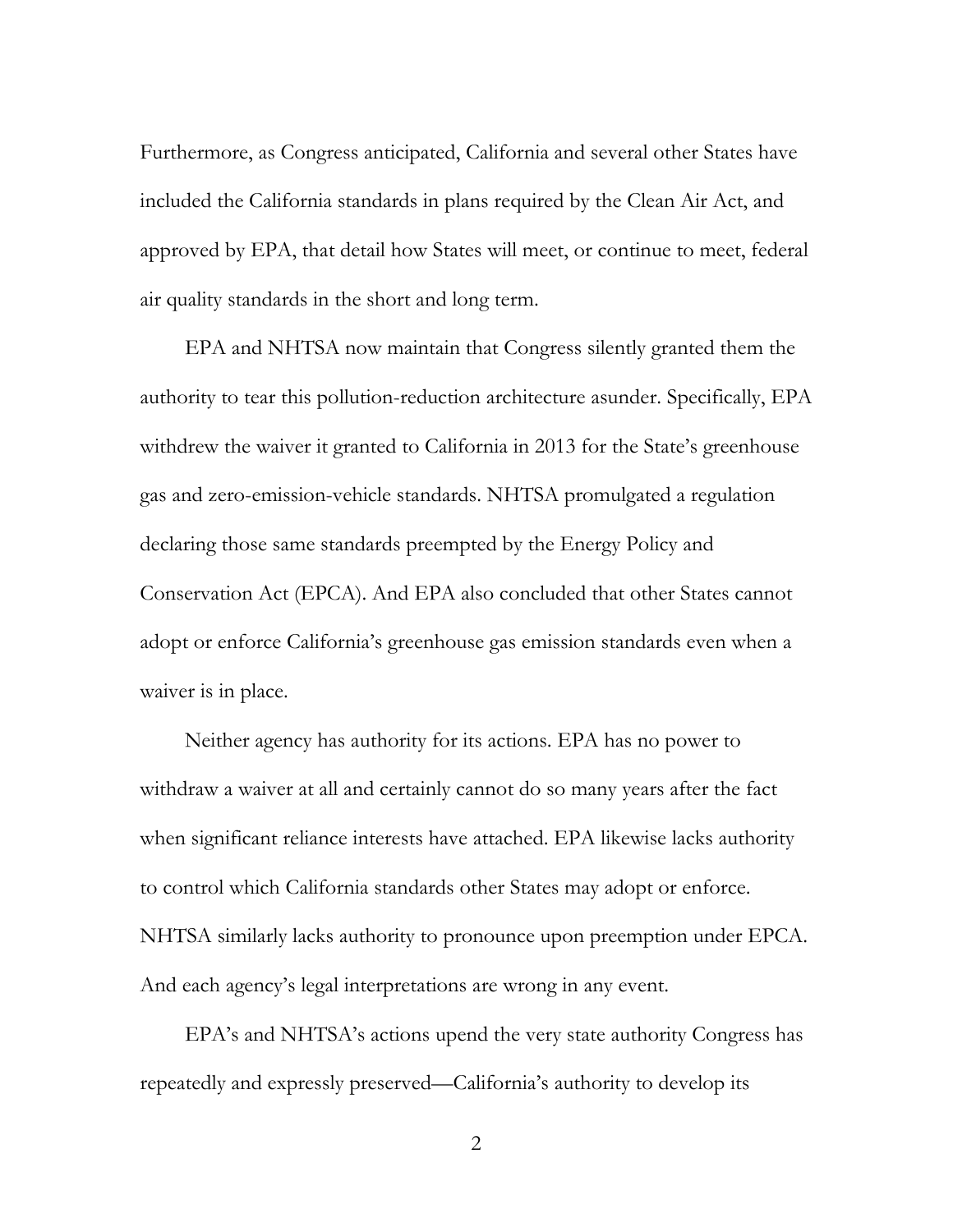innovative vehicular emissions program and other States' authorities to adopt that program as their own. Those state authorities must be restored.

#### **JURISDICTIONAL STATEMENT**

Petitioners timely sought review of three agency actions published at 84 Fed. Reg. 51,310 (Sept. 27, 2019) (JA\_\_-\_\_[FinalAction51310-63]). *See, e.g.*, Case No. 19-1239 (filed Nov. 19, 2019). This Court has jurisdiction to review EPA's Waiver Withdrawal (JA\_\_-\_\_[FinalAction51328-50]) and Section 177 Determination (JA\_\_-\_\_[FinalAction51350-51]) under 42 U.S.C. § 7607(b)(1). Venue is proper because, *inter alia*, EPA based its actions "on a determination of nationwide scope or effect." JA\_\_[FinalAction51351].

For reasons explained *infra*, at 74-78, this Court lacks jurisdiction to directly review NHTSA's Preemption Rule (JA\_\_-<sub>\_\_</sub>, \_\_-<sub>\_</sub>\_\_[FinalAction51311-28,51361-63]).

#### **ISSUES PRESENTED**

#### **EPA's Waiver Withdrawal**

1. Whether EPA lacks authority for its Waiver Withdrawal.

2. Whether the interpretations and applications of Section  $209(b)(1)(B)$  of the Clean Air Act, 42 U.S.C.  $\sqrt{7543(b)(1)(B)}$ , which are one basis for EPA's Waiver Withdrawal, are arbitrary, capricious, or otherwise contrary to law.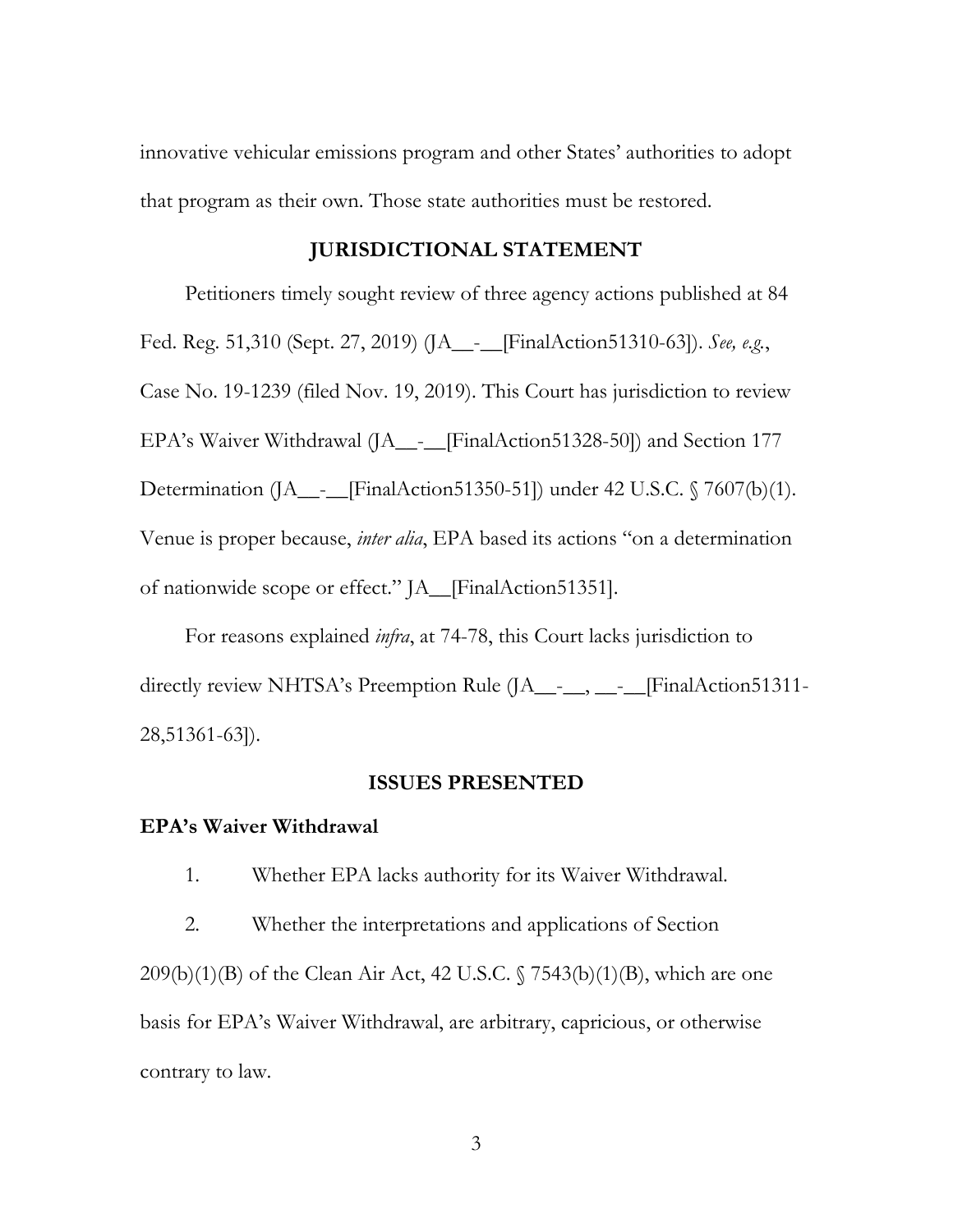3. Whether EPA's reliance on NHTSA's Preemption Rule as a basis for the Waiver Withdrawal is arbitrary, capricious, or otherwise contrary to law.

#### **EPA's Section 177 Determination**

4. Whether EPA lacks authority to determine which California emission standards States may adopt or enforce under Section 177 of the Clean Air Act, 42 U.S.C. § 7507.

5. Whether EPA acted arbitrarily, capriciously, or contrary to law in determining that Section 177 is inapplicable to greenhouse gas emission standards.

#### **NHTSA's Preemption Rule**

6. Whether this Court lacks jurisdiction to directly review NHTSA's rule.

7. Whether NHTSA lacks authority to promulgate regulations that determine the scope of preemption under EPCA's fuel-economy chapter.

8. Whether the Preemption Rule is arbitrary, capricious, or otherwise contrary to law.

9. Whether NHTSA issued the Rule without observance of procedures required by the National Environmental Policy Act.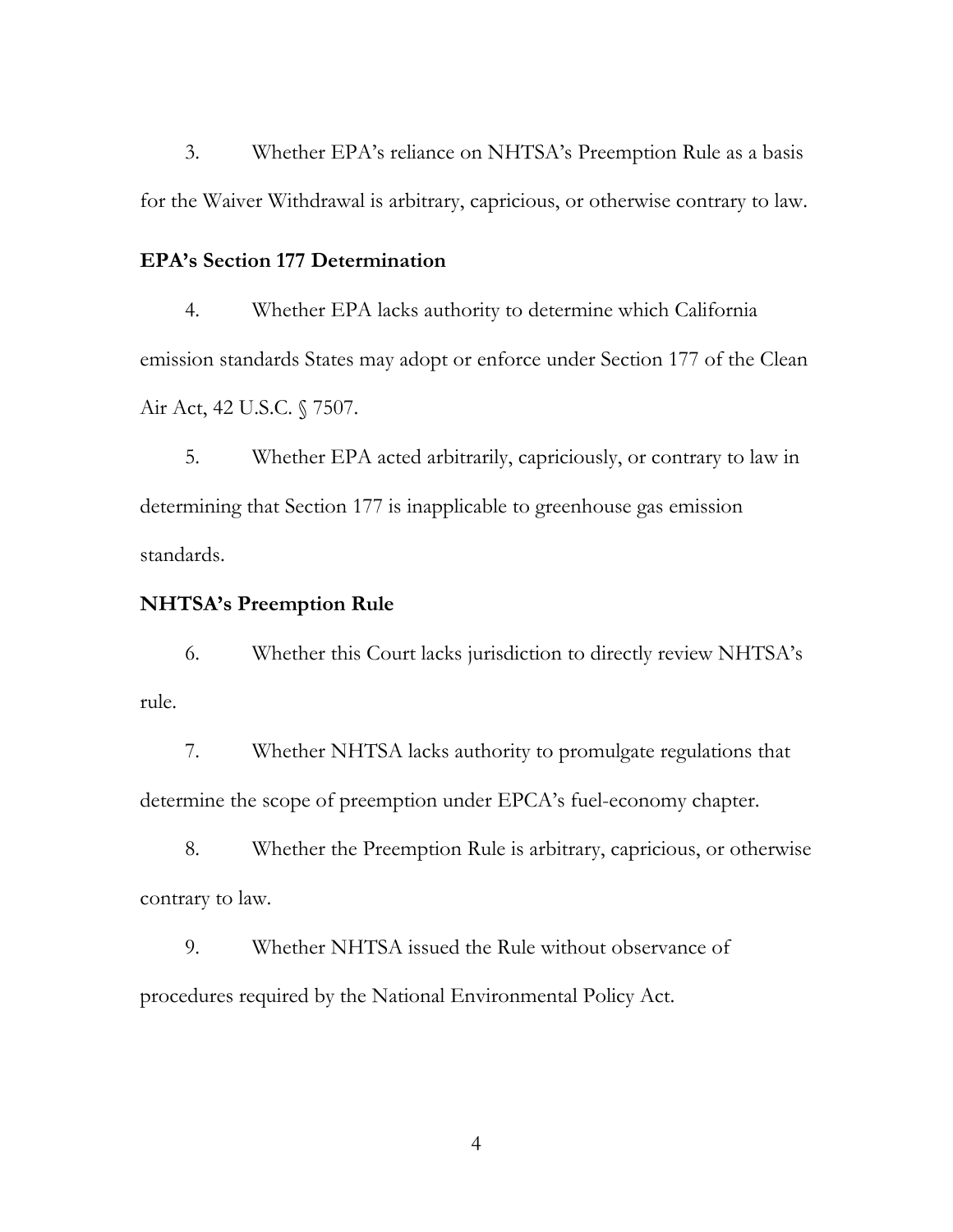#### **STATUTES AND REGULATIONS**

Pertinent statutes and regulations are reproduced in Volume A of the separate addendum to this brief.

#### **STATEMENT OF THE CASE**

#### **A. State and Federal Regulation of Motor Vehicle Emissions**

#### **1. Origins and Enactment of the Clean Air Act Waiver Provision**

From the inception of the Nation's efforts to limit vehicular air pollution, California has led the way. The State's "interest in pollution control from motor vehicles dates to 1946," *Motor & Equip. Mfrs. Ass'n, Inc. v. EPA* (MEMA *I*), 627 F.2d 1095, 1109 n.26 (D.C. Cir. 1979), and California's legislature mandated statewide motor vehicle emission standards beginning in the 1950s. *See* 1959 Cal. Stat. 2091. By contrast, "[n]o federal statute purported to regulate emissions from motor vehicles until 1965." *MEMA I*, 627 F.2d at 1108; *see also*  Pub. L. No. 89-272, § 202, 79 Stat. 992 (1965).

In the 1967 Clean Air Act Amendments, Congress preempted States from regulating emissions from new vehicles—"all, that is, except California." *MEMA I*, 627 F.2d at 1109. The Act's preemption clause generally provided that "[n]o State … shall adopt or attempt to enforce any standard relating to the control of emissions from new motor vehicles." Pub. L. No. 90-148, § 208(a), 81 Stat. 485, 501 (1967). But the Act also contained a "waiver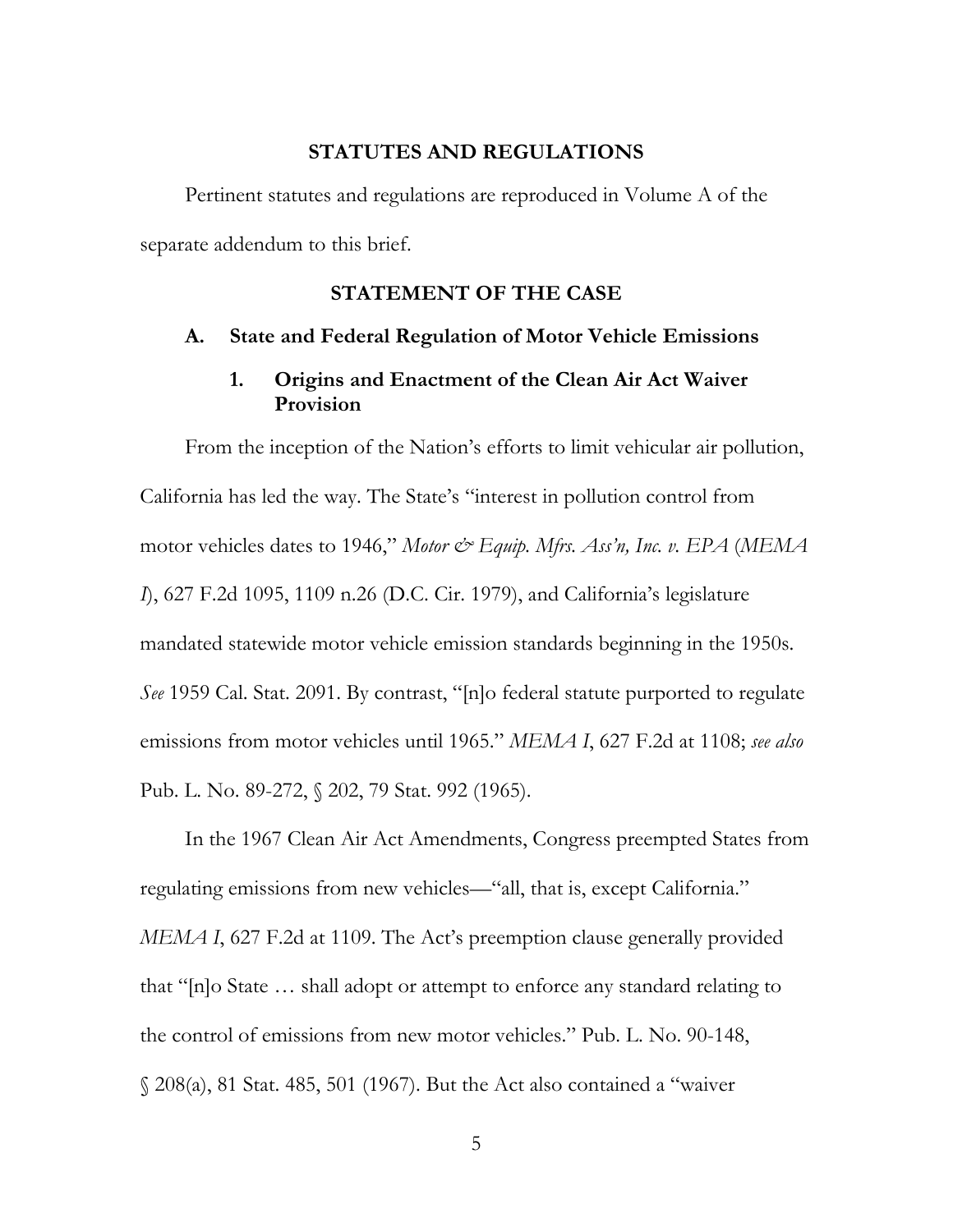provision" specifying that EPA "shall" waive this preemption for California (i.e., for "any State" that had established certain vehicular emissions controls "prior to March 30, 1966") except in narrow circumstances described further below. *Id.* § 208(b), 81 Stat. at 501; *see also Engine Mfrs. Ass'n v. EPA*, 88 F.3d 1075, 1079 n.9 (D.C. Cir. 1996).3

The waiver provision reflected a unique and careful compromise between States' traditional pollution-control authorities and automakers' fears of "having to meet fifty-one separate sets of emissions control requirements." *MEMA I*, 627 F.2d at 1109. Congress also recognized the "harsh reality" of California's pollution problems, the substantial contributions motor vehicles make to those problems, and the State's expertise in regulating vehicular emissions. H.R. Rep. No. 90-728, at 96-97 (1967); *see also* S. Rep. No. 90-403, at 33 (1967). Congress recognized the "benefits for the Nation" from "new control systems" developed in response to California's technology-forcing standards and the "benefits for the people of California … from letting that State improve on its already excellent program of emissions control." *MEMA I*, 627 F.2d at 1109-10 (quotation marks omitted); *see also Engine Mfrs.*, 88 F.3d

 <sup>3</sup> <sup>3</sup> The 1967 Act gave this authority to the Secretary of Health, Education, and Welfare. In 1970, Congress transferred this authority to the Administrator of the newly created EPA. Pub. L. No. 91-604, § 15(c)(2), 84 Stat. 1676, 1713.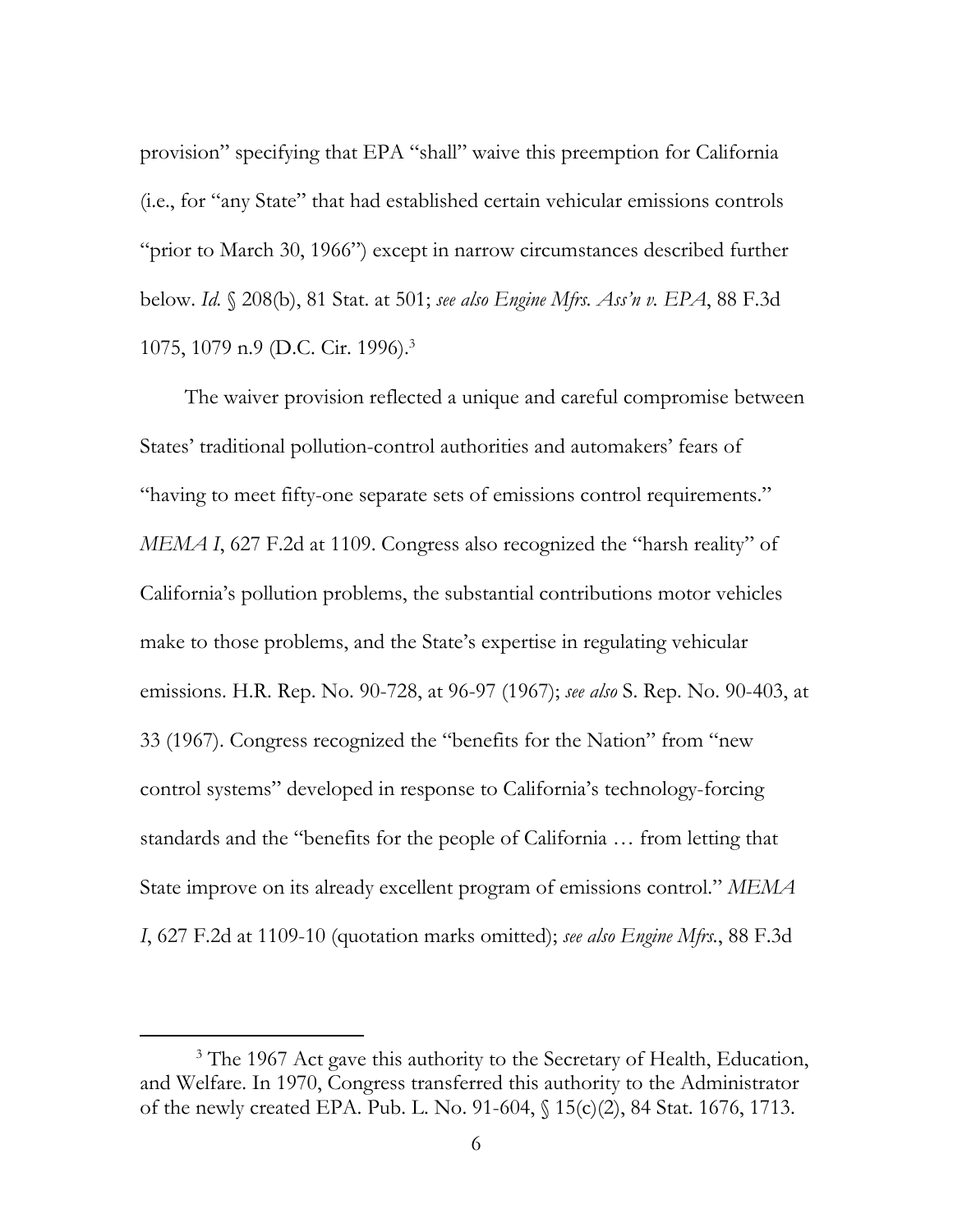at 1080 (noting congressional intent that California serve as "a kind of laboratory for innovation" from which "the entire country would benefit").

Congress fiercely debated two versions of the waiver provision. The Senate version provided that the waiver "shall" be granted (absent certain limited findings), while the House version provided that it "may" be granted. *See* 113 Cong. Rec. 30,956-57 (1967); *see also id.* at 30,950, 30,952. Advocates of the Senate's "shall" language described it as a "guarantee" that California could regulate, *id.* at 30,952, with the "burden … on the [agency] to show why California … should not be allowed to go beyond the Federal limitations," H.R. Rep. No. 90-728, at 96. By contrast, they viewed the "may" language of the House version as placing California "at the mercy of the decision of one appointed head of a Federal department," forcing the State "to come with hat in hand to Washington." 113 Cong. Rec. at 30,941, 30,955; *see also* H.R. Rep. No. 90-728, at 96 ("Are we now to tell California that we don't quite trust her to run her own program, that big government should do it instead?").

Congress chose "shall." Thus, under the 1967 waiver provision, the agency "shall ... waive application of" the preemption provision to California's standards unless it finds that California "does not require standards more stringent than applicable Federal standards to meet compelling and extraordinary conditions or that such State standards and accompanying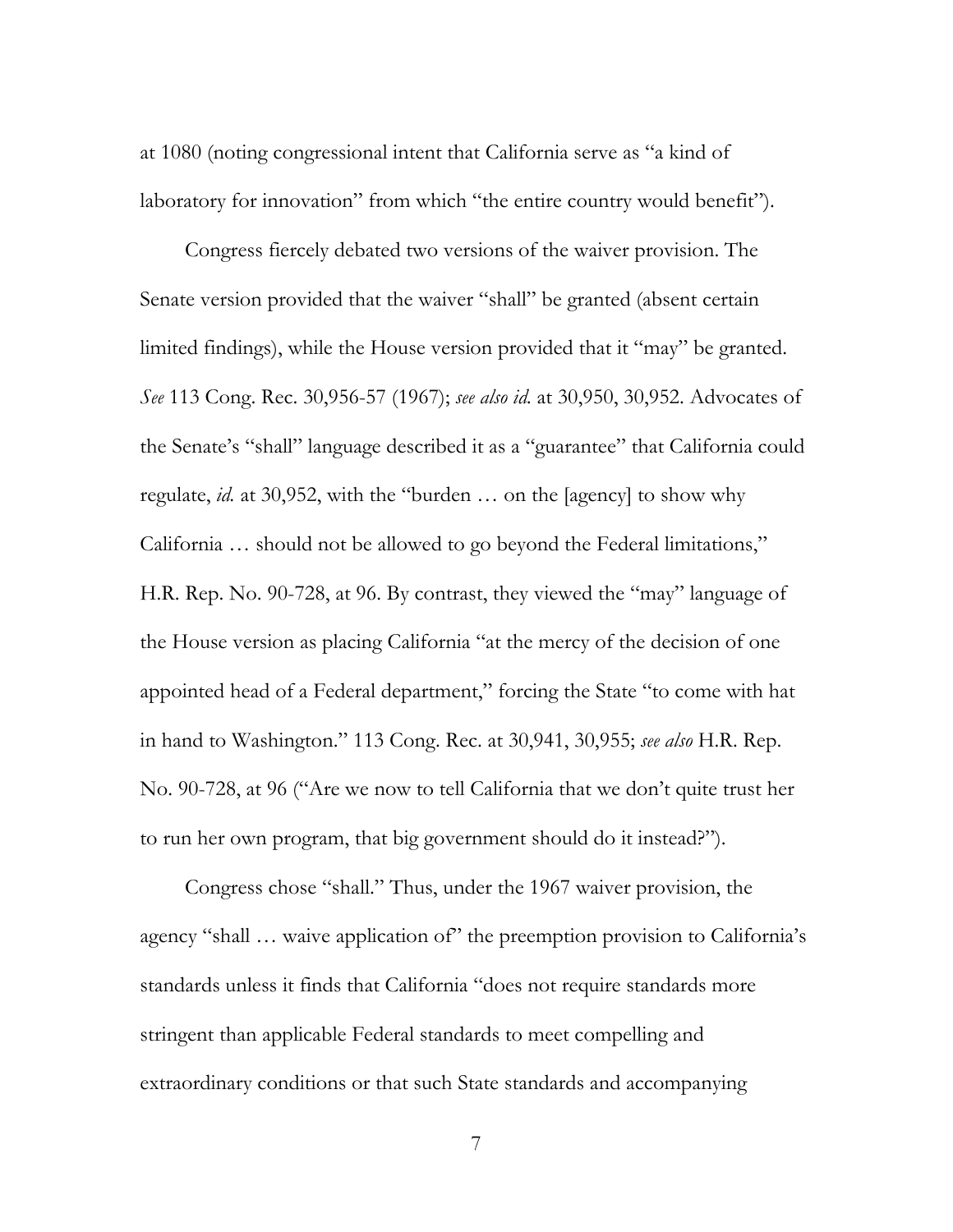enforcement procedures are not consistent with section 202(a) of this title." Pub. L. No. 90-148, § 208(b), 81 Stat. at 501.

#### **2. Subsequent Clean Air Act Amendments**

The 1970 Clean Air Act Amendments strengthened EPA's authority to regulate vehicular "emission[s] of any air pollutant," while reaffirming the corresponding breadth of California's entitlement to regulate those emissions. Pub. L. No. 91-604, § 6(a), 84 Stat. at 1690 (amending Section 202 of the Clean Air Act); *see also id.* § 8(a), 84 Stat. at 1694 (recodifying the waiver provision as Section 209(b) of the Act). Congress also established the National Ambient Air Quality Standards program, under which EPA issues "air quality criteria" and sets standards for so-called "criteria" pollutants. States with regions that have not "attained" those federal air quality standards—called "nonattainment areas"—must submit State Implementation Plans indicating how they will do so or be subject to imposition of a federal plan. *Id.* § 4(a), 84 Stat. at 1678-80 (codifying Sections 108(a), 109(a), and 110(a) of the Clean Air Act). The National Ambient Air Quality Standards, and the multi-year, comprehensive planning required to meet them, are the "engine that drives" a sizable portion of the Clean Air Act's emission reductions. *Whitman v. Am. Trucking Ass'ns*, 531 U.S. 457, 468 (2001).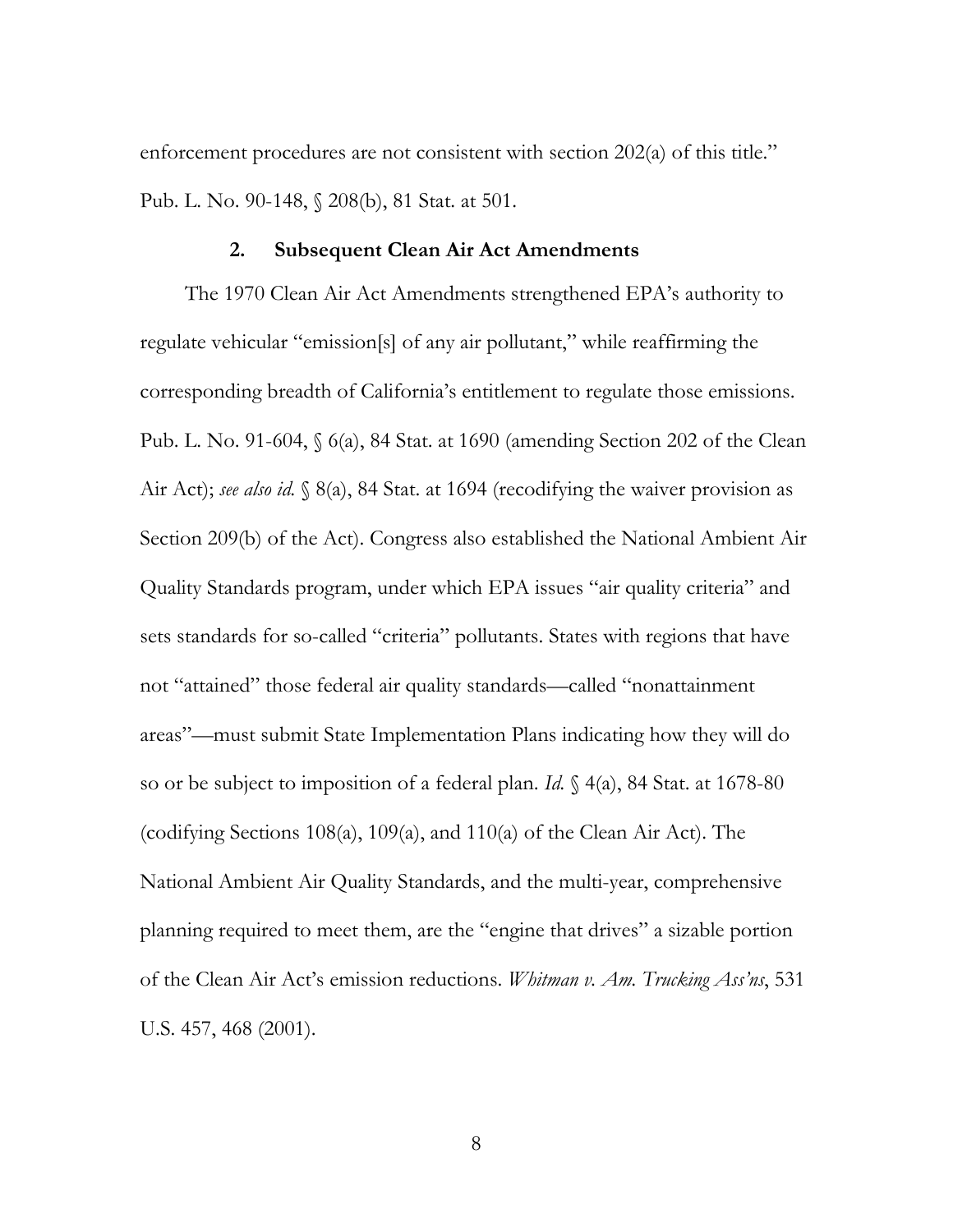When further amending the Clean Air Act in 1977, Congress noted with approval that EPA had construed the waiver provision with appropriate deference to California's policy goals, consistent with Congress's intent "to permit California to proceed with its own regulatory program" for new motorvehicle emissions. H.R. Rep. No. 95-294, at 301 (1977). Congress also "ratif[ied] and strengthen[ed] the California waiver provision," *id.*, by removing the requirement that each California standard be "more stringent" than any federal standard. The amendment permitted California to adopt standards that "will be, *in the aggregate*, at least as protective" as EPA standards, Pub. L. No. 95- 95, § 209(b)(1), 91 Stat. 685, 755 (1977) (emphasis added). This change allowed California to decide which pollutants are its highest priority, even when its decisions may require less stringent standards for other pollutants due to technological constraints. *MEMA I*, 627 F.2d at 1110 n.32; *see also* H.R. Rep. No. 95-294, at 301-02 (expressing intent "to afford California the broadest possible discretion in selecting the best means to protect the health of its citizens and the public welfare").

The amended waiver provision required EPA to waive preemption for standards California has determined are, in the aggregate, at least as protective as EPA standards, unless EPA finds that (1) California's protectiveness determination is arbitrary and capricious, (2) California "does not need such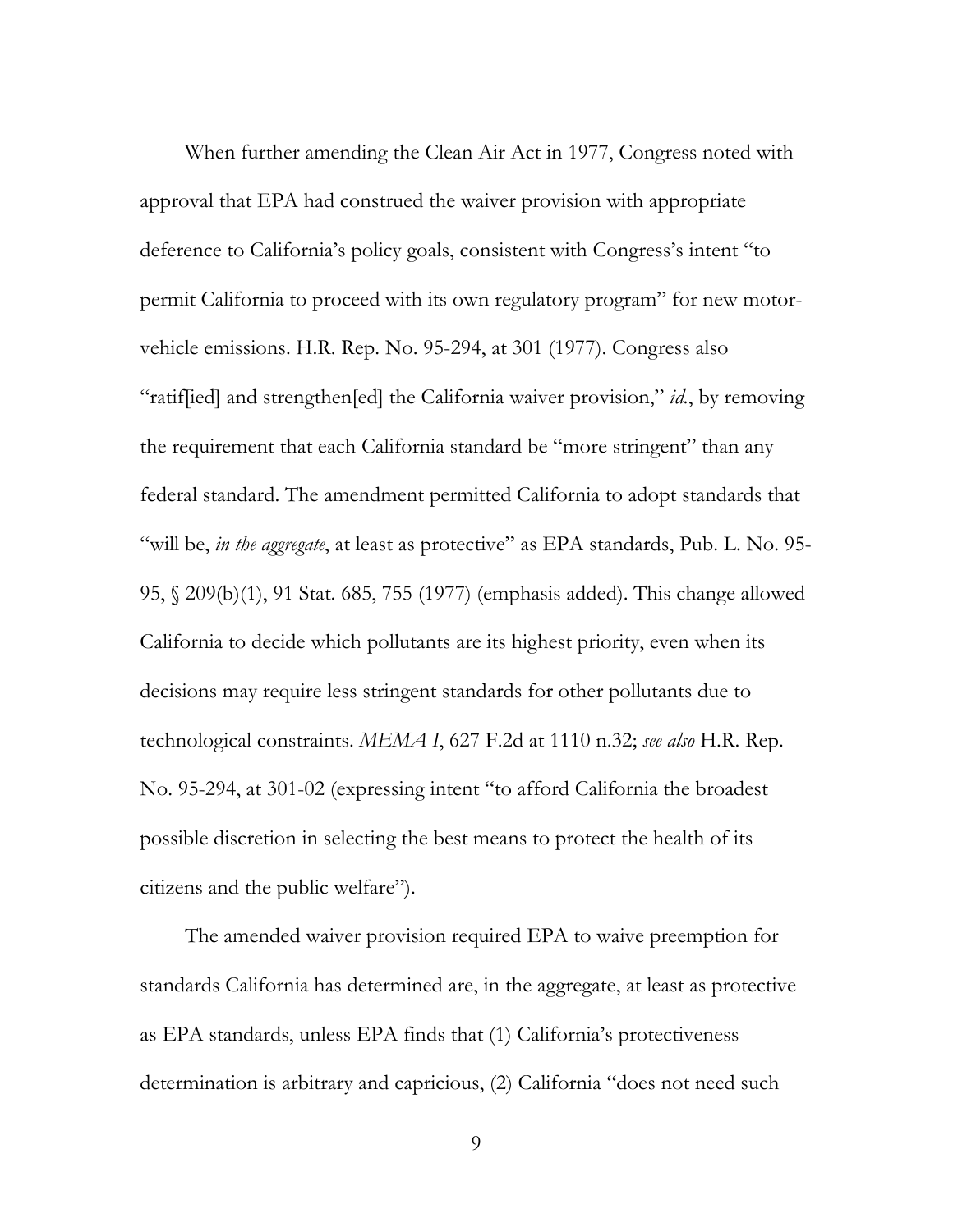State standards to meet compelling and extraordinary conditions," or

(3) California's standards are not "consistent with" Section 202(a) of the Act, 42 U.S.C. § 7521(a)—meaning the standards are not technologically feasible. *Id.*   $$7543(b)(1).$ 

The 1977 amendments also heightened the importance of California's standards to the Nation as a whole. A new Section 177 of the Clean Air Act permitted other States addressing their own pollution problems to adopt and enforce California vehicular emission standards "for which a waiver has been granted." 42 U.S.C. § 7507. Any State with qualifying State Implementation Plan provisions may exercise this option and become a "Section 177 State," without any approval from EPA. *See id.*

When it amended the Clean Air Act in 1990, Congress essentially replicated the Section 209(b)(1) waiver provision in a new provision (Section  $209(e)(2)$ ) covering "nonroad" vehicles and engines. 42 U.S.C.  $\sqrt{7543(e)(2)}$ .

## **3. California Waiver Standards**

As Congress intended, California has "expand[ed] its pioneering efforts" to reduce motor vehicle pollution in the half century since the waiver provision was enacted. *See MEMA I*, 627 F.2d at 1111. The State received its first waiver in 1968. Since then, California has adopted innovative standards, including the first vehicular emission standard for smog-forming oxides of nitrogen, 1968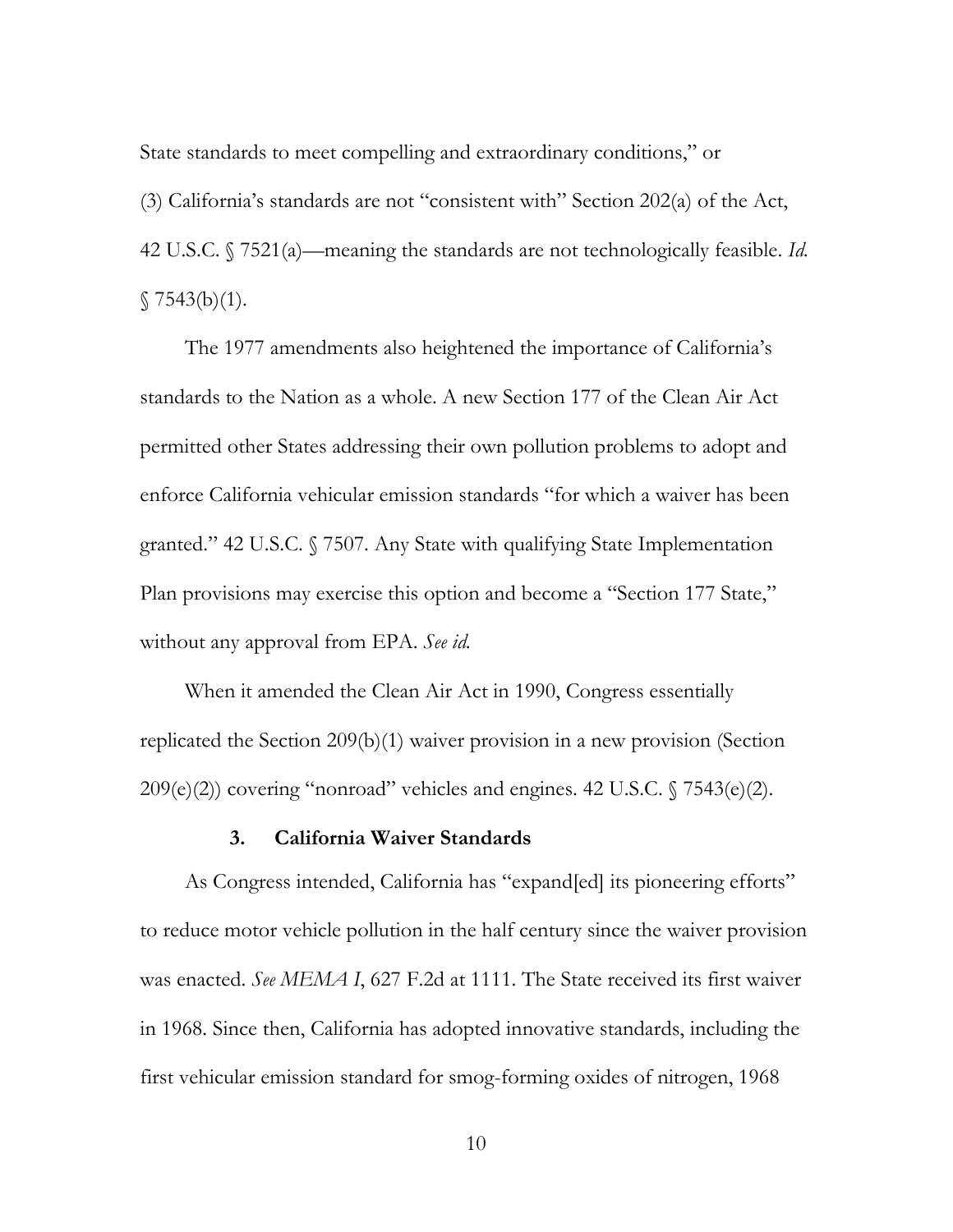Cal. Stat. 1463, 1467-70, and standards more stringent than EPA's, JA\_\_-\_\_,

\_\_, \_\_[EPA-HQ-OAR-2018-0283\_33-40\_43\_45]. As Congress intended, EPA "has drawn heavily on the California experience to fashion and to improve the national efforts at emissions control." *MEMA I*, 627 F.2d at 1110; *see also*  JA\_\_-\_\_[EPA-HQ-OAR-2018-0283\_44-48].

EPA has granted California almost every waiver the State has sought, applying the highly deferential review Congress "consciously chose" in order "to permit California to blaze its own trail with a minimum of federal oversight." *See Motor & Equip. Mfrs. Ass'n v. Nichols* (*MEMA II*), 142 F.3d 449, 463 (D.C. Cir. 1998). As EPA has frequently acknowledged, the statute "preclude[s]" the Administrator from substituting his judgment for that of California, and EPA has thus left "decisions on controversial matters of public policy, such as whether to regulate [certain] emissions, to California." *E.g.*, 43 Fed. Reg. 25,729, 25,731, 25,735-36 (June 14, 1978). EPA has also required "those favoring denial of the waiver [to] carry the burden of demonstrating that the waiver should not be granted," recognizing "that [EPA's] obligation is to grant the waiver if that burden is not met." *MEMA I*, 627 F.2d at 1120.

EPA has only *once* denied California a waiver in full, and it reversed that decision shortly thereafter. 74 Fed. Reg. 32,744, 32,745 (July 8, 2009); *see infra*, at 14. EPA has, in very limited circumstances, partially denied a waiver, usually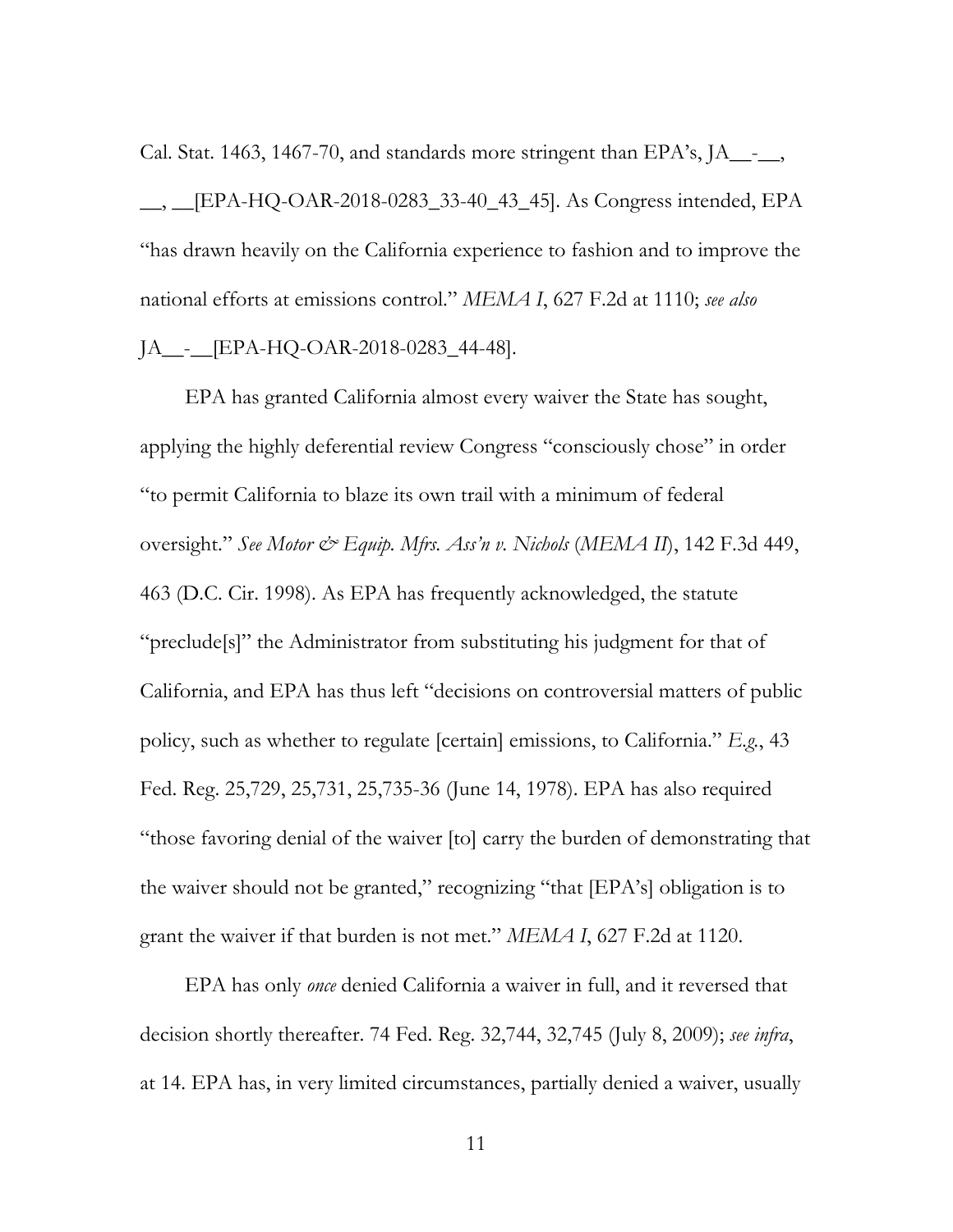only as to certain model years because of concerns about technological feasibility within the lead time provided. *E.g.*, 36 Fed. Reg. 8,172 (Apr. 30, 1971) (partially denying waiver for one model year). Before now, EPA had never withdrawn a previously granted waiver.

## **4. California's Zero-Emission-Vehicle Standards**

Recognizing that vehicles with no tailpipe emissions (such as electric cars) would improve the State's air quality by dramatically reducing emissions of criteria pollutants, California established its first zero-emission-vehicle standard in 1990. Cal. Code Regs. tit. 13,  $\{(1960.1)(g)(2)$  (1991). The standard required a small but increasing percentage of cars sold in California to be zero-emission vehicles, beginning with the 1998 model year. *Id.* California has since extended and amended its zero-emission-vehicle standards, and EPA has always granted waivers for them. 58 Fed. Reg. 4166 (Jan. 13, 1993); 71 Fed. Reg. 78,190 (Dec. 28, 2006); 78 Fed. Reg. 2,112 (Jan. 9, 2013). Because zero-emission vehicles reduce emissions of criteria pollutants, EPA has also approved several States' inclusion of zero-emission-vehicle standards in State Implementation Plans to achieve National Ambient Air Quality Standards.4

 <sup>4</sup> *E.g.*, 82 Fed. Reg. 42,233 (Sept. 7, 2017) (Maine); 81 Fed. Reg. 39,424, 39,425 (June 16, 2016) (California); 80 Fed. Reg. 40,917 (July 14, 2015) (Maryland); 80 Fed. Reg. 13,768 (Mar. 17, 2015) (Connecticut).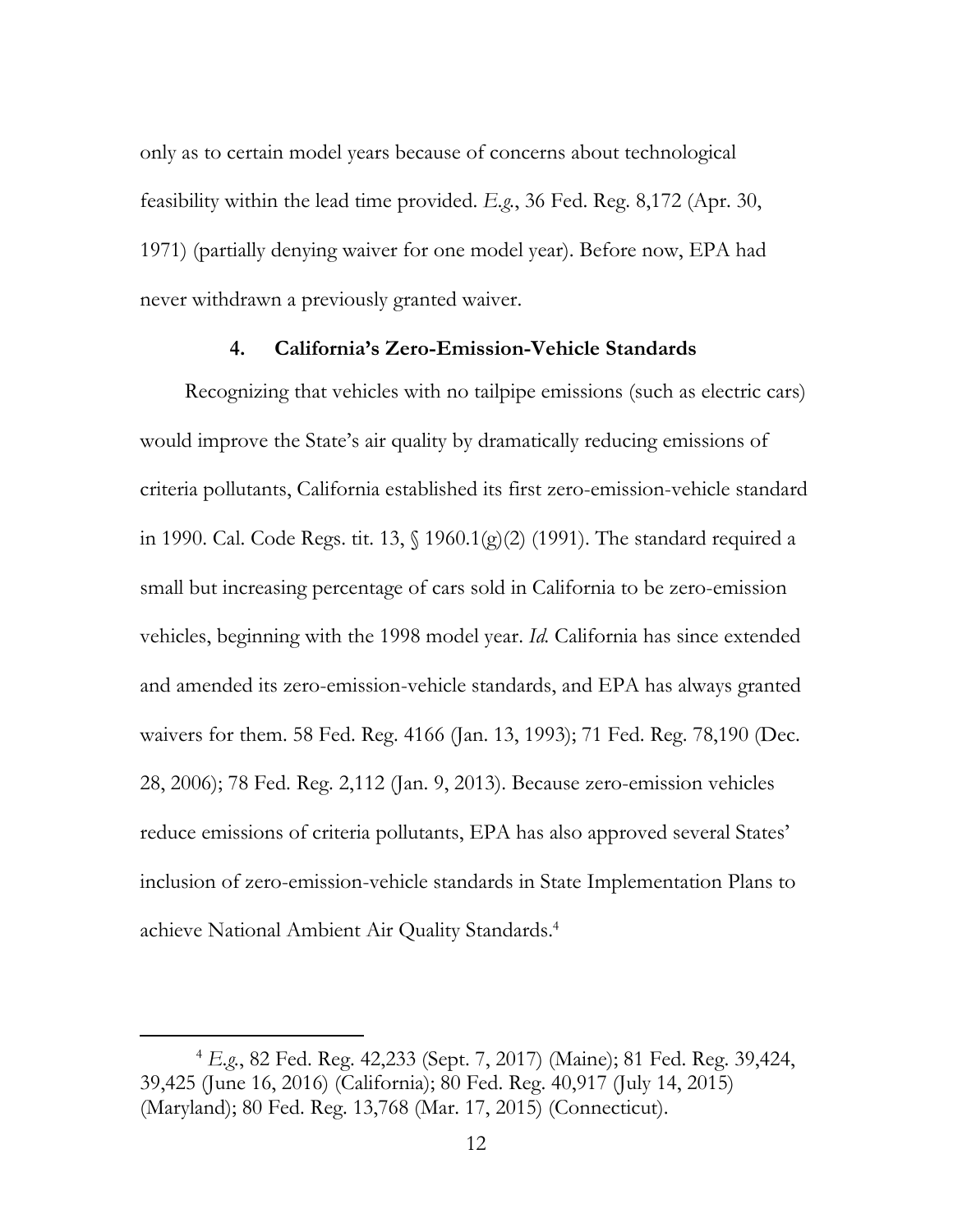#### **5. California's Greenhouse Gas Emission Standards**

In 2002, California's Legislature found that "[g]lobal warming would impose on California, in particular, compelling and extraordinary impacts," including reductions in water supply, damage to the State's extensive coastline and ocean ecosystems, aggravation of existing and severe air quality problems and related adverse health impacts, increases in catastrophic wildfires, and threats to the State's economy, including its agricultural sector. 2002 Cal. Stat. c. 200 (A.B. 1493) (Digest). Recognizing that motor vehicles are "responsible for approximately 40 percent of the total greenhouse gas pollution in the state," *id.*, the Legislature directed the California Air Resources Board to regulate those emissions. Cal. Health & Safety Code § 43018.5(a). The Board did so in 2005. *See* Cal. Code Regs. tit. 13, § 1961.1.

California's standards operate on a fleetwide-average basis. Thus, each automaker must sell a fleet of vehicles in California that, on average, produces no more than the prescribed level of greenhouse gas emissions for the relevant model year. Cal. Code Regs. tit. 13, § 1961.3(a)*.* Automakers can generate credits by selling fleets with average emissions below the standards or by selling certain zero-emission vehicles. *Id.* § 1961.3(b)(1). They can bank those credits for future compliance or sell them to other automakers. *Id.* § 1961.3(b)(3). The standards become stricter over time. *Id*. § 1961.3(a)(1).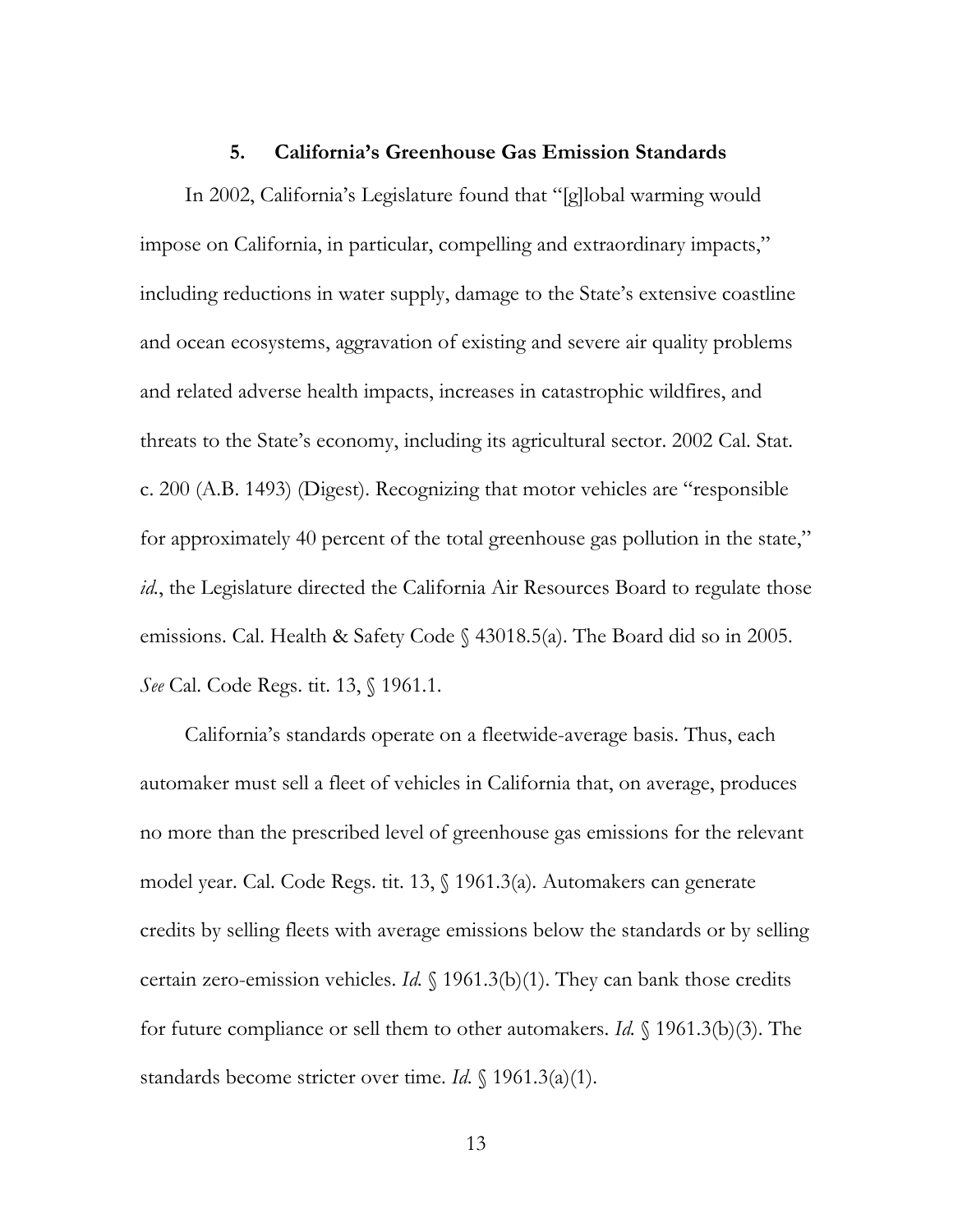During the George W. Bush Administration, EPA resisted California's authority to regulate vehicular greenhouse gas emissions and denied the State a waiver in 2008. 73 Fed. Reg. 12,156 (Mar. 6, 2008). It did so despite the Supreme Court's decision "that EPA has the statutory authority to regulate the emission of such gases from new motor vehicles," *Massachusetts v. EPA*, 549 U.S. 497, 532 (2007), and Congress's subsequent rejection of the Bush Administration's efforts to preempt state regulation of those emissions in the Energy Independence and Security Act of 2007, Pub. L. No. 110-140, 121 Stat. 1492 (EISA).

In 2009, EPA reversed its 2008 denial and granted California a Clean Air Act waiver for the State's greenhouse gas emission standards. 74 Fed. Reg. 32,744 (July 8, 2009).

## **B. Federal Regulation of Vehicle Fuel Economy**

Energy efficiency became a matter of intense public concern in the early 1970s. Motor vehicles were (and are) the Nation's single largest end user of petroleum, *see* H.R. Rep. No. 94-340, at 86 (1975), and demand for oil was greatly outpacing domestic production. For six months in 1973-74, several petroleum-exporting countries temporarily slashed production and embargoed exports to the United States. The ensuing energy crisis triggered a "tailspin in the domestic auto market," *Int'l Union v. Marshall*, 584 F.2d 390, 392 (D.C. Cir.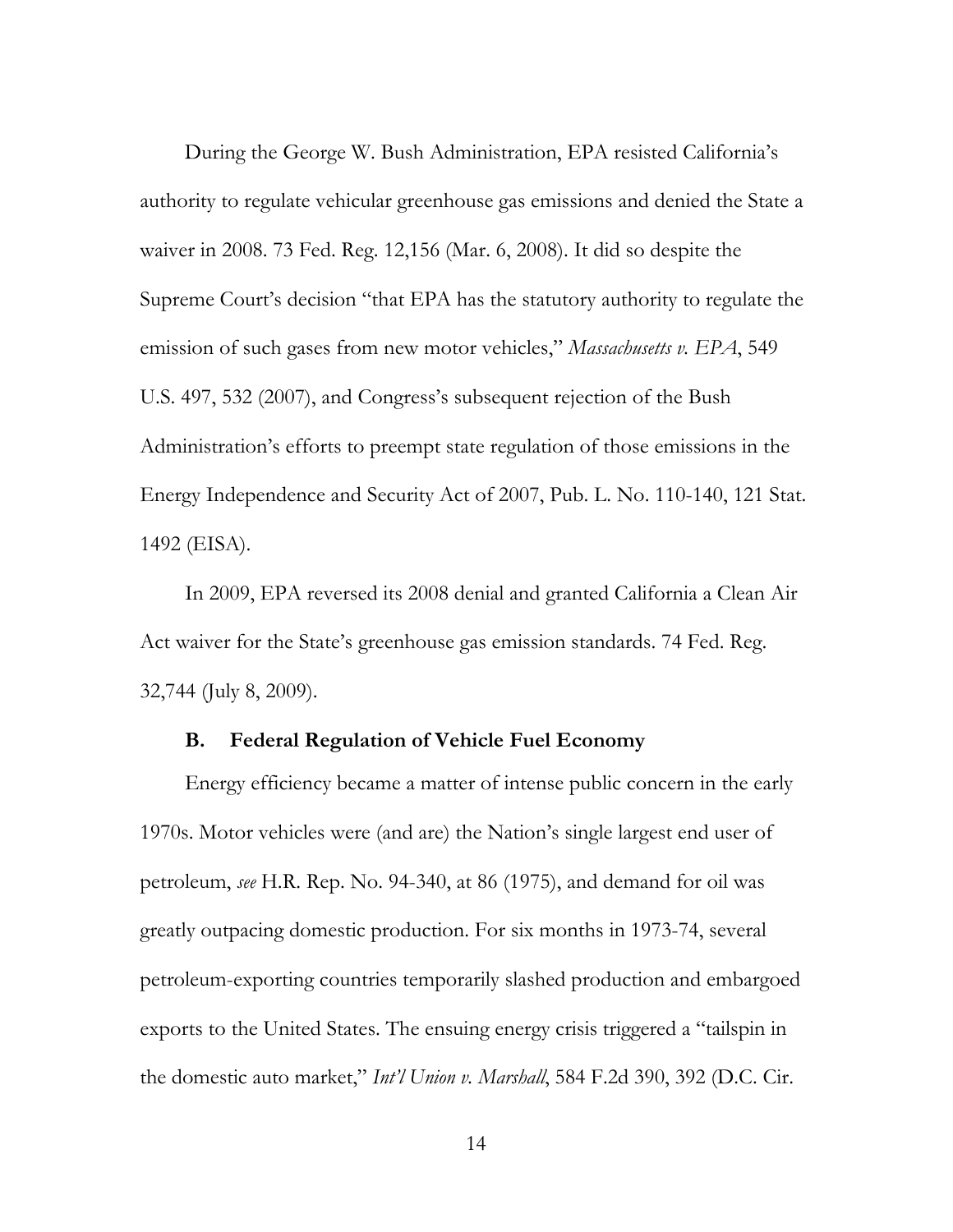1978), and "dramatically underscored the nation's dependence on foreign sources of oil," *California v. Watt*, 668 F.2d 1290, 1295 (D.C. Cir. 1981).

In response, Congress enacted EPCA as "an omnibus measure that include[d] a myriad of provisions pertaining to the production, stockpiling, conservation, and pricing of energy resources." *Common Cause v. Dep't of Energy*, 702 F.2d 245, 246 (D.C. Cir. 1983); *see* Pub. L. No. 94-163, 89 Stat. 871 (1975) (EPCA). EPCA's fuel-economy chapter provided for reductions in oil consumption through "improved energy efficiency of motor vehicles," EPCA, § 2(5), 89 Stat. at 874, *codified as amended at* 42 U.S.C. § 6201(5), by way of a corporate average fuel-economy standard: "a performance standard which specifies a minimum level of average fuel economy" that each automaker's fleet must attain, *id.* § 301, 89 Stat. at 902, *codified at* 15 U.S.C. § 2001(7) (1976), *recodified as amended at* 49 U.S.C. § 32901(a)(6).5

Congress aimed to improve fuel economy of gasoline- and diesel-fueled passenger cars from 18.0 to 27.5 miles per gallon (mpg) of gasoline between model years 1978 and 1985. 15 U.S.C. § 2002(a)(1) (1976). But Congress understood that other motor vehicle standards, including emission standards, could affect fuel economy in both directions. In particular, while certain of

 $\overline{\phantom{a}}$ <sup>5</sup> Section 301 of EPCA was originally codified at 15 U.S.C.  $\%$  2001-2012 (1976) (ADD. A135-A145), and later reenacted as Chapter 329 of Title 49 of the U.S. Code (ADD. A108-A134).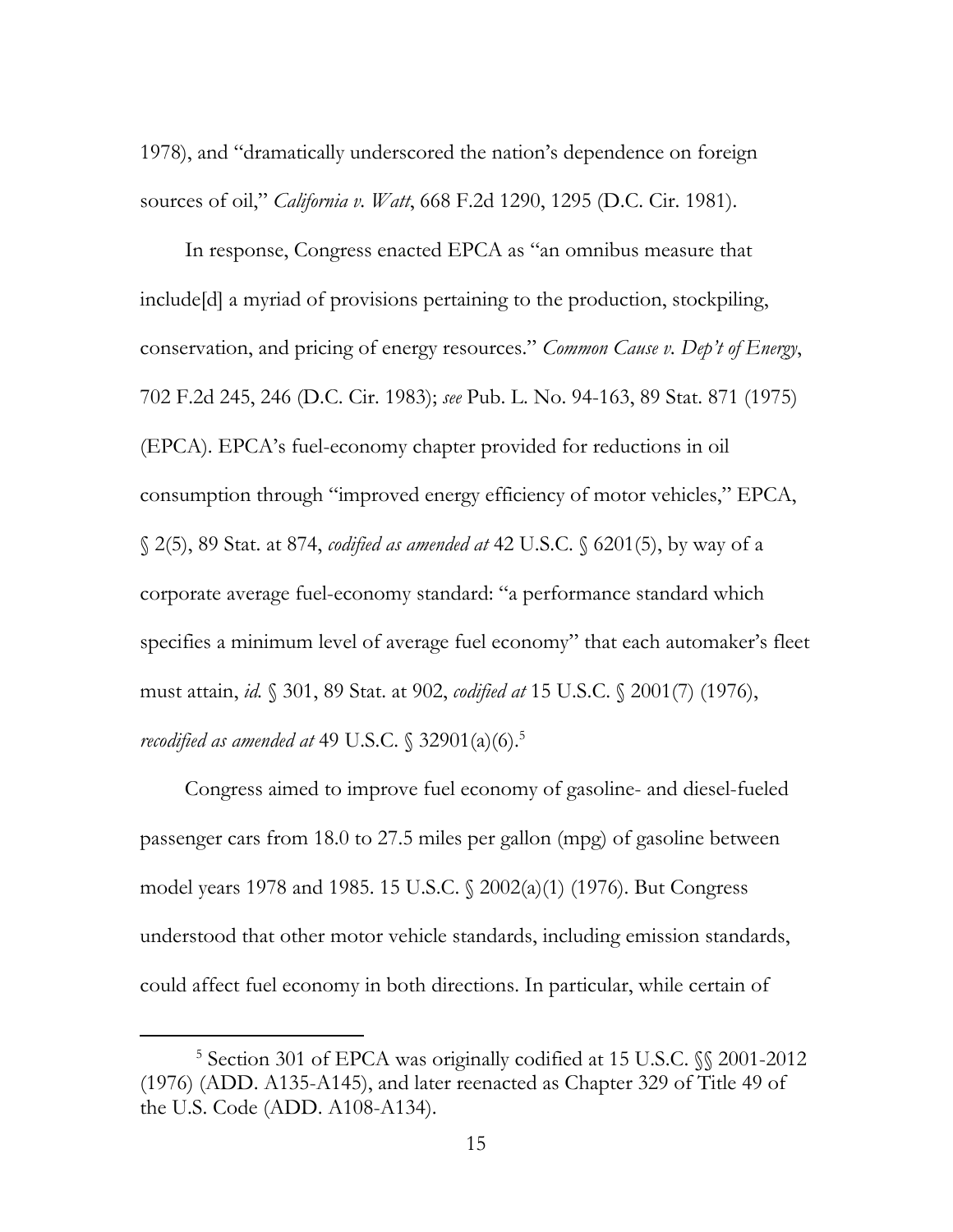California's vehicular emission standards led to improved fuel economy, other standards hampered fuel economy. *See* H.R. Rep. No. 94-340, at 86-87. Thus, although Congress itself prescribed average fuel-economy standards for passenger cars of model years 1978-80, it directed NHTSA to consider effects of "Federal standards"—defined to include California "emissions standards applicable by reason of section 209(b) of [the Clean Air] Act"—when modifying those particular fuel-economy obligations for individual petitioning automakers. 15 U.S.C.  $\frac{2002(d)(3)(D)(i)}{1976}$ . Congress then directed NHTSA to consider effects of "Federal motor vehicle standards" (later renamed "motor vehicle standards of the Government") when prescribing or modifying federal fuel-economy standards. *Id.* § 2002(e) (1976), *recodified as amended at* 49 U.S.C. § 32902(f).

At the same time, Congress opted to generally preempt any state or local "law or regulation relating to fuel economy standards or average fuel economy standards applicable to automobiles covered by [a federal fuel-economy standard]." 15 U.S.C. § 2009(a) (1976), *recodified as amended at* 49 U.S.C. § 32919(a). "Automobile" was defined as "a vehicle propelled by … gasoline and diesel oil," 15 U.S.C. § 2001(1), (5) (1976), the energy sources Congress most wanted to conserve.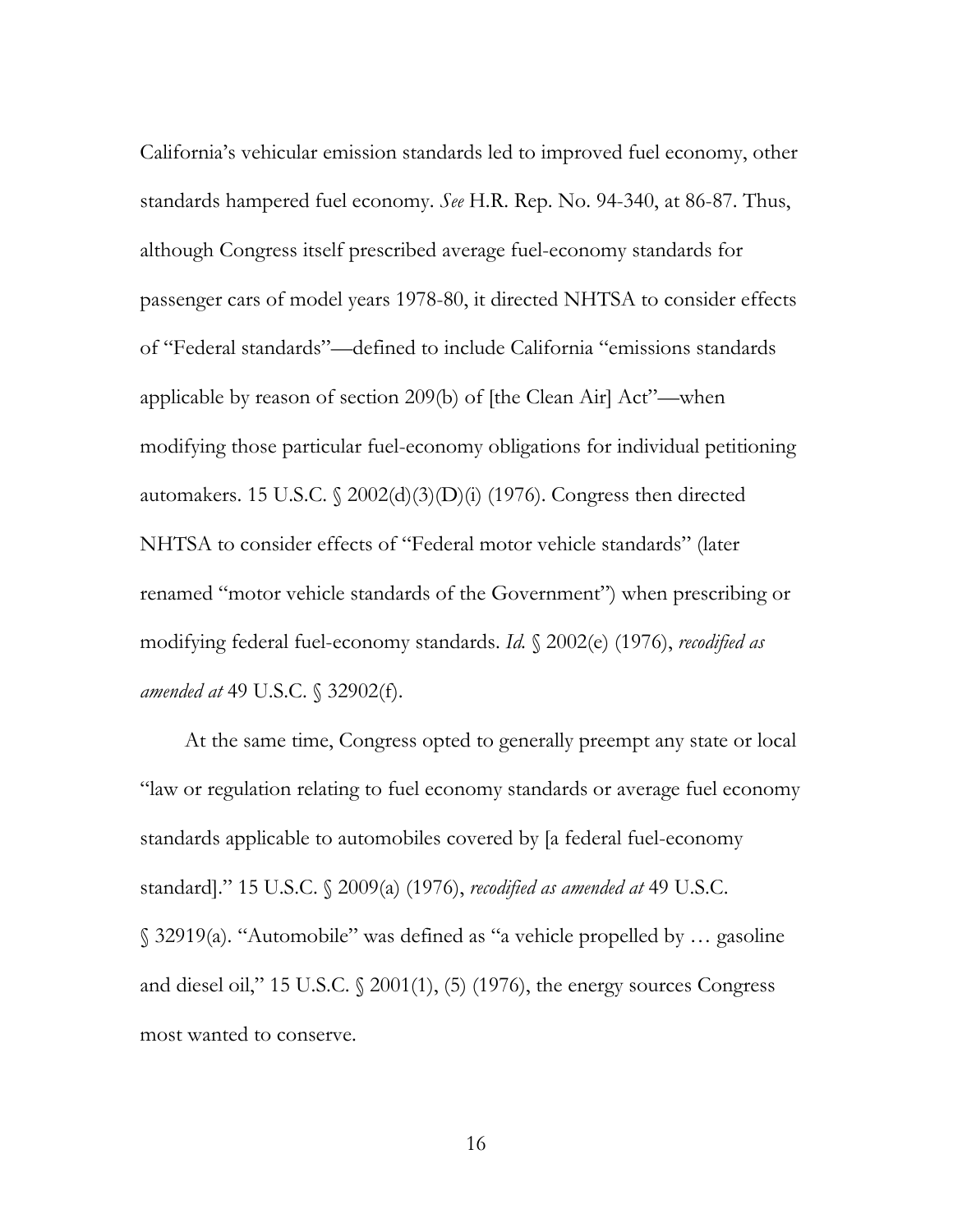In 1980, as an incentive to develop and commercialize electric vehicles, Congress amended EPCA such that deployment of those vehicles boosted automakers' average "fuel economy" without changing the fuel-economy standard that automakers needed to meet. Pub. L. No. 96-185, § 18, 93 Stat. 1324, 1336 (1980), *recodified as amended at* 49 U.S.C. § 32904(a)(2). In 1992, as California prepared to implement its first zero-emission-vehicle standard, Congress moved to "build on" the State's leadership, H.R. Rep. No. 102-474, pt. 1, at 136-37 (1992); *see also id.*, pt. 2, at 87, 90-91, by broadening EPCA's production incentive to include vehicles powered by electricity, hydrogen, and other alternative fuels, Pub. L. No. 102-486, § 403, 106 Stat. 2776, 2876 (1992). Congress implemented this change by adding those vehicles to the definition of "automobile," while continuing to bar NHTSA from considering them when setting federal fuel-economy standards. *Id.* § 403(2), 106 Stat. at 2876, *recodified as amended at* 49 U.S.C. § 32902(h).

Meanwhile, EPCA's fuel-economy program was languishing. NHTSA was authorized to raise fuel-economy standards for passenger cars of model years after 1984, *see* 15 U.S.C. § 2002(a)(4) (1976), but had not done so. In fact, for some model years, NHTSA had reduced standards *below* Congress's 27.5-mpg target for model year 1985. By 2007, Congress had seen enough, and it enacted EISA to update and reinvigorate EPCA.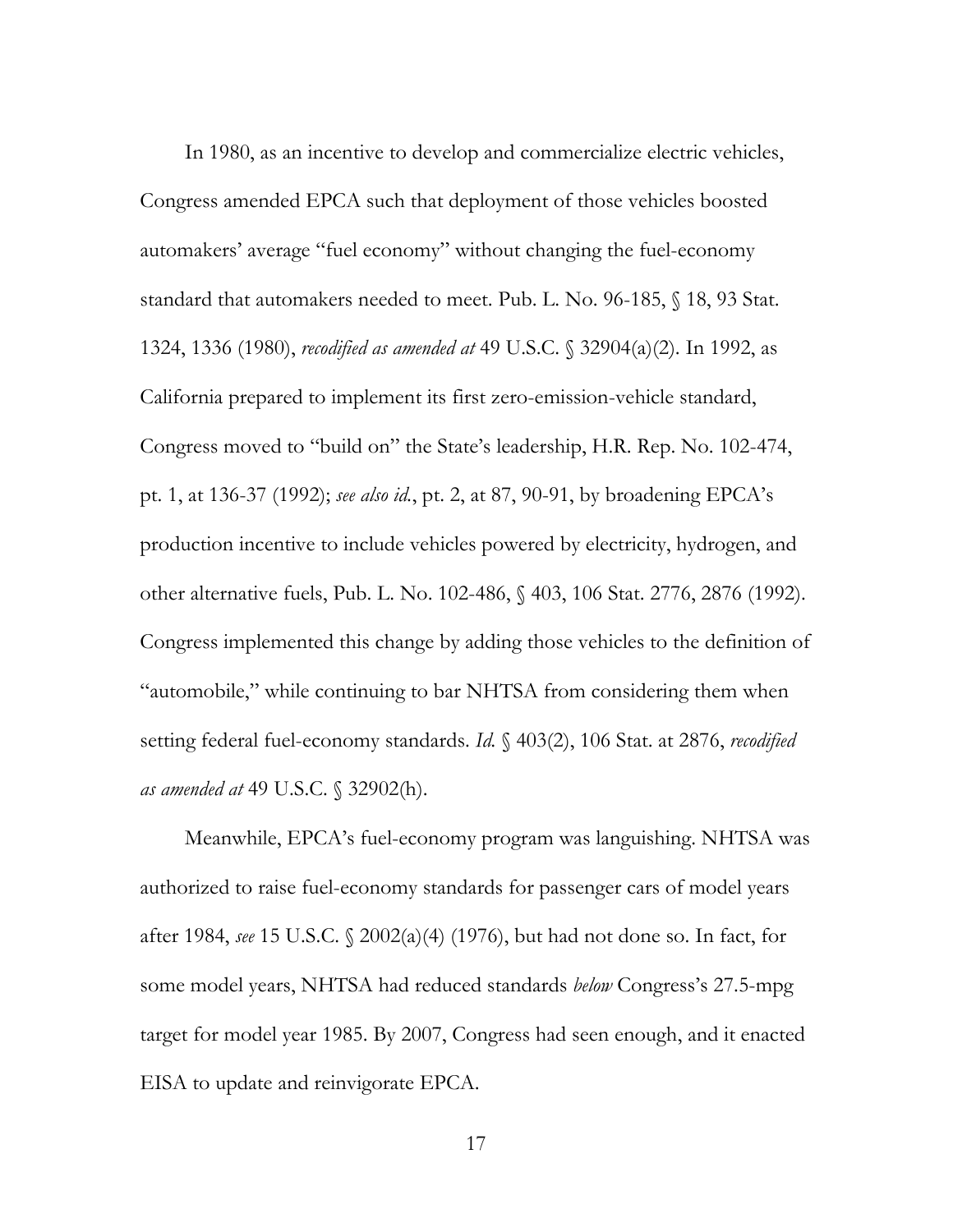EISA ordered NHTSA to increase fuel-economy standards for passenger cars to "at least" 35 miles per gallon by model year 2020 and to maximumfeasible levels thereafter. 49 U.S.C. § 32902(b)(2). EISA maintained the preexisting requirement that NHTSA consider "the effect of other motor vehicle standards of the Government on fuel economy" when setting such standards. *Id.* § 32902(f).

Shortly before EISA's enactment, the Supreme Court had ruled that the Clean Air Act gives EPA authority to set vehicular emission standards for greenhouse gases, rejecting the claim that EPCA's fuel economy program displaced EPA's authority. *Massachusetts*, 549 U.S. at 528-29, 531-32. And two district courts had held that EPCA does not preempt California vehicular greenhouse gas emission standards that receive a Clean Air Act waiver. *Green Mountain Chrysler Plymouth Dodge Jeep v. Crombie* (*Green Mountain*), 508 F. Supp. 2d 295, 354, 398 (D. Vt. 2007); *Cent. Valley Chrysler-Jeep, Inc. v. Goldstene* (*Central Valley*), 529 F. Supp. 2d 1151, 1175, 1179 (E.D. Cal. 2007) (as corrected Mar. 26, 2008).

In enacting EISA, Congress rejected amendments to abrogate those cases' recognition of EPA's and California's authority to regulate vehicular greenhouse gas emissions. *See* JA\_\_-\_\_[EPA-HQ-OAR-2018-0283- 4132\_AppxA\_3-17]. Instead, Congress adopted a savings clause providing that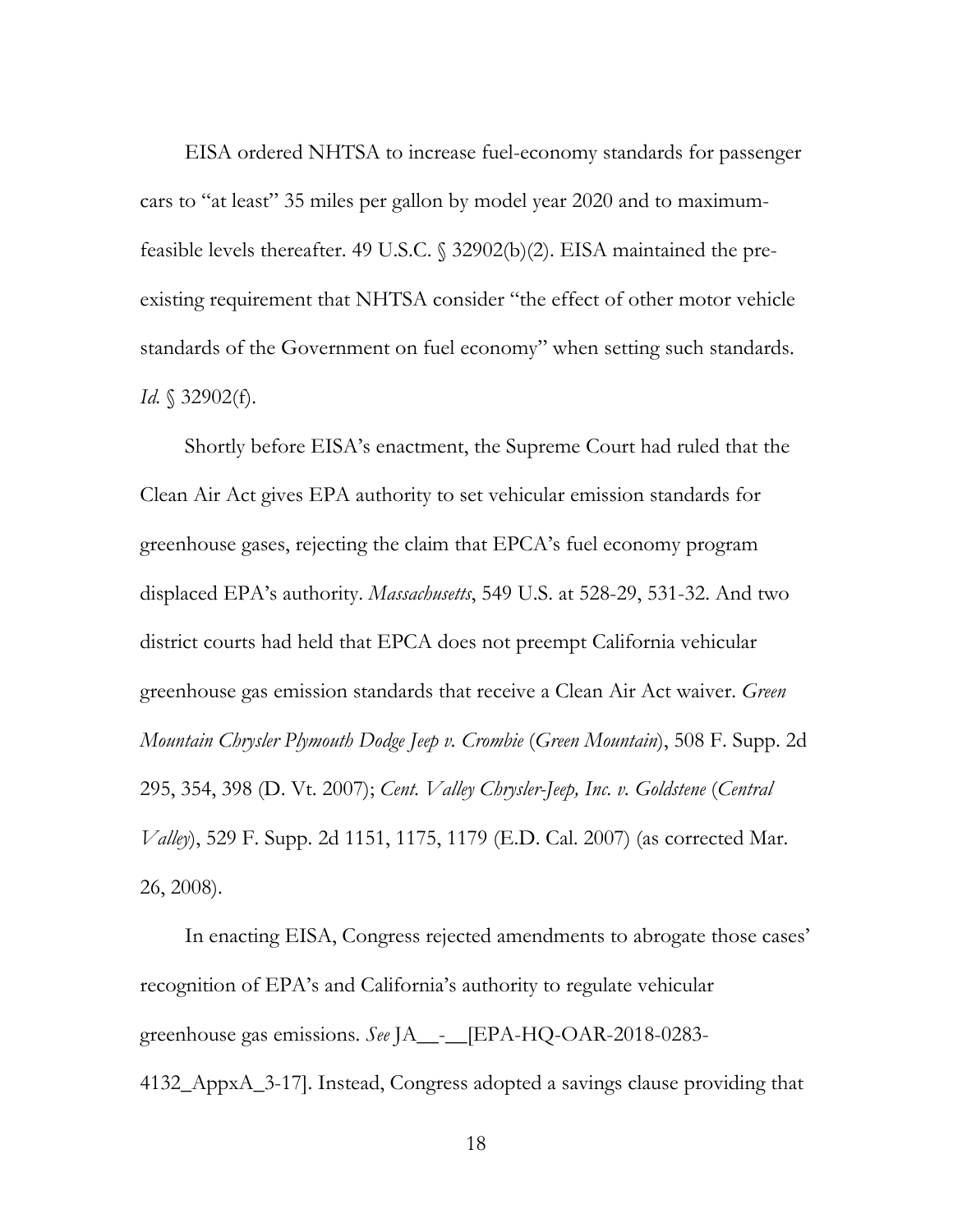nothing in EISA limited "the authority provided by … any … environmental law" absent an express contrary statement in the Act. 42 U.S.C. § 17002. Further, Congress anticipated that EPA would also regulate vehicular greenhouse gases. Thus, EISA directed EPA to base federal vehicle procurement policies on "the most stringent standards for vehicle greenhouse gas emissions applicable to … vehicles sold anywhere in the United States." 42 U.S.C.  $\{(13212(f)(3)(B)).\}$ 

#### **C. A Harmonized National Program**

After EPA granted California a Clean Air Act waiver for greenhouse gas emission standards in 2009, EPA, NHTSA, and California decided to create a "National Program" under which EPA and California would align their respective greenhouse gas emission standards for light-duty vehicles and NHTSA would harmonize its fuel-economy standards with those emission standards. This approach was not mandated by law, but EPA and NHTSA adopted it in their discretion in order to "deliver[ ] environmental and energy benefits, cost savings, and administrative efficiencies on a nationwide basis that might not be available under a less coordinated approach." 75 Fed. Reg. 25,324, 25,545 (May 7, 2010). Automakers supported the approach. *Id.* at 25,328.

In 2012, the National Program was extended to additional model years. EPA and NHTSA completed a rulemaking to adopt their harmonized emission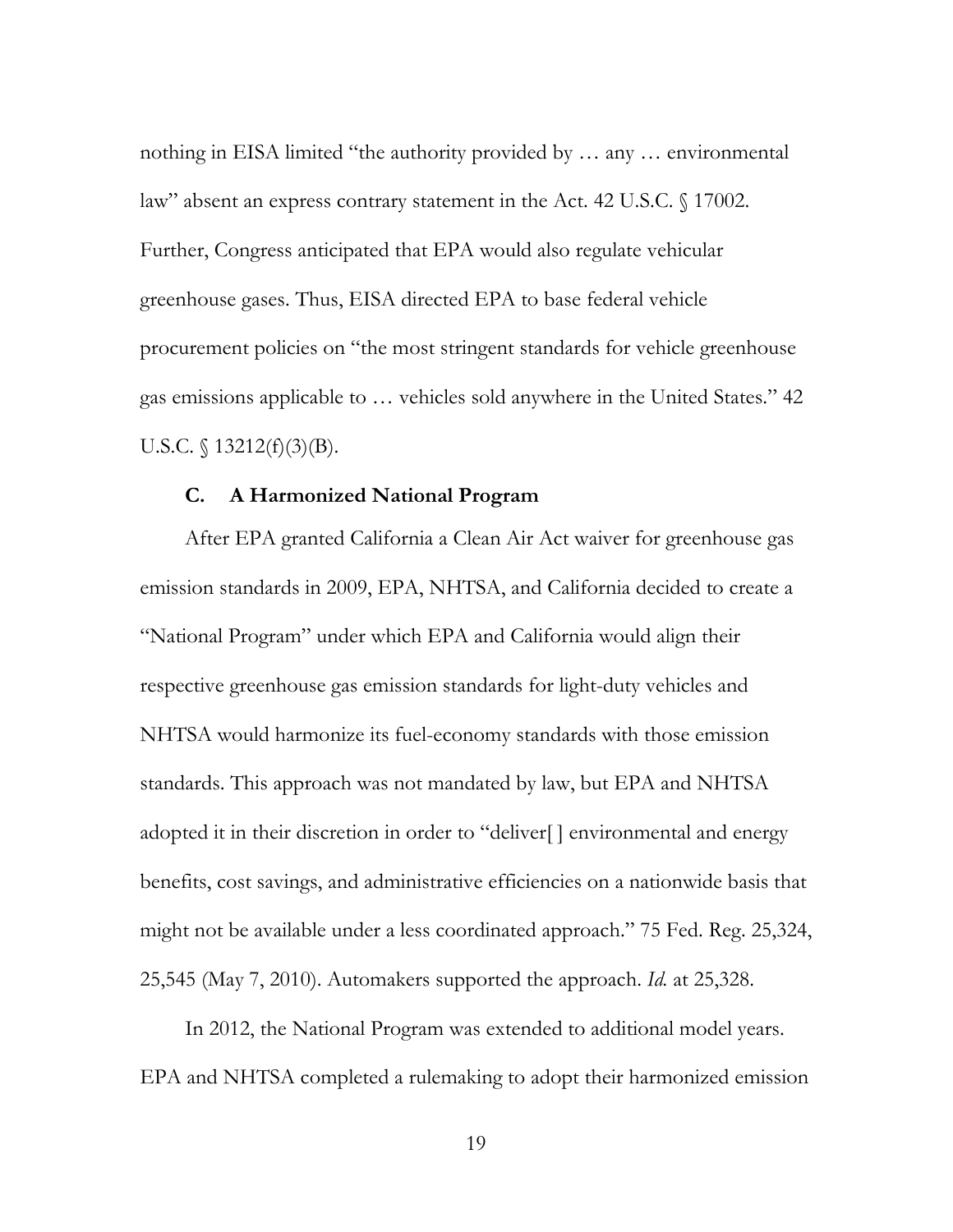and fuel-economy standards, respectively. 77 Fed. Reg. 62,624 (Oct. 15, 2012). That same year, California adopted its Advanced Clean Cars program—an integrated program including criteria-pollutant, greenhouse gas, and zeroemission-vehicle standards applicable to light-duty vehicles. Cal. Code Regs. tit. 13, §§ 1961.3, 1962.2. Federal and state greenhouse gas emission standards remained aligned. *See* 77 Fed. Reg. at 62,637. California also included a provision under which manufacturers would be deemed to meet the State's standards if they complied with EPA's aligned standards. Cal. Code. Regs. tit. 13, § 1961.3(c).

In 2013, EPA granted California a waiver for its Advanced Clean Cars program for model years 2017 and later, including the State's greenhouse gas and zero-emission-vehicle standards. JA\_\_[R-7839\_2115]. EPA found, among other things, that California needs its motor vehicle emissions program *both* to address serious air quality challenges with pollutants like particulate matter and ozone *and* to address serious impacts from climate change. JA\_\_[R-7839\_2129]. Twelve States have since followed California's lead pursuant to Section 177.

## **D. The Challenged Actions**

In August 2018, EPA and NHTSA proposed multiple unprecedented actions to invalidate state vehicular emission standards.

JA\_\_[ProposedAction42986]. First, EPA proposed to withdraw the parts of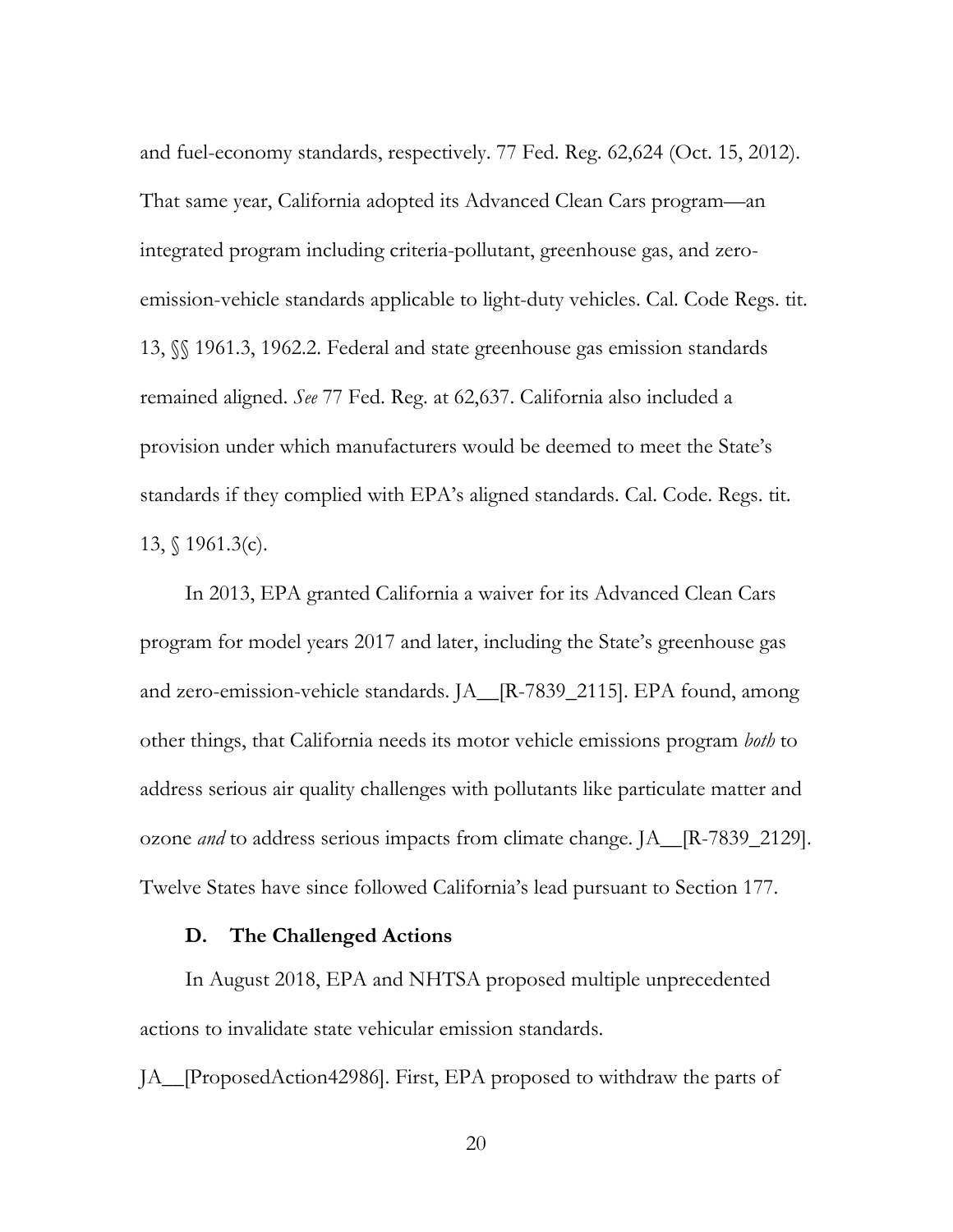California's 2013 waiver that concerned greenhouse gas and zero-emissionvehicle standards for model years 2021 and later. JA\_\_[ProposedAction43242]*.* Second, EPA proposed to interpret Section 177 to preclude other States from adopting or enforcing California's greenhouse gas emission standards—but not its zero-emission-vehicle standards—even if California had a waiver.

JA\_\_[ProposedAction43253]. Third, NHTSA proposed a regulation declaring that state greenhouse gas and zero-emission-vehicle standards are preempted by EPCA. JA\_\_[ProposedAction42999]. The agencies also proposed to freeze federal greenhouse gas emission and fuel-economy standards at model year 2020 levels through at least model year 2026. JA\_\_[ProposedAction42986].

On September 27, 2019, the agencies finalized EPA's Waiver Withdrawal, EPA's Section 177 Determination, and NHTSA's Preemption Rule.

JA\_\_[FinalAction51310]. EPA based its Waiver Withdrawal on its determination that California does not "need" its greenhouse gas and zeroemission-vehicle standards under Section 209(b)(1)(B), and on the existence of NHTSA's Preemption Rule. JA\_\_[FinalAction51328]. Based on that latter ground, EPA expanded the scope of its Waiver Withdrawal beyond the proposal to cover all model years, not just 2021 and later. *Compare* JA\_\_[FinalAction51338] *with* JA\_\_[ProposedAction43240]. EPA and NHTSA

did not finalize the rollback of their own standards until April 2020. *See* 85 Fed.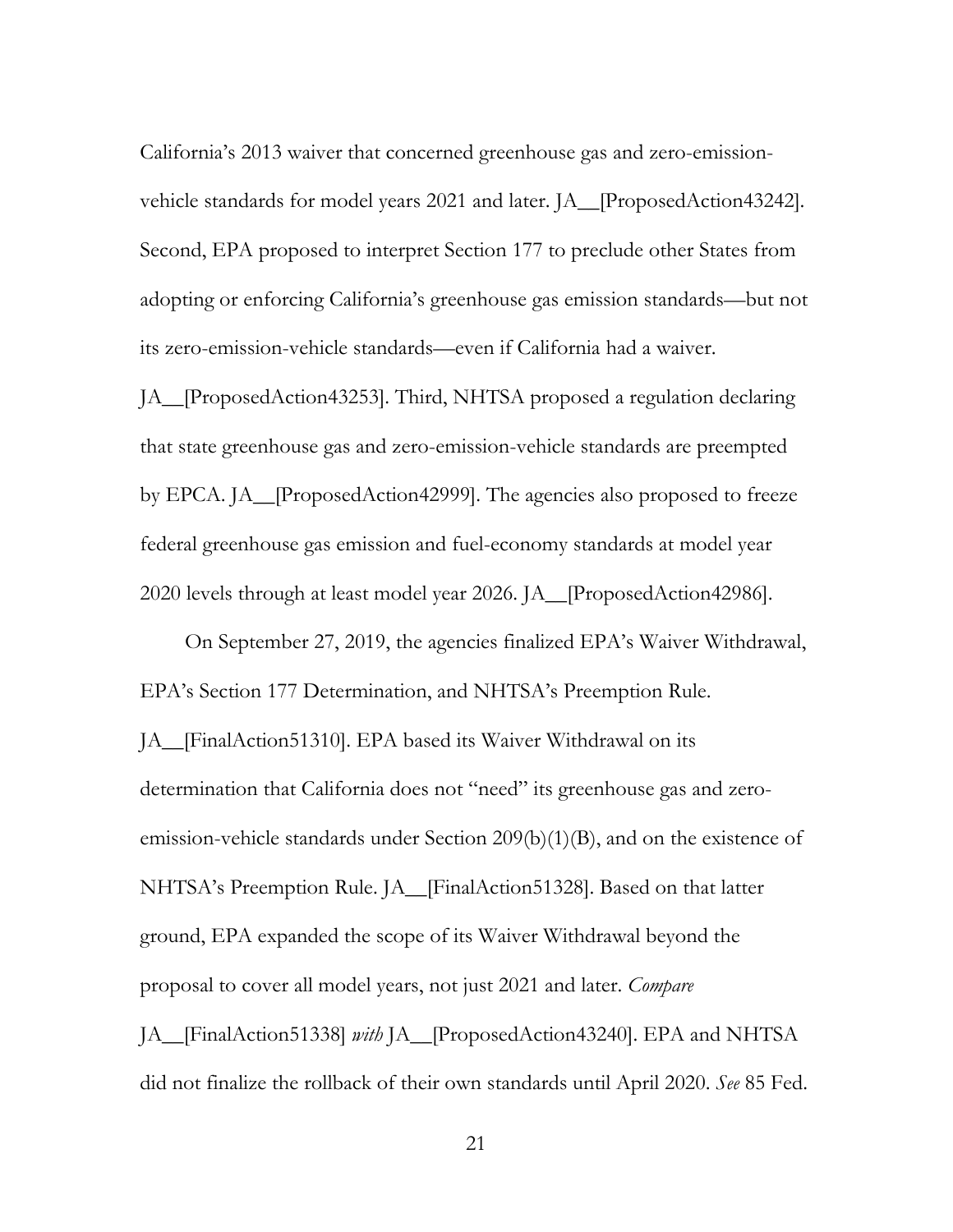Reg. 24,174 (Apr. 30, 2020). Petitioners here are challenging that rollback in separate litigation in this Court. *E.g.*, *California v. Wheeler*, D.C. Cir. No. 20-1167 (filed May 27, 2020).

#### **STANDARD OF REVIEW**

The Administrative Procedure Act prescribes the scope of judicial review of NHTSA's and EPA's actions because no statute prescribes another standard of review. *See Alaska Dep't of Envtl. Conservation v. EPA*, 540 U.S. 461, 496 & n.18 (2004); U.S. Opp'n. to Mots. for Abeyance at 12, ECF No. 1823683 (Jan. 10, 2020) (noting that Section 307(d) of the Clean Air Act, 42 U.S.C. § 7607(d), does not govern review of EPA's Waiver Withdrawal). This Court "shall … hold unlawful and set aside agency action" found to be "in excess of statutory … authority," "arbitrary, capricious, … or otherwise not in accordance with law." 5 U.S.C.  $\sqrt{706(2)}$ (A), (C).

## **SUMMARY OF ARGUMENT**

EPA and NHTSA have taken unprecedented and unauthorized actions to invalidate long-standing and crucial state programs—including state zeroemission-vehicle standards first adopted thirty years ago. These attacks on state authority to protect public health and reduce the enormous threats of climate change are unauthorized and unfounded.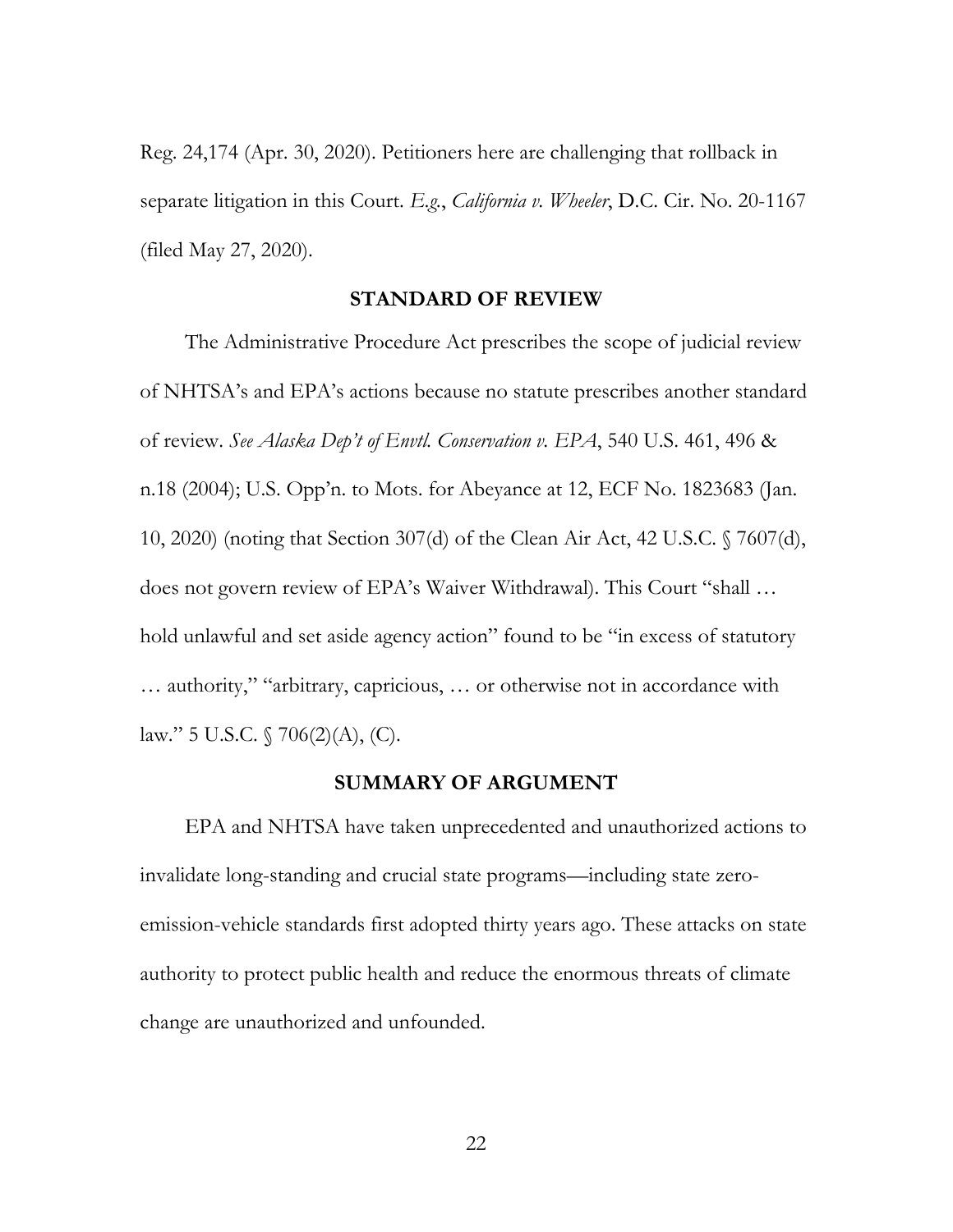1. a. EPA lacks authority for its Waiver Withdrawal. The Clean Air Act gives the agency narrowly circumscribed authority to deny California a waiver in the first instance. That authority to prevent the State's vehicular emission standards from taking effect does not imply the greater power to preempt state standards after they have taken effect. Indeed, that action would disrupt congressional design and have cascading and consequential effects for sovereign States, public health protections, and a wide array of businesses inside and outside the automotive sector. EPA has no delegated authority to withdraw a waiver under any circumstance. And it certainly has no authority to withdraw a waiver, as it did here, by choosing to revisit policies embedded in long-standing statutory interpretations and agency practices and to apply its new policies to a six-year-old decision that has engendered substantial reliance interests.

b. Both grounds for EPA's Waiver Withdrawal are invalid. EPA's new determination that California's greenhouse gas and zero-emission-vehicle standards are not "need[ed] … to meet compelling and extraordinary conditions" within the meaning of Section 209(b)(1)(B), 42 U.S.C. § 7543(b)(1)(B), is wrong. Historically, EPA has correctly interpreted this provision to afford California broad discretion to design a pioneering motor vehicle emission program. EPA's new interpretation impermissibly varies based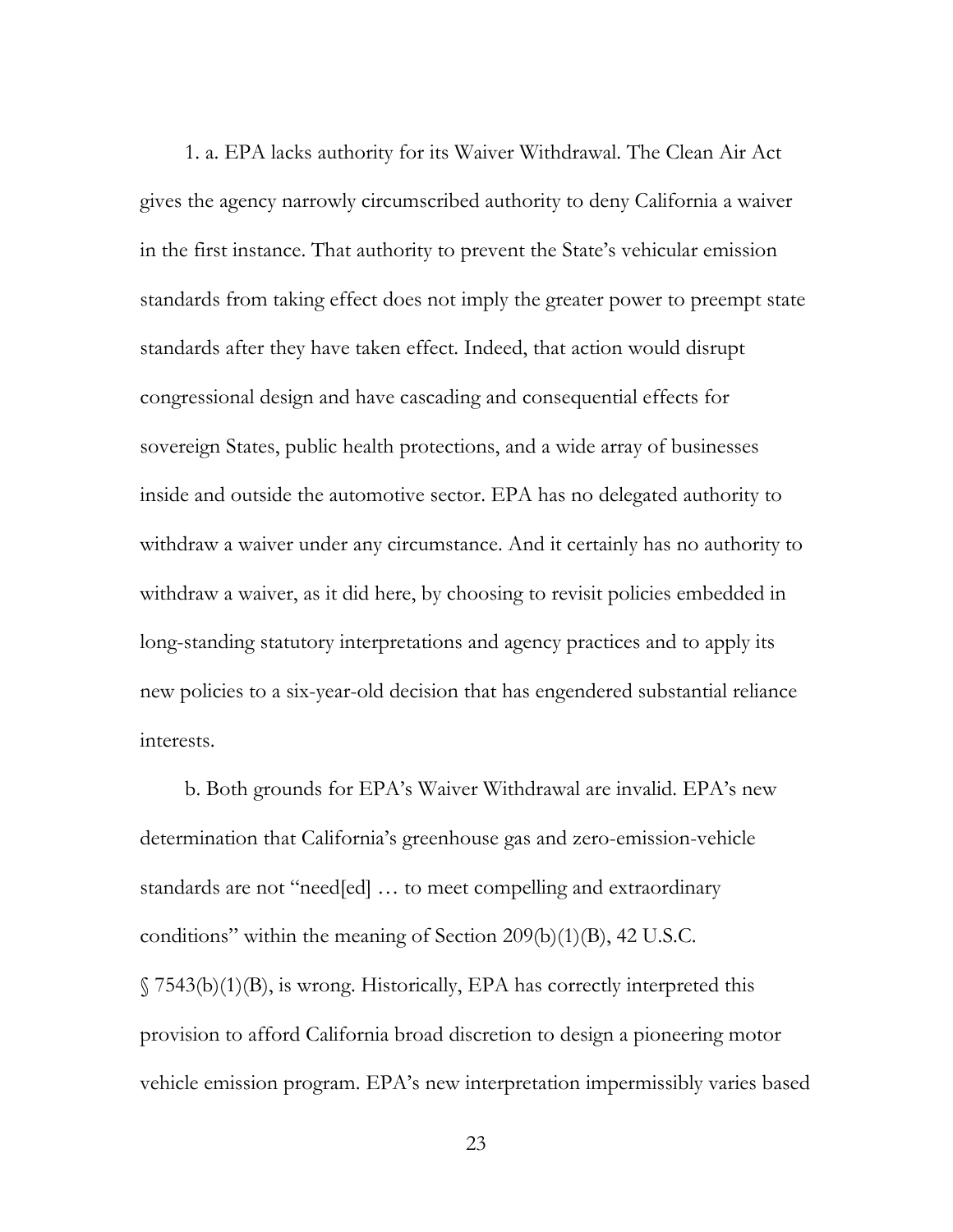on whether the regulated pollutant has "global" rather than "local" effects and serves only to prohibit application of the waiver provision to the former category. This interpretation is unlawful, and California has demonstrated a need for its greenhouse gas and zero-emission-vehicle standards to address the severe threats it faces from climate change. Moreover, even under EPA's new and unlawful reading of Section 209(b)(1)(B), the agency cannot deny (much less withdraw) a waiver for these standards, which the State needs to meet its long-standing challenges with local air quality.

c. EPA's other basis for its Waiver Withdrawal—NHTSA's Preemption Rule—likewise cannot support its action. That rule itself is unlawful. And EPA has not explained its decision to deviate, only for purposes of this single waiver proceeding, from its unbroken practice of basing waiver decisions exclusively on the criteria listed in Section 209(b)(1) of the Clean Air Act, none of which concerns preemption under EPCA.

2. EPA's determination that Section 177 of the Clean Air Act, 42 U.S.C. § 7507, does not permit other States to adopt or enforce California's greenhouse gas emission standards is also unauthorized and unlawful. Congress empowered States, and States alone, to decide whether to follow California's lead. And Section 177 unambiguously authorizes eligible States to adopt California's standards for vehicular emissions of *any* pollutant.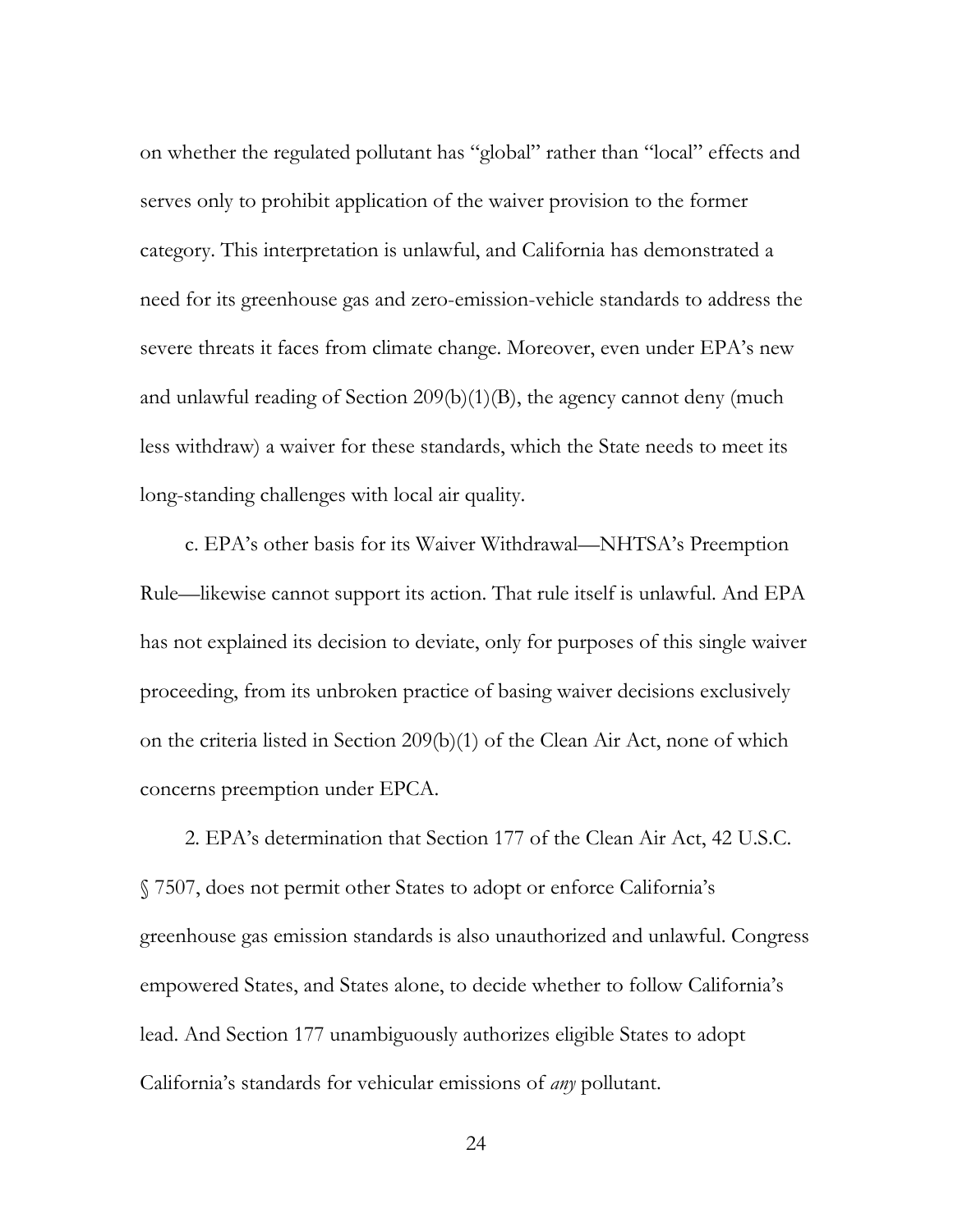3. a. This Court lacks original jurisdiction to review NHTSA's Preemption Rule and should dismiss the petitions insofar as they protectively sought review of it. The Clean Air Act does not provide jurisdiction over NHTSA's action, and EPCA restricts direct appellate review to regulations prescribed under specific statutory sections that do not address preemption.

b. If this Court concludes that it has jurisdiction to review the Preemption Rule, it should vacate the Rule because it exceeds NHTSA's authority. NHTSA has no delegated authority to pronounce upon preemption and cannot promulgate regulations on the subject.

c. NHTSA erred in concluding that EPCA preempts state greenhouse gas and zero-emission-vehicle standards for which EPA grants California a waiver. Congress deliberately preserved these emission standards in the Clean Air Act, accommodated them in EPCA, and confirmed their continuing validity in more recent enactments. NHTSA's arguments to the contrary ignore the plain text, structure, and history of all these enactments; and the agency's reasons for declaring greenhouse gas and zero-emission-vehicle standards preempted are contrary to the law and the record. EPCA's express preemption clause, 49 U.S.C. § 32919(a), does not displace these state emission standards, and principles of conflict preemption lead to the same conclusion.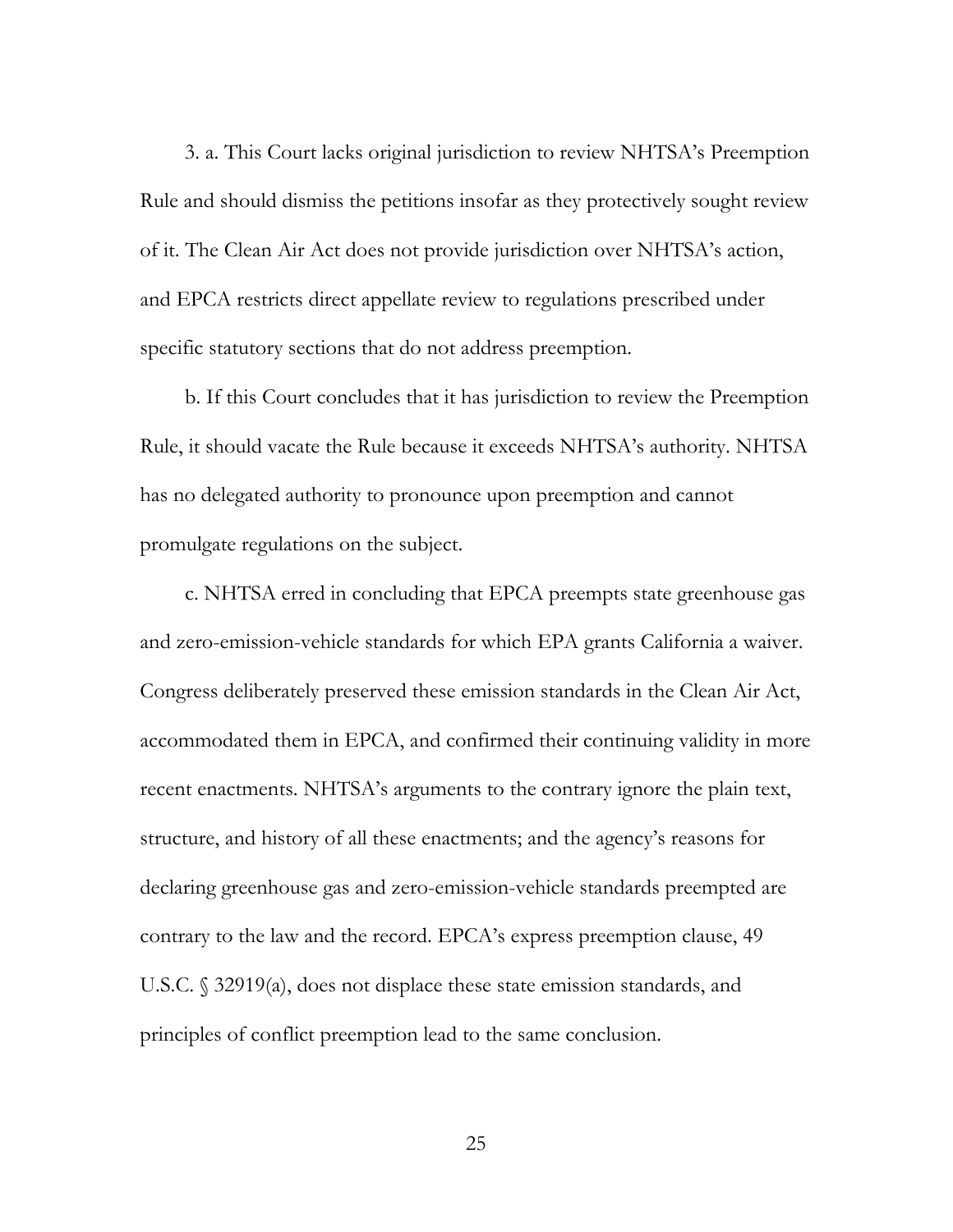d. NHTSA violated the National Environmental Policy Act by not preparing any environmental document for its rule.

#### **STANDING**

The challenged agency actions purport to preempt States from adopting or enforcing standards to control vehicular emissions of carbon-dioxide and other greenhouse gases. *See, e.g*., ADD. B049-B056. That preemption injures State Petitioners as sovereigns in a manner cognizable under Article III and redressable by vacatur of the actions. *See Alaska v. DOT*, 868 F.2d 441, 443-44 (D.C. Cir. 1989).

The challenged actions also injure Petitioners by increasing greenhouse gas emissions and, thus, exacerbating impacts of climate change, including loss of sovereign territory, increased costs to public health programs, damage to state-owned parks and infrastructure, reduced property values, more frequent and severe wildfires and extreme weather events, impairment of agricultural production and other vital economic activity, increased ozone formation, and reduced recreational opportunities. JA\_\_-\_\_[EPA-HQ-OAR-2012-0562- 0011\_75-79]; ADD. B007-B010, B013-B024, B027-B032, B035-B041, B087- B101, B104-B111, B123-B162, B163-B167, B169-B190, B197-B200, B203- B206, B209-B221, B234-B238, B268-B269, B272-B273, B279-B289, B296- B303, B306-B307.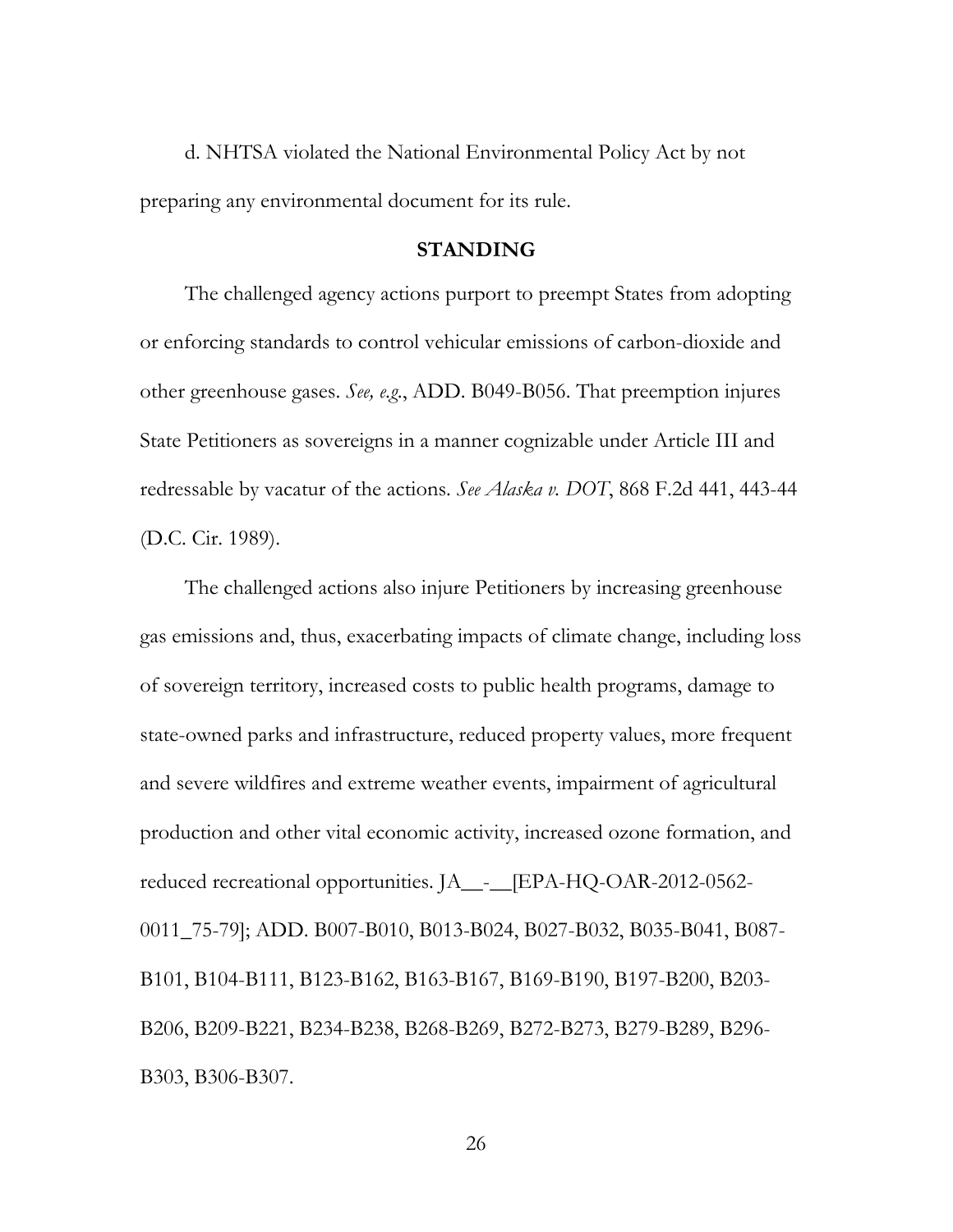By preempting laws that expand sales of zero- and low-emission vehicles, *see* JA\_\_\_-\_\_\_[EPA-HQ-OAR-2012-0562-0011\_ES-3-4], the challenged actions also increase emissions of criteria pollutants and their precursors. The resulting increased concentrations of both criteria pollutants and greenhouse gases will injure State and Local Government Petitioners by hampering attainment of federal and state mandates, increasing regulatory burdens and costs, and increasing healthcare costs. ADD. B003-B010, B016-B019, B034- B042, B045-B048, B053-B055, B060-B078, B080-B087. These emissions also injure members of Public-Interest Petitioners. ADD B103-B119, B169-B171, B173, B187-B194, B199-B200, B209-B210, B222-B224, B241-B243, B246- B249, B268-B269, B280-B291, B294, B301-B302. The challenged actions also reduce availability of the zero- and low-emission vehicles that members of Public-Interest Petitioners plan to sell or purchase, and harm associated businesses. ADD. B107-B109, B119-B120, B189, B194-B195, B200-B201, B209-B210, B238-B240, B258-B260, B266, B269-B278, B287-B294, B297- B300, B309-B318.

#### **ARGUMENT**

## **I. EPA'S WAIVER WITHDRAWAL IS UNLAWFUL**

EPA's Waiver Withdrawal should be vacated because it exceeds the agency's authority and because both bases for the withdrawal—EPA's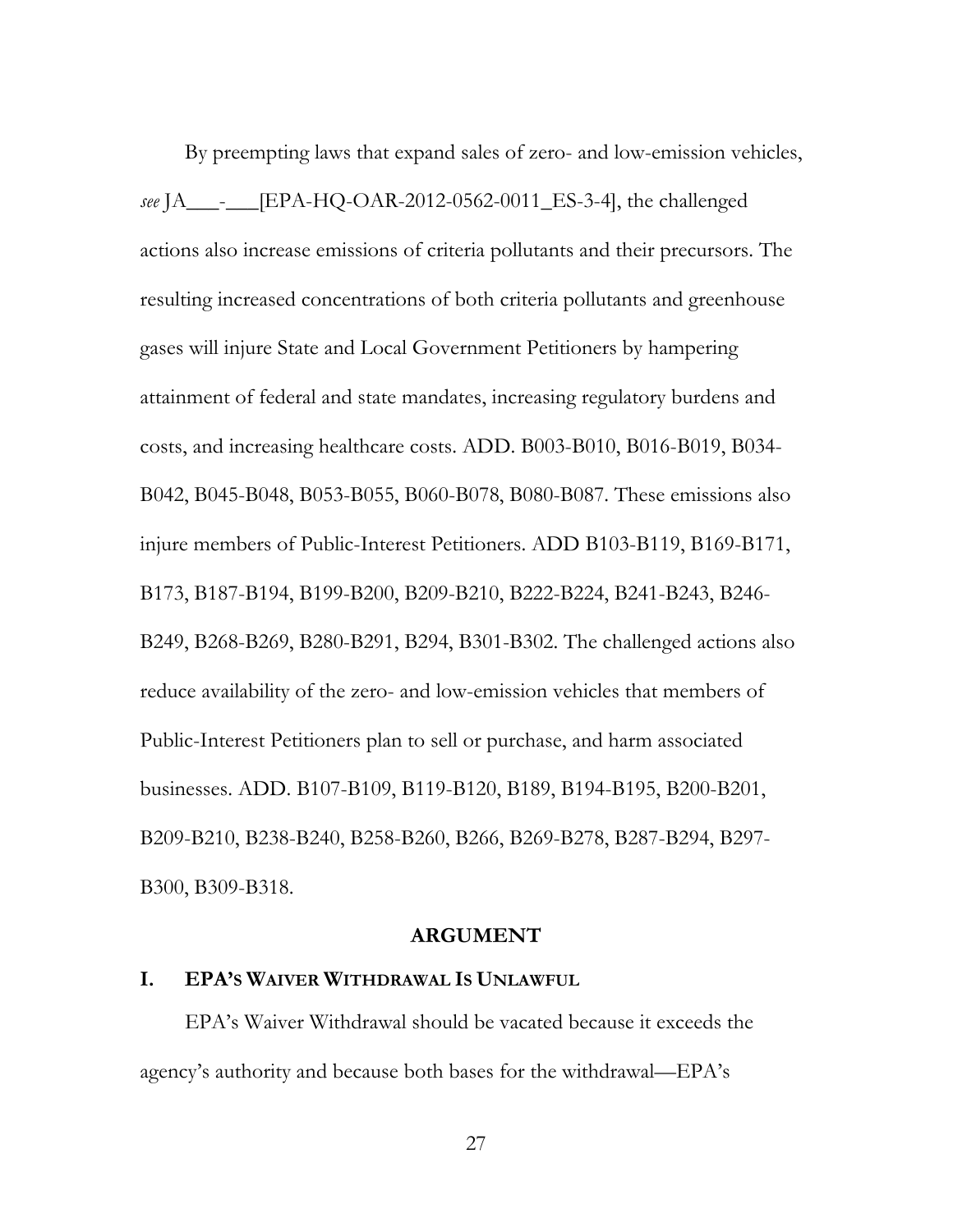determination under Section 209(b)(1) of the Clean Air Act and its reliance on NHTSA's Preemption Rule—are unlawful.

#### **A. EPA Lacks Authority for Its Waiver Withdrawal**

EPA has no authority to withdraw a previously granted waiver. Such withdrawals are not authorized—explicitly or implicitly—by Section 209(b)(1), and EPA's attempts to find support outside that section fail. Moreover, even if EPA had some implicit authority to withdraw a waiver, the circumstances of and bases for *this* Waiver Withdrawal exceed any such authority.

# **1. Section 209(b)(1) Does Not Authorize Waiver Withdrawals**

Section 209(b)(1) provides no explicit withdrawal authority. It refers only to EPA's action to "grant[]" or not grant California's waiver request. 42 U.S.C. § 7543(b)(1). The text does not refer to, let alone authorize, waiver withdrawals.

EPA claims "inherent authority" to withdraw waivers.

JA\_\_[FinalAction51331]. But EPA is "a creature of statute" with "only those authorities conferred upon it by Congress." *Michigan v. EPA*, 268 F.3d 1075, 1081 (D.C. Cir. 2001). It lacks "*any* inherent authority" and may act "only if some provision or provisions of the [Clean Air] Act explicitly or implicitly grant it power to do so." *HTH Corp. v. NLRB*, 823 F.3d 668, 679 (D.C. Cir. 2016). Congress's failure to expressly withhold a particular power is not a source of statutory authority, *Michigan*, 268 F.3d at 1082, and principles of separation of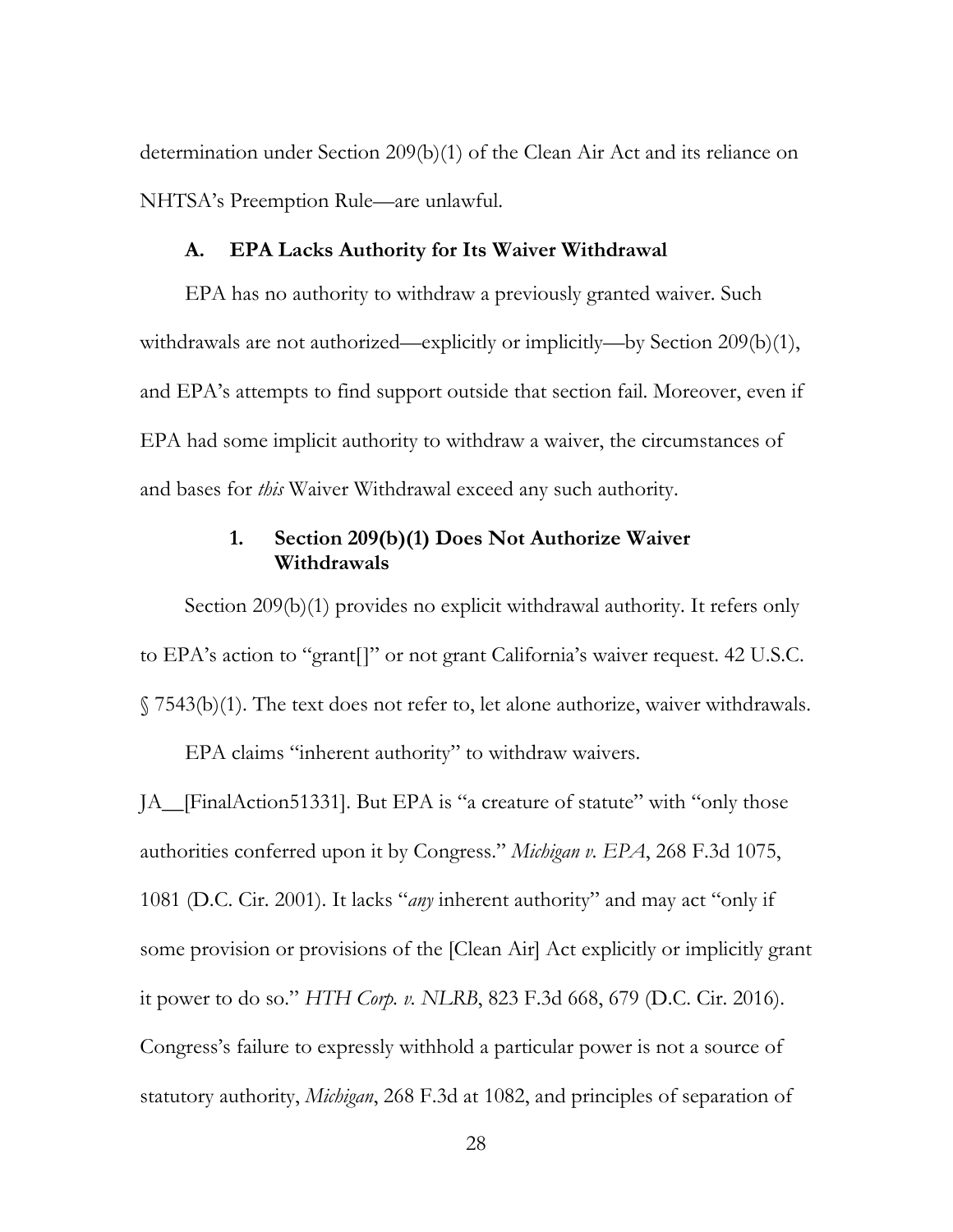powers and federalism provide special reason to adhere to limits on a federal agency's authority to preempt preexisting state law, *see La. Pub. Serv. Comm'n v. FCC*¸476 U.S. 355, 374 (1986).

Section 209(b)(1) provides no implicit withdrawal authority. The Clean Air Act preserves state authority to regulate emissions unless expressly "provided" otherwise. 42 U.S.C*.* § 7416. In statutes like this where preemption is the exception, only Congress's "precise terms" can produce preemption. *CTS Corp. v. Waldburger*, 573 U.S. 1, 12-13 (2014). Section 209(b)(1)'s precise terms mandate that EPA "shall" grant California a waiver unless EPA finds one of the three specified bases for denial. This language charges EPA "with undertaking a single review in which [the Administrator] applies the deferential standards set forth in Section 209(b) to California and either grants or denies a waiver." *Ford Motor Co. v. EPA*, 606 F.2d 1293, 1302 (D.C. Cir. 1979). It evinces no intent to provide EPA with the different and greater authority to withdraw a previously granted waiver, thereby arresting the State's ongoing implementation of its own laws.

Withdrawal of a previously granted waiver upends serious reliance interests. For example, once California has a waiver for standards to reduce vehicular emissions, it incorporates those anticipated reductions into plans and regulations to achieve state and federal air pollution goals, and businesses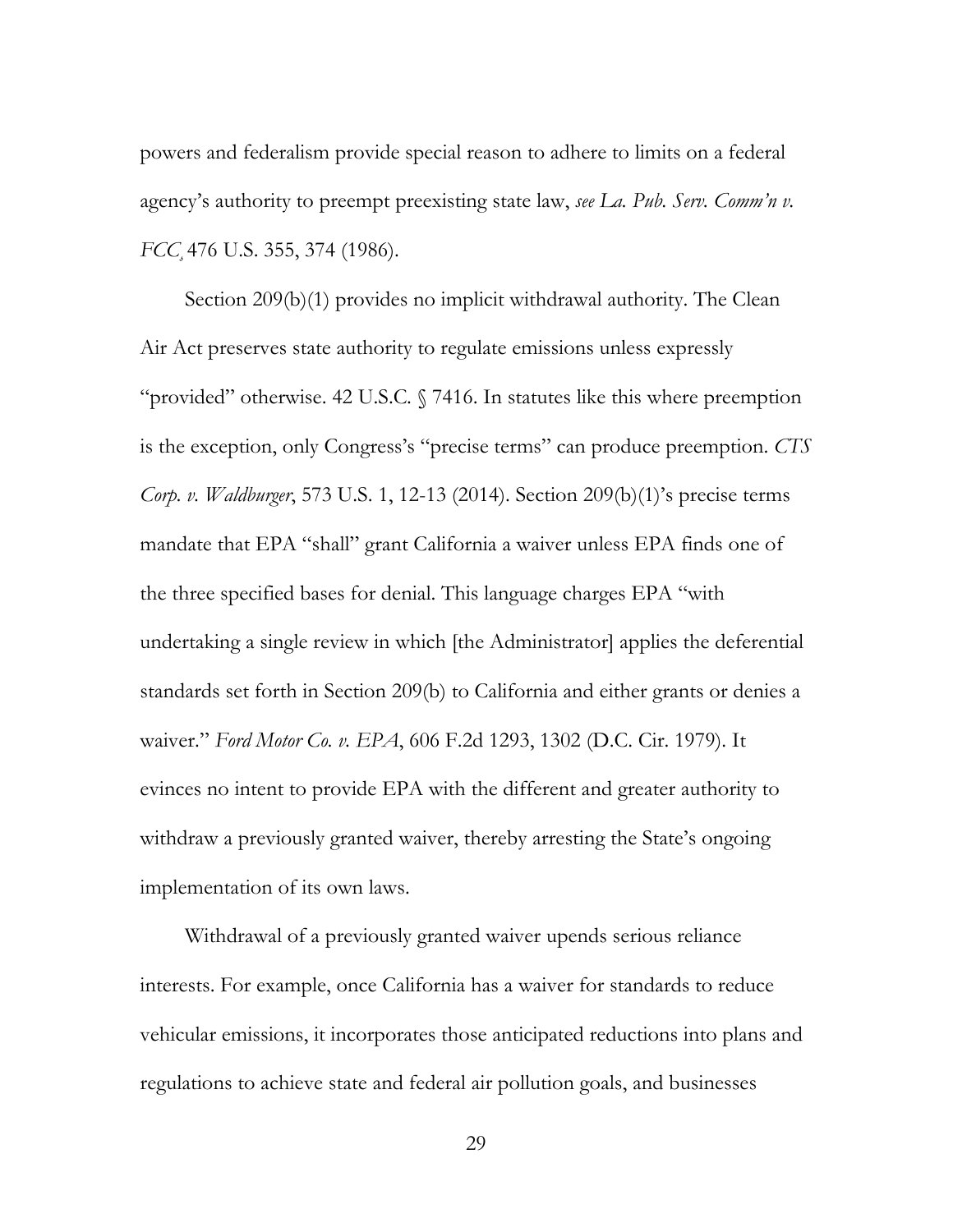operating in California base their own long-term plans on the State's policies. JA\_\_, \_\_\_-\_\_\_, \_\_\_[EPA-HQ-OAR-2018-0283-5054\_283,301-02,342]. None of these plans can change on a dime. If anticipated emission reductions will not materialize from the automobile sector because EPA withdraws a waiver, California must consider requiring further reductions from other sectors of the economy. *See id.* Those reductions may or may not be adequate or even possible in the relevant timeframes, and the State may be unable to protect its residents and natural resources as planned. Thus, the withdrawal of a waiver has far-reaching ripple effects—for the State, its residents, and its businesses well beyond those of a denial of a waiver.

Moreover, these reliance interests extend beyond California owing to Section 177 of the Clean Air Act, which allows other, qualifying States to choose California's vehicular emission standards over the otherwise applicable federal standards. Congress, thus, "permit[ted] other states desiring more stringent air quality control measures to 'piggyback' on California's exemption" from preemption. *Motor Vehicle Mfrs. Ass'n, Inc. v. NYSDEC*, 79 F.3d 1298, 1302 (2d Cir. 1996). Accordingly, other States rely on California's standards as part of their own long-term plans and regulations to protect state residents and natural resources.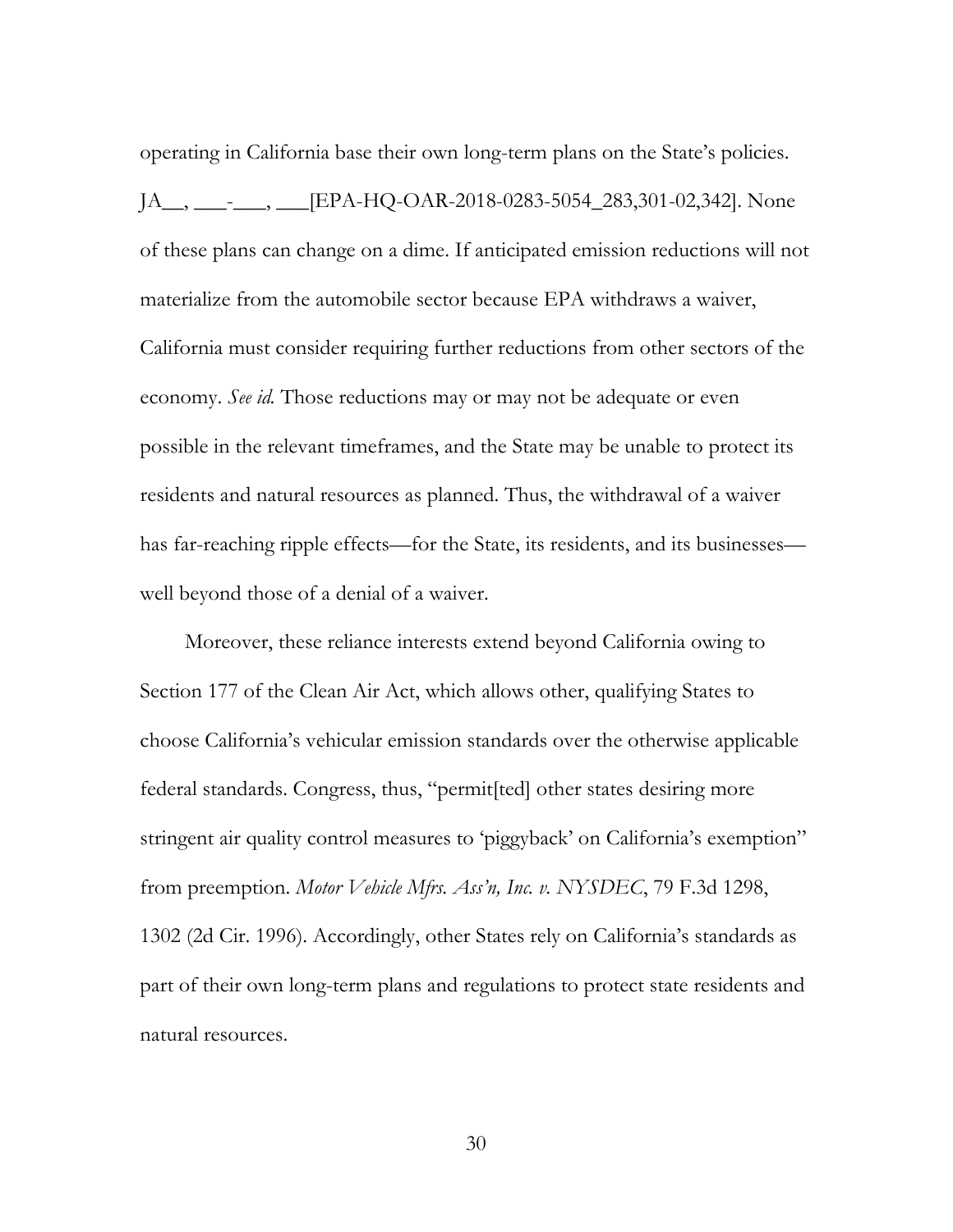Congress also invited California and the Section 177 States to include the California standards in State Implementation Plans to meet federal air quality requirements. *E.g.*, 42 U.S.C. §§ 7410(a)(2)(D), 7502(c)(1); *see also Comm. for a Better Arvin v. EPA*, 786 F.3d 1169, 1176 (9th Cir. 2015). Many States have done so, and EPA has routinely approved such plans. *E.g.*, 60 Fed. Reg. 43,379 (Aug. 21, 1995). Reliance interests in State Implementation Plans are particularly acute. They set expectations for extended periods of time and for many sectors of the economy, making it challenging (if not impossible) to change them quickly. And planning failures can carry significant consequences, including the imposition of federal plans that limit local flexibility and control, as well as penalties such as loss of highway funds. 42 U.S.C.  $\sqrt{\}$  7410(c)(1) (establishing triggers for imposition of federal plan), 7509 (outlining sanctions for state planning failures).

Put simply, Congress intended that multiple sovereign States would act in reliance on a granted waiver and *explicitly* authorized them to do so. EPA does not, and cannot, explain why Congress would *implicitly* authorize EPA to upend all of those States' reliance interests, upset the expectations of regulated industries in those States, and jeopardize the Clean Air Act's pollution-control objectives. Indeed, far from implicitly authorizing EPA to cause failures in State Implementation Plans to meet federal air quality standards, Congress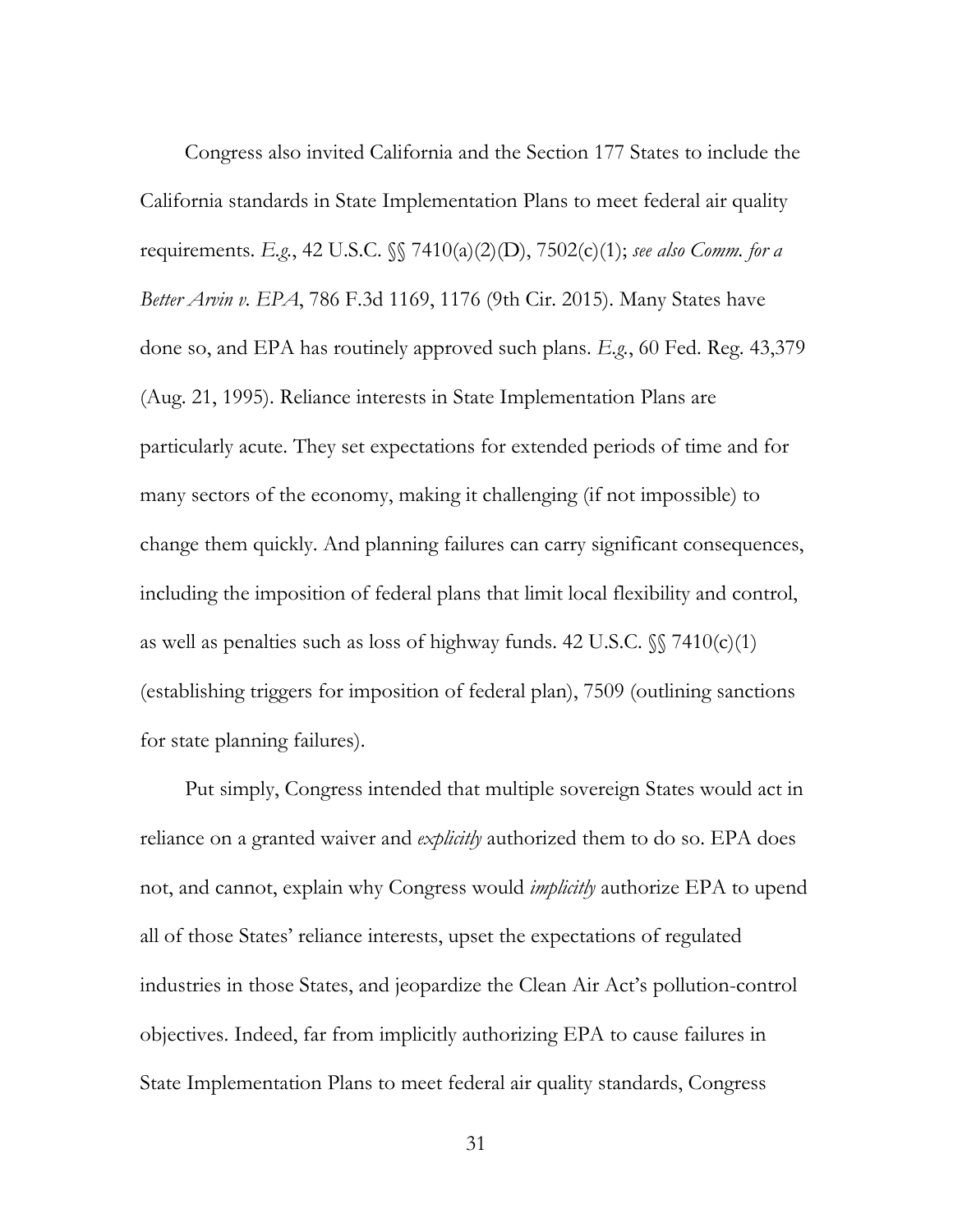explicitly prohibited EPA and other federal agencies from doing so. *See* 42 U.S.C. § 7506(c)(1); *see also id.* § 7401. EPA's assertion of "inherent" authority to withdraw previously granted waivers is incompatible with the regulatory regime Congress designed.

The consequences of EPA's claimed authority for Congress's regime are aptly demonstrated here. EPA has approved at least five State Implementation Plans that include one or more of the California standards for which EPA has now withdrawn the waiver.6 Thus, the Waiver Withdrawal effectively prohibits these States from enforcing state laws on which their EPA-approved plans depend. EPA downplays these consequences, in a footnote, as mere "implications." JA\_\_[FinalAction51338] n.256. But Congress did not *implicitly*  authorize EPA to create such disruptive and damaging "implications" for sovereign States and their considered efforts to reduce harmful air pollution. *See Am. Methyl Corp. v. EPA*, 749 F.2d 826, 840 (D.C. Cir. 1984) (rejecting "implied power" as "contrary to the intention of Congress and the design of" the Act).

 <sup>6</sup> 82 Fed. Reg. 42,233 (Sept. 7, 2017) (Maine); 81 Fed. Reg. 39,424 (June 16, 2016) (California); 80 Fed. Reg. 61,752 (Oct. 14, 2015) (Delaware); 80 Fed. Reg. 50,203 (Aug. 19, 2015) (Rhode Island); 80 Fed. Reg. 40,917 (July 14, 2015) (Maryland).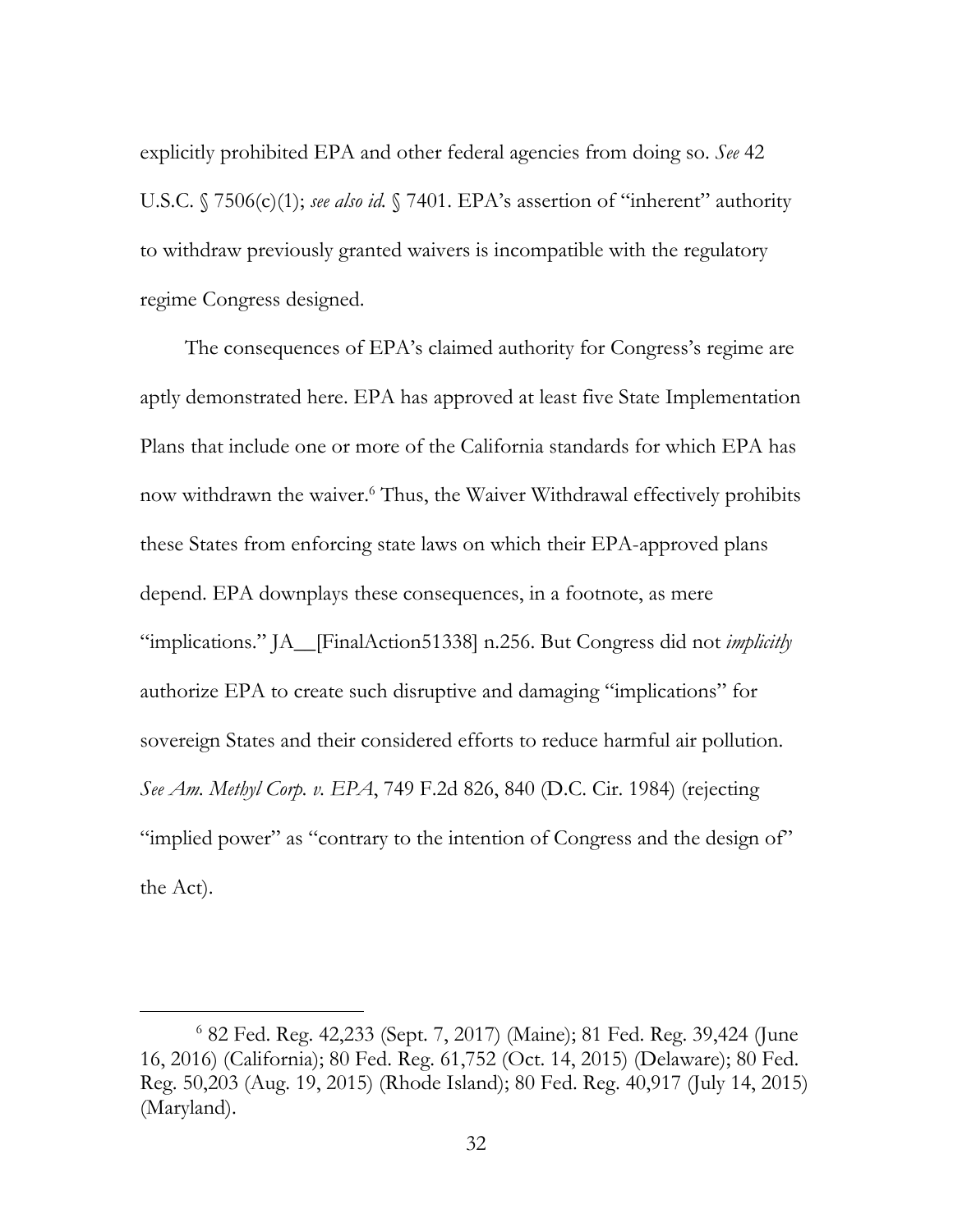## **2. EPA Fails to Identify Any Other Support for Its Purported Withdrawal Authority**

EPA contrasts the Section 209(b)(1) waiver process with California's exemption from preemption for *fuel* emission standards, which requires no waiver from EPA. JA\_\_[FinalAction51331]; *see also* 42 U.S.C. § 7545(c)(4)(B). But Congress's choice not to require a waiver for California's *fuel* emission standards does not support EPA's claimed authority to withdraw a waiver for California's *vehicular* emission standards. Moreover, Congress knows how to authorize EPA to stop state laws that are already in effect and did so expressly elsewhere in the Clean Air Act. *E.g.*, 42 U.S.C. § 7545(c)(4)(A) (authorizing EPA to preempt by regulation or determination).<sup>7</sup> This Court should decline to find implicit authority where similar authority was "elsewhere … expressly granted." *See Whitman*, 531 U.S. at 467.

EPA continues with apples-to-oranges comparisons, arguing that it must have waiver withdrawal authority because it has authority to revise its own, federal vehicular emission standards. JA\_\_[FinalAction51332]. But, by constitutional and statutory design, EPA's role with respect to *state* standards

 <sup>7</sup> That Congress *explicitly* authorized EPA to *approve* an otherwise preempted state fuel emission standard as part of a State Implementation Plan, 42 U.S.C. § 7545(c)(4)(C)(i), does not establish that Congress *implicitly*  authorized EPA to *withdraw* a Section 209(b)(1) preemption waiver, especially one on which such plans depend. *See* JA\_\_[FinalAction51331].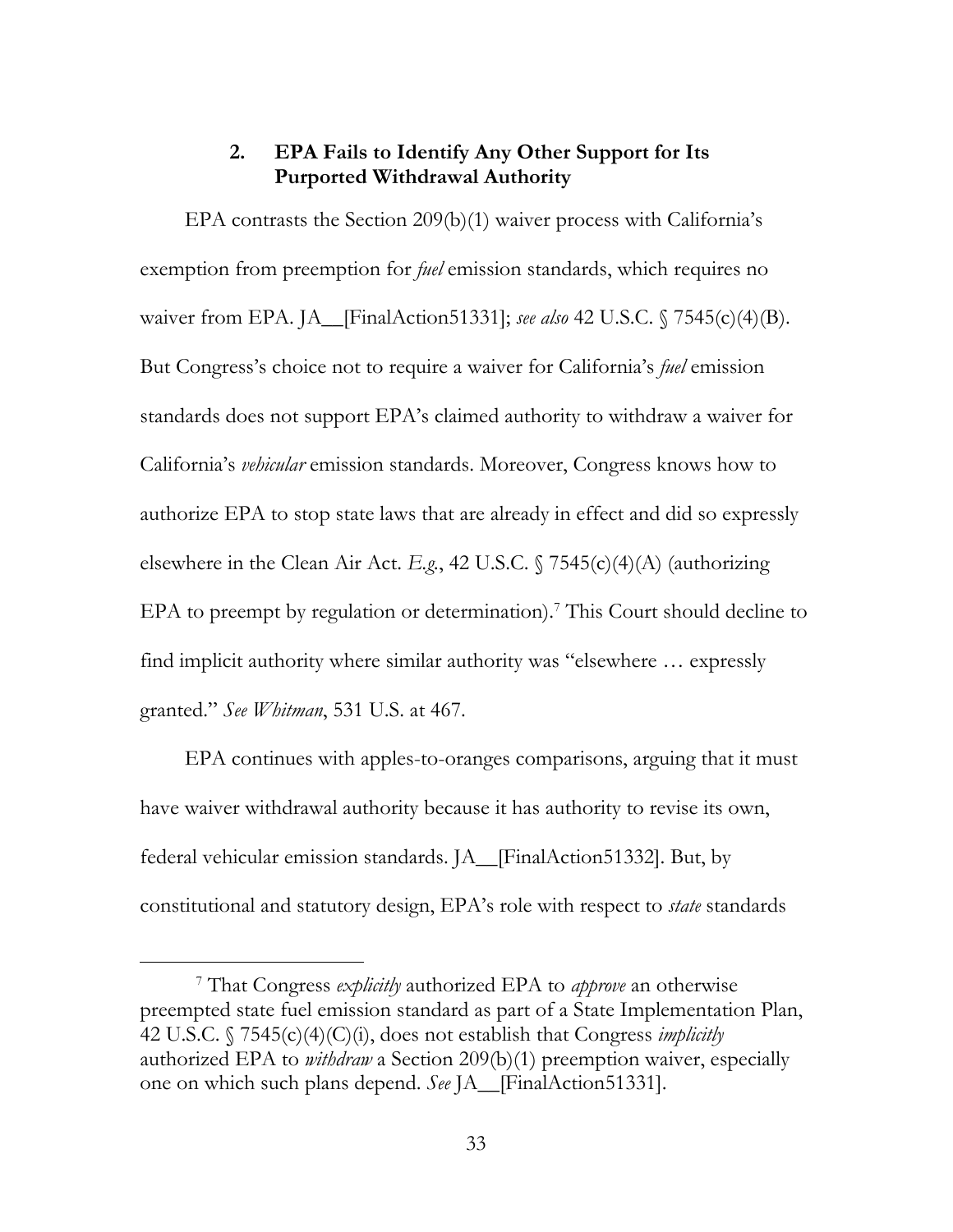bears no resemblance to its authority over *federal* standards. Congress respected and preserved those boundaries, providing *California*, not EPA, "with the broadest possible discretion" over the State's standards. *MEMA I*, 627 F.2d at 1113.8 Section 209(b)(1) "defines the relevant functions of EPA" with respect to California's standards, and that "specific statutory directive" limits EPA's authority. *Michigan*, 268 F.3d at 1084.

Finally, EPA cites one sentence of legislative history from 1967 suggesting the agency could withdraw a waiver "'if California no longer complies with the conditions of the waiver.'" JA\_\_[FinalAction51332] (quoting S. Rep. No. 90- 403, at 34). This hardly establishes that EPA has general authority to withdraw a previously granted waiver, let alone that it has authority to do so because it now believes certain standards no longer meet redefined waiver criteria. Rather, the statement and those surrounding it focus on the State's conduct: its compliance with waiver conditions and, specifically, its cooperation with EPA

 <sup>8</sup> Accordingly, state, not federal, law provides administrative remedies regarding state standards—including for automakers alleging that the standards are infeasible. *See* Cal. Gov't Code § 11340.6 (authorizing petitions "requesting the adoption, amendment, or repeal of a regulation"); Cal. Civ. Proc. Code § 1085 (authorizing courts "to compel the performance of an act which the law specially enjoins"). There is, thus, no need to "infer [federal] authority to reconsider" state standards. *See Am. Methyl*, 749 F.2d at 835. This Court should not assume that Congress implicitly intended to supplement or supplant state law remedies.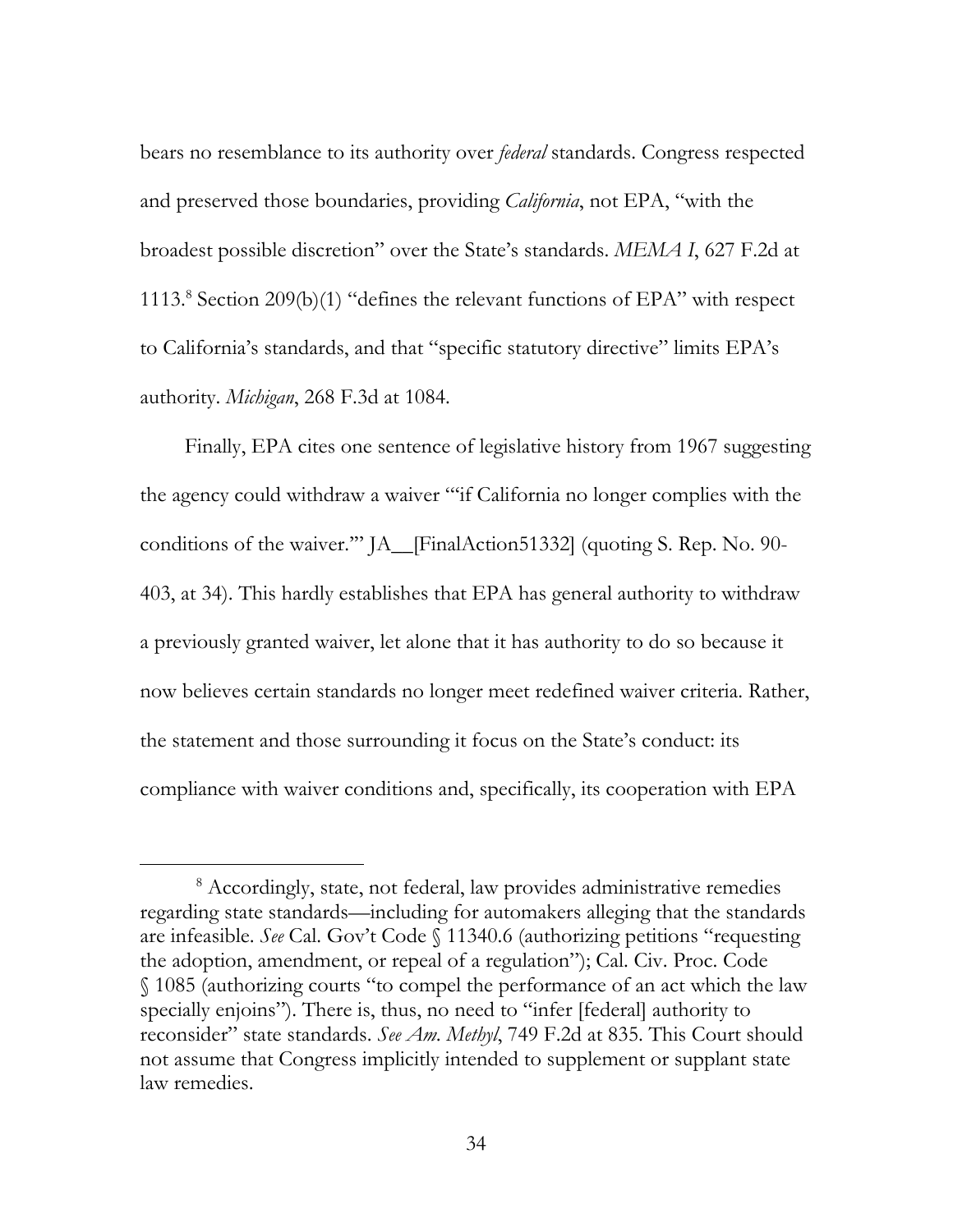concerning enforcement and certification procedures. S. Rep. No. 90-403, at 34. *This* Waiver Withdrawal is not based on any such conduct or "conditions" of the waiver with which California is purportedly not complying.<sup>9</sup> In any event, Congress has amended and strengthened the waiver provision since 1967 and has expanded the availability of California's standards to the Section 177 States without any indication that EPA was authorized to upend either the States' efforts to reduce air pollution and protect their residents or the States' natural and consequential reliance interests in standards for which a waiver had been granted.

Finally, the thrust of the waiver provision's 1967 and later legislative history sharply undermines EPA's claim to withdrawal authority. Congress rejected the notion that California should be "at the mercy" of a federal agency. *See, supra*, at 7. And Congress intended California to drive technological innovation from which the entire Nation would ultimately benefit. *See* S. Rep. No. 90-403, at 33; *see also MEMA I*, 627 F.2d at 1111. That intention cannot be

 9 EPA describes several actions it claims California has recently taken but clarifies that they are not "bases for" the Waiver Withdrawal and that the agency "would be taking this action even in their absence." JA\_\_[FinalAction51334]. EPA "must defend its actions based on the reasons it gave when it acted." *DHS. v. Regents of the Univ. of Cal.*, -- S. Ct. --, 2020 WL 3271746, at \*11 (June 18, 2020).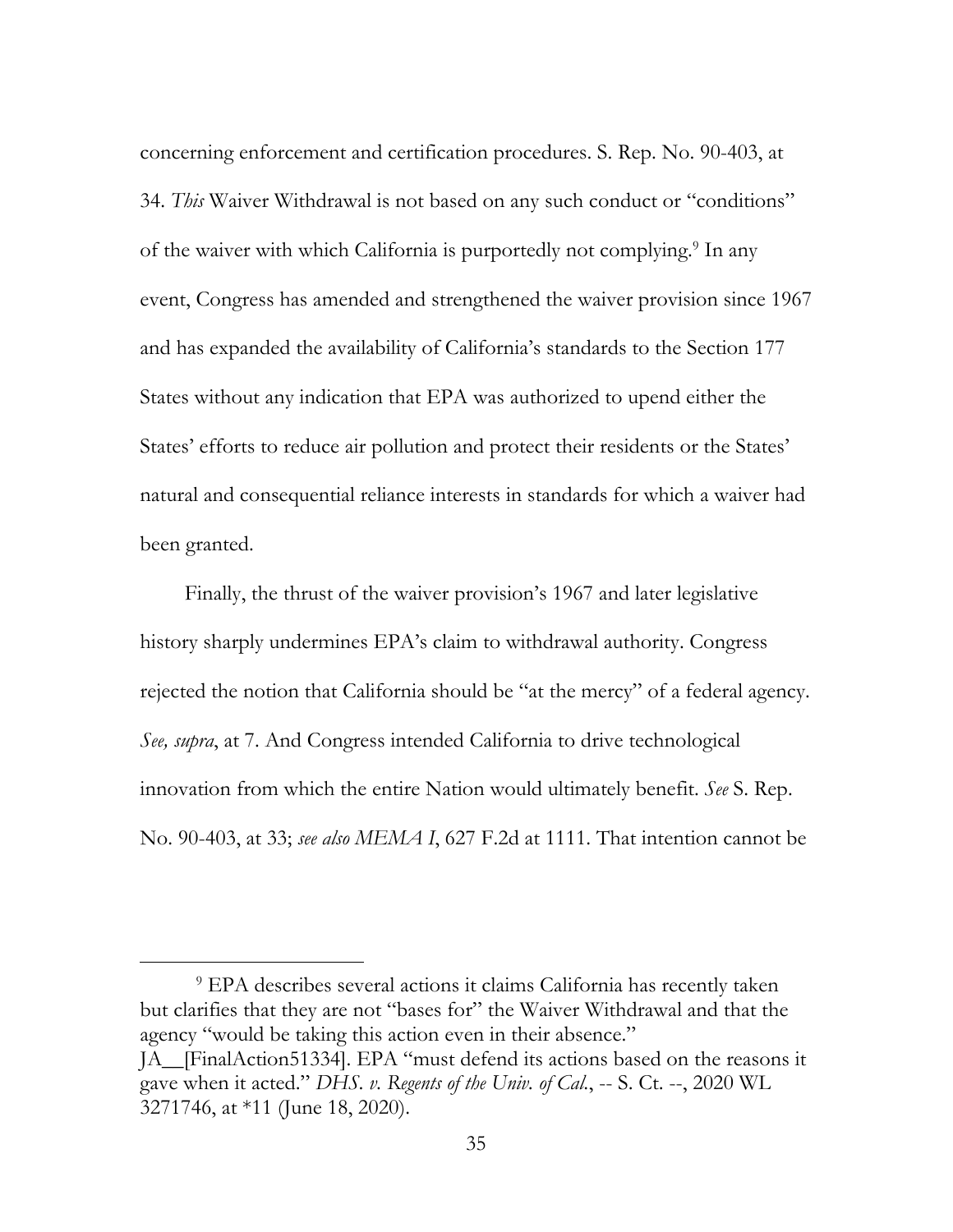reconciled with the regulatory uncertainty created by the prospect of a waiver withdrawal. *See Am. Methyl*, 749 F.2d at 839-40.

EPA has no waiver withdrawal authority.

## **3. Even If EPA Had Some Withdrawal Authority, These Circumstances Do Not Support Its Exercise**

Even assuming that EPA has authority to withdraw a waiver under certain circumstances, it had no authority to do so here, years after its grant and based solely on new legal interpretations reflecting the policy preferences of a new presidential administration.

In proposing its Waiver Withdrawal, EPA asserted that its "review" of the 2013 waiver grant was "undertaken in response to" a change in administration and "reflect[ed] changed circumstances" since that time. JA\_\_-

\_\_\_[ProposedAction43242-43] (quotation marks omitted). In its final action, however, EPA relied exclusively on its purported discretion to reinterpret Section 209(b)(1)(B) of the Clean Air Act, *see* JA\_\_[FinalAction51340], and its purported discretion to consider factors not enumerated in Section 209(b)(1), *see* JA\_\_[FinalAction51338]. These avowedly discretionary policy changes cannot support reversal of a six-year-old decision EPA identifies as adjudicatory, JA\_\_[R-7839\_2145], and to which substantial reliance interests have attached. *See Chapman v. El Paso Nat. Gas Co.,* 204 F.2d 46, 53-54 (D.C. Cir. 1953) (rejecting authority to reverse earlier adjudication based on a "change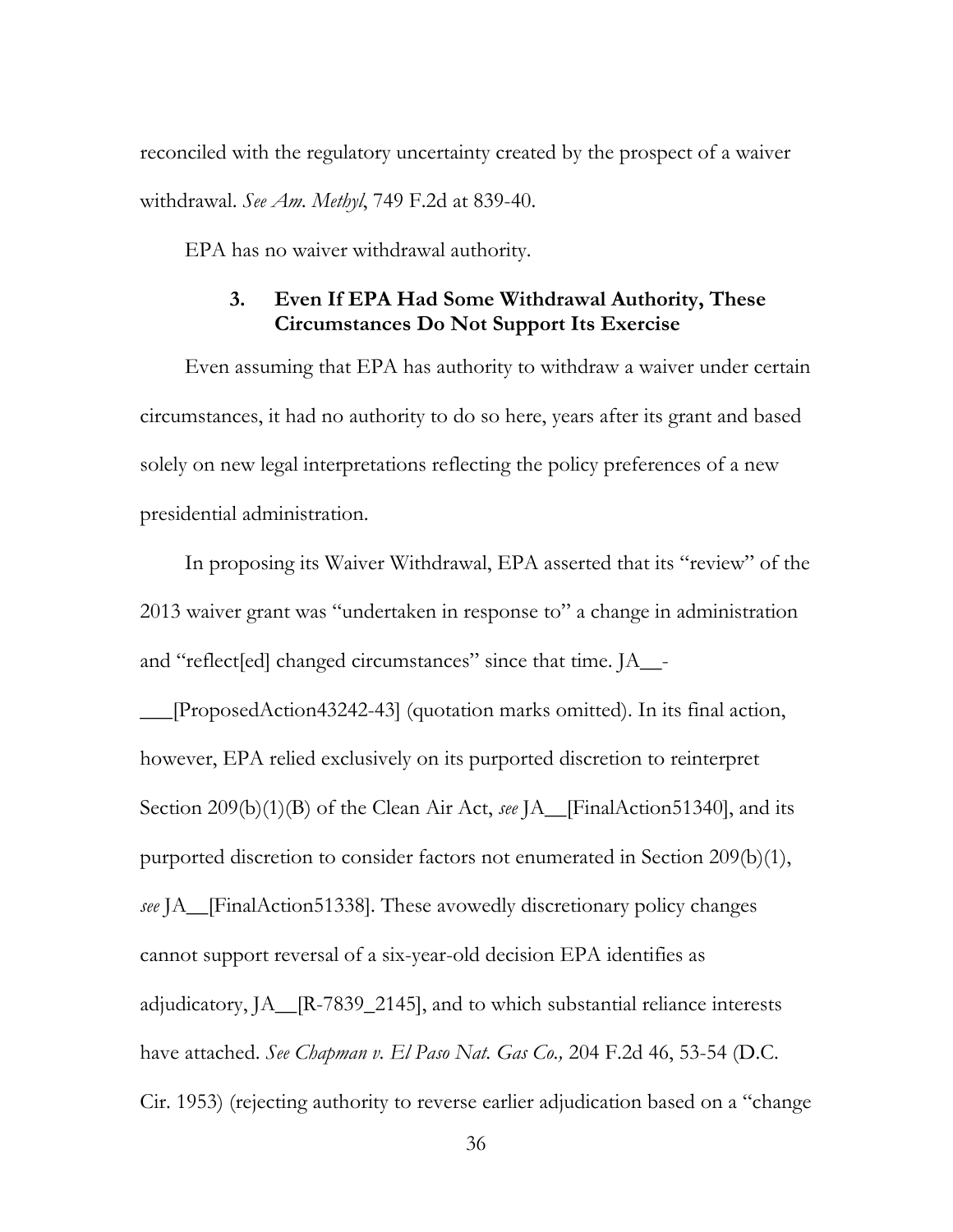in administrative policy, particularly where" justifiable reliance interests are present); *see also United States v. Seatrain Lines Inc.*, 329 U.S. 424, 429 (1947) (rejecting authority to apply "new policy" retroactively to previously granted certificate).10

In part because of reliance interests, any such authority must be exercised within a "reasonable time"—which, "absent unusual circumstances," "would be measured in weeks, not years." *Mazaleski v. Treusdell,* 562 F.2d 701, 720 (D.C. Cir. 1977). By contrast, EPA's action comes years after the waiver was granted, years after multiple sovereign States adopted California's standards, and years into long-term plans States developed in reliance on anticipated emission reductions from those standards—including, but not limited to, multiple EPAapproved State Implementation Plans. EPA's failure to "assess" these reliance interests, "determine whether they were significant, and weigh any such interests against competing policy concerns" also renders its decision to

 <sup>10</sup> Notably, the factual conditions that EPA asserts *could* support a waiver withdrawal do not exist here. For example, EPA suggests it must have authority to withdraw a waiver if California's standards later prove technologically infeasible. JA\_\_\_\_[FinalAction51332]. But EPA expressly declined to make any feasibility findings here. JA\_\_\_[FinalAction51,330] n.215.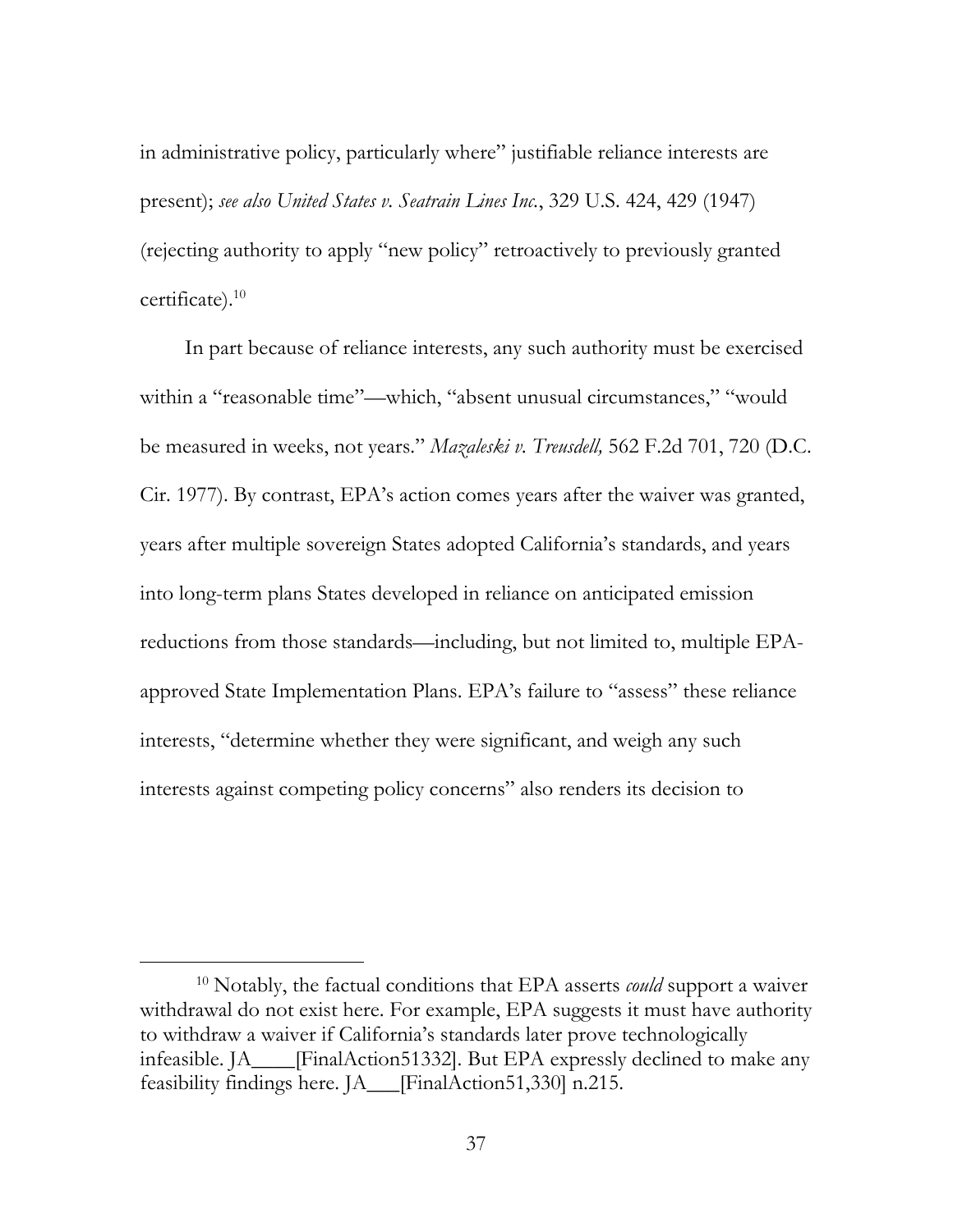exercise withdrawal authority arbitrary and capricious. *DHS v. Regents of the Univ. of Cal.*, -- S. Ct. --, 2020 WL 3271746, at \*15 (June 18, 2020).<sup>11</sup>

EPA attempts to mask the unreasonableness of its delay, and its application of new policies and statutory constructions to a 2012 request, by asserting that the Waiver Withdrawal affects only future model year vehicles. JA\_\_[FinalAction51337]. But this is simply false. Insofar as EPA relied on NHTSA's Preemption Rule, the Waiver Withdrawal encompassed past and current model years as well. JA\_\_[FinalAction51338].12

Moreover, EPA purported to base its action on California's waiver request as "originally presented" in 2012, JA\_\_\_\_[FinalAction51350n284], reconsidering that six-year-old record in light of EPA's own post-decisional

 <sup>11</sup> EPA's advance commitment to reevaluate its *own* emission standards does not negate reliance interests in *California's* standards. *See*  JA\_\_\_\_[FinalAction51335]. In any event, public awareness that regulations may change does not obviate reliance interests in those regulations. *See FCC v. Fox Television Stations, Inc.*, 556 U.S. 502, 515 (2009) (recognizing that agencies may change rules prospectively and that important reliance interests nonetheless attach).

<sup>12</sup> Remarkably, EPA does not attempt to claim authority to withdraw the waiver for model years before 2021. JA\_FinalAction51337] (asserting authority "to withdraw the waiver for MY 2021–2025"); *see also*  JA\_\_\_\_\_[ProposedAction43252] (asserting withdrawal for earlier years would cause hardship to manufacturers). That deficiency, combined with EPA's unnoticed expansion to earlier model years, *cf.* JA\_\_[ProposedAction43240], establishes that at least the model year 2017-2020 portion of EPA's Waiver Withdrawal must be vacated. *See CSX Transp., Inc. v. STB*, 584 F.3d 1076, 1081 (D.C. Cir. 2009) (vacating action where "agency had completely changed its position" between proposal and finalization).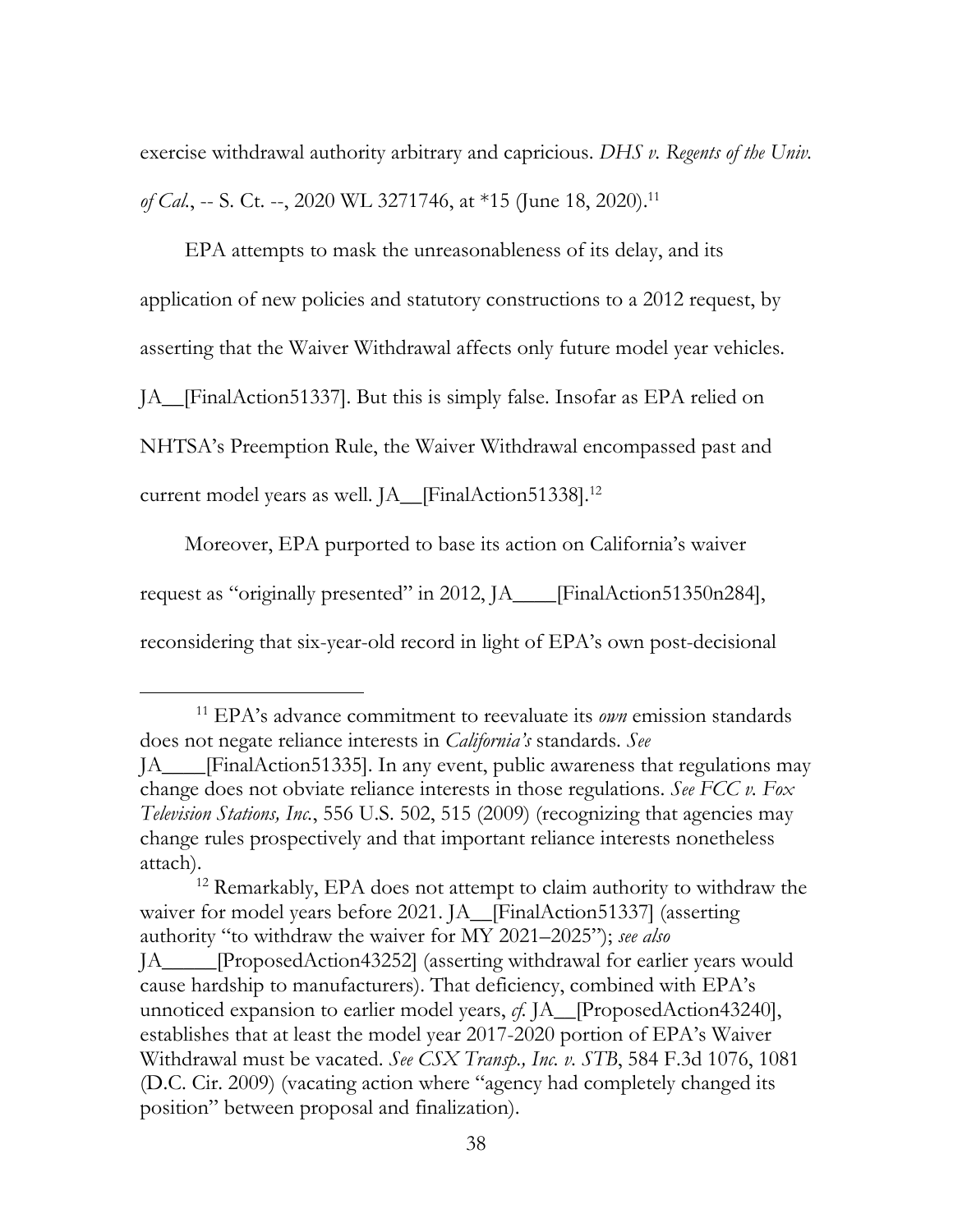reinterpretations of the statute, JA\_\_\_[ProposedAction43243]. The agency cannot simultaneously cast its decision as prospective. In any event, timeliness for reconsidering an adjudication is measured from the date of the agency's decision, not from the date of activity resulting from that decision. *E.g.*, *Am. Methyl*, 749 F.2d at 835 (tethering timeliness to period for appeal of agency decision). And EPA's assertion that the effects of its 2013 waiver grant have "not yet ripened" ignores the numerous and multi-layered reliance interests described above. *See* JA\_\_[FinalAction51337].

In short, EPA lacks authority to withdraw a previously granted waiver and most certainly lacks authority for the withdrawal action it took here.

## **B. EPA's Section 209(b)(1)(B) Determination Is Unlawful**

Even if EPA had authority for its Waiver Withdrawal, that action would still be unlawful because neither of the two bases on which it rests can be upheld. EPA's first basis—its determination that California "does not need" its greenhouse gas and zero-emission-vehicle standards "to meet compelling and extraordinary conditions" under Section 209(b)(1)(B), 42 U.S.C.

 $\sqrt{7543(b)(1)(B)}$ —is wrong for three reasons.

First, for some pollutants but not others, EPA unreasonably abandoned its traditional program-level approach to Section 209(b)(1)(B)'s "need" inquiry, opting instead to second-guess California's need for each individual standard.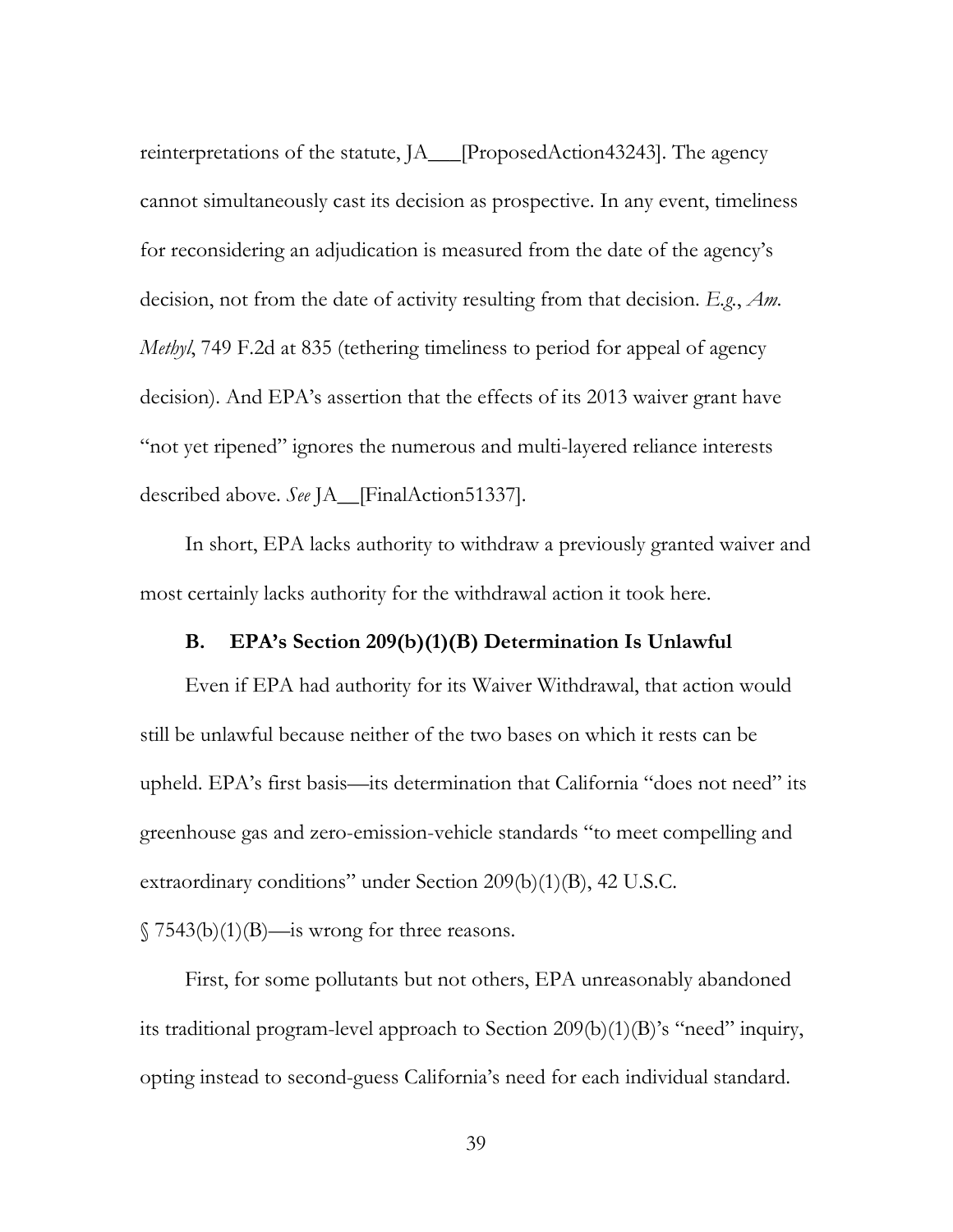Second, EPA erroneously determined that the State does not need its greenhouse gas or zero-emission-vehicle standards to address climate change and its impacts, by unreasonably interpreting Section 209(b)(1)(B) as imposing a categorical bar to waivers for standards that regulate greenhouse gas emissions—pollution that poses an existential threat to California and its residents. Third, EPA disregarded record evidence and arbitrarily and capriciously determined that these standards are not needed to support the State's long-running and concerted efforts to address its serious air quality problems.

## **1. EPA Improperly Rejected Its Traditional Program-Level Analysis in Favor of a Pollutant-Specific Interpretation**

Section 209(b)(1)(B) permits EPA to deny a waiver request if it determines that California "does not need such State standards to meet compelling and extraordinary conditions." For more than fifty years (with one exception it later reversed), EPA has interpreted this provision as asking whether California "needs to have its own separate motor vehicle program" as a whole, "not whether the state needs the specific standards under consideration." JA\_\_[FinalAction51346]. EPA has repeatedly affirmed this interpretation, over objections, concluding it is "the most straightforward reading of the text and legislative history." *E.g.*, 74 Fed. Reg. at 32,761.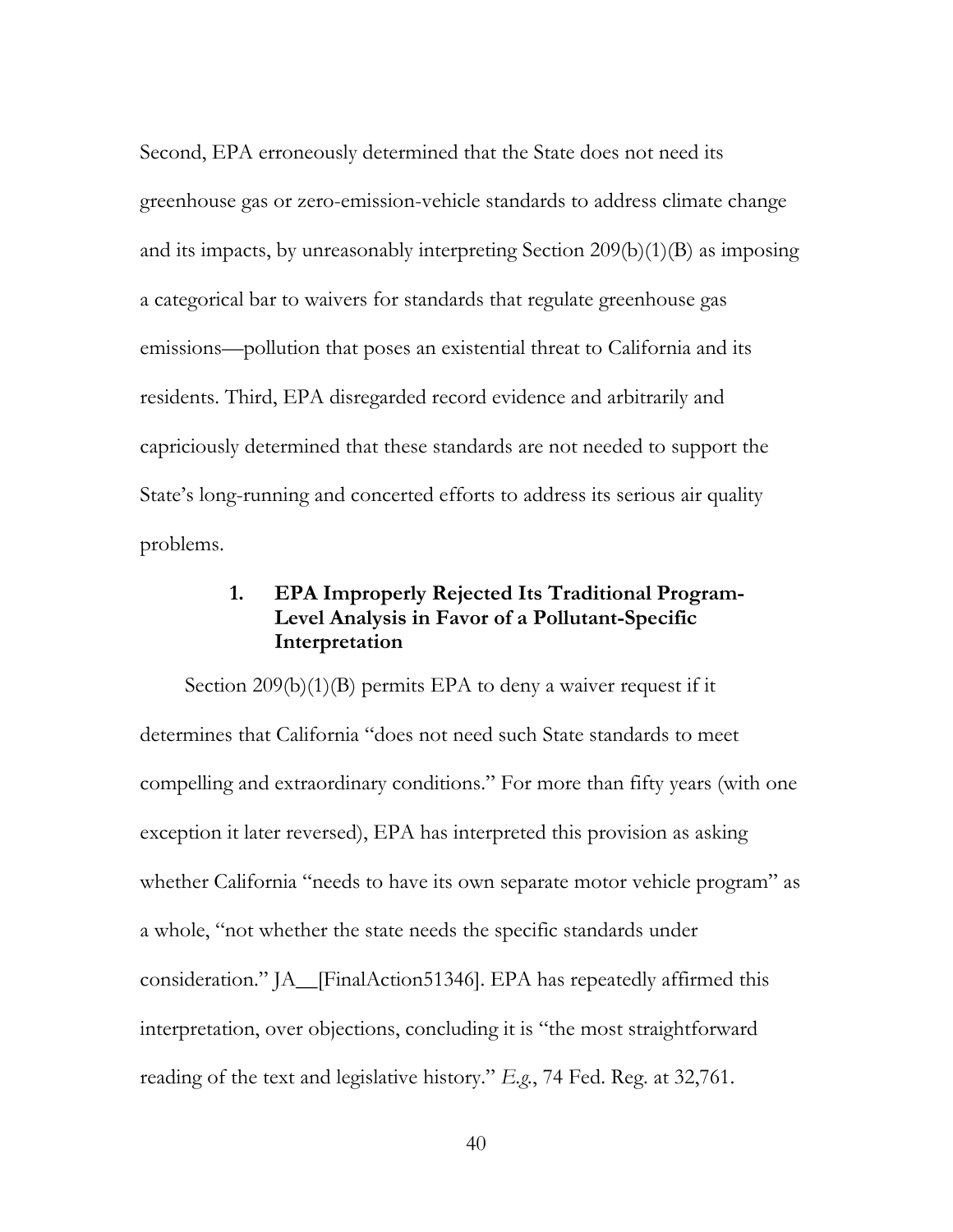EPA now selectively departs from its historical interpretation for the sole purpose of preempting "California's [greenhouse gas] related standards." JA\_\_[FinalAction51347]. EPA deems it "appropriate" to consider *those* standards individually, separate from the State's whole motor vehicle program. *Id.* Yet EPA admits that it plans to continue "to examine California's program as a whole [for standards] designed to address local or regional air pollution problems." JA\_\_[ProposedAction43247]; *see also* 

JA\_\_\_[FinalAction51341n263]).13 EPA's contrived statutory interpretation is impermissible for several reasons.

*First*, the Supreme Court has rejected this "novel interpretive approach" of assigning different meanings to the same statutory text in the same provision, depending on the application, because it "would render every statute a chameleon." *Clark v. Martinez*, 543 U.S. 371, 382 (2005); *see also United States v. Santos*, 553 U.S. 507, 522 (2008) (plurality opinion) ("forcefully" rejecting this "interpretive contortion").14 The phrase "such State standards" cannot be

 <sup>13</sup> Notably, both California's greenhouse gas and zero-emission-vehicle standards reduce emissions of other (criteria) pollutants as well. *See, infra,* at 59- 63. There is, thus, no factual basis for the distinction that EPA purports to draw here.

<sup>14</sup> Contrary to EPA's assertions, *Utility Air Regulatory Group v. EPA*, 573 U.S. 302 (2014), does not support multiple interpretations of a single phrase in a single statutory provision. *See* JA\_\_[FinalAction51340]. There, the Court held that the same phrase (e.g., "any air pollutant") might take on different meanings in *different* provisions, depending on their particular contexts. 573 U.S. at 320.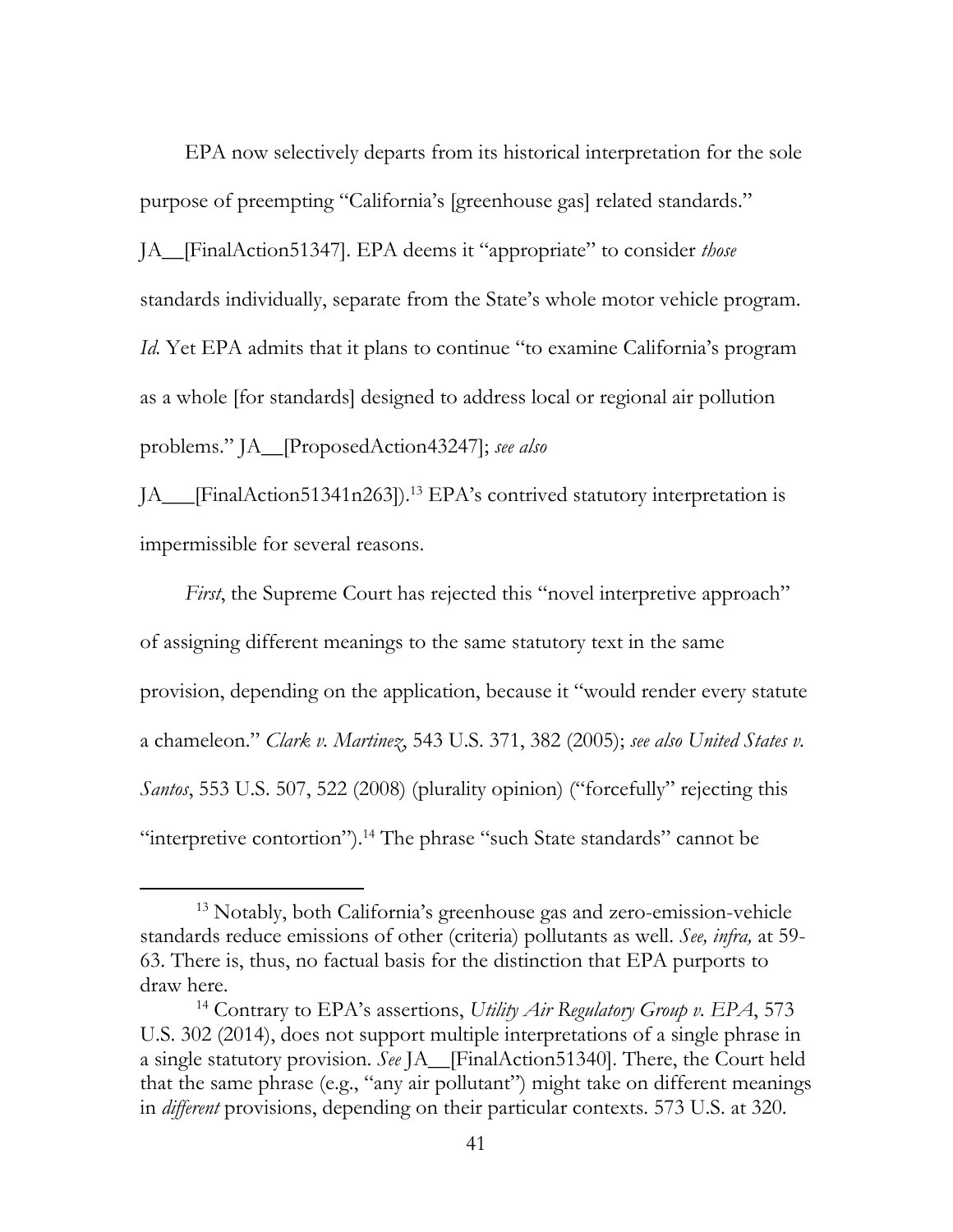interpreted to refer to an individual standard for some applications of Section  $209(b)(1)(B)$  (i.e., a standard regulating greenhouse gas emissions) but to California's whole motor vehicle emissions program for other applications (i.e., all other standards).

*Second,* EPA's selective single-standard approach conflicts with the text of Section 209(b)(1)(B). Congress used the plural "standards" in that provision while using the singular "standard" elsewhere, including in Section 209 itself. *E.g.*, 42 U.S.C. § 7543(a), (b)(2); *see generally Life Techs. Corp. v. Promega Corp.*, 137 S. Ct. 734, 741-42 (2017) (assigning interpretive meaning to Congress's use of plural and singular). EPA also ignores that Section 209(b)(1)(B)'s "need" criterion is "logically tied," *MEMA I*, 627 F.2d at 1113, to the requirement that California determine its standards are "*in the aggregate*, at least as protective" as EPA's standards, 42 U.S.C. § 7543(b)(1) (emphasis added). Congress designed that protectiveness inquiry to focus on California's standards *collectively* so that the State could "promulgate individual standards that are not as stringent as comparable federal standards" as part of a larger program that, on the whole, is equally or more protective. 74 Fed. Reg. at 32,761. As EPA previously and correctly concluded, "[t]his decision by Congress requires EPA to allow California to promulgate individual standards that, in and of themselves, might not be considered needed to meet compelling and extraordinary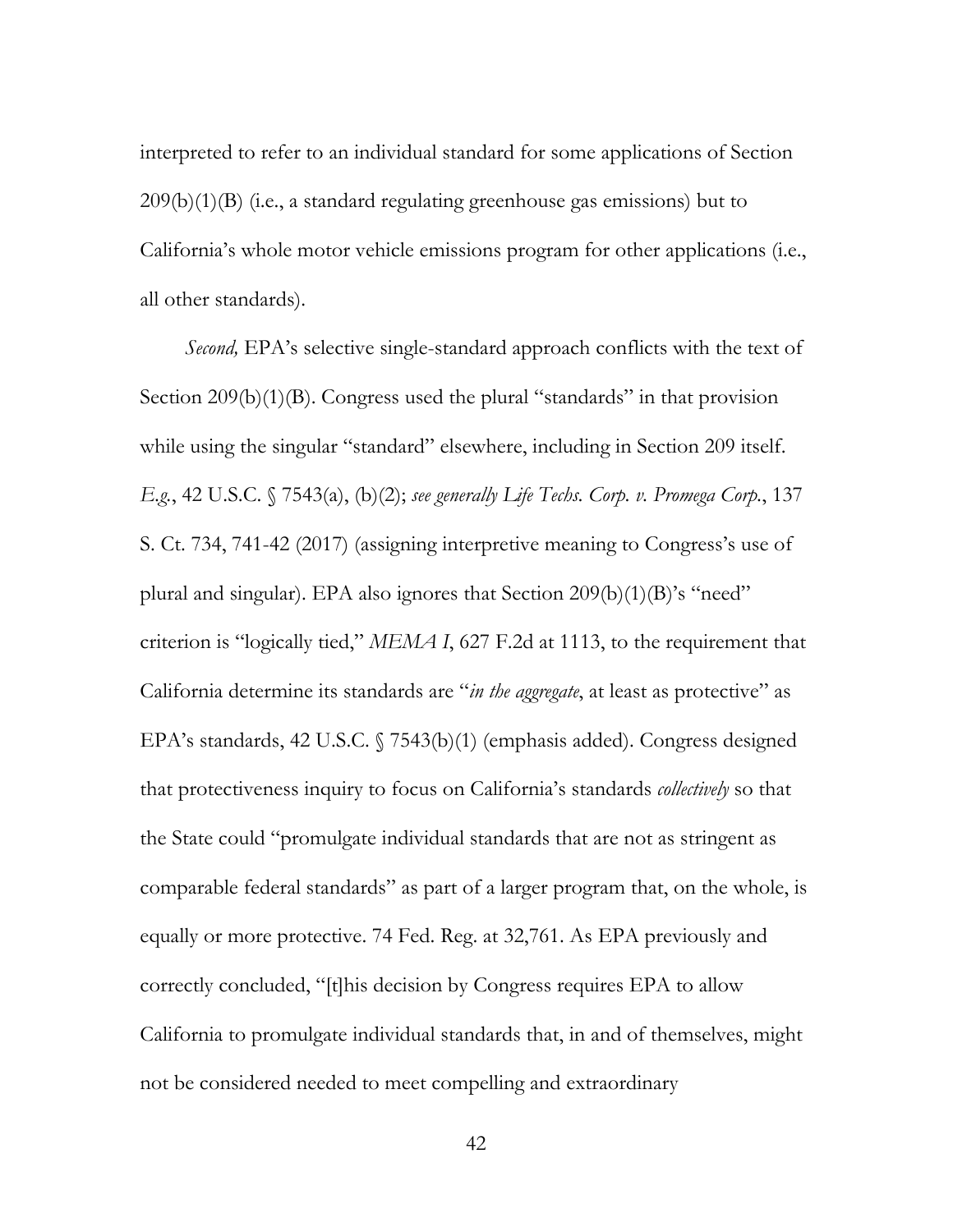circumstances." *Id.* EPA's new interpretation of the "need" criterion as permitting standard-by-standard analysis conflicts with the approach Congress expressly required for the protectiveness criterion to which it is logically tied.

*Third*, Congress has affirmed EPA's historical "whole program" approach to the "need" inquiry. This approach has been applied from the earliest days of waiver proceedings (which predated EPA's creation), when California was summarily found to need "*standards* more stringent than" the federal government's. 34 Fed. Reg. 7,348 (May 6, 1969) (emphasis added) (pre-EPA); *see also* 36 Fed. Reg. 8,172 (Apr. 30, 1971) (EPA). EPA has maintained this approach since then, explicitly rejecting requests to consider California's need for individual standards on multiple occasions.15

Tellingly, Congress has "amended various parts of [the Clean Air Act] over the years, including the specific provision at issue here," without disturbing EPA's interpretation. *Jackson v. Modly*, 949 F.3d 763, 773 (D.C. Cir. 2020). Specifically, when Congress amended Section 209(b)(1) in 1977 to

 <sup>15</sup> *See, e.g.*, 44 Fed. Reg. 38,660, 38,661 (July 2, 1979); 49 Fed. Reg. 18,887, 18,890 (May 3, 1984); 51 Fed. Reg. 31,173 (Sept. 2, 1986); 52 Fed. Reg. 20,777 (June 3, 1987); 53 Fed. Reg. 7,021 (Mar. 4, 1988); 54 Fed. Reg. 6,447 (Feb. 10, 1989); 55 Fed. Reg. 43,028, 43,031 (Oct. 25, 1990); 57 Fed. Reg. 24,788, 24,789 (June 11, 1992); 58 Fed. Reg. 4,166 (Jan. 13, 1993); 59 Fed. Reg. 48,625, 48,626 (Sept. 22, 1994); 69 Fed. Reg. 60,995 (Oct. 14, 2004); 70 Fed. Reg. 50,322, 50,323 (Aug. 26, 2005); 71 Fed. Reg. at 78,192; 81 Fed. Reg. 95,982, 95,986 (Dec. 29, 2016).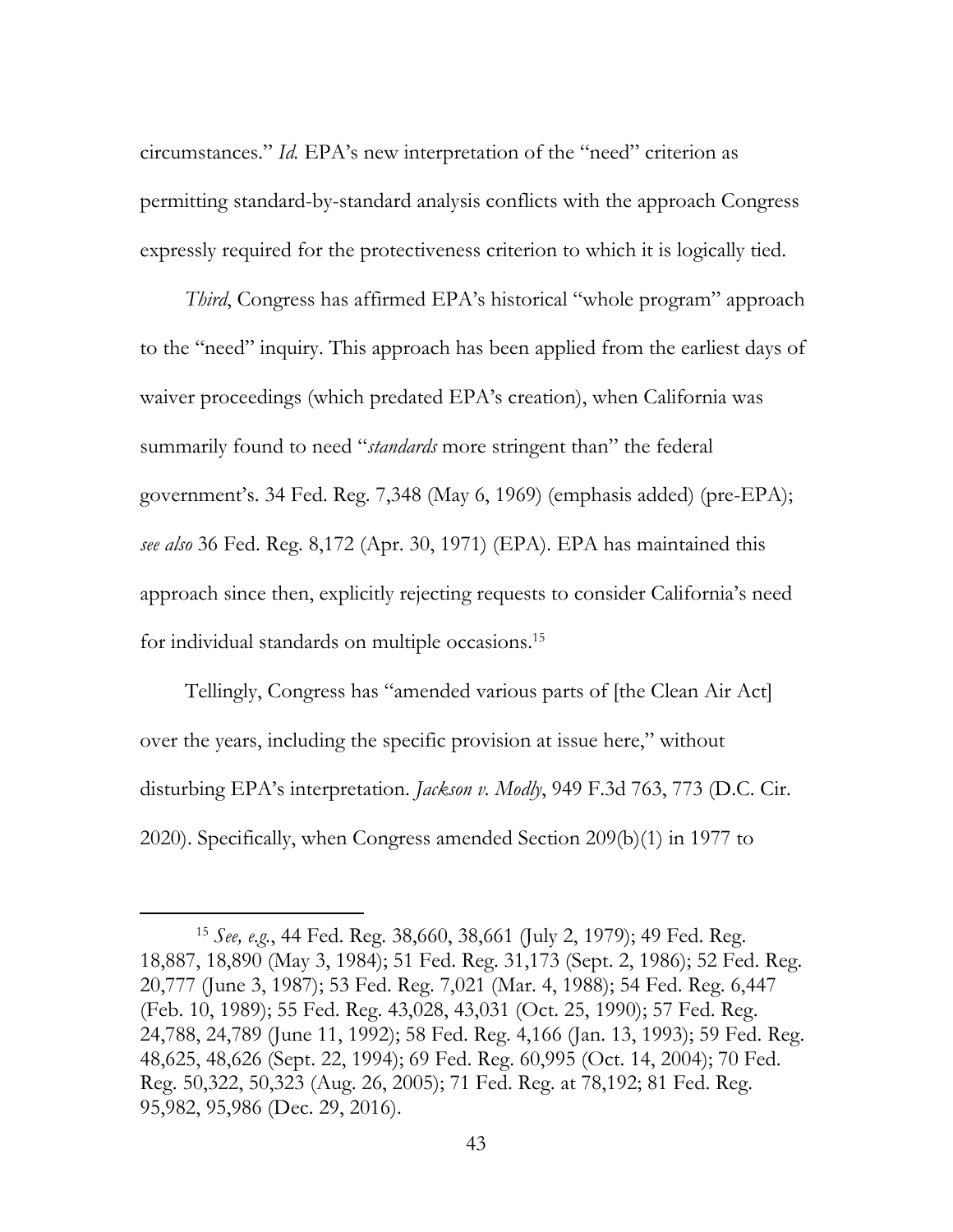expand California's discretion, it expressly approved EPA's interpretation of the provision. *See, supra,* at 9; *see also Jackson*, 949 F.3d at 773 ("indication [of congressional affirmation] is particularly strong if evidence exists of the Congress's awareness of and familiarity with [the] interpretation").

Then, in 1990, Congress further ratified EPA's "whole program" interpretation by re-enacting virtually identical text in Section 209(e)(2), which authorizes EPA to waive preemption for California emission standards for many "non-road vehicles or engines." 42 U.S.C. § 7543(e)(2)(A). Like Section  $209(b)(1)(B)$ , the second criterion for a Section  $209(e)(2)$  waiver asks whether California needs "such California standards to meet compelling and extraordinary conditions." *Id.*  $\sqrt{7543}$ (e)(2)(A)(ii). When Congress "re-enacts a statute without change," as it did here, it is "presumed to be aware of an administrative or judicial interpretation of a statute and to adopt that interpretation." *Merrill Lynch, Pierce, Fenner & Smith, Inc. v. Curran* (*Curran*), 456 U.S. 353, 382 n.66 (1982).

Notably, Congress did modify the text of *other* criteria it imported from Section 209(b)(1) into Section 209(e)(2). *Compare* 42 U.S.C. § 7543(b)(1)(C), *with id.*  $\sqrt{7543}$ (e)(2)(A)(iii). The decision to incorporate Section 209(b)(1)'s "need" criterion into Section 209(e)(2) without material change underscores Congress's adoption of EPA's long-standing, traditional interpretation of that criterion.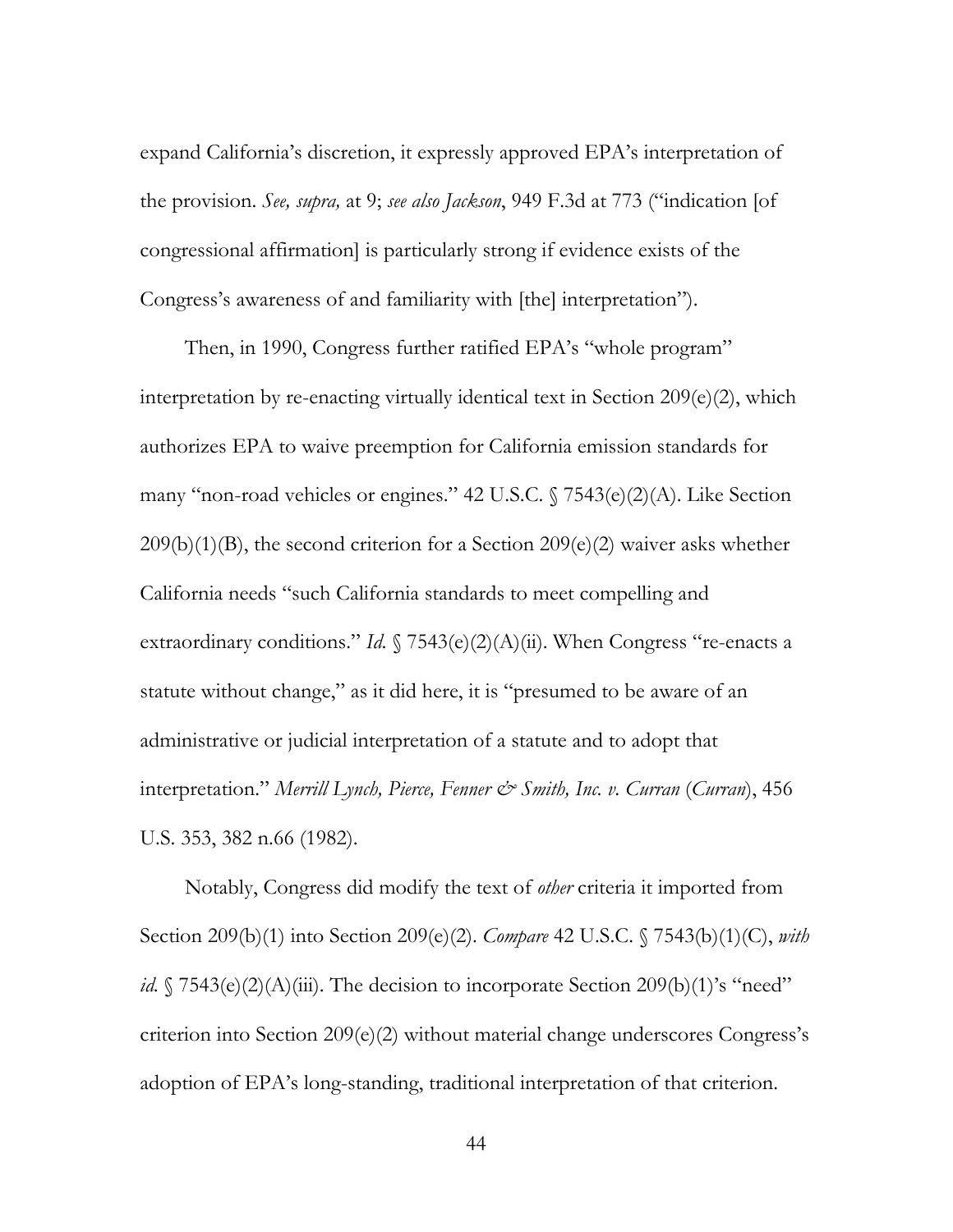This adoption likewise shows that Congress was not concerned about what EPA describes as its "cursory" program-level review of California's need. JA\_\_[FinalAction51345]. Indeed, there is no reason why Congress would have authorized preemption waivers for a new category of California vehicular emission standards, using virtually identical language concerning the State's "need" to reduce emissions, if Congress objected to EPA's approach or had doubts itself about California's continuing need for its own program.16

*Fourth*, this Court has affirmed the reasonableness of EPA's traditional "whole program" interpretation in a case involving Section 209(e)(2) and EPA's conclusion that the inquiry under Section 209(e) should be interpreted "the same as for section 209(b)." 59 Fed. Reg. 36,969, 36,982-83 (July 20, 1994); *Am. Trucking Ass'ns, Inc. v. EPA*, 600 F.3d 624, 627-28 (D.C. Cir. 2010). The agency successfully argued to this Court that the phrase "such California

<sup>&</sup>lt;sup>16</sup> Even as EPA adheres to its long-standing interpretation for pollutants other than greenhouse gases, the agency argues that "such State standards" in Section 209(b)(1)(B) cannot refer to California's whole program because that phrase must have the same meaning in Section 209(b)(1)(C), under which EPA considers feasibility. JA\_\_[FinalAction51345]. But even if adopting distinct scopes for these inquiries would require "such State standards" to have divergent meanings in different subsections, there is more than enough contextual distinction to overcome any presumption of consistent usage. *See UARG*, 573 U.S. at 320 ("a statutory term … may take on distinct characters [where Congress called] for different implementation strategies") (quotation marks omitted). For example, whereas Section 209(b)(1)(B) involves a sovereign State's need to exercise its police power, Section 209(b)(1)(C) involves narrow assessments of technological feasibility.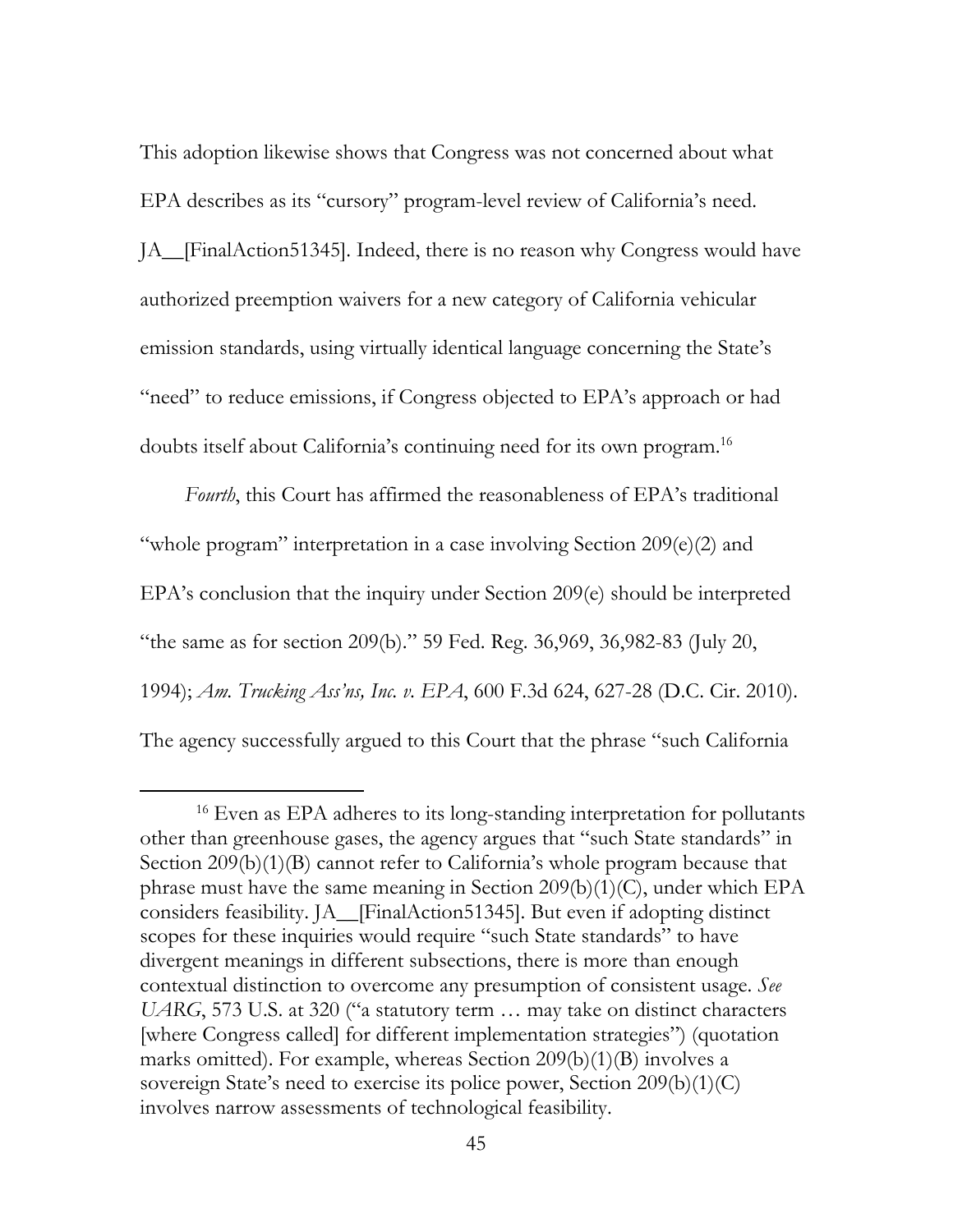standards" in the second criterion under Section 209(e)(2) refers to "all California's standards that, taken as a whole, form" the State's program. Resp. Br. at 2324, 2009 WL 2842726 (Aug. 31, 2009). This Court upheld EPA's "reasonable interpretation." *Am. Trucking*, 600 F.3d at 627.

*Finally*, EPA admits that its historical interpretation remains reasonable, omits its new individual-standard reading from its list of reasonable interpretations, and provides only circular logic for rejecting its traditional reading here. JA\_\_[FinalAction51341]. EPA simply and baldly asserts that the "whole program" interpretation is doubtful because it would prevent EPA from reviewing individual standards. But EPA has no "mandate to assure that California's emissions control program conforms to the Administrator's perceptions of the public interest" by engaging in that type of review. *MEMA I*, 627 F.2d at 1123 n.56. EPA's failure to explain its departure from a longstanding interpretation is patently arbitrary and capricious, particularly given the substantial reliance interests at stake. *See FCC. v. Fox Television Stations, Inc.*  (*Fox*), 556 U.S. 502, 515 (2009); *DHS*, -- S. Ct. --, 2020 WL 3271746, at \*14.

EPA's single-standard and pollutant-specific interpretation is unlawful, and EPA erred in considering California's need for its greenhouse gas and zero-emission-vehicle standards individually, rather than the State's need for its separate motor vehicle emission program as a whole. Because EPA concedes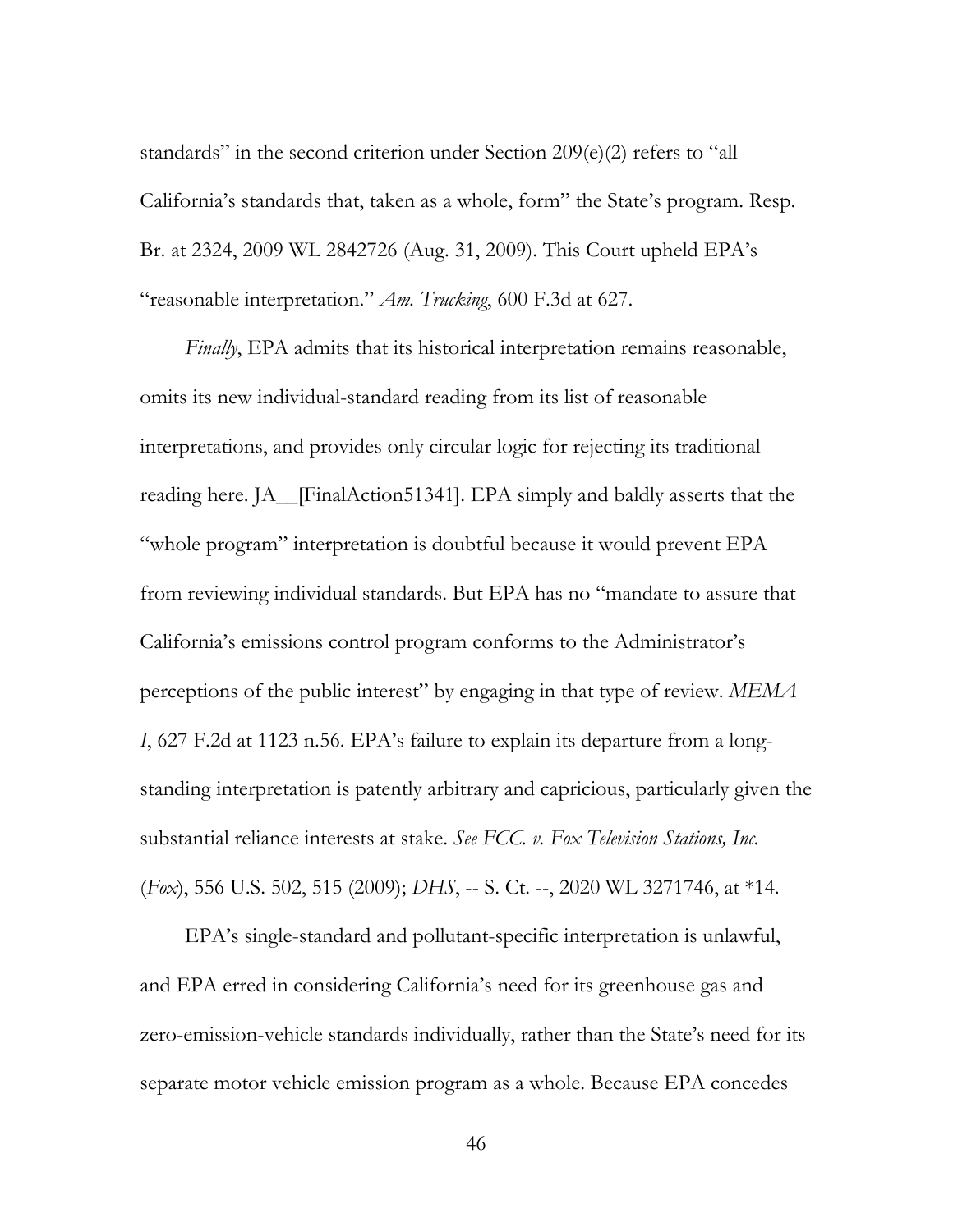that California still needs its own vehicular emissions program,

JA\_\_\_[FinalAction51346], the agency cannot withdraw the State's waiver based on a Section 209(b)(1)(B) finding.

# **2. California Needs Greenhouse Gas and Zero-Emission-Vehicle Standards to Reduce the Extraordinary Threats It Faces from Climate Change**

EPA unlawfully interprets "extraordinary conditions" and "need" in a further attempt to bar state regulation of vehicular greenhouse gas emissions. In addition, the agency ignores the ample record demonstrating that California needs its standards to help mitigate climate change conditions that are "compelling and extraordinary" and, indeed, potentially catastrophic.

# **a. EPA's Interpretation of "Extraordinary Conditions" Is Unlawful**

EPA proffers a new, rambling interpretation of "extraordinary conditions": "the particularized nexus between the emissions from California vehicles, their contribution to local pollution, and the extraordinary impacts that that pollution has on California due to California's specific characteristics." JA\_\_[FinalAction51346]. EPA's new interpretation departs sharply and unjustifiably from both Section 209(b)(1)(B)'s text and the agency's traditional approach of looking to "factors that tend to produce higher levels of pollution" that ultimately "create serious air pollution problems." JA\_\_[R-7839\_2129].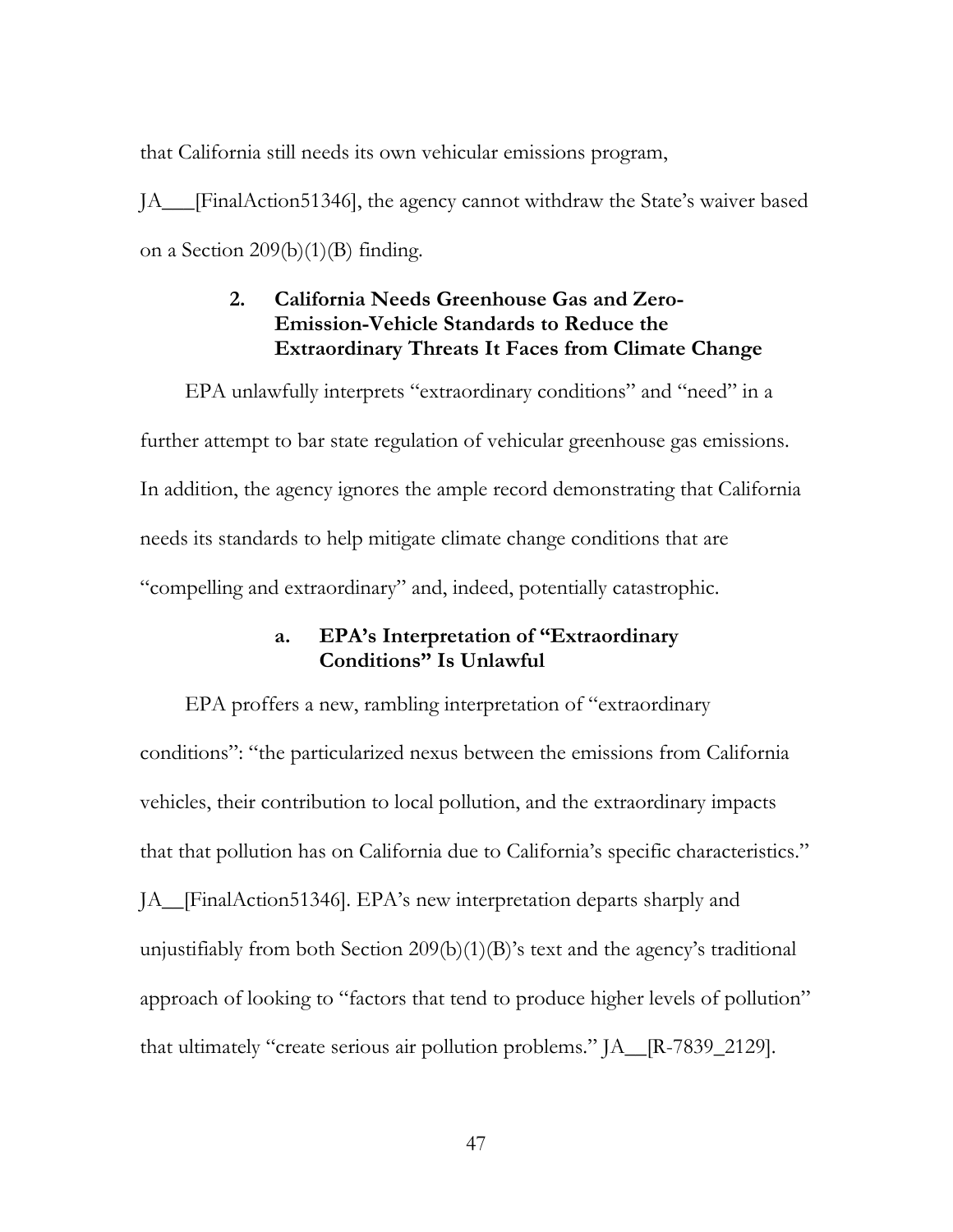EPA's new interpretation is defined most clearly by what it excludes: "globally elevated atmospheric concentrations of [greenhouse gases] and their environmental effects." JA\_\_[FinalAction51349]. But, as EPA previously concluded, Congress "easily could have limited" Section 209(b)(1)(B) to particular pollutants. 49 Fed. Reg. at 18,890. Instead, it "took a broader approach" that is "consistent with its goal of allowing California to operate its own comprehensive program." *Id.* Indeed, in accordance with Congress's intent and "EPA's practice to leave the decisions on controversial matters of public policy, such as whether to regulate [certain] emissions, to California," EPA has granted at least one waiver over industry objections that the regulated pollutant was "harmless." 43 Fed. Reg. at 25,735. EPA's new interpretation directly conflicts with its past understanding, which Congress has ratified. *See, supra*, at 43-44. It also conflicts with the statutory text and structure.

Notably, Section 209(b)(1)(B) contains none of the myriad adjectives such as "local," "particularized," "state-specific," "global," or "national"—that EPA conjures to distinguish between purportedly included and excluded pollution problems. JA\_\_-\_\_[FinalAction51339-40]. Other provisions of the Clean Air Act differentiate among pollutants, *e.g.*, 42 U.S.C. § 7412(b)(1), but Section 209(b)(1)(B) neither contains the word "pollutant" nor distinguishes among pollutants. Congress's choice *not* to limit Section 209(b)(1)(B) to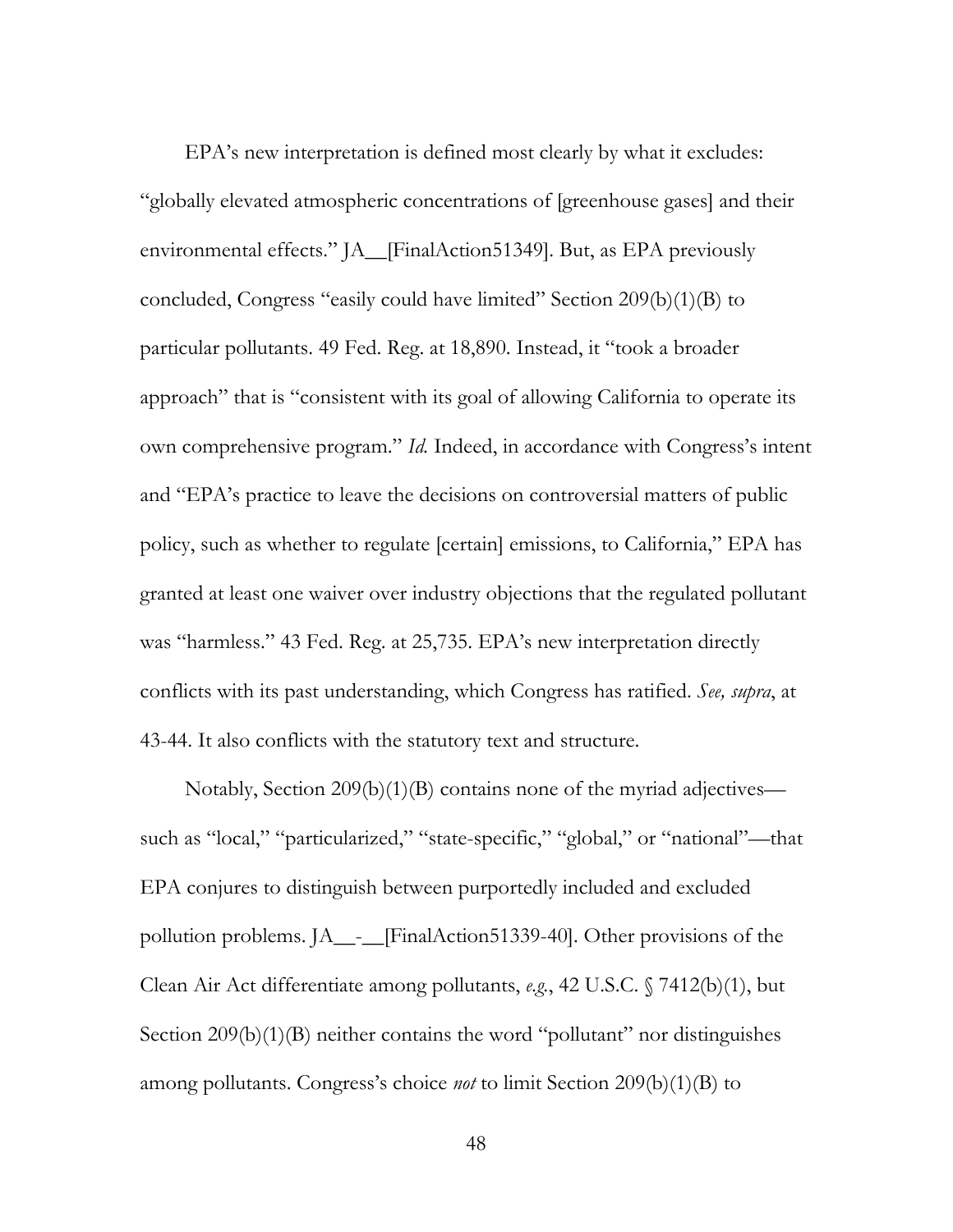particular pollutants is especially telling because Congress clearly knows that air pollution is not always "state-specific" or "local." *See, e.g.*, 42 U.S.C. §§ 7402(a) (encouraging interstate cooperation regarding air pollution), 7426 (addressing interstate pollution), 7415 (addressing international pollution).<sup>17</sup> Section  $209(b)(1)(B)$  is "written in starkly broad terms," and atextual limitations on types of pollution should not be read into it. *Bostock v. Clayton Cty.*, -- S. Ct. --, 2020 WL 3146686 at \*17 (June 15, 2020); *see also Massachusetts*, 549 U.S. at 528- 29.

EPA's attempt to exclude "global" pollution problems because they are not "specific to California" or "different from circumstances in the country at large," JA\_\_[FinalAction51342], also creates structural conflict with Section 177. If Section 209(b) applies only to pollution problems specific to California, then Congress's decision to permit Section 177 States to adopt and enforce California's standards serves no purpose. But a "cardinal principle of statutory construction" disfavors interpretations that produce superfluous or

 <sup>17</sup> EPA itself has acknowledged that a "local" distinction is illusory. For example, the agency recognizes that pollutants other than greenhouse gases (such as ozone and particulate matter) "can involve long range transport." JA\_\_[R-7839\_2128]; *see also* JA\_\_-\_\_[EPA-HQ-OAR-2018-0283-5070\_101- 102] (citing studies). In prior waiver proceedings, moreover, EPA concluded that ''[t]here is a logical link between" reducing greenhouse gas emissions and "ground-level ozone formation" because temperature increases caused by the former contribute to the latter. JA\_[FinalAction51340].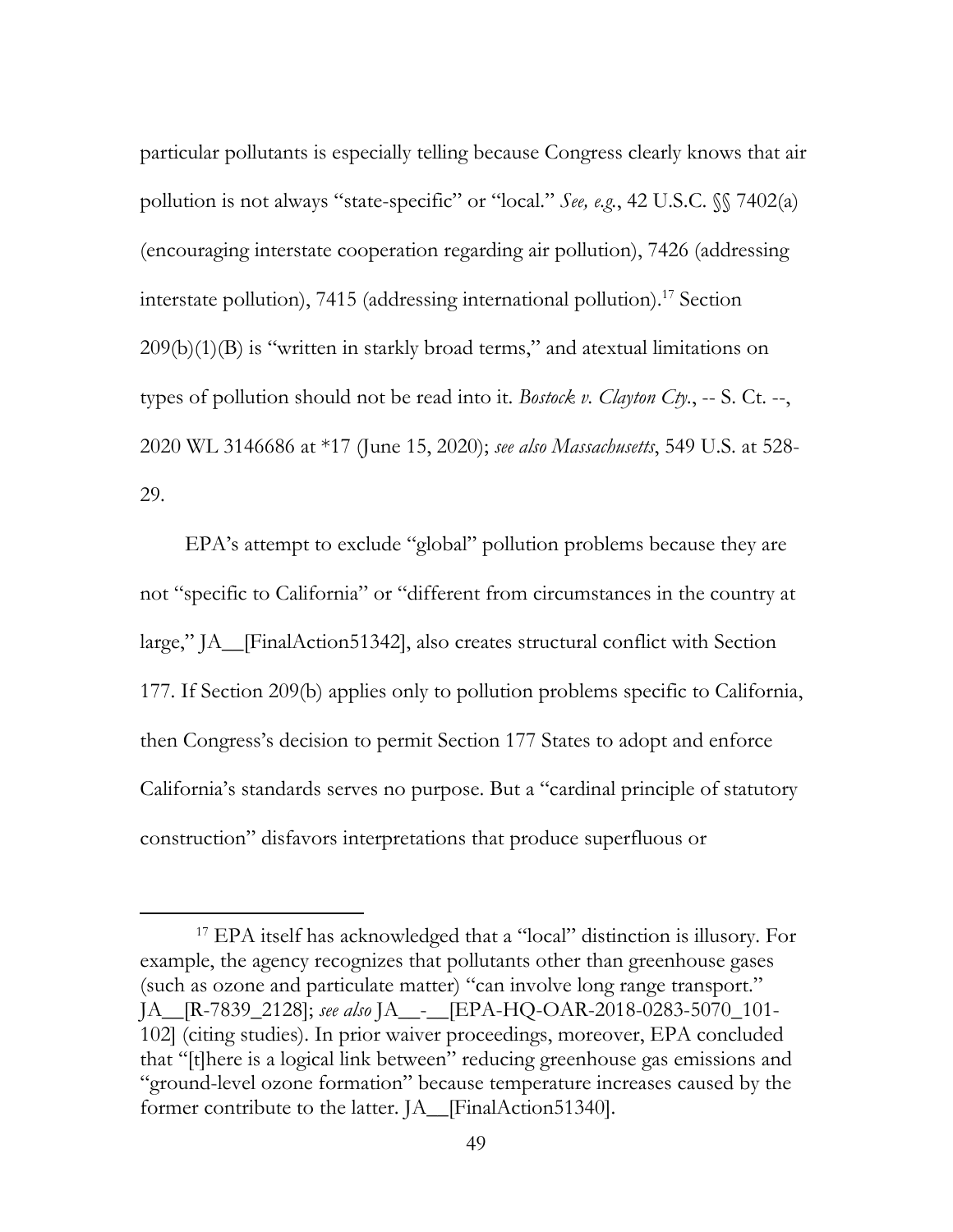insignificant provisions. *TRW Inc. v. Andrews*, 534 U.S. 19, 31 (2001) (quotation marks omitted).

Reading a pollutant-based limitation into Section 209(b)(1)(B) also creates structural conflict within Section 209 itself. Section 209(a) generally preempts state regulation of vehicular emissions. Section 209(b) authorizes waivers of that preemption for California standards. These two subsections are coextensive: "[W]hatever is preempted [by Section 209(a)] is subject to waiver under subsection (b)." *MEMA I*, 627 F.2d at 1106; *see also id.* at 1107-08; 42 U.S.C. § 7543(a), (b). EPA improperly contends that California's greenhouse gas emission standards cannot be "subject to waiver" under Section 209(b), even though those standards otherwise would be subject to preemption under Section 209(a). EPA identifies no statutory support for this unintended and improper gap.

Moreover, Congress required EPA to consider California's greenhouse gas emission standard when developing federal procurement policies, 42 U.S.C. § 13212(f)(3), and to consider California's zero-emission-vehicle standard when defining "Zero Emissions Vehicle" for a federal program, 42 U.S.C. § 7586(f)(4). *See, infra,* at 94-97. Neither of these instructions makes sense if, as EPA now claims, no preemption waiver is available for those state standards.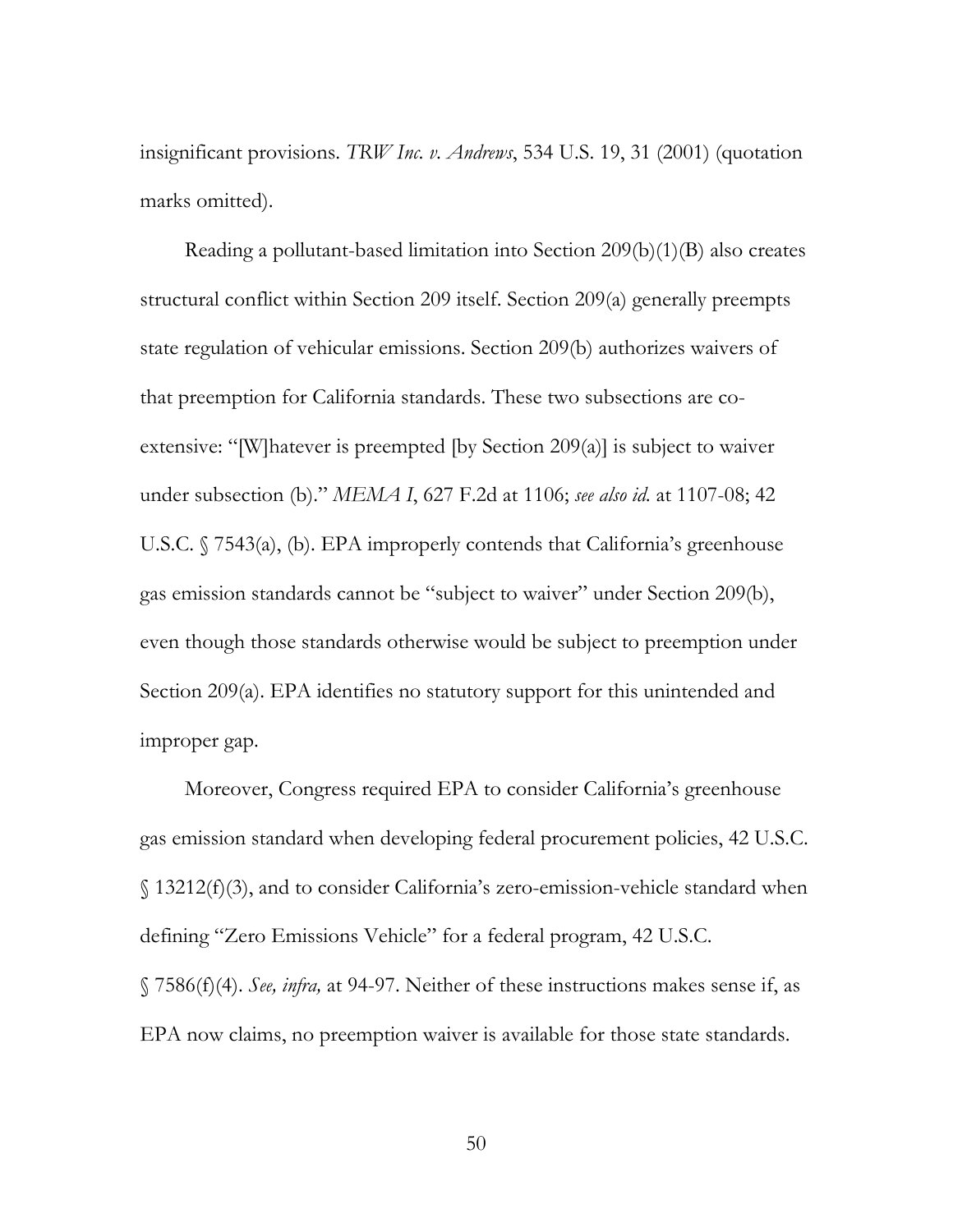Attempting to defend its new interpretation, EPA resorts to descriptions of "California's 'peculiar local conditions' and 'unique problems'" in the 1967 legislative history. JA\_\_[FinalAction51342] (quoting S. Rep. No. 90-403, at 33). But those passages simply highlight that Congress did *not* codify words like "peculiar" or "unique" in Section 209(b)(1)(B). Nor does Section 209(b)(1)(B)'s language limit California to addressing the particular compelling and extraordinary conditions present at the time of its enactment. *See Bostock*, -- S. Ct. --, 2020 WL 3146686, at \*16 (recognizing that "broad language" can lead to "many … applications … 'unanticipated' at the time of the law's adoption").

In fact, Congress understood, even in 1967, that "[o]ther regions of the Nation may develop air pollution situations related to automobile emissions which will require standards different from those applicable nationally." S. Rep. No. 90-403, at 33. And, ten years later, Congress recognized that those circumstances had materialized and enacted Section 177. *See* 42 U.S.C. § 7507; *see also, e.g.*, H.R. Rep. No. 95-564, at 156 (1977) (Conf. Rep.) (recognizing that other States had "automotive-related air pollution problems").18 As EPA previously recognized, nothing "in the language of section 209 or the legislative

 <sup>18</sup> *See also, e.g.*, 113 Cong. Rec. at 30,947 (statement of Rep. Staggers) (noting smog-related deaths in New York); *id*. at 30,955 (statement of Rep. Roybal) (noting smog-related illnesses and deaths in Pennsylvania and New York).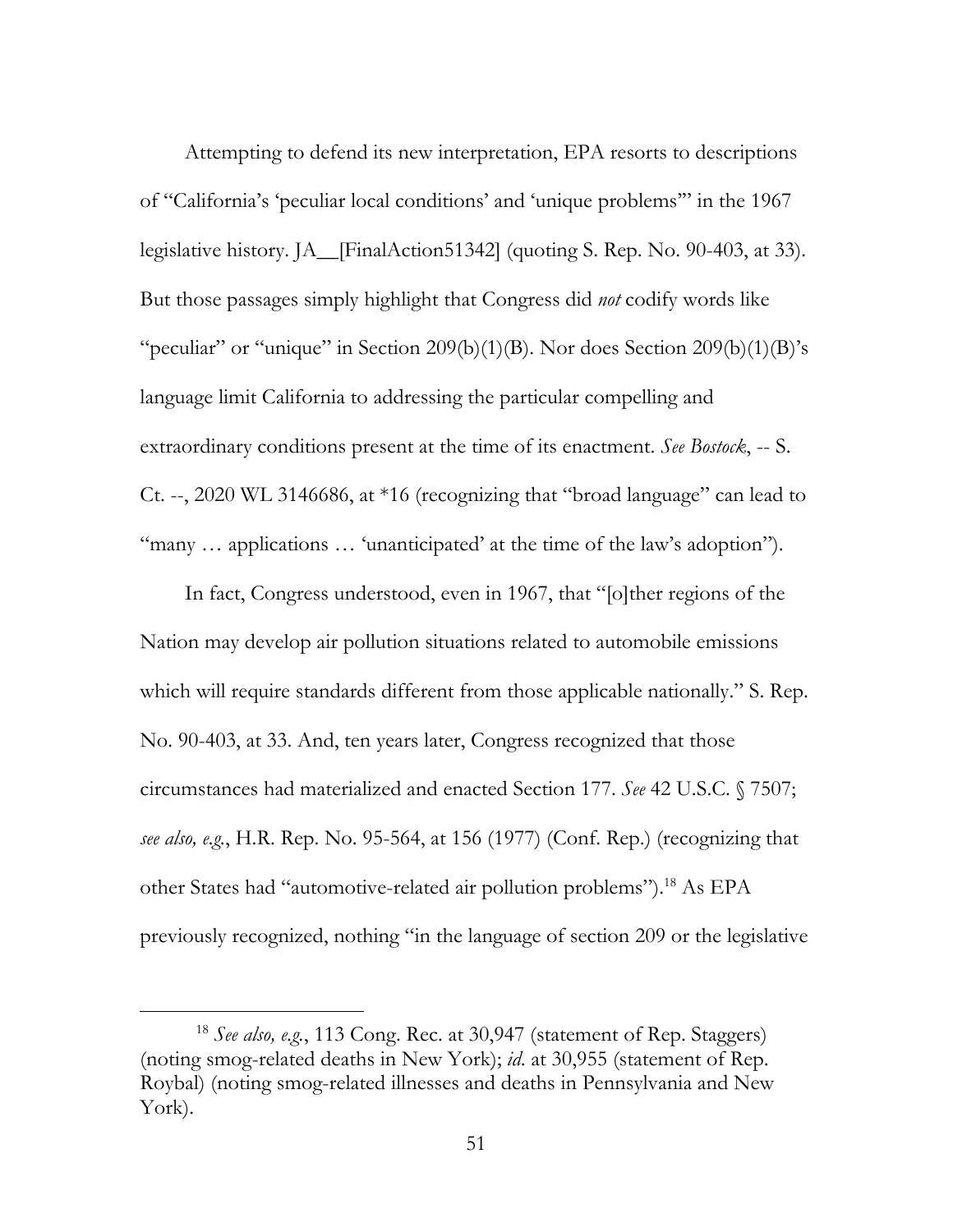history [indicates] that California's pollution problem must be the worst in the country, for a waiver to be granted." 49 Fed. Reg. at 18,891.

In the end, EPA appeals to the rarely invoked constitutional doctrine of "equal sovereignty," and argues that Section 209(b)(1) provides "extraordinary treatment" to California that requires a "state-specific" and "particularized" pollution problem. JA\_\_[FinalAction51340] n.260, \_\_[FinalAction51347]. California is confronting such a problem with respect to greenhouse gas pollution, *see infra*, at 55-59, and continues to confront such a problem with respect to criteria pollution), *see infra*, at 59-63. But, in any event, the equalsovereignty doctrine does not apply here.

In the limited contexts in which it has been applied, equal sovereignty requires that Congress use "current needs" to justify "current burdens" on particular States. *Shelby Cty. v. Holder*, 570 U.S. 529, 536 (2013) (quoting *Nw. Austin Mun. Util. Dist. No. One v. Holder*, 557 U.S. 193, 203 (2009)). But Section 209(b) of the Clean Air Act does not impose *any* burden on *any* State. It offers California the *choice* to implement its own vehicular emissions program, "at [its] own cost," for the benefit of the State and, ultimately, the Nation. 113 Cong. Rec. at 30,943 (statement of Rep. Holifield); *see also* S. Rep. No. 90-403, at 33 (recognizing that Californians, not the "general consumer of the Nation," pay the "increased costs associated with new control systems"). Section 177, in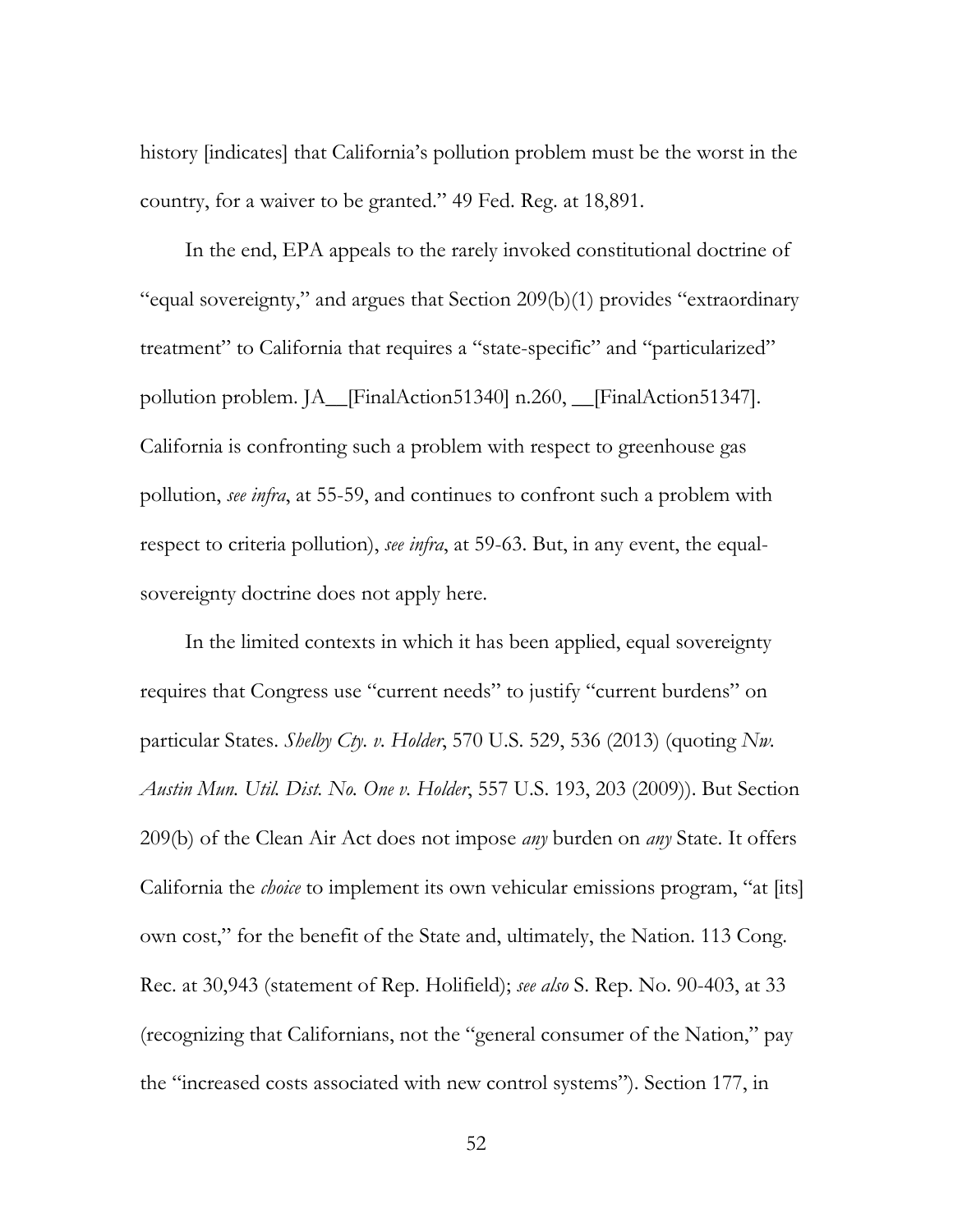turn, offers most other States the *choice* between EPA's and California's vehicular emissions program. Construing Section 209(b) to limit the types of pollutants that California may regulate, as EPA does, would diminish most States' sovereignty without enhancing the sovereignty of any State. No court has ever applied the doctrine of equal sovereignty in that perverse fashion, and this Court should not be the first.

EPA's new interpretation of "extraordinary conditions" fails.

#### **b. EPA's Interpretation of "Need" Is Unlawful**

EPA also reinterprets the measure of California's "need" to require a demonstration—only for standards regulating greenhouse gases—that "the State standards at issue will meaningfully redress" local problems. JA\_\_,

\_\_\_[FinalAction51345,51347]. This is another impermissible pollutant-specific interpretation that departs from EPA's historical understanding, despite Congress's adoption of that understanding. Indeed, since the earliest days of waiver proceedings, it sufficed that California standards "may result in some further reduction in air pollution in California," and it was "not legally pertinent" that the improvement might be "only marginal." 36 Fed. Reg. 17,458 (Aug. 31, 1971); *see also* 49 Fed. Reg. at 18,891. That understanding of need is consistent with EPA's long-held, correct view of Congress's intent to leave decisions about "whether to regulate" to California. 43 Fed. Reg. at 25,735.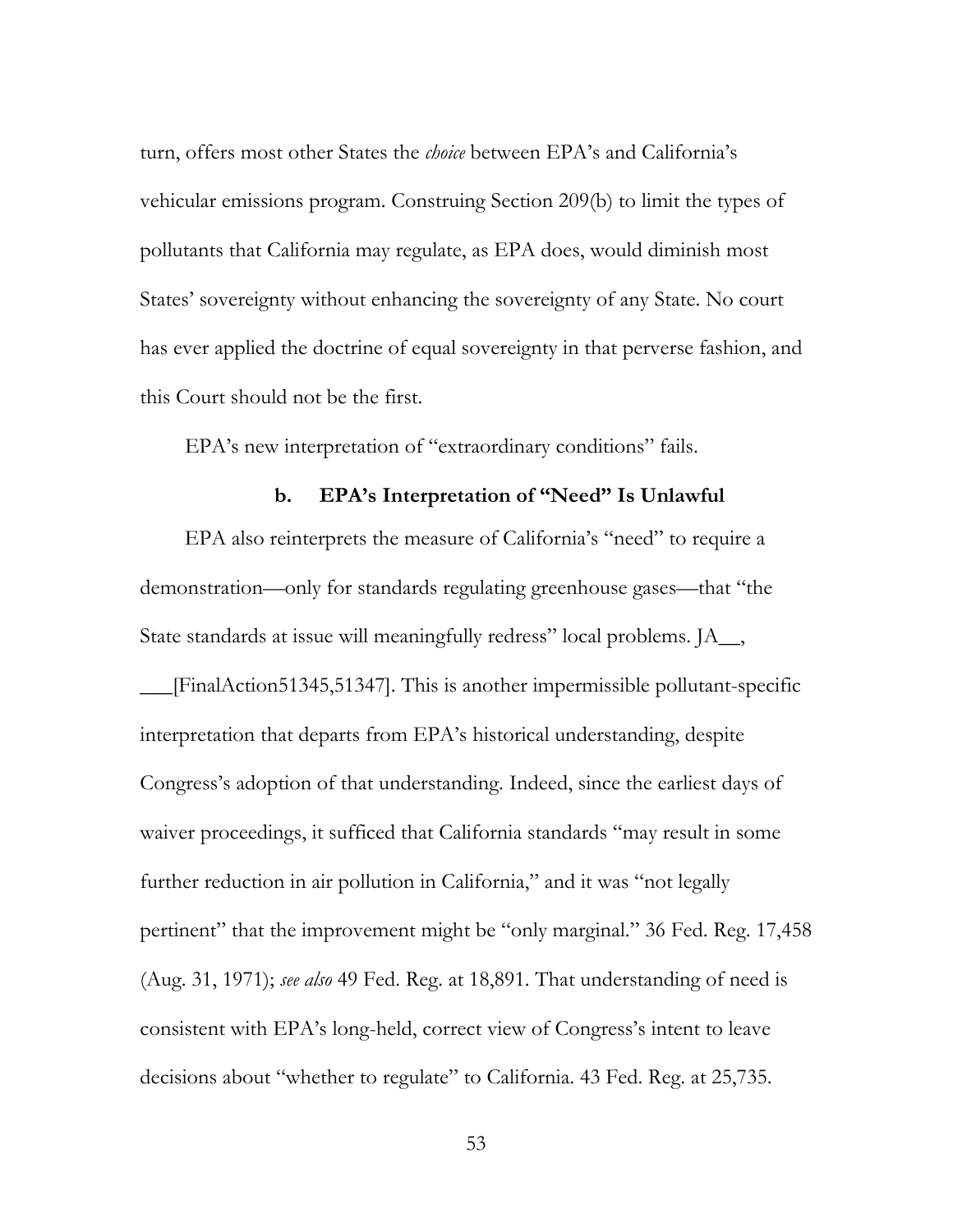EPA now rejects that view based solely on its erroneous and unfounded determination to interpret Section 209(b)(1)(B) to preclude California's regulation of vehicular greenhouse gas emissions. JA\_\_[FinalAction51345] n.270.

Incremental steps to reduce vehicular greenhouse gas emissions are consequential, and regulators need not "resolve massive problems in one fell regulatory swoop." *Massachusetts*, 549 U.S. at 524. Moreover, EPA itself has found that vehicular greenhouse gas emissions in the United States cause or contribute to air pollution that endangers public health and welfare, 74 Fed. Reg. 66,496 (Dec. 15, 2009), and the agency fails to explain why California does *not* "need" to reduce the sizable contribution its vehicles make to this harmful pollution. In fact, a reduction from this highest-emitting sector "would slow the pace of global emissions increases, no matter what happens elsewhere." *Massachusetts*, 549 U.S. at 526. Congress forbade EPA from "'overturn[ing] California's judgment lightly,'" *MEMA II*, 142 F.3d at 463 (quoting H.R. Rep. No. 95-294, at 302), but that is exactly what EPA has done here by concluding that California cannot "need" standards that substantially reduce its contribution to climate change—a serious threat the State identified almost twenty years ago.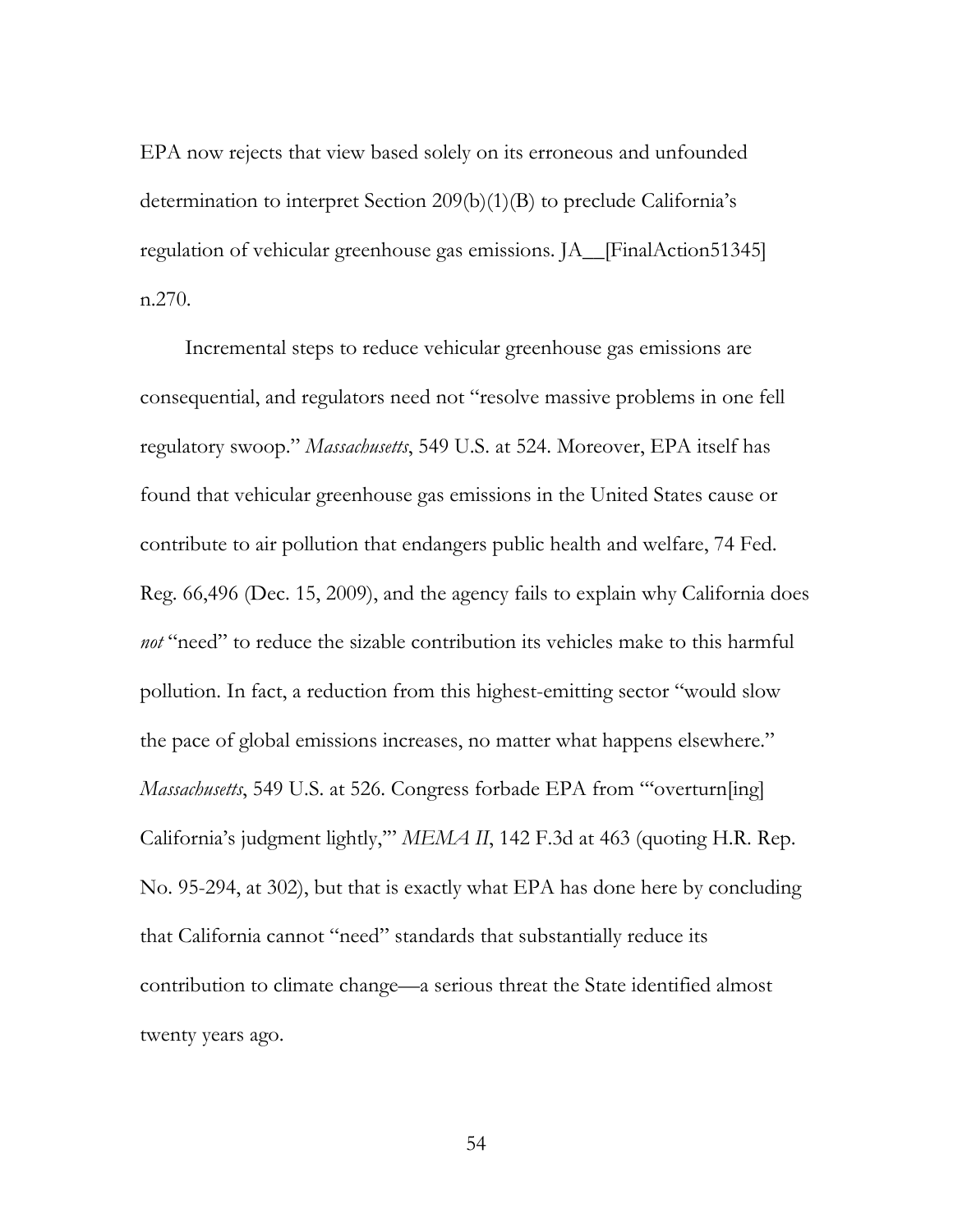EPA's novel and strained interpretations of "extraordinary conditions" and "need" conflict with the text and structure of the Act, cannot be reconciled with the discretion Congress afforded California, and render EPA's Section 209(b)(1)(B) determination unlawful.

# **c. The Record Shows California's Need for Greenhouse Gas and Zero-Emission-Vehicle Standards to Mitigate Climate Change**

EPA also ignores record evidence that conclusively shows California needs these standards to meet "compelling and extraordinary conditions" namely, climate change impacts of greenhouse gas emissions. That showing is apparent under any understanding of "need" that is consistent with *Massachusetts* and any reasonable interpretation of "extraordinary"—which, in plain language, means "out of the ordinary." *SEC v. Gemstar-TV Guide Int'l, Inc.*, 401 F.3d 1031, 1045 (9th Cir. 2005). This remains true even under EPA's unlawful interpretation requiring "state-specific" conditions.

*First*, as documented in the 2012 waiver proceeding, California faces increasing risks from record-setting fires, deadly heat waves, destructive storm surges, sea-level rise, water supply shortages, and extreme heat, as well as threats to the State's agriculture industry and to some of the world's most ecologically diverse places. JA\_\_-\_\_[EPA-HQ-OAR-2012-0562-0371\_7-18].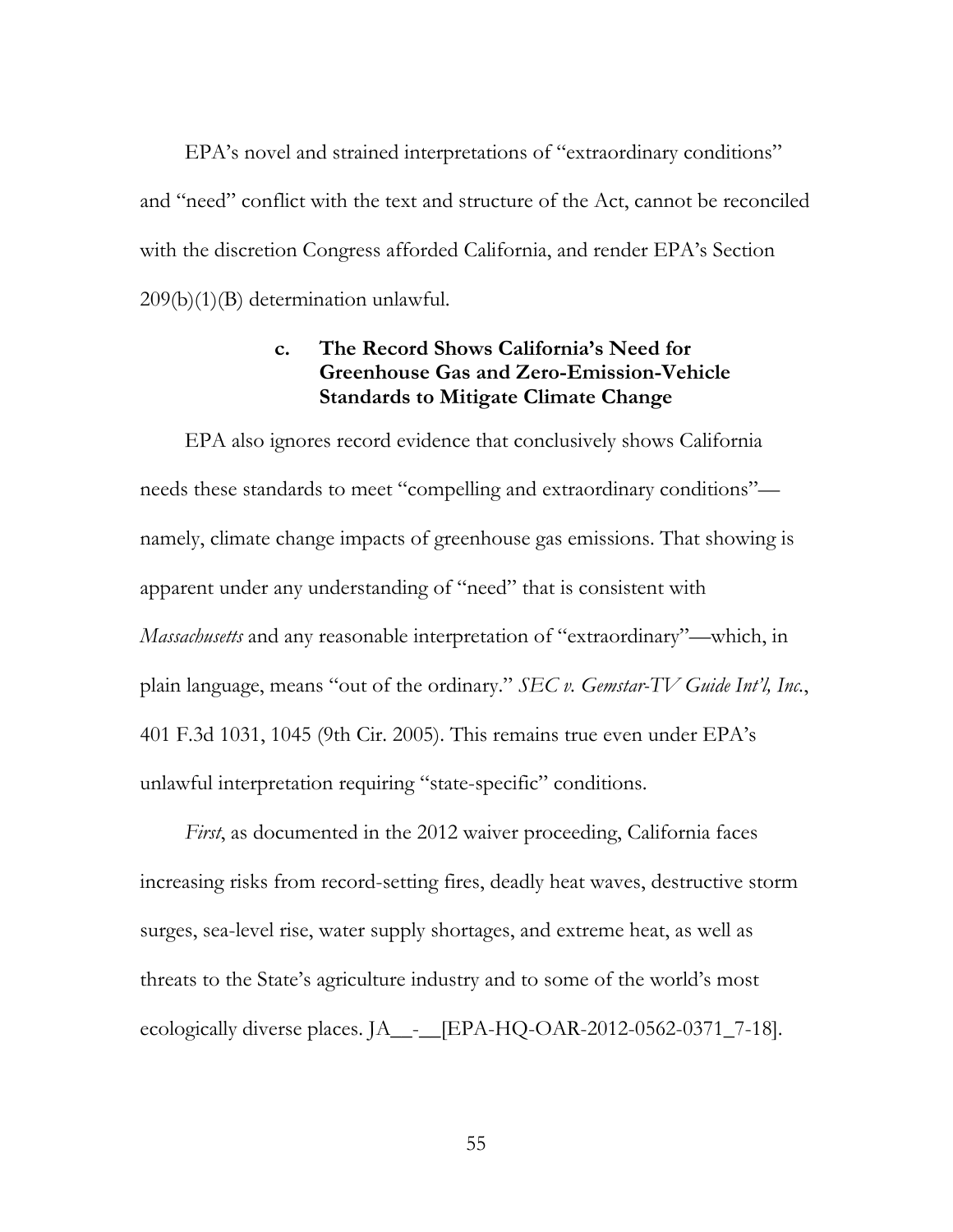California's motor vehicles were (and are) the leading cause of greenhouse gas emissions within the State. *See* JA\_\_\_[EPA-HQ-OAR-2012-0562-0011\_75].

The evidence developed since the 2012 waiver proceeding confirms that California is "one of the most 'climate-challenged' regions of North America." JA\_\_\_[EPA-HQ-OAR-2018-0283-5454\_13]; *see also* JA\_\_\_[EPA-HQ-OAR-2018-0283-5054\_369] (articulating climate risks). Indeed, a November 2018 federal government study documents the impact of climate change in exacerbating California's recent record-breaking fire seasons, multi-year drought, heat waves, and flood risk, and explains the particular threat from sealevel rise and ocean acidification because California has "the most valuable ocean-based economy in the country." JA\_\_\_-\_\_[EPA-HQ-OAR-2018-0283- 7447\_10-13] (quoting November 2018 U.S. Global Change Research Program, "Impacts, Risks, and Adaptation in the United States: Fourth National Climate Assessment, Volume II")].<sup>19</sup>

<sup>&</sup>lt;sup>19</sup> EPA committed in its Notice of Proposed Rulemaking to consider comments submitted after the close of the noticed comment period unless impracticable. JA\_\_\_[ProposedAction43471]. But the agency improperly declined to include this comment in the Administrative Record, without making any finding of impracticability during the proceeding and despite NHTSA's inclusion of this material. *See* ECF No. 1832626 at 5. EPA's omission of this comment is improper, especially because EPA cited another chapter of the same federal study. *See* JA\_\_\_[FinalAction51343] n.265.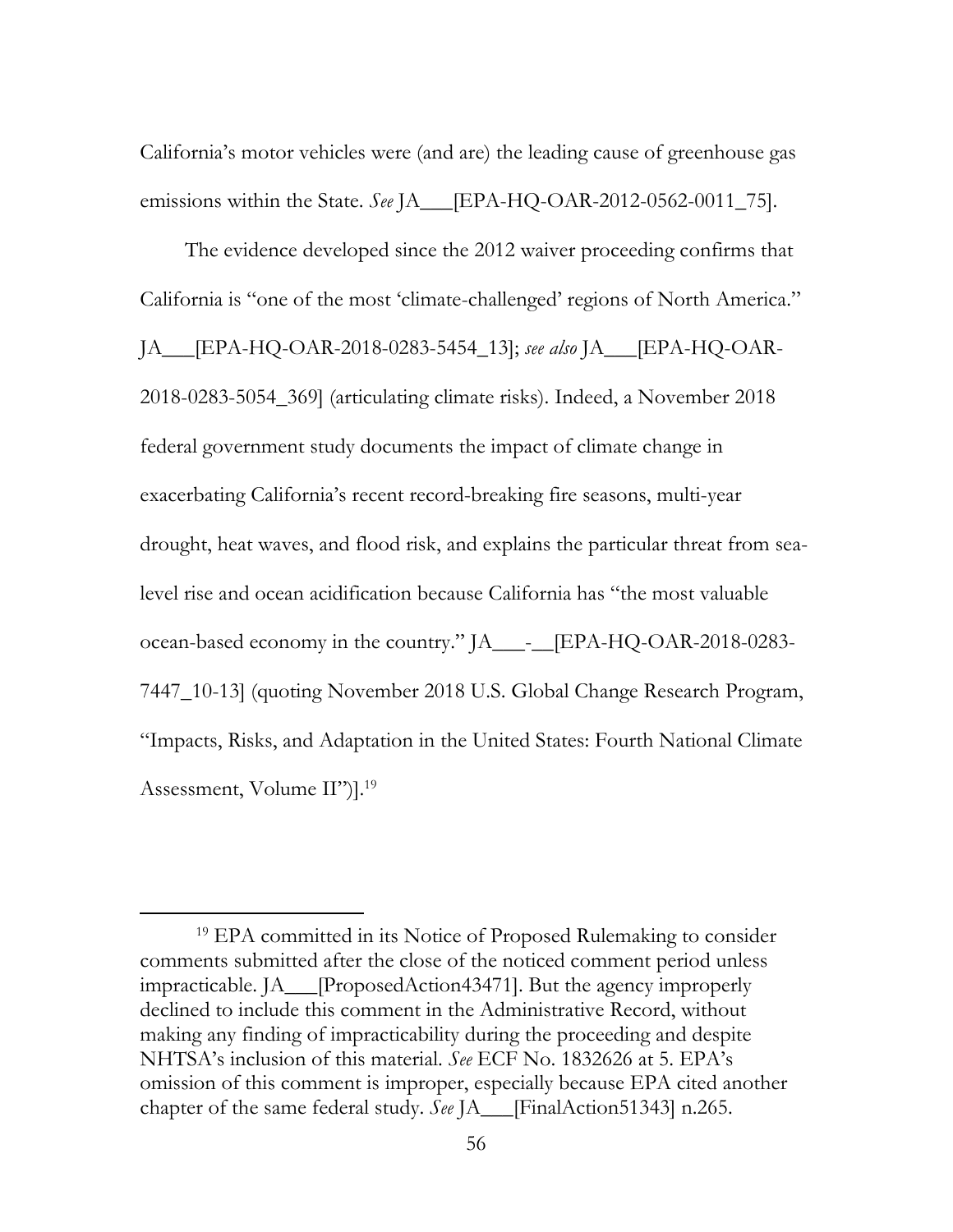These geographic, climatic, and economic factors constitute "compelling and extraordinary conditions" under any reasonable interpretation of a statute designed to give California the broadest possible discretion in reducing air pollution and its impacts. Moreover, the severity of these factors, individually and collectively, in California is "sufficiently different" from the rest of the country to constitute compelling and extraordinary conditions even under EPA's constrained interpretation of Section 209(b)(1)(B). The combination of California's wide-ranging and severe climate risks—coupled with the size and nature of its economy, the size and importance of its coastline and oceanic resources, the size and diversity of its geography, and the size of its human and motor vehicle populations—undeniably establish compelling and extraordinary conditions.

EPA may not "whistle past [the] factual graveyard," ignoring all this evidence. *Am. Wild Horse Pres. Campaign v. Perdue*, 873 F.3d 914, 927 (D.C. Cir. 2017). EPA's observation that other States also have coastlines and climate impacts does not undercut the overwhelming record evidence documenting the particularly serious confluence of climate impacts affecting the natural resources and residents of California, which has the Nation's largest population and economy. JA\_\_\_[FinalAction51348]. And the single study EPA cites, JA\_\_[FinalAction51348] n.278, did not even analyze multiple climate effects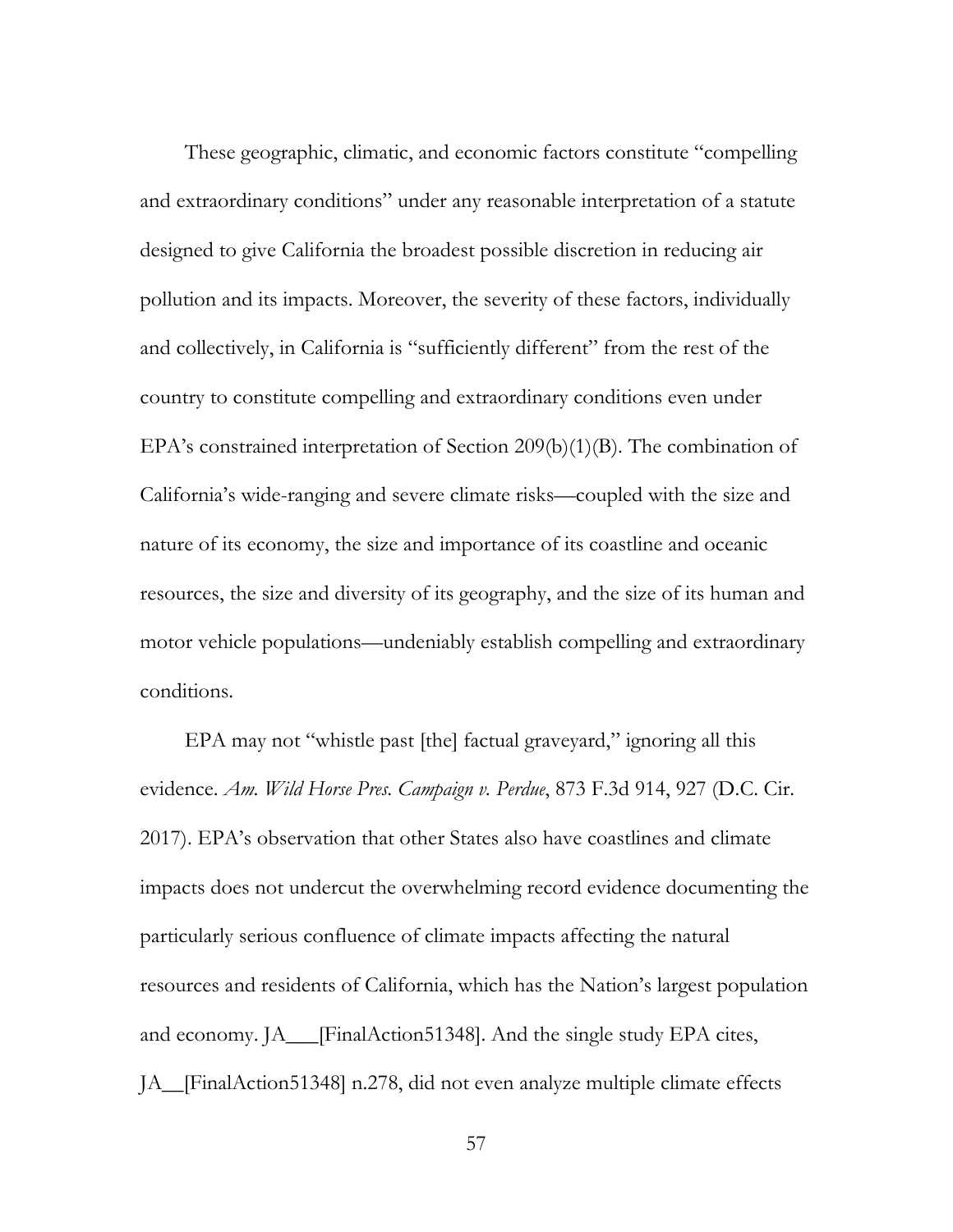critical to California, including wildfires and droughts. EPA's dismissal of the overwhelming weight of the record renders its action arbitrary and capricious. *See Genuine Parts Co. v. EPA*, 890 F.3d 304, 346 (D.C. Cir. 2018) ("[A]n agency … may not minimize such evidence without adequate explanation.").

*Second*, EPA claims California does not "need" its greenhouse gas or zeroemission-vehicle standards because climate change impacts in the State are not caused exclusively by greenhouse gases emitted within its borders. JA\_\_\_- \_\_\_[FinalAction51348-49]. But even if EPA's new interpretation of "need" were reasonable, *local* carbon-dioxide concentrations can indeed result from *local* carbon-dioxide emissions and can have *local* impacts on, for instance, the degree of ocean acidification. *See* JA\_\_\_[NHTSA-2018-0067-12411]; *see also, supra,* at 56 n.19.

*Third*, California needs these standards, which would result in substantial reductions of greenhouse gas emissions, even though they alone will not eliminate California's climate impacts. The Supreme Court has already recognized that incremental progress in this context is meaningful. *Massachusetts*, 549 U.S. at 524-25. Further, EPA ignores that technology-forcing standards are crucial now to facilitate greater emission reductions in the future, JA<sub>\_\_\_</sub>, \_\_\_\_\_, \_\_\_\_<sub>[EPA-HQ-OAR-2012-0562-0004\_2,4,16-17; EPA-</sub> HQ-OAR-2018-0283-5054\_373], and that incremental reductions in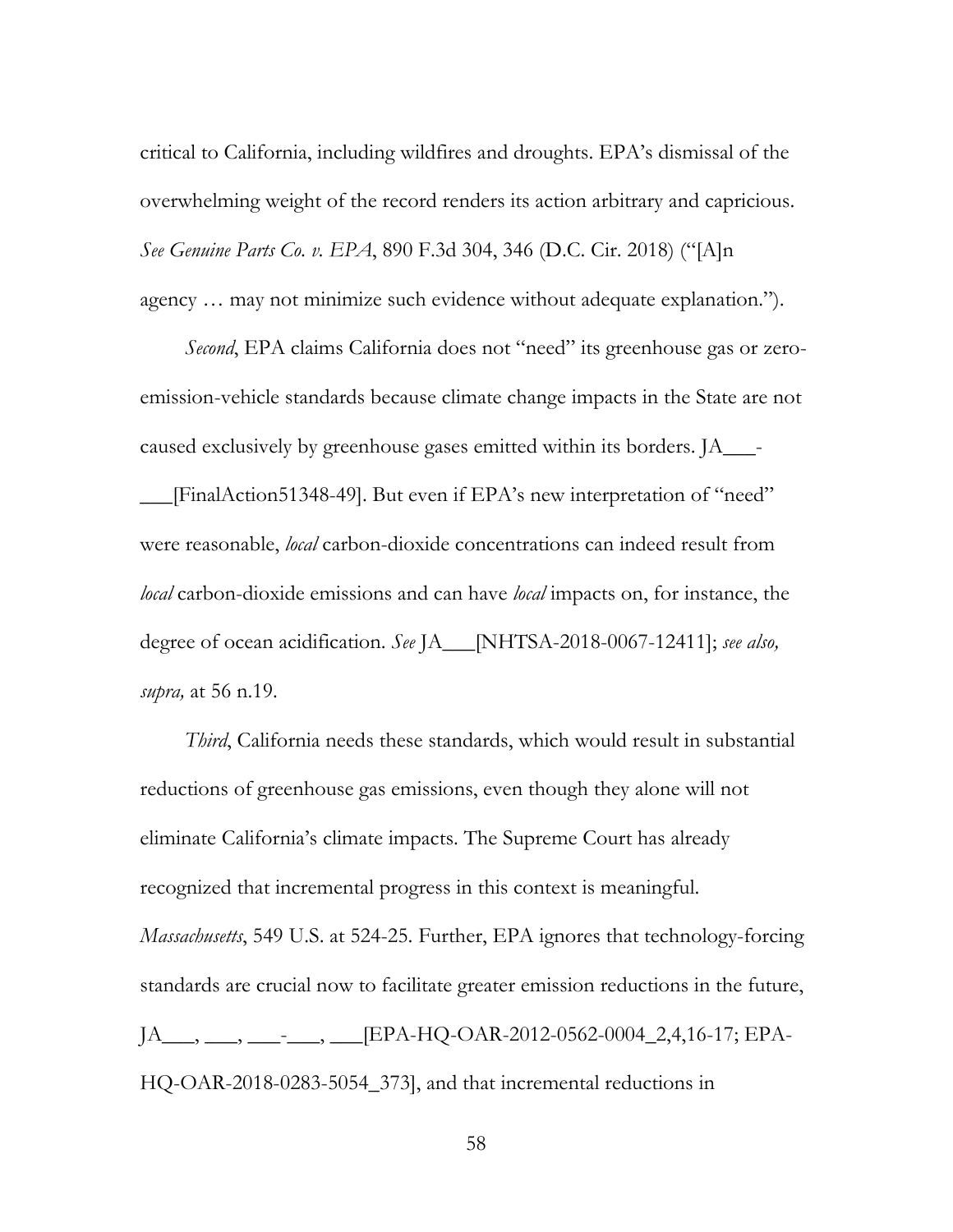greenhouse gas emissions are needed now to avoid "tipping points" beyond which climate change will accelerate abruptly and irreversibly,  $[A_$  [EPA-HQ-OAR-2018-0283-5054\_370]. The Clean Air Act as a whole and Section 209(b) specifically are designed to prevent, or at least reduce, such extraordinary threats to public health and welfare.

# **3. California Needs Greenhouse Gas and Zero-Emission-Vehicle Standards to Reduce the Serious, Harmful Effects of Smog and Other Criteria Pollution**

Even under EPA's strained interpretation of Section 209(b)(1)(B), its Waiver Withdrawal is unlawful because California needs its greenhouse gas and zero-emission-vehicle standards to address the very "local" conditions to which EPA attempts to limit this provision. EPA acknowledges that, despite decades of some of the strictest air pollution controls in the Nation, California continues to face the worst air quality in the country, particularly with respect to two criteria pollutants: ground-level ozone (or smog) and particulate matter. *See* JA\_\_\_[FinalAction51344]; JA\_\_\_-\_\_\_[EPA-HQ-OAR-2018-0283- 5054\_365-66]. EPA concedes that these are "compelling and extraordinary conditions" for which California "need[s]" its separate vehicle emissions program, even though individual standards in isolation may only marginally improve air quality. JA\_\_\_[FinalAction51346]. Even if California were required to demonstrate a need for its greenhouse gas and zero-emission-vehicle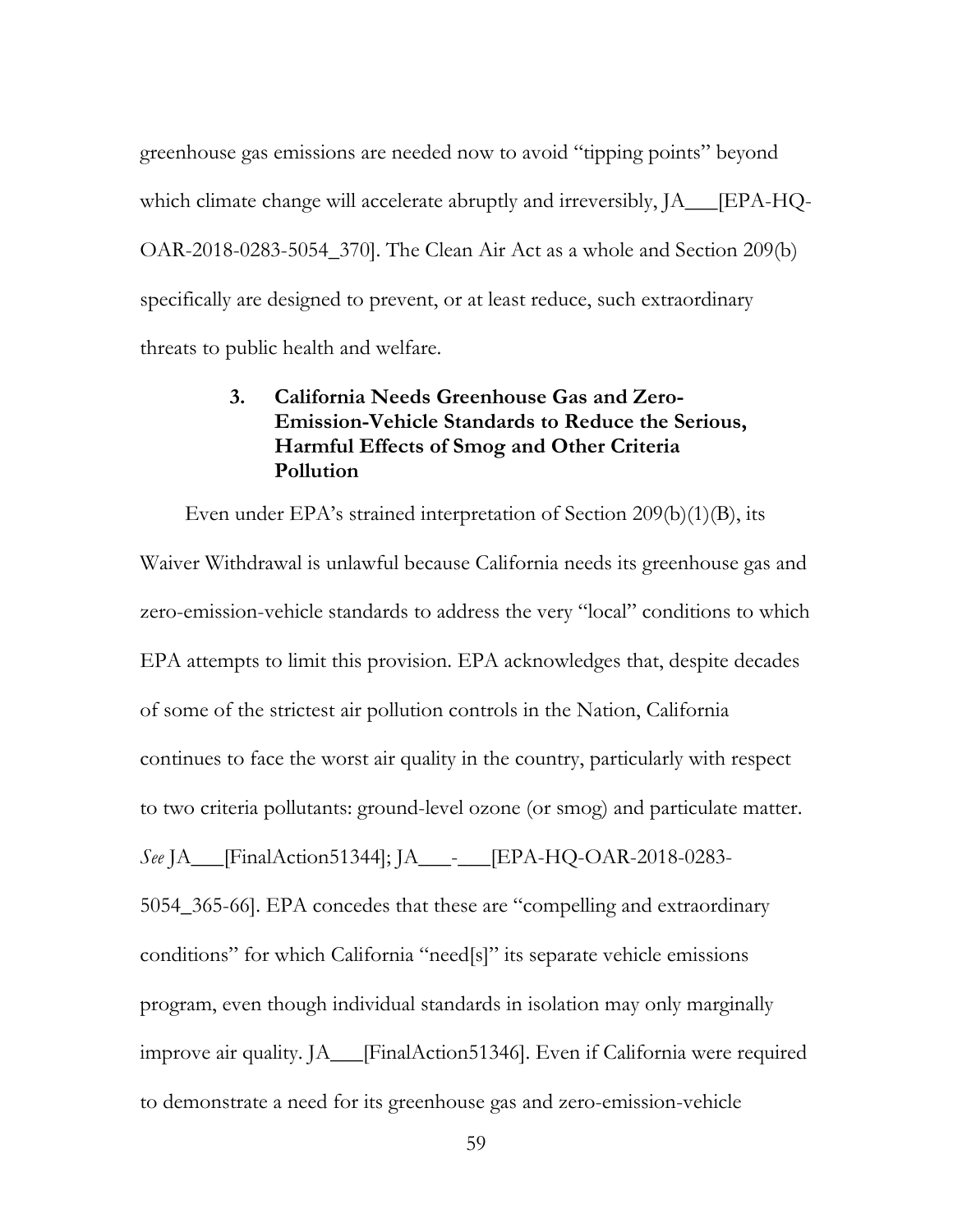standards—specifically, for "local" pollution problems—the State has done so, rendering the Waiver Withdrawal invalid.

As EPA has repeatedly recognized, California's greenhouse gas and zeroemission-vehicle standards each reduce criteria-pollutant emissions. Beginning in 1993, EPA has granted California multiple waivers on the ground that its zero-emission-vehicle standards reduce criteria pollution. *See supra*, at 12. Likewise, EPA has approved California's zero-emission-vehicle standard as part of several State Implementation Plans (including California's) because it helps these States attain or maintain National Ambient Air Quality Standards for criteria pollutants. JA\_\_\_, \_\_\_[EPA-HQ-OAR-2018-0283-5054\_372, 284]; *see also supra*, at 12 n.4. EPA has also approved multiple State Implementation Plans containing California's greenhouse gas emission standard, thereby confirming that this standard, too, reduces criteria-pollutant emissions. *See supra,* at 32 n.6. EPA has also recognized the substantial criteria-pollution benefits of *federal* vehicular greenhouse gas emission standards, and state standards produce those same benefits, albeit on smaller scales. 77 Fed. Reg. 62,624, 62,899 (Oct. 15, 2012); *see also* 83 Fed. Reg. 16,077, 16,085 (Apr. 13, 2018) ("EPA agrees that there are co-benefits from [federal greenhouse gas] standards."). EPA cannot now pretend it never reached these prior conclusions.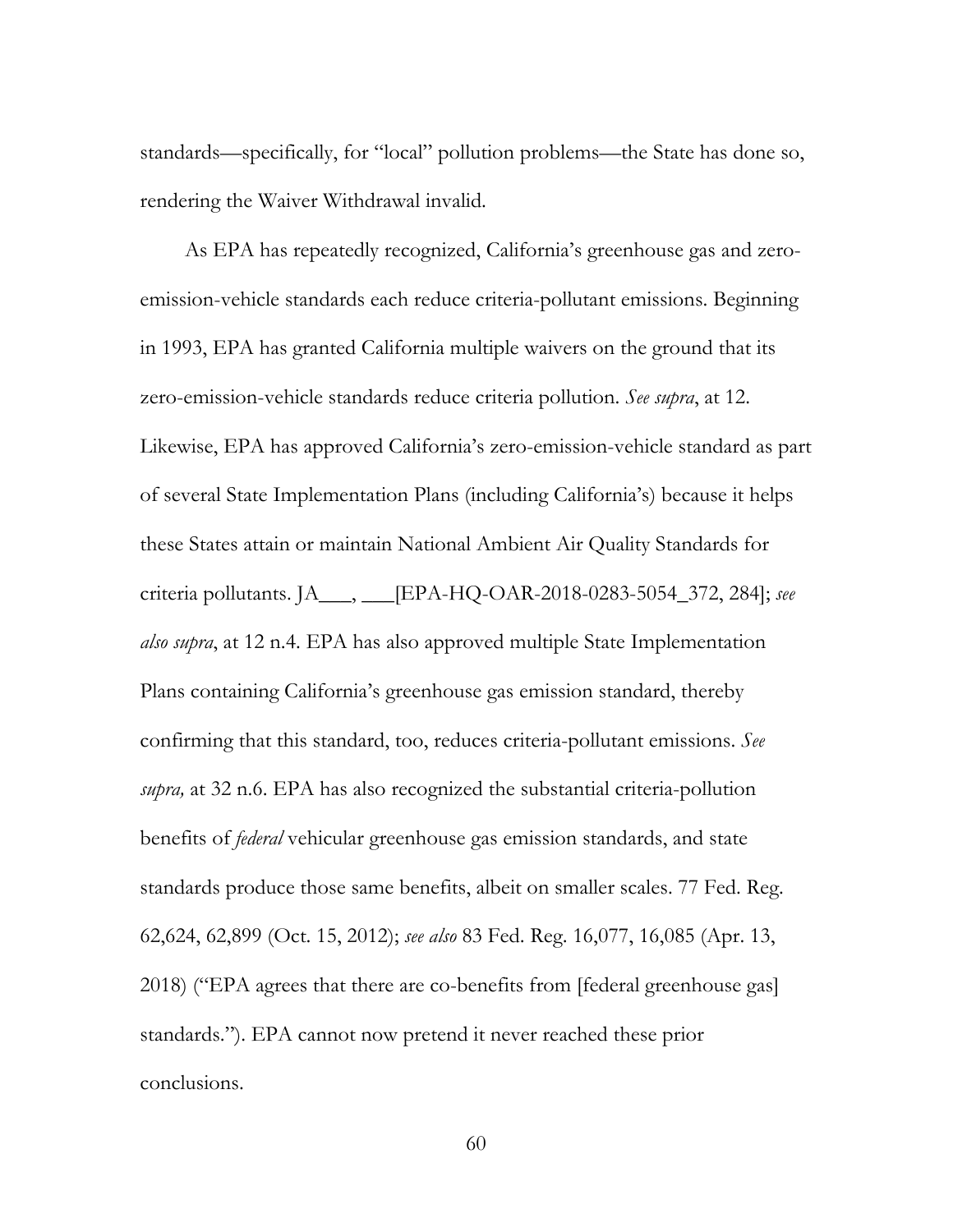Moreover, California's 2012 waiver request made clear that its zeroemission-vehicle standard "remains critically important to California's efforts to meet health based air quality goals," including for criteria pollution. JA\_\_\_, \_\_\_[EPA-HQ-OAR-2012-0562-0008\_ES-1,72]. California explained how important this standard's technology-forcing effects are for reducing criteria pollution and meeting long-term air quality goals, JA\_\_\_[EPA-HQ-OAR-2012- 0562-0008\_72]; JA\_\_\_, \_\_\_ [EPA-HQ-OAR-2012-0562-0004\_2, 22]; and how the standard reduces upstream criteria-pollutant emissions from gasoline production and refining, JA\_\_\_-\_\_\_[EPA-HQ-OAR-2012-0562-0008\_75-79]; JA\_\_\_, \_\_\_[EPA-HQ-OAR-2012-0562-0004\_6,16]. California quantified those latter reductions for multiple criteria pollutants, including emissions of reactive organic gas and oxides of nitrogen. JA\_\_\_[EPA-HQ-OAR-2012-0562- 0008\_78]; JA\_\_\_[EPA-HQ-OAR-2012-0562-0004\_ 16].

The uncontroverted evidence before EPA underscores the point. California's zero-emission-vehicle standard "is a practical necessity to meeting the National Ambient Air Quality Standards for ozone." JA\_\_\_[EPA-HQ-OAR-2018-0283-5054\_308]. This standard has "led to the advancement of [zero-emission-vehicle] technology and growth in [zero-emission-vehicle] sales," and it will continue to drive the market penetration of vehicles that have lower criteria-pollutant emissions than conventional cars. JA\_\_\_ [EPA-HQ-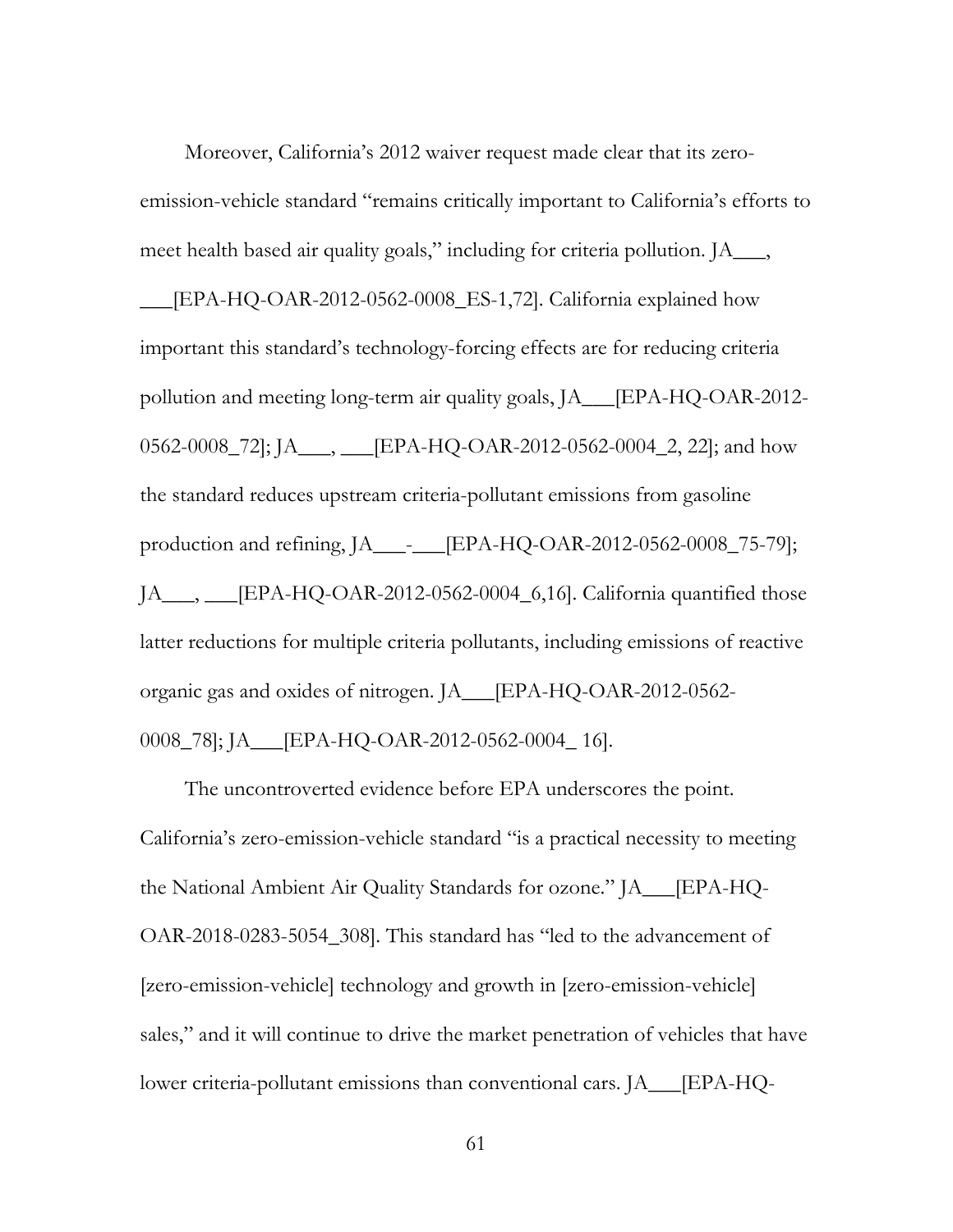OAR-2018-0283-0016\_ES-6]; *see also* JA\_\_\_, \_\_[EPA-HQ-OAR-2018-0283- 2592\_2;EPA-HQ-OAR-2018-0283-5054\_373].

California's greenhouse gas and zero-emission-vehicle standards provide criteria-pollution benefits in other ways as well. Rising temperatures exacerbate California's ozone problem because heat and sunlight trigger production of ground-level ozone. JA\_\_\_-\_\_\_[EPA-HQ-OAR-2012-0562-0371\_8-10]; JA\_\_\_-\_\_\_[EPA-HQ-OAR-2018-0283-5054\_371-72] & n.901. Decreasing greenhouse gas emissions is critical to reducing temperature increases and thus to California's efforts to reduce ozone levels and meet federal air quality standards. EPA does not dispute that conclusion, contending instead that this logical link should be disregarded because it "elide[s]" EPA's manufactured distinction between "local" and other pollutants. JA\_\_\_\_[FinalAction51340]*.*  EPA's circular reasoning supports neither that distinction nor the agency's disregard for this well-established link.

Ignoring its own prior findings to the contrary, EPA claims, in a footnote, that California's 2012 waiver request disavowed any criteria pollution benefits from its zero-emission-vehicle standard. *See* JA\_\_\_[FinalAction51349] n.284. This is simply wrong. In its waiver request, California quantified some of the criteria benefits of the zero-emission-vehicle standards. *See* JA\_\_\_\_[EPA-HQ-OAR-2012-0562-0004\_16]. And EPA itself previously found that California's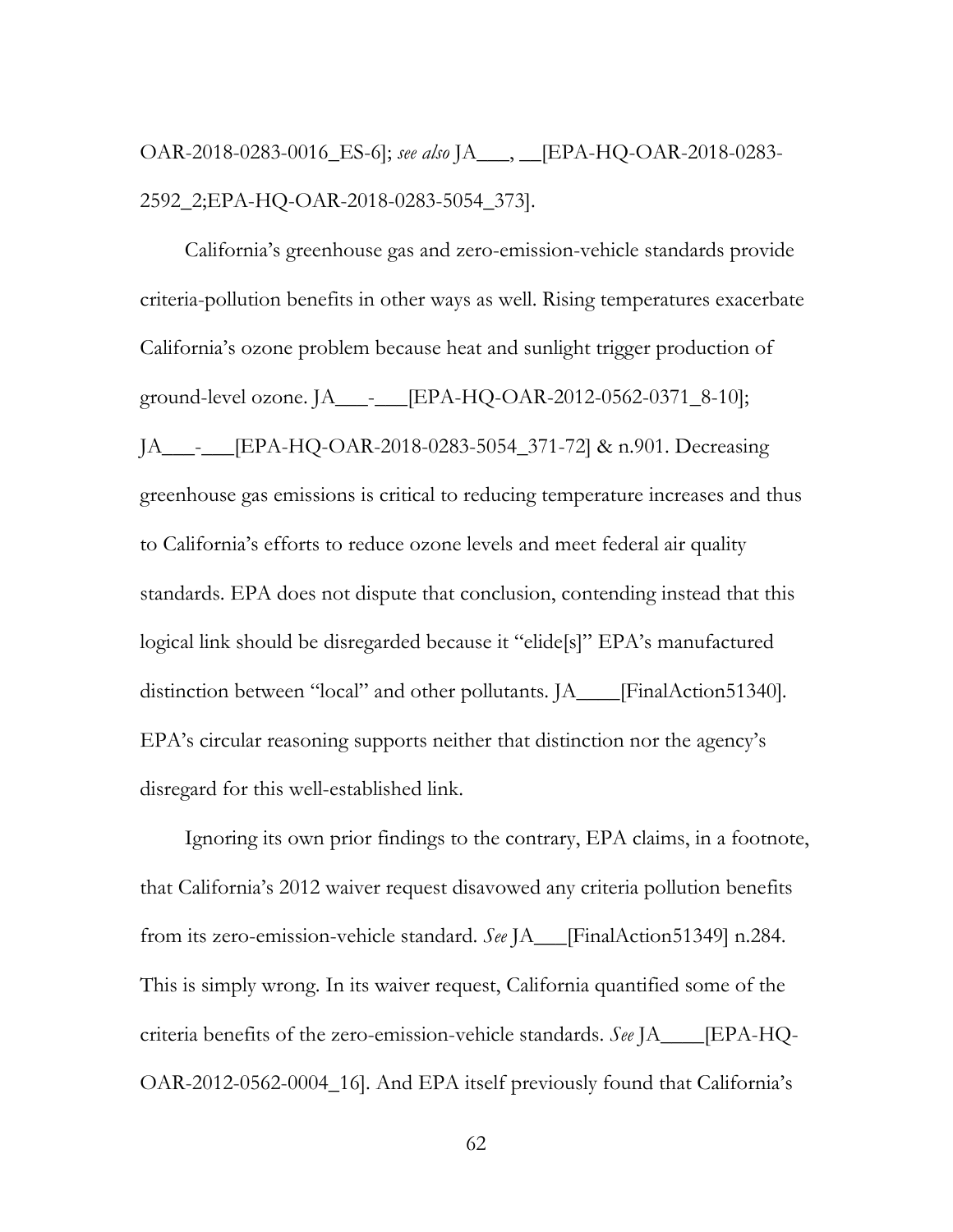2012 waiver request "reasonably refuted" an objection that the standards produced no criteria emission benefits. JA\_\_\_[R-7839\_2125].

Moreover, the purported disavowal to which EPA points merely explains that, because zero-emission vehicles emit *no* pollutants, their sales also count toward automakers' compliance with California standards for emissions of greenhouse gases and criteria pollutants. *See* JA\_\_\_\_-\_\_\_\_\_[EPA-HQ-OAR-2012-0562-0004\_15-16]. Thus, these emission reductions cannot easily be allocated among the different standards that encourage those sales, and California chose to attribute the reductions to the criteria and greenhouse gas standards instead. *See* JA\_\_[EPA-HQ-OAR-2012-0562-0004\_16] ("The [zeroemission-vehicle] regulation does not provide [greenhouse gas] emission reductions … given that [zero-emission-vehicle] emissions *are included in determining compliance with the [greenhouse gas] standard*.") (emphasis added). It is preposterous to contend, as EPA now does, that a standard requiring the sale of *zero*-emission vehicles reduces no emissions, and, indeed, if that were true (as EPA asserts), California would not even need a waiver for this standard.

The record is replete with evidence of the criteria emission benefits of *both*  standards at issue here. EPA cannot misrepresent and erase these benefits by selective quotation. Remarkably, EPA tries to do just that, explicitly refusing to consider evidence of criteria benefits outside of that single statement in the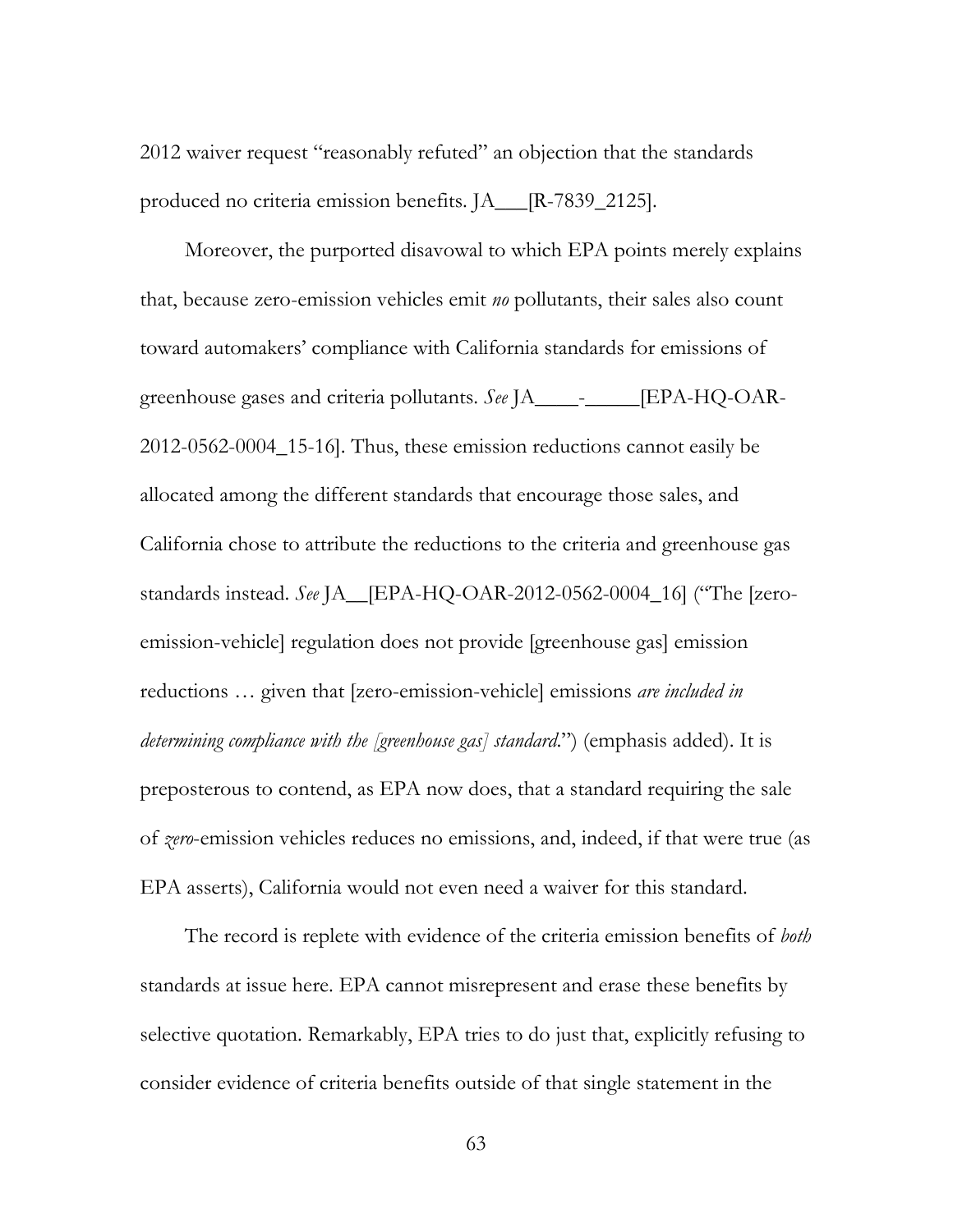waiver request. JA\_\_\_[FinalAction51349] n.284. Having chosen to reconsider its 2013 decision, EPA may not ignore the record before it in 2019. *E.g.*, *Delta Air Lines, Inc. v. C.A.B.*, 561 F.2d 293, 314 & n.23 (D.C. Cir. 1977) ("Having opened the door to new data, the [agency] was obliged to take a full look."). Ignoring "evidence that undercuts [the agency's] judgment" is quintessentially arbitrary and capricious. *Genuine Parts*, 890 F.3d at 312; *Butte Cty. v. Hogen*, 613 F.3d 190, 194 (D.C. Cir. 2010). EPA cannot evade the unequivocal record evidence that greenhouse gas and zero-emission-vehicle standards reduce criteria pollution. And, under EPA's own legal theory, that fact forecloses a waiver denial (or withdrawal) under Section 209(b)(1)(B).

Furthermore, "[f]ederal agencies must act consistently with" EPAapproved State Implementation Plans "and may only engage in or approve activities that conform to [those plans]." *Cty. of Delaware v. Dep't of Transp.*  (*Delaware*), 554 F.3d 143, 145 (D.C. Cir. 2009); *see also* 40 C.F.R. § 93.150. Commenters asserted that EPA's proposed invalidation of emission-reducing measures incorporated in such approved plans violates this Clean Air Act "conformity" requirement. JA\_\_\_-\_\_, \_\_\_\_-\_\_[EPA-HQ-OAR-2018-0283- 4124\_1-3;EPA-HQ-OAR-2018-0283-5054\_288-302]. Yet, EPA ignored those comments and failed to conduct even an applicability analysis, the required first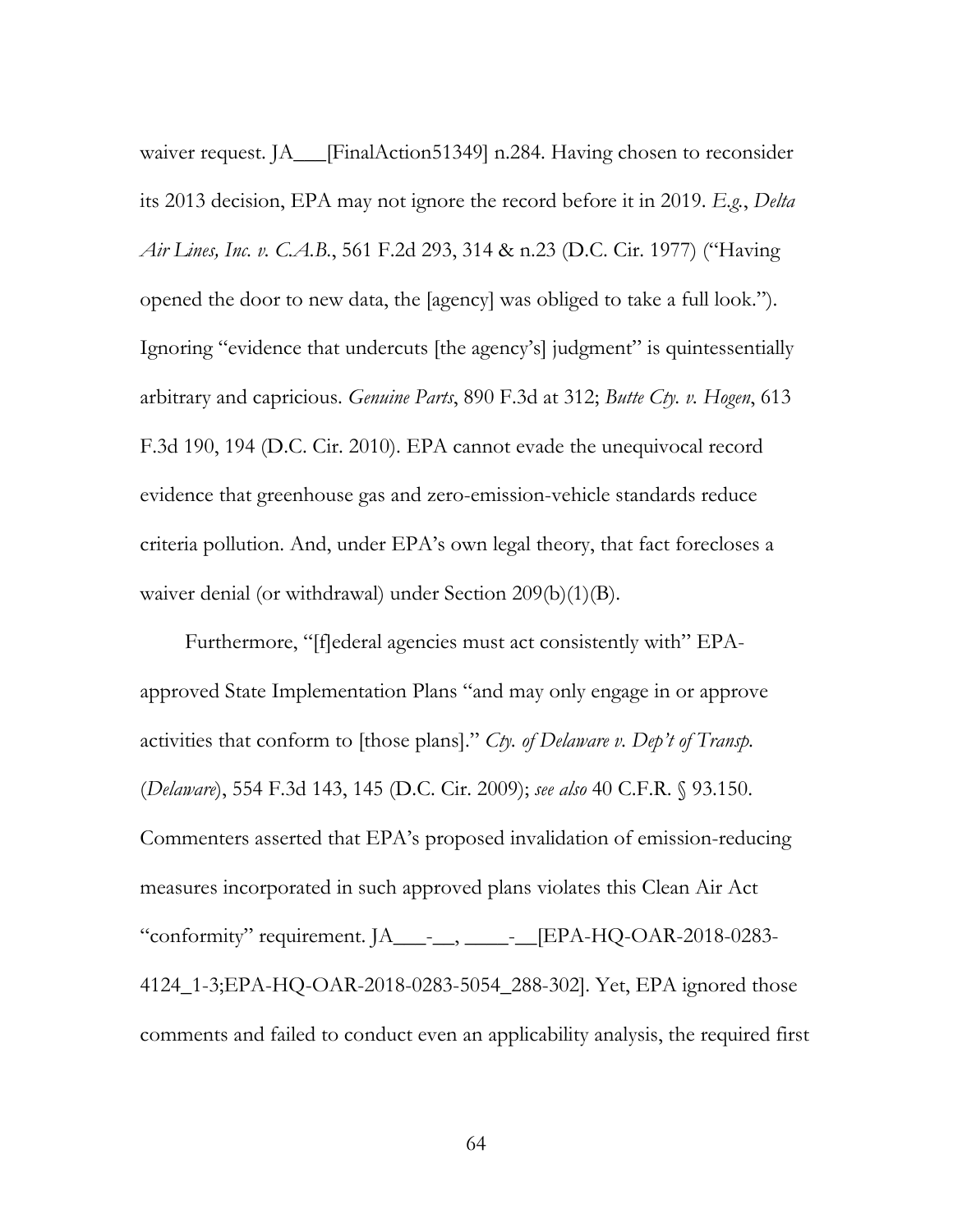step in a conformity evaluation. *See Delaware*, 554 F.3d at 145. That error supplies yet another independent basis for vacating EPA's Waiver Withdrawal.

In sum, EPA's new determination under Section 209(b)(1)(B) contains multiple independently fatal errors and cannot support the Waiver Withdrawal.

## **C. EPA's Reliance on NHTSA's Preemption Rule Is Unlawful**

EPA's second basis for the Waiver Withdrawal—its reliance on NHTSA's Preemption Rule, JA\_\_[FinalAction51338]—is wrong for two reasons.

First, NHTSA's Preemption Rule is invalid because, as shown below, NHTSA has no authority to promulgate it and the conclusions on which it is based are wrong. EPA cannot lawfully base its Waiver Withdrawal on an unlawful NHTSA regulation.<sup>20</sup>

Second, even assuming NHTSA's Preemption Rule were valid, EPA's reliance on the Rule—which EPA does not claim is encompassed within any of the Section 209(b)(1) factors—is still arbitrary, capricious, and contrary to law. In relying on NHTSA's regulation, EPA departs from its decades-old

<sup>&</sup>lt;sup>20</sup> Because this Court lacks jurisdiction to directly review NHTSA's Preemption Rule, *see infra* at 74-78, EPA's reliance on the Rule cannot be *upheld* at this time. But, for reasons explained below, this Court need not review NHTSA's Preemption Rule in order to *reject* this ground for EPA's Waiver Withdrawal.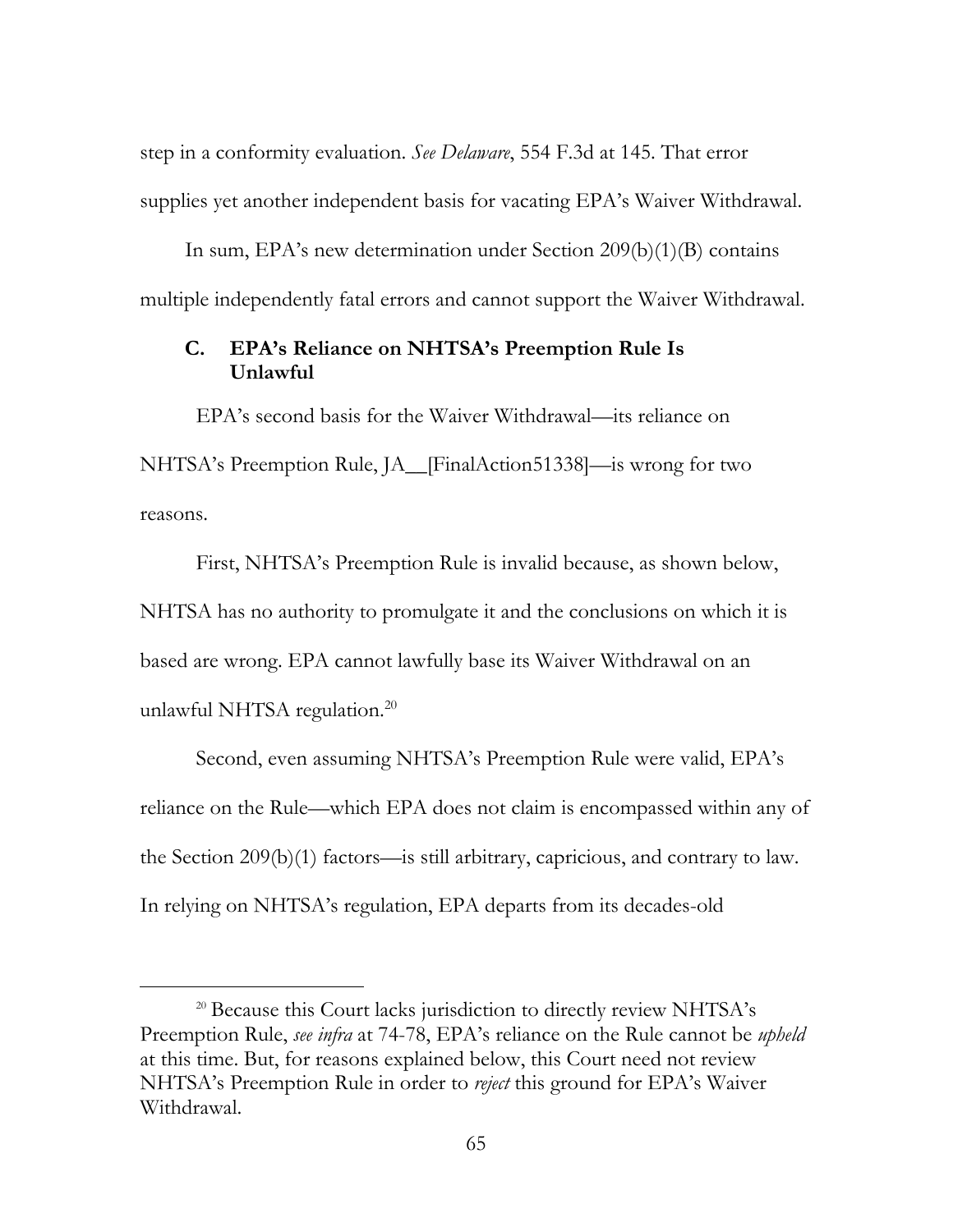conclusion, affirmed by this Court, that Congress narrowly limited EPA's review of California's waiver requests to those factors enumerated in Section 209(b)(1). *See MEMA II*, 142 F.3d at 462-63 (absent an adverse finding under one of those enumerated factors, EPA is "obligated to approve California's waiver application"); *MEMA I*, 627 F.2d at 1115–20 (similar).

EPA now asserts that it can rely on factors external to Section 209(b)(1) in making a waiver decision. But the agency fails to provide the reasoned explanation required for such an abrupt reversal—especially given the substantial reliance interests engendered by EPA's grant of the waiver in 2013.

Over decades and across administrations, EPA's consistent position has been that the only bases on which it could deny California a waiver were those factors Congress enumerated in Section  $209(b)(1)$ .<sup>21</sup> EPA has repeatedly concluded that its evaluation of a waiver request is narrowly circumscribed by those criteria and that the Act ensures "that the waiver requests cannot be denied unless the specific findings designated in the statute can properly be made." *E.g.*, 41 Fed. Reg. 44,209, 44,210 (Oct. 7, 1976); 49 Fed. Reg. at 18,889; *cf. Ethyl Corp. v. EPA*, 51 F.3d 1053, 1061 (D.C. Cir. 1995) (provision allowing

<sup>&</sup>lt;sup>21</sup> The existence of a waiver does not immunize California's standards from challenge. As both EPA and this Court recognized decades ago, "[i]f the manufacturers 'dislike the substance of the [the State's] regulations . . . then they are free to challenge the regulations in the state courts of California.'" 49 Fed. Reg. at 18,892 (quoting *MEMA I*, 627 F.2d at 1105).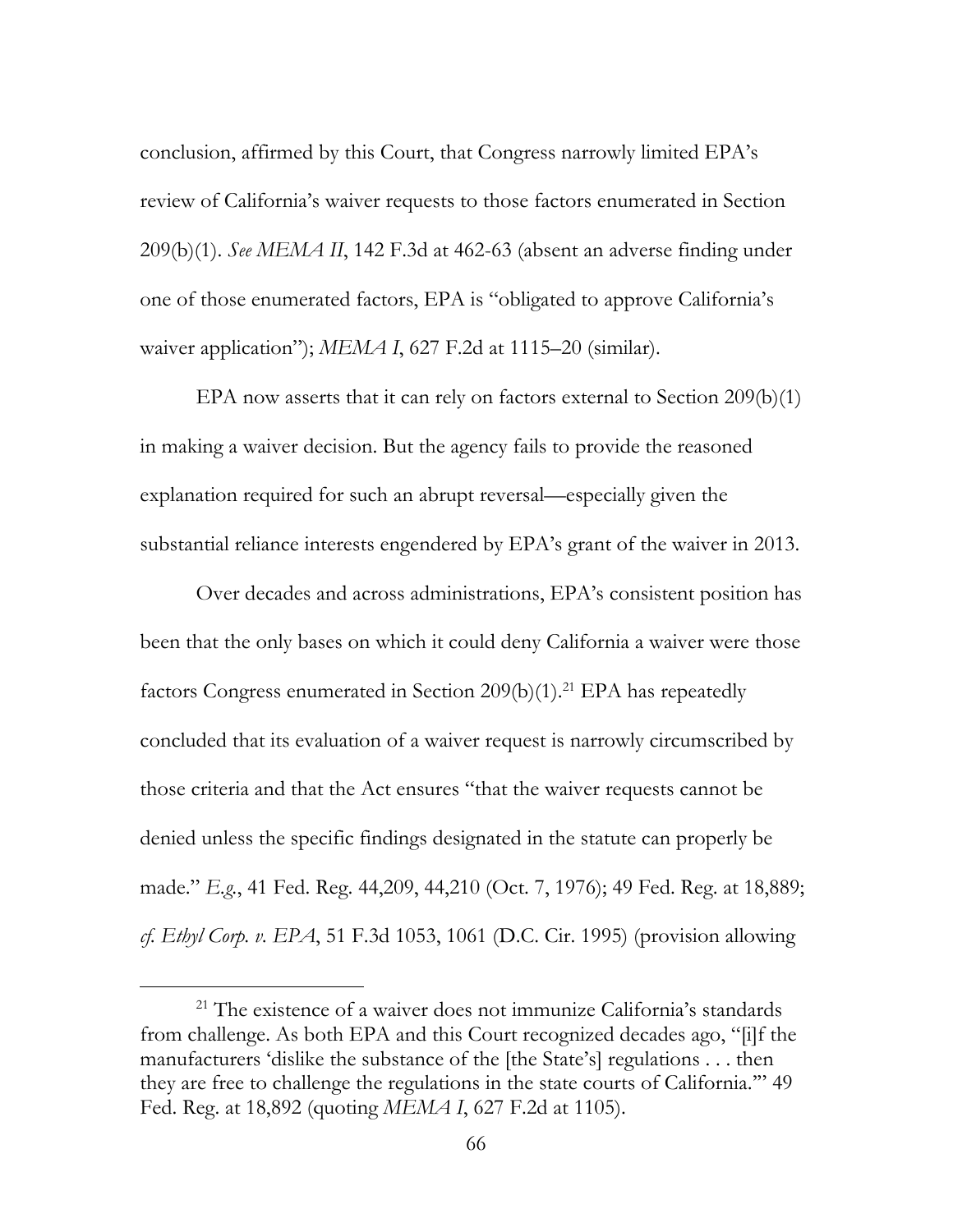EPA to waive ban on new fuel additives for additives meeting "specific and definite" criteria "does not permit the Administrator to consider other factors 'in the public interest'").

EPA concedes that this is how it has long understood Congress's mandate in Section 209(b)(1). JA\_\_[FinalAction51324, 51337]. And the agency identifies nothing in the statute that contravenes that understanding. EPA asserts only that the "context here is different" because it is "undertaking a joint action with NHTSA." JA\_\_[FinalAction51338]. But what Congress directed EPA to consider when it wrote Section 209(b)(1) does not change depending on whether EPA acts alone or with another agency. EPA therefore cannot reasonably reverse its interpretation on that basis.

Remarkably, EPA also admits that it "does not intend in *future* waiver proceedings … to consider factors outside the statutory criteria in [Clean Air Act] section 209(b)(1)(A)–(C)." JA\_\_[FinalAction51338] (emphasis added). EPA's "one-time-only" departure from its long-standing interpretation of Section 209(b)(1) lacks any reasonable explanation. *See Encino Motorcars, LLC v. Navarro*, 136 S. Ct. 2117, 2126 (2016) (observing that "[u]nexplained inconsistency in agency policy is a reason for holding an interpretation to be an arbitrary and capricious change from agency practice") (internal quotation marks omitted). And the perfunctory explanation EPA did provide for its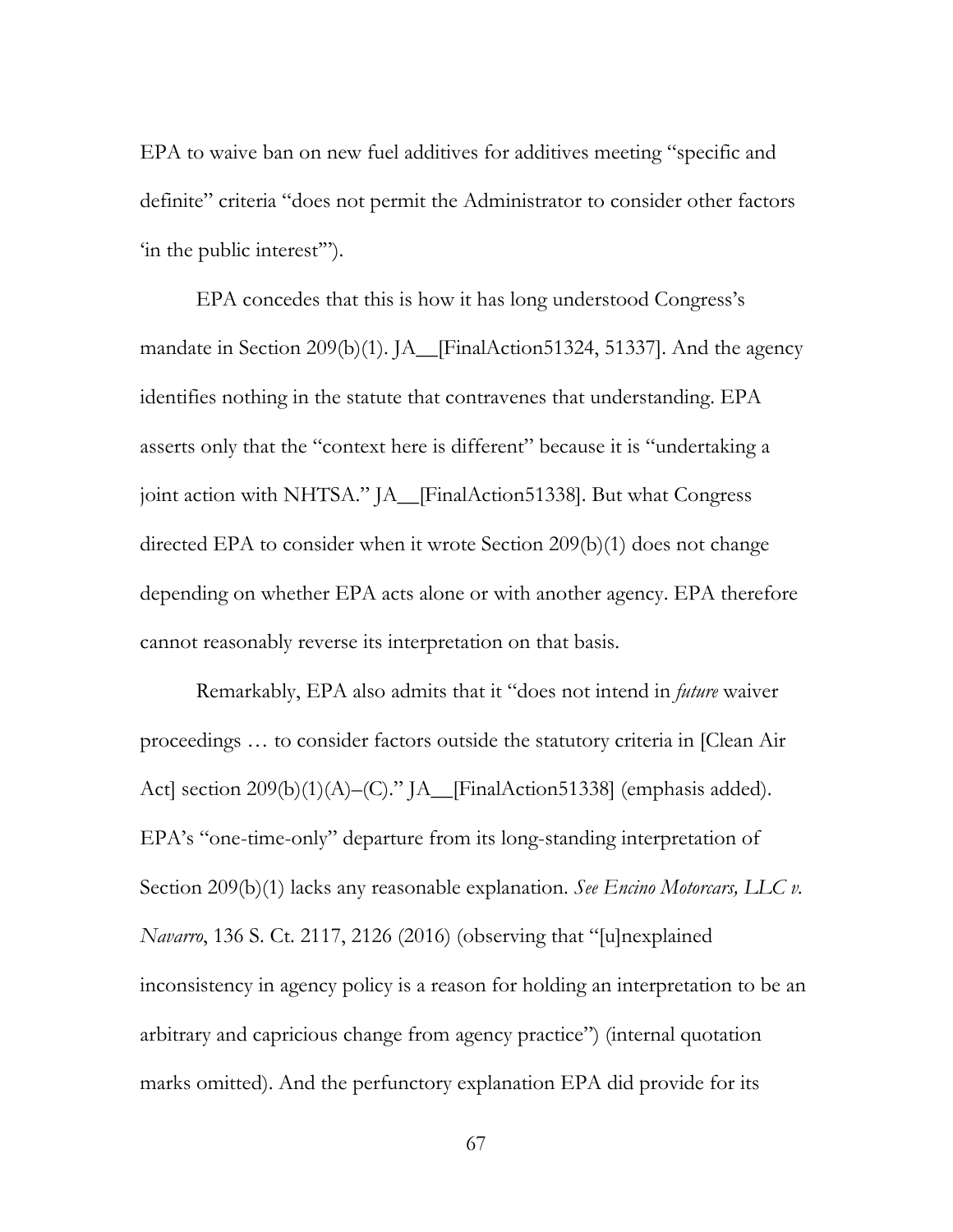results-oriented, one-time-only approach certainly does not amount to the "more detailed justification" required when, as here, reliance interests are involved. *See, supra*, at 29-32. *See also Fox*, 556 U.S. at 515-16; *DHS*, -- S. Ct. --, 2020 WL 3271746, at \*14.

#### **II. EPA'S SECTION 177 DETERMINATION IS UNLAWFUL**

Section 177 of the Clean Air Act authorizes qualifying States to "adopt and enforce" vehicular emission standards "identical to the California standards for which a waiver has been granted" if they provide two years' lead time. 42 U.S.C. § 7507. Twelve States have adopted California greenhouse gas emission standards to protect their residents from the impacts of climate change and criteria pollutant emissions. Yet, EPA has now finalized a novel determination that Section 177 "does not apply to [California greenhouse gas emission] standards"—even if EPA has granted California a waiver for those standards. JA\_\_\_[FinalAction51350].22 This determination, like EPA's Waiver Withdrawal, exceeds EPA's authority and misconstrues the statute.

 <sup>22</sup> EPA's Section 177 Determination does not extend to California's zero-emission-vehicle standards, *see* JA\_\_\_[FinalAction51350]; indeed, EPA failed to respond to comments highlighting the absence of those standards from its proposed determination, *see* JA\_\_\_[EPA-HQ-OAR-2018-0283- 5481\_130\_n.353].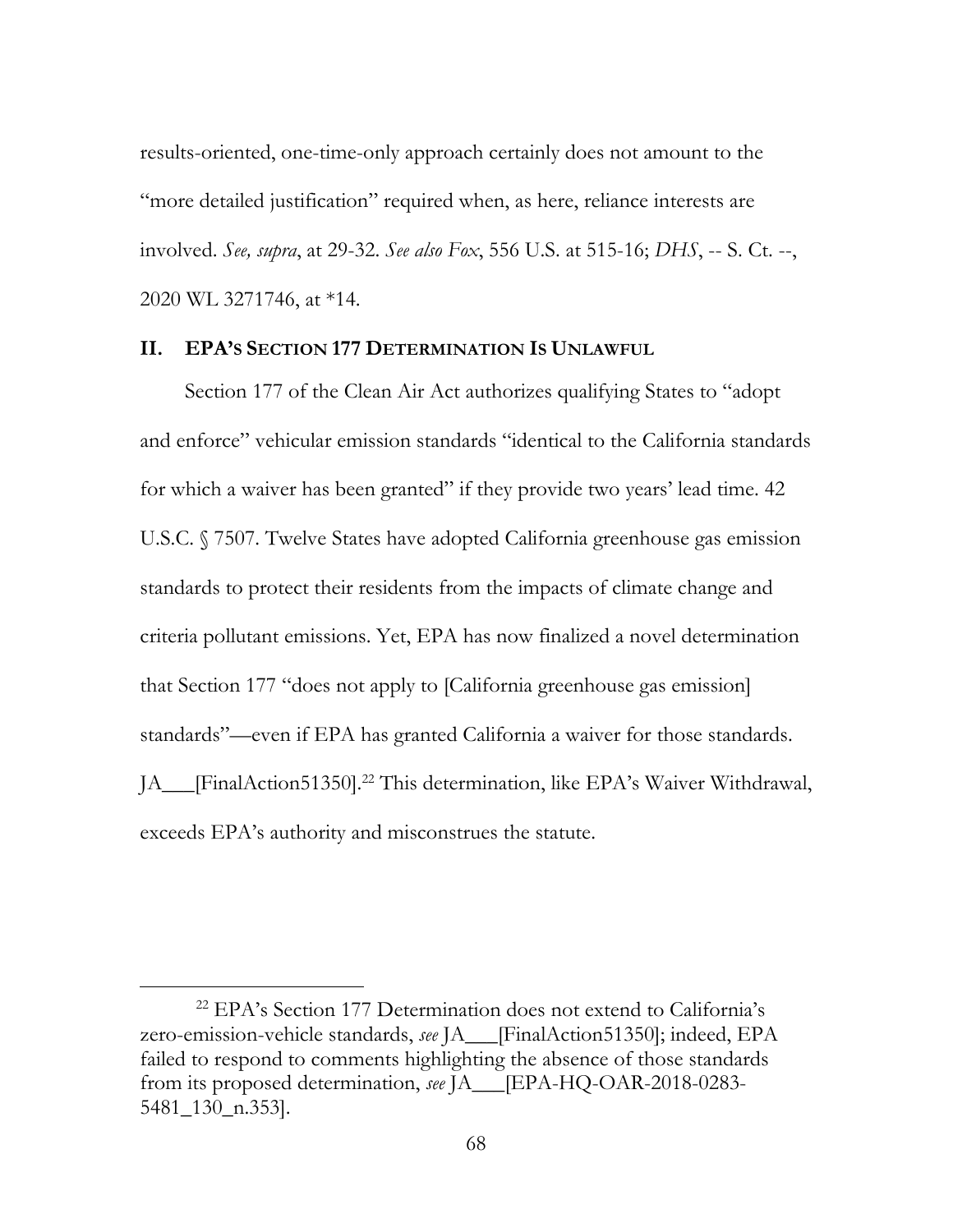#### **A. EPA's Section 177 Determination Exceeds Its Authority**

Section 177 gives EPA no role in determining whether qualifying States may adopt California emission standards. Rather, it confers directly and exclusively upon those States the discretion to "adopt and enforce" California standards for which a waiver has been granted, subject only to the requirements of identicality and lead time. 42 U.S.C. § 7507.

EPA now asserts authority to decide which California emission standards other States may adopt, solely because it is "the agency charged with implementing the Clean Air Act." JA\_\_[FinalAction51351]. The Act, however, charges EPA only with implementing its assigned "functions." 42 U.S.C. § 7601; *see Gonzales v. Oregon*, 546 U.S. 243, 258-59 (2006) (distinguishing agency authority to carry out its "functions" from broader authority to carry out statute's "provisions"). EPA's "single, narrow" function under Section 177 is to define when a model year commences for purposes of measuring lead time. *Motor Vehicle Mfrs. Ass'n v. NYSDEC*, 17 F.3d 521, 535 (2d Cir. 1994). The Act does not authorize EPA to "conduct a separate waiver proceeding for each state" that adopts California standards. *Ford Motor Co.*, 606 F.2d at 1298. In fact, "States are not required to seek EPA approval under the terms of section 177" at all. 77 Fed. Reg. 62,624, 62,637 n.54 (Oct. 15, 2012). Rather, the decision to "adopt and enforce the California option" was "left up to the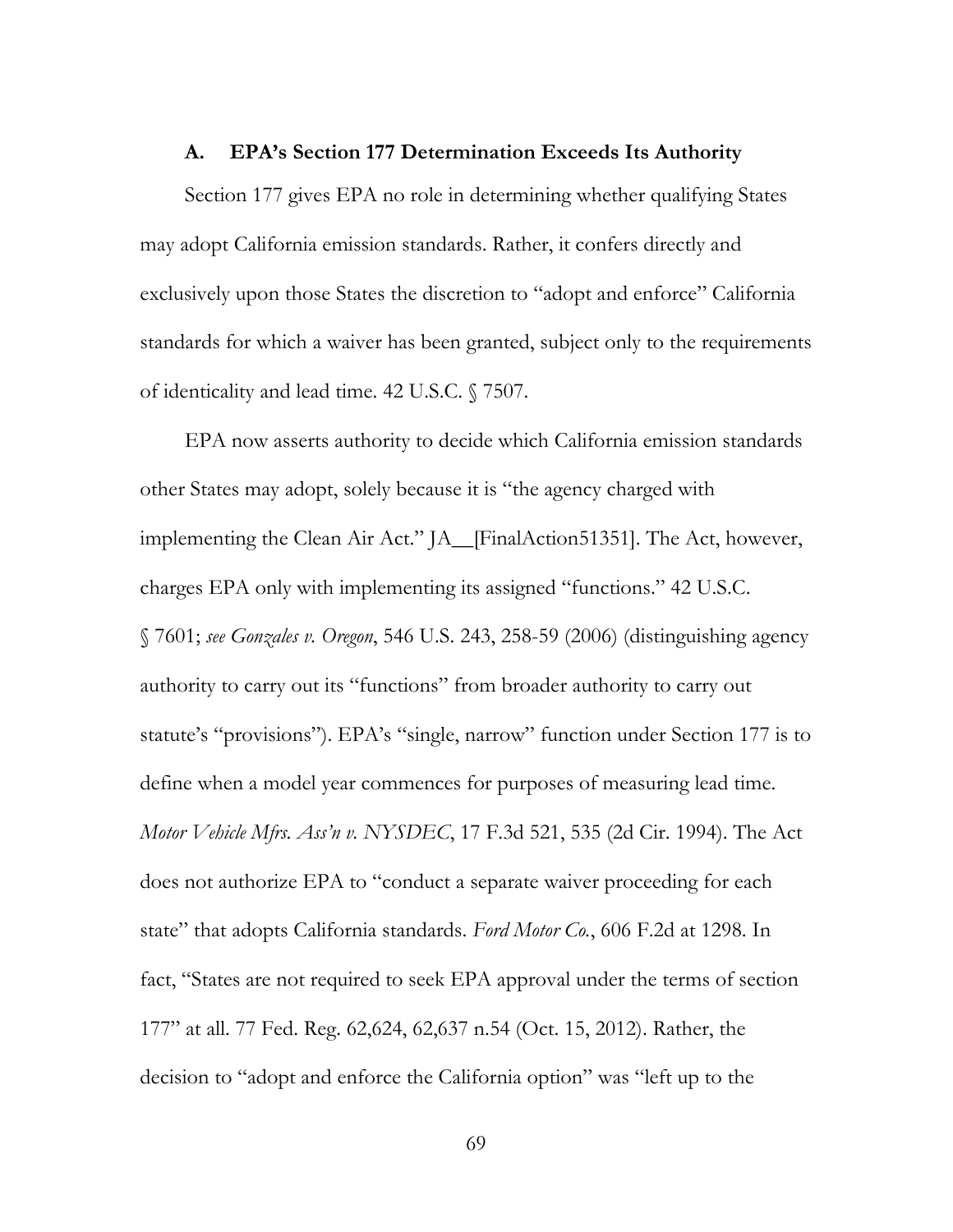State*.*" 123 Cong. Rec. 16,674, 16,675 (1977) (statement of Rep. Rogers); *see* 42 U.S.C. § 7507.

### **B. EPA's Interpretation Is Contrary to the Relevant Statutory Provisions**

Even if EPA had authority to issue the Section 177 Determination, it misconstrues the provision's scope. Section 177 is co-extensive with—and applies to the same emission standards as—Section 209(b)(1). Under Section 177, States may adopt and enforce standards "identical to the California standards for which a [Section 209(b)(1)] waiver has been granted," 42 U.S.C. § 7507(1), and, in describing that set of standards, Congress used essentially "the same words" as in Section 209(b)(1), *NYSDEC*, 17 F.3d at 532. *Compare*  42 U.S.C. § 7543(a), (b)(1) (describing standards for "control of emissions from new motor vehicles or new motor vehicle engines"), *with id.* § 7507 (same). Because both provisions describe state authority to adopt vehicular emission standards, the context does not suggest a different scope. *See Util. Air Regulatory Grp. v. EPA* (*UARG*), 573 U.S. 302, 319-20 (2014). Thus, under Section 177's plain text, States may adopt and enforce standards for which California has a waiver, regardless of the pollutants controlled by those standards.

Nor does EPA explain how its selective approach—wherein States may adopt *some*, but not all, of California's light-duty vehicular emission standards—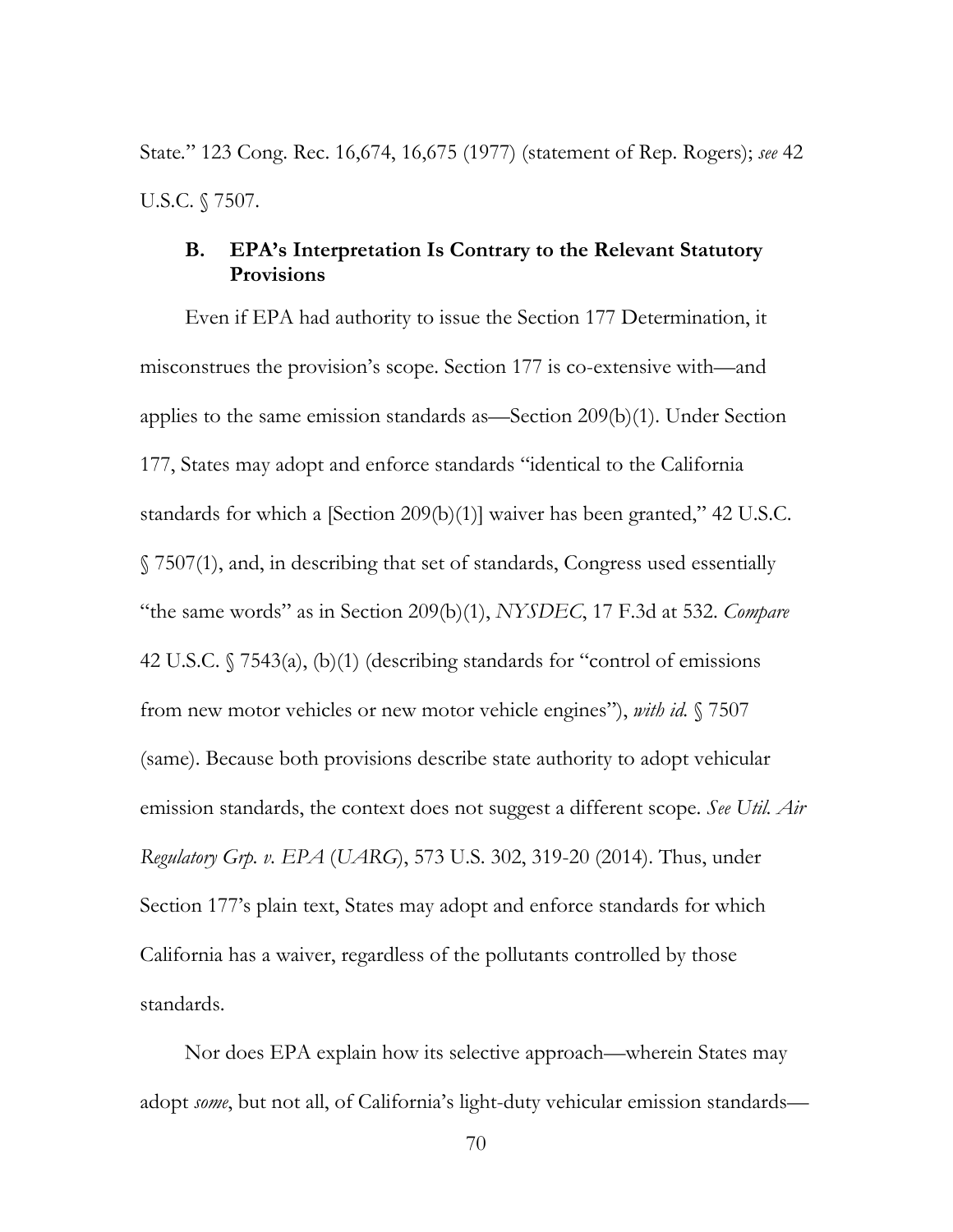is consistent with Section 177's express prohibition against creating a "third vehicle." 42 U.S.C. § 7507. Commenters raised the possibility of a "third vehicle" resulting from EPA's interpretation, under which conventional vehicles sold in Section 177 States would have to comply with a mixture of the federal standards for greenhouse gases and California standards for other pollutants. *See, e.g.*, JA\_\_\_, \_\_-\_\_, \_\_-\_\_[EPA-HQ-OAR-2018-0283-5481\_134; EPA-HQ-OAR-2018-0283-5070\_155;EPA-HQ-OAR-2018-0283-4163\_13-14]. EPA never responded to these comments and thus "entirely failed to consider an important aspect of the problem." *Motor Vehicle Mfrs. Ass'n v. State Farm Mut. Auto. Ins. Co.* (*State Farm*), 463 U.S. 29, 43 (1983).

Attempting to defend its interpretation, EPA relies primarily on Section 177's requirement that qualifying States have "plan provisions approved" to limit criteria pollutants under subchapter 1, part D of the Act. 42 U.S.C. § 7507; *see, e.g.*, 42 U.S.C. §§ 7502, 7505a, 7511c. But this requirement constrains only which *States* can make use of Section 177; it does not restrict which California *standards* those States can adopt. The presence of other express limitations on States' authority (the identicality and lead time requirements) further indicates that Congress did not limit the types of "standards" or pollutants covered by Section 177. *Cf. Nat'l Ass'n of Home Builders v. Defenders of Wildlife*, 551 U.S. 644,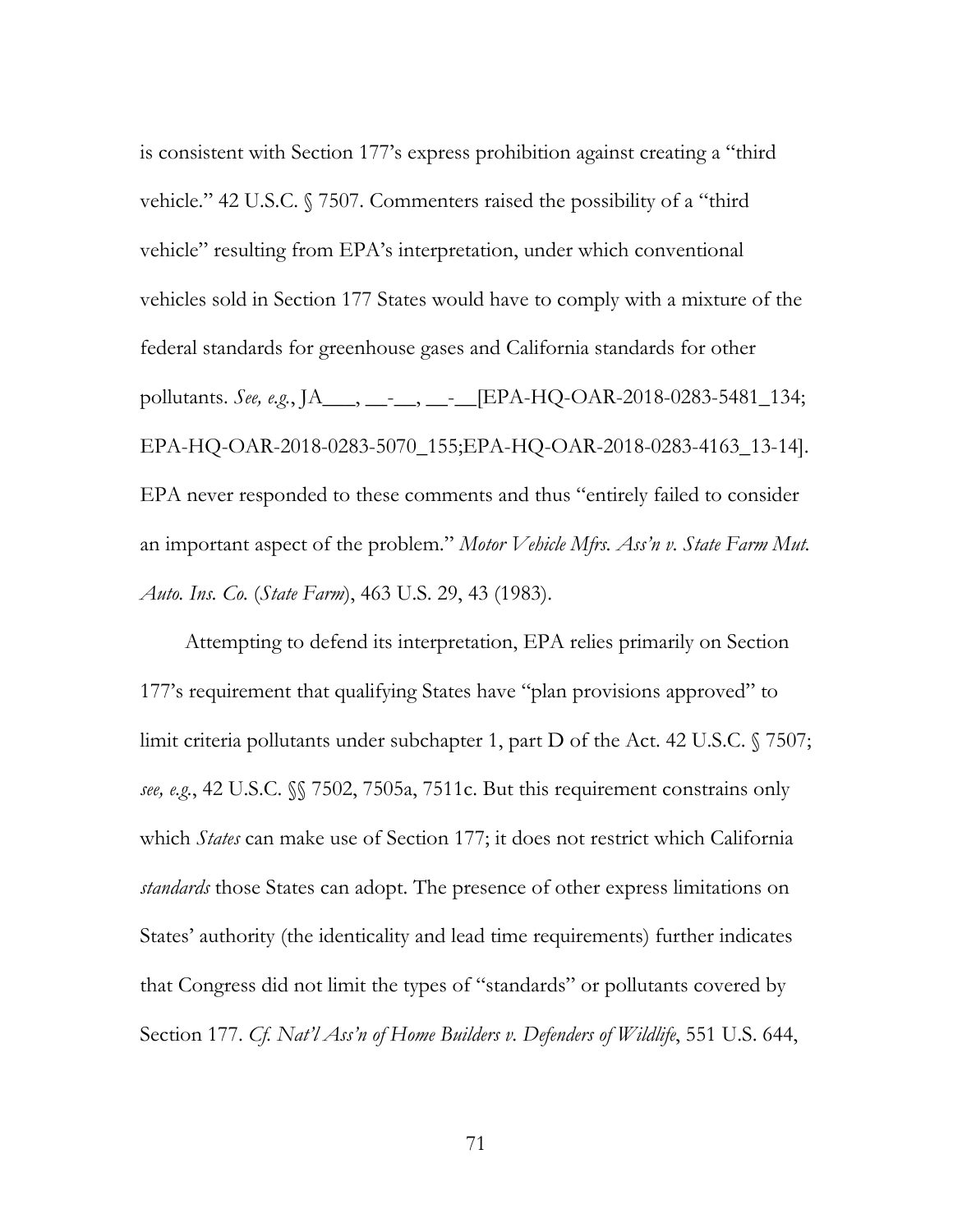661-64 (2007) (rejecting attempt to "engraft[]"additional criterion into statutory provision).

EPA is wrong to suggest that the provision's "title," which refers to areas in "nonattainment" with National Ambient Air Quality Standards, or its "placement" in subchapter I of the Act somehow narrow the emission standards covered by Section 177's plain text. JA\_\_-\_\_[FinalAction51350-51]; *see Whitman*, 531 U.S. at 483 (title "may only she[d] light on some ambiguous word or phrase in the statute itself" (quoting *Carter v. United States*, 530 U.S. 255, 267 (2000)); *Nat'l Ctr. for Mfg. Sci. v. Dep't of Def.*, 199 F.3d 507, 511 (D.C. Cir. 2000) (similar, regarding "placement"). Indeed, the substantially identical Section 209(e) provision—authorizing States' adoption of California non-road vehicle and engine standards—lacks such a title and is placed in subchapter II. *See* 42 U.S.C. § 7543(e)(2)(B). There is no reason to suppose Congress intended to authorize other States to adopt *any* California standards for non-road vehicles, but only *criteria* standards for on-road vehicles.<sup>23</sup>

<sup>&</sup>lt;sup>23</sup> EPA points to legislative history for a since-superseded version of Section 172, 42 U.S.C. § 7502, which concerns State Implementation Plans for areas that have not attained federal air quality standards. JA\_\_[FinalAction51350] n.286. At most, that history establishes that Congress intended States to consider vehicular emissions when developing plans for these areas. *Id.* Nothing in that history suggests Congress intended to *constrain* States from regulating emissions of particular pollutants.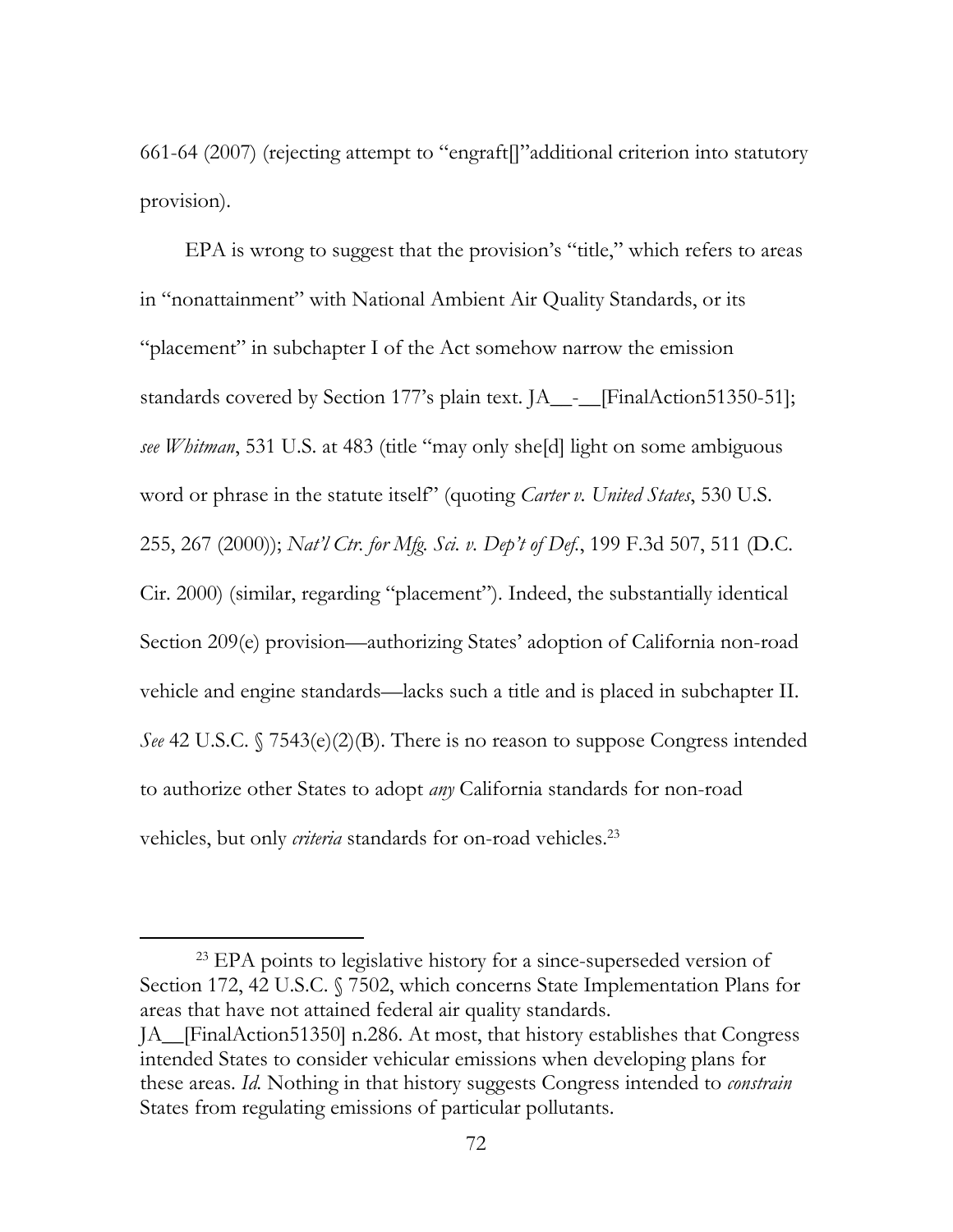Finally, even assuming Section 177 were limited to facilitating States' efforts to reduce criteria pollutants, that still would not justify EPA's Section 177 Determination. As already shown, EPA has recognized that greenhouse gas emission standards reduce criteria pollutants. *See supra*, 60-62. Indeed, EPA has approved the inclusion of these very greenhouse gas emission standards in several State Implementation Plans. *See supra*, at 32 n.6. EPA acknowledges these prior approvals, *see* JA\_\_[FinalAction51338] n.256, but refuses to grapple with the implications its new interpretation of Section 177 will have on those plans and States' significant reliance on them. That failure independently renders the Section 177 Determination arbitrary and capricious. *See DHS*, -- S. Ct. --, 2020 WL 3271746, at \*14; *Encino Motorcars*, 136 S. Ct. at 2126.

### **III. THIS COURT SHOULD VACATE NHTSA'S PREEMPTION RULE IF IT HAS JURISDICTION TO DIRECTLY REVIEW IT**

Because no statute confers jurisdiction on the courts of appeals to review NHTSA's Preemption Rule directly, the protective petitions for its review should be dismissed for lack of jurisdiction. If this Court determines that it has jurisdiction, there are three independent reasons to vacate NHTSA's Preemption Rule. First, Congress has not authorized the agency to issue regulations regarding preemption under EPCA's fuel-economy chapter. Next, NHTSA is wrong to conclude that EPCA preempts state greenhouse gas and zero-emission-vehicle standards for which EPA has granted California a Clean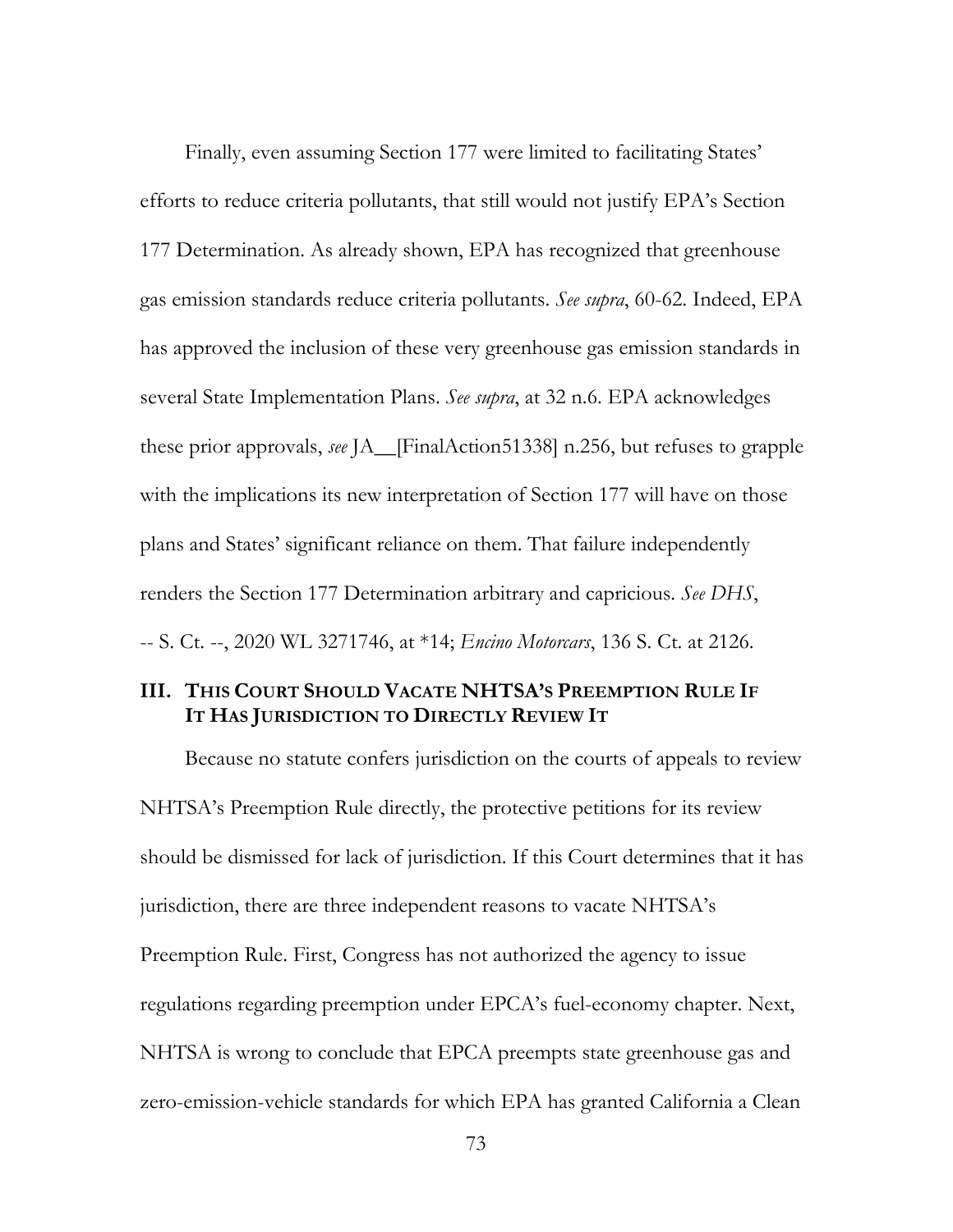Air Act waiver. Finally, NHTSA violated the National Environmental Policy Act by issuing the Preemption Rule without considering its substantial environmental impacts.

### **A. NHTSA's Preemption Rule Must Be Reviewed First by the District Court Because This Court Lacks Jurisdiction**

"[P]ersons seeking review of agency action [must] go first to district court rather than to a court of appeals" unless "a direct-review statute specifically gives the court of appeals subject-matter jurisdiction to directly review agency action." *Pub. Citizen, Inc. v. NHTSA*, 489 F.3d 1279, 1287 (D.C. Cir. 2007) (quotation marks omitted). Petitioners sought review of NHTSA's Preemption Rule in the district court first because no statute authorizes this Court to directly review it. *See California v. Chao* (*Chao*), D.D.C. Case No. 1:19-cv-02826- KBJ (filed Sept. 20, 2019). Because NHTSA took the opposite view on jurisdiction, however, JA\_FinalAction51361], parties "quite appropriately" filed petitions in this Court "as a 'protective measure,' to ensure compliance with the relevant jurisdictional deadlines in the event that" jurisdiction lies here, *Nat'l Auto. Dealers Ass'n v. FTC*, 670 F.3d 268, 270-72 (D.C. Cir. 2012). This Court denied petitioners' motions to hold these cases in abeyance pending the district court's review and instead ordered the parties to brief "all the issues," including jurisdiction, in this Court. ECF No. 1826992. The district court then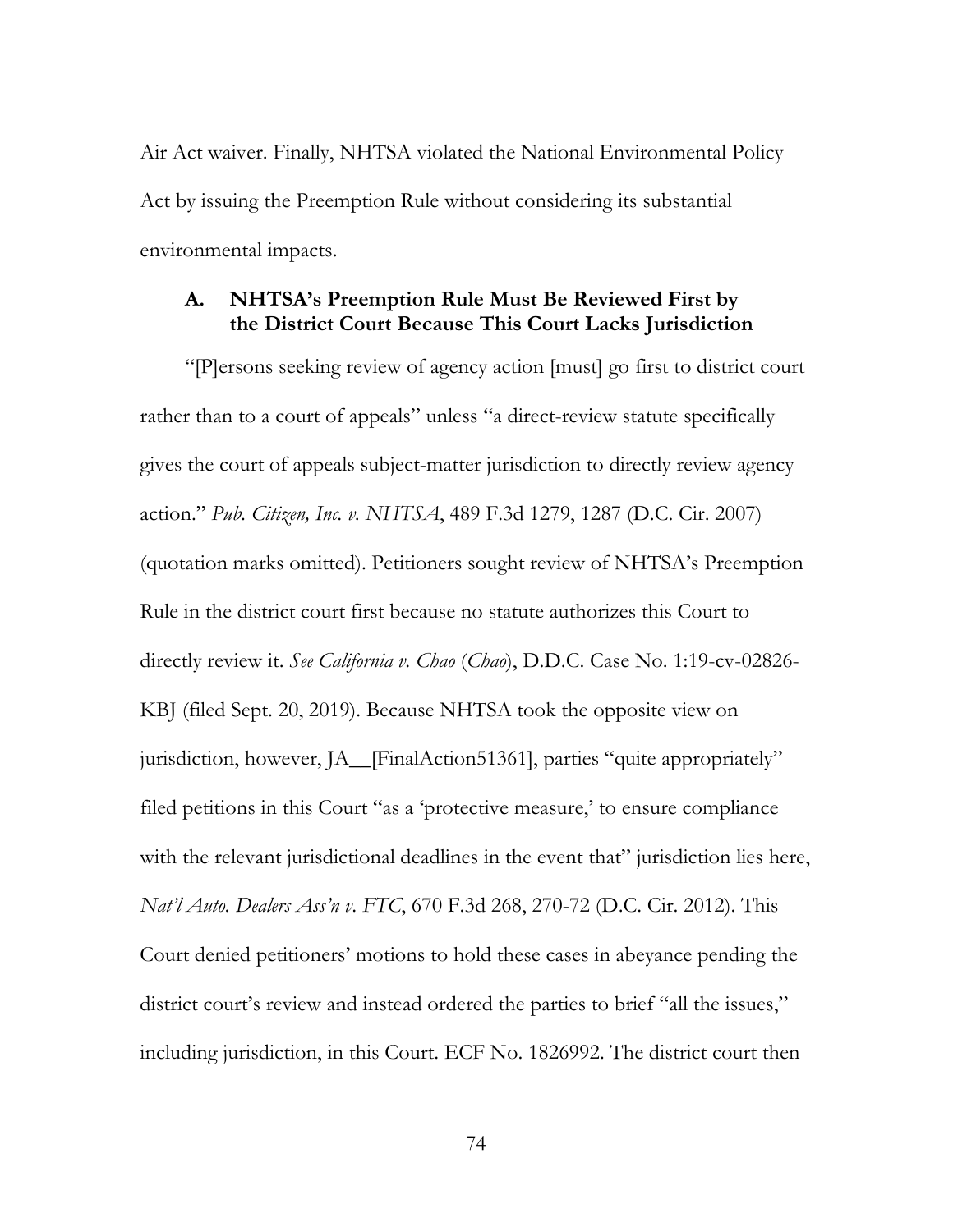stayed proceedings pending this Court's review. *Chao*, Minute Order (Feb. 11, 2020).

NHTSA's Preemption Rule must be reviewed by the district court in the first instance. This Court has jurisdiction to directly review EPA's Waiver Withdrawal and Section 177 Determination, which are "action[s] of the [EPA] Administrator" under the Clean Air Act. 42 U.S.C. § 7607(b)(1). But the Clean Air Act does not confer pendent jurisdiction over NHTSA's concurrently published action. *See Pub. Citizen*, 489 F.3d at 1288 (refusing "to disregard plain statutory terms" authorizing direct review of only one of two "closely related" agency actions).

Nor does EPCA give this Court original jurisdiction to review NHTSA's rule. EPCA's direct-review provision applies only to "regulation[s] prescribed in carrying out any of sections 32901-32904 or 32908," or "prescribed under section 32912(c)(1)," of Title 49. 49 U.S.C. § 32909(a). That list does not include EPCA's preemption section, *id.* § 32919, or the section that generally authorizes the Secretary of Transportation (and her delegate, NHTSA) to "prescribe regulations to carry out [her] duties and powers," *id*. § 322(a).

NHTSA cites Sections 32901-32903 as authority for the Preemption Rule. JA\_\_[FinalAction51320]. But, as the Supreme Court held in *National Association of Manufacturers v. Department of Defense* (*NAM*), an agency cannot vault its rule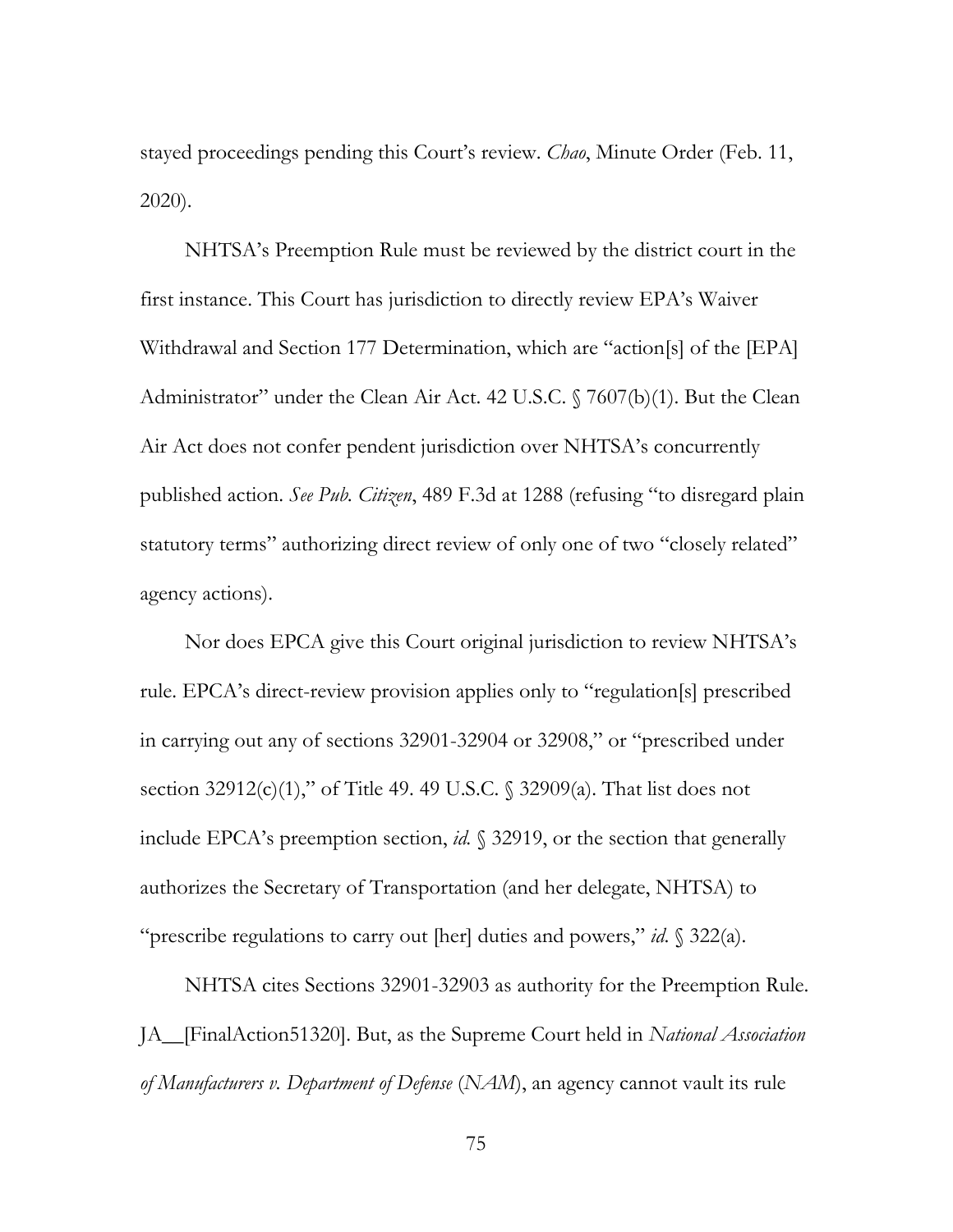into the original jurisdiction of the courts of appeals by mere "invocation" of authority under a statutory section. 138 S. Ct. 617, 630 n.8 (2018). And none of the three sections invoked by NHTSA even hints at authorizing regulations declaring the scope of EPCA preemption.

Rather, those sections authorize highly specific regulations that address only certain elements of NHTSA's responsibilities with respect to the federal fuel-economy program. Section 32901 authorizes NHTSA to issue regulations refining particular statutory definitions and setting minimum driving ranges for certain vehicles for purposes of the federal fuel-economy program. 49 U.S.C. § 32901(a)(1), (a)(10), (a)(14), (a)(15), (a)(18), (b), (c). Section 32902 authorizes the agency to prescribe federal fuel-economy standards by regulation. *Id.*  § 32902(a)-(d), (g), (k). Section 32903 authorizes NHTSA to create programs for trading or transferring credits automakers earn for exceeding those fueleconomy standards. *Id.* § 32903(f), (g).

Moreover, Congress requires NHTSA to "consult with the Secretary of Energy in carrying out [section 32902] and section 32903." 49 U.S.C. § 32902(i). But no such consultation occurred with regard to the Preemption Rule, and NHTSA has asserted that none was required. Def.'s Reply in Support of Mot. to Dismiss or Transfer, *Chao*, Dkt. 44, at 12 n.9 (Dec. 3, 2019). That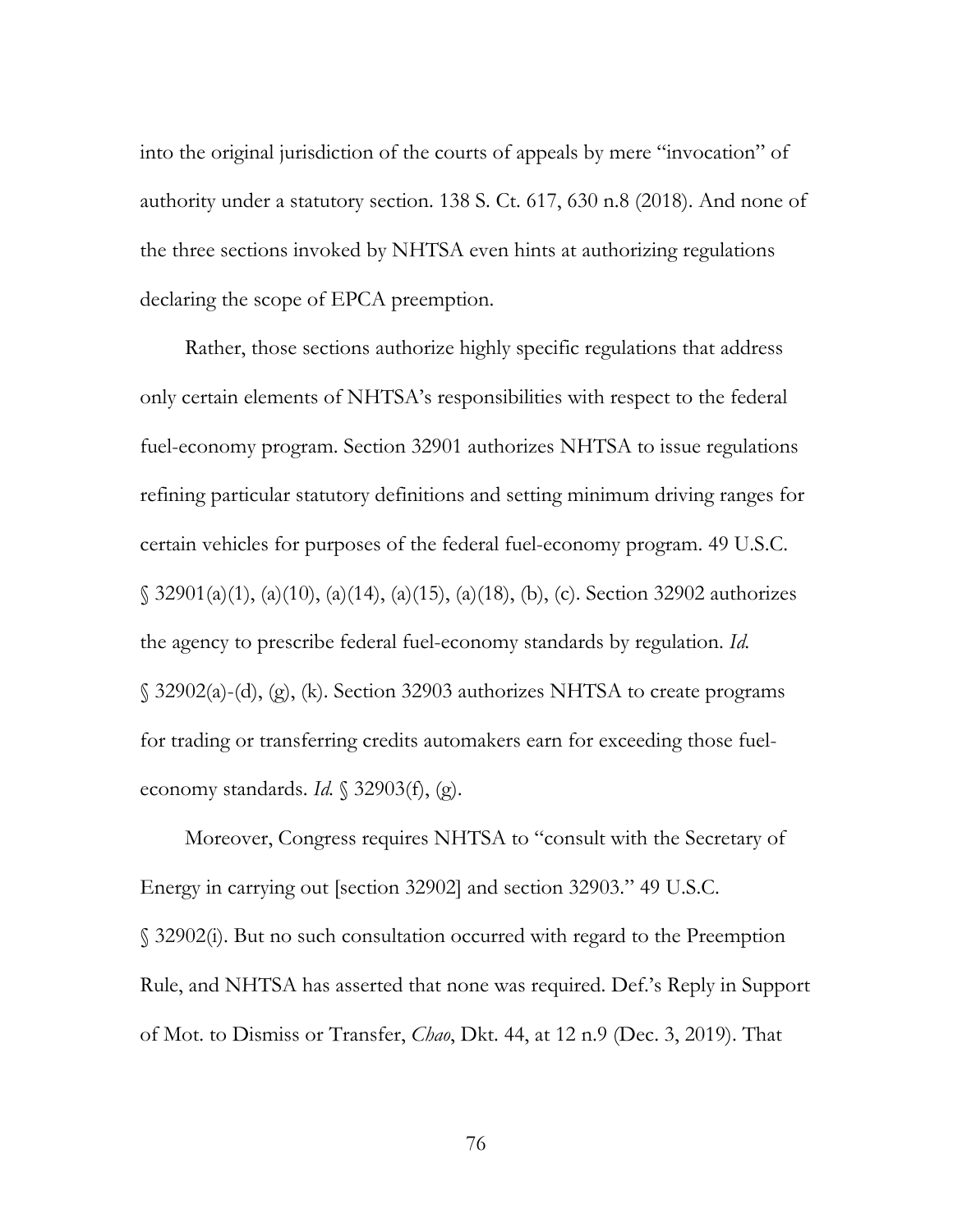alone shows the Preemption Rule does not "carry[] out" either Section 32902 or 32903. 49 U.S.C. § 32909(a)(1).

NHTSA argues that its Preemption Rule is "necessary to the effectiveness of" the fuel-economy standards that NHTSA prescribes in carrying out Section 32902. JA\_\_[FinalAction51316]. That is not the case. *See infra* at 79. Even if it were, NHTSA's "necessary to the effectiveness" test is no more grounded in statutory text than the ""practical-effects' test" rejected in *NAM*, and it similarly "renders other statutory language superfluous." 138 S. Ct. at 630. In EPCA's direct-review provision, Congress expressly included certain rules necessary to the effectiveness of federal fuel-economy standards, *e.g.*, 49 U.S.C. § 32903(f) (rules for credit trading), while excluding others, *e.g.*, *id.* § 32907(b) (rules for fuel-economy reporting and recordkeeping). This Court is "required to give effect to Congress' express inclusions and exclusions, not disregard them." *NAM*, 138 S. Ct. at 631.

The direct-review provision at issue in *NAM*, 33 U.S.C. § 1369(b)(1)(E), authorizes review of regulations prescribed "under"—rather than "in carrying out"—various statutory sections, but that difference in phrasing does not result in a substantive difference in meaning. EPCA's statutory history confirms that its direct-review provision similarly applies only to rules prescribed "under" i.e., "'pursuant to' or 'by reason of the authority of,'" *NAM*, 138 S. Ct. at 630—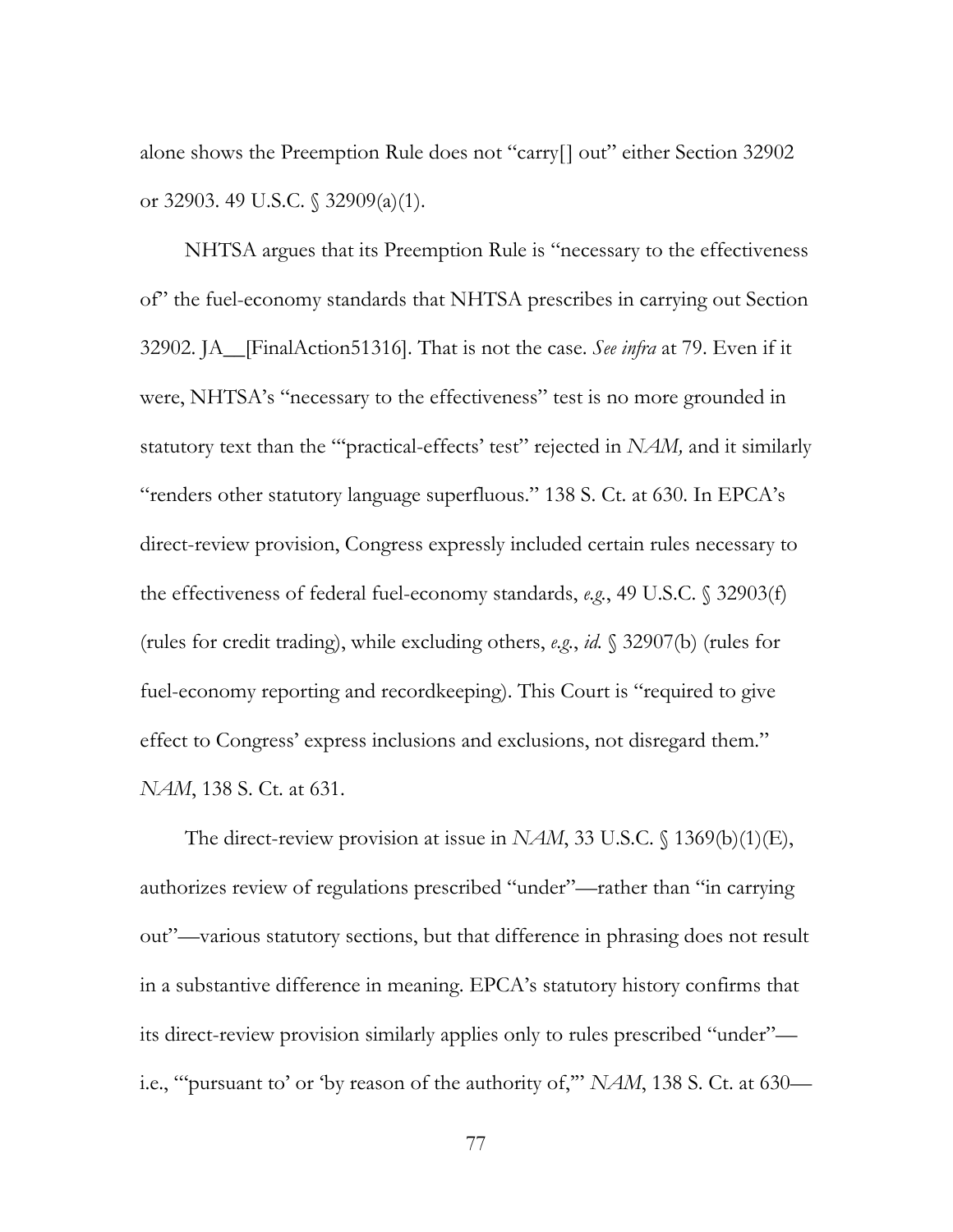the specified statutory sections. Indeed, EPCA originally limited direct review to regulations "prescribed under" the specified sections. 15 U.S.C. § 2004(a) (1976). Congress amended the direct-review provision to substitute "prescribed in carrying out" for "prescribed under" in 1994, as part of a general consolidation and recodification of transportation statutes. Pub. L. No. 103- 272 (Title 49 Consolidation), § 1(e), 108 Stat. 745, 1070. But that substitution "may not be construed as making a substantive change in the law," *id.* § 6(a), 108 Stat. at 1378, and thus did not "expand the scope of the pre-existing jurisdiction of the courts of appeals," *Tidewater Oil Co. v. United States*, 409 U.S. 151, 162 (1972) (interpreting another general consolidation statute not to reallocate federal jurisdiction).

Because this Court cannot directly review NHTSA's Preemption Rule, it must dismiss the protective petitions for review of that rule and await any appeal of the district court proceeding in which the rule has been challenged. *See, e.g.*, *Delta Constr. Co. v. EPA*, 783 F.3d 1291, 1298-99 (D.C. Cir. 2015) (dismissing petition for review of action not covered by terms of EPCA's direct-review provision).

#### **B. NHTSA Lacks Authority to Pronounce Upon Preemption**

If this Court has jurisdiction, it should vacate NHTSA's Preemption Rule because it exceeds the agency's authority. "Agencies may act only when and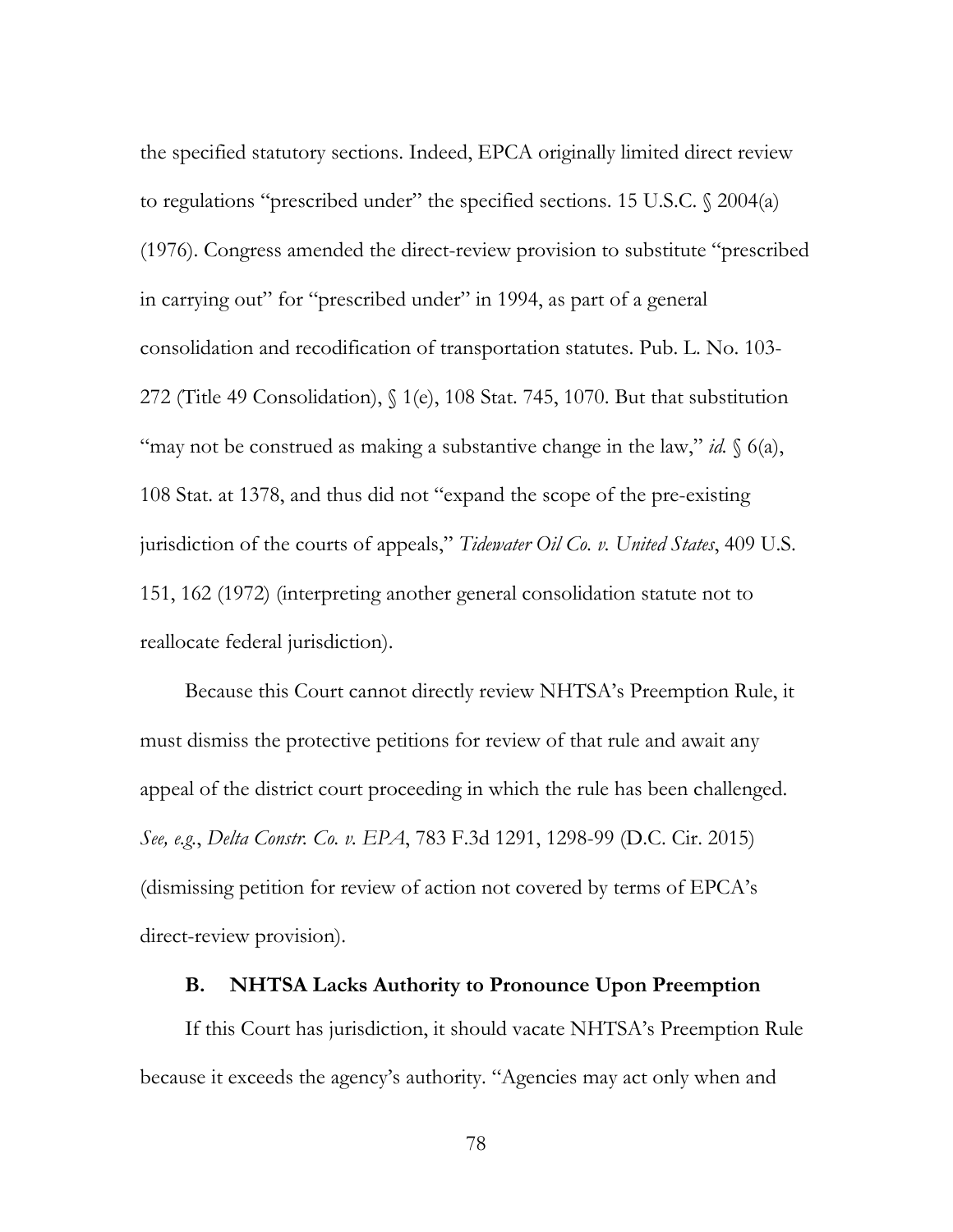how Congress lets them." *Cent. United Life Ins. Co. v. Burwell*, 827 F.3d 70, 73 (D.C. Cir. 2016). They cannot "pronounce on pre-emption absent delegation by Congress." *Wyeth v. Levine*, 555 U.S. 555, 577 (2009). No provision of EPCA's fuel-economy chapter delegates such a power to NHTSA.

NHTSA exercises "the authority vested in the Secretary under" EPCA's fuel-economy chapter. 49 C.F.R. § 1.95(a). But Congress vested in the Secretary only the authority to "prescribe regulations to carry out the duties and powers" that chapter assigns her. 49 U.S.C. § 322(a). That limited delegation does not authorize NHTSA to issue regulations regarding EPCA's preemption of state and local laws, precisely because the agency lacks "duties and powers" as to preemption. *See Gonzales*, 546 U.S. at 258-65.

Preemption under EPCA's fuel-economy chapter is, as NHTSA concedes, "self-executing." JA\_\_[FinalAction51325]. That is because the text of EPCA's preemption clause, Section 32919, itself bars States and localities from adopting or enforcing certain measures when a federal fuel-economy standard is in effect. 49 U.S.C. § 32919(a). No agency action is necessary (or authorized) to implement this provision, as "the territory exclusively occupied by federal law [i]s defined in the text of the statute itself." *Medtronic, Inc. v. Lohr*, 518 U.S. 470, 489 n.9 (1996) (plurality opinion).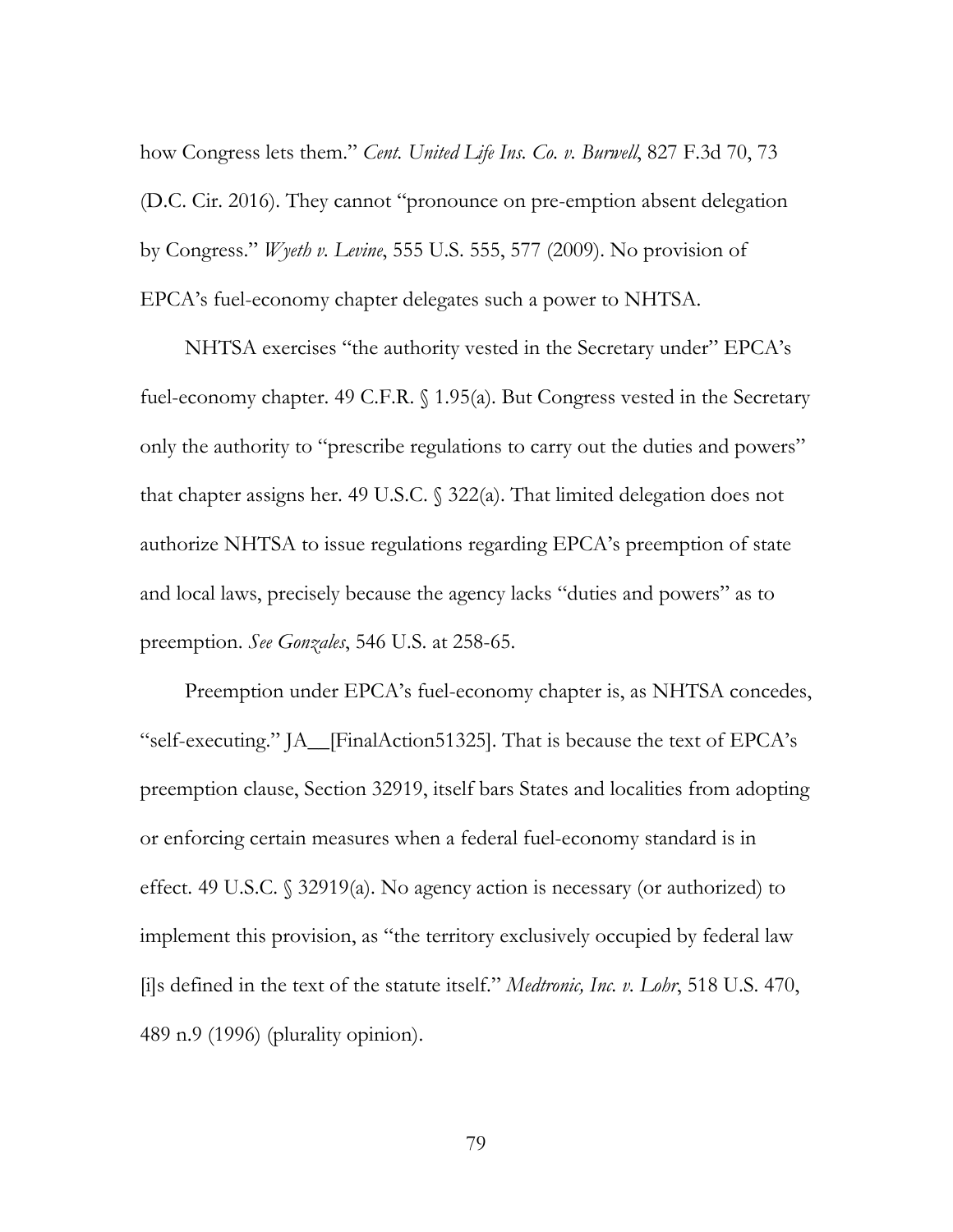Section 32919 does not mention the Secretary, let alone assign her duties or powers. Congress knows how to authorize the Secretary to carry out a preemption clause. *See, e.g.*, 49 U.S.C. §§ 5125, 31141. And, within EPCA, Congress authorized a different agency—the Federal Energy Administration, a predecessor to the Department of Energy—to "prescribe … rule[s]" that preempt state and local appliance-efficiency standards. EPCA, § 327(b), 89 Stat. at 927, *recodified as amended at* 42 U.S.C. § 6297(d). Congress's omission of a comparable delegation in Section 32919 is compelling evidence that NHTSA lacks duties or powers, and thus cannot issue regulations, respecting express preemption. *See Rotkiske v. Klemm*, 140 S. Ct. 355, 361 (2019).

The same holds true for conflict preemption. If Congress had wanted to imbue NHTSA's views on conflict preemption with the force of law, Congress would have said so. *See Wyeth*, 555 U.S. at 576-77 & n.9. Instead, EPCA gives no hint of authorizing NHTSA to determine the implied preemptive effect of federal fuel-economy standards. And, because conflict preemption is "incapable of resolution in the abstract, let alone in gross," *Mozilla Corp. v. FCC*, 940 F.3d 1, 81 (D.C. Cir. 2019) (quotation marks omitted), NHTSA cannot declare a host of state and local measures preempted "independent" of "any particular" fuel-economy standard or its relationship to a particular state or local law, JA\_\_[FinalAction51320]. *Cf.* EPCA, § 327(b), 89 Stat. at 927

80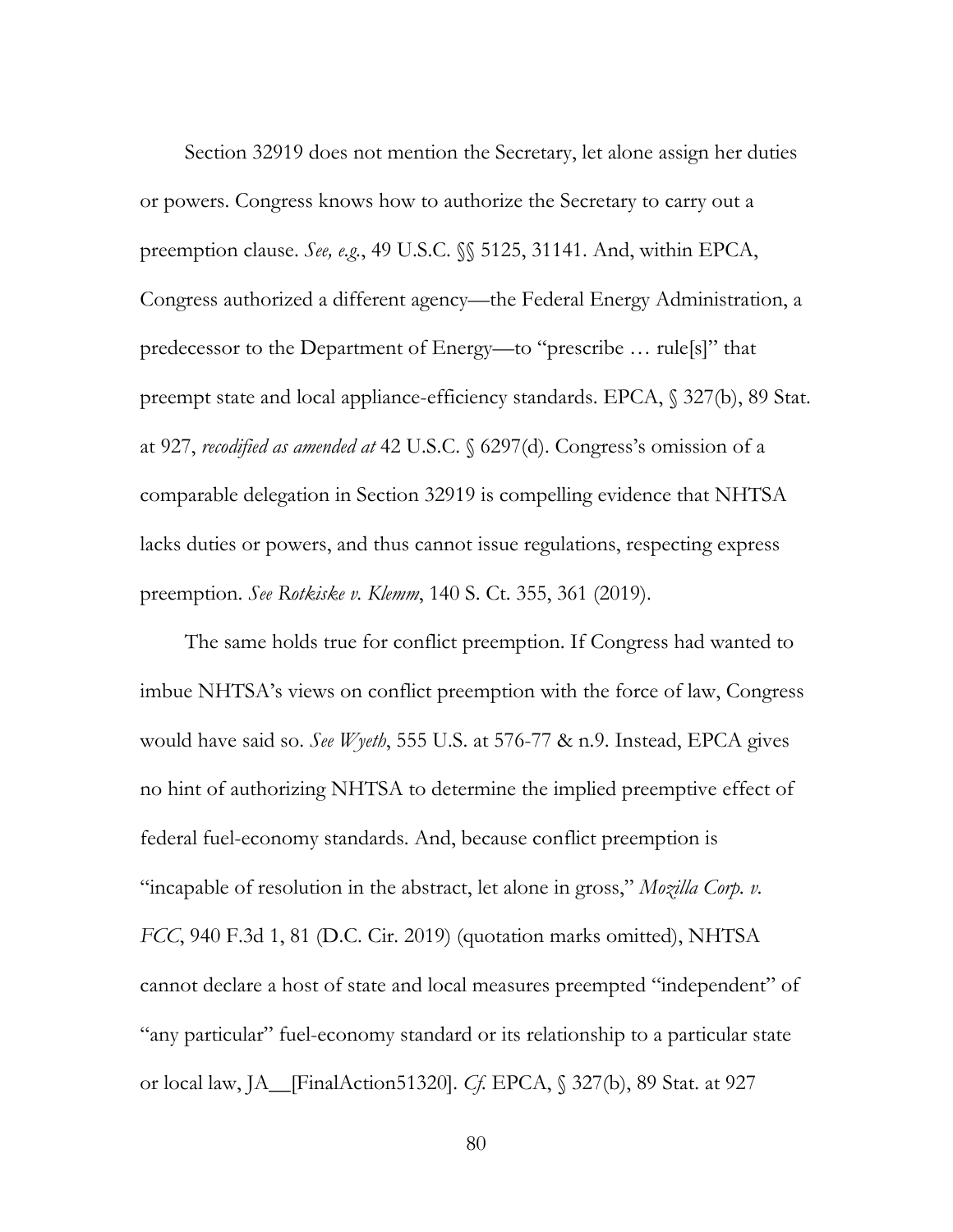(directing Federal Energy Administration to adjudicate case-by-case whether particular state and federal energy-conservation standards conflict); 49 U.S.C. § 5125(d) (similar delegation for Secretary of Transportation); *id.* § 31141(c)(4)(B) (same). Nor can NHTSA declare the same group of measures forever "related to" federal law based solely on an analysis of current automotive technologies. *See infra*, at 100-102.

NHTSA's invocation of *Chevron* deference, JA\_\_[FinalAction51320] & n.118, adds nothing. "*Chevron* is a rule of statutory construction," *Guedes v. Bureau of Alcohol, Tobacco, Firearms & Explosives*, 920 F.3d 1, 27 (D.C. Cir. 2019), sometimes used to resolve "ambiguity in a statute meant for implementation by an agency," *Smiley v. Citibank (South Dakota)*, 517 U.S. 735, 740-41 (1996). It "is not a magic wand that invests agencies with regulatory power beyond what their authorizing statutes provide." *Mozilla*, 940 F.3d at 84. Because no statute gives NHTSA the "*authority*" to pronounce upon preemption, it is irrelevant whether the agency may have the "*ability* to make informed determinations" on the subject. *Wyeth*, 555 U.S. at 577 (emphases added).

NHTSA claims that allowing States to "regulate in this area" "frustrate[s]" NHTSA's "statutory role." JA\_[FinalAction51313]. But the Supremacy Clause gives precedence to "the *Laws* of the United States," U.S. Const. art. VI, cl. 2 (emphasis added), not the "priorities or preferences of federal officers," *Kansas*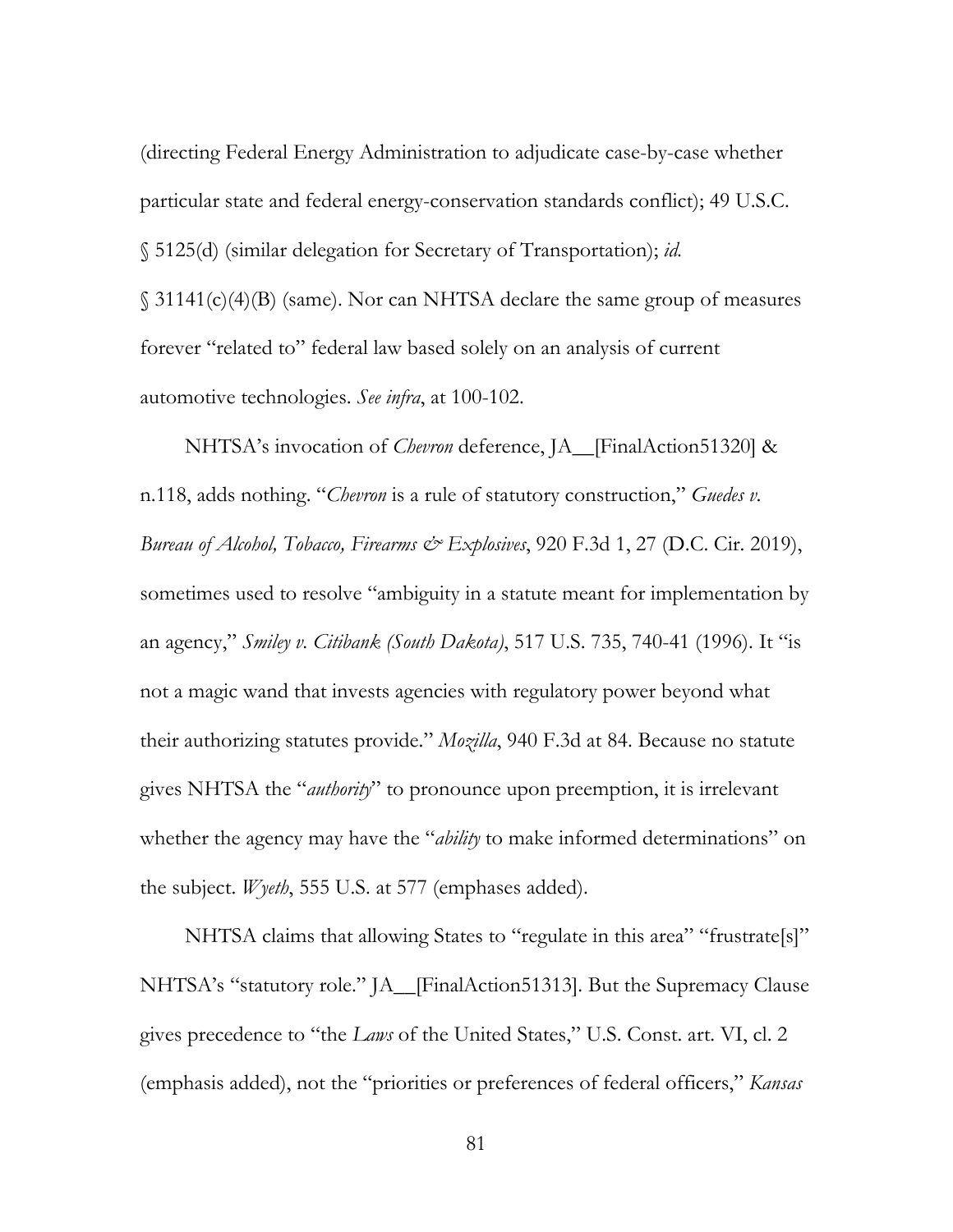*v. Garcia*, 140 S. Ct. 791, 807 (2020). NHTSA cannot declare even "inconsistent state regulation" preempted "just because it frustrates" NHTSA's preferred means of implementing the statute. *Mozilla*, 940 F.3d at 80 (quotation marks omitted). Accordingly, the Preemption Rule must be vacated because it is not "tether[ed] … to a relevant source of statutory authority." *Id.*

# **C. NHTSA Errs in Construing EPCA to Expressly Preempt Greenhouse Gas and Zero-Emission-Vehicle Standards for Which EPA Has Granted a Section 209(b) Waiver**

NHTSA is also wrong about EPCA's preemptive effect. The Preemption Rule, which is not entitled to any deference, erroneously interprets the statute to preempt California greenhouse gas and zero-emission-vehicle standards. But Congress has taken great pains to preserve state emission standards in multiple statutes, including in the express language of EPCA itself. NHTSA's attempts to overcome that clear legislative intent fall flat.

### **1. NHTSA's Preemption Determinations Must Be Reviewed De Novo**

NHTSA asserts "expert authority to interpret and apply the requirements of EPCA, including preemption," and pleads for "deference" to its reading of the statute. JA\_\_[FinalAction51320]. Even if NHTSA were authorized to issue preemption regulations, however, this Court must review de novo the agency's preemption determinations.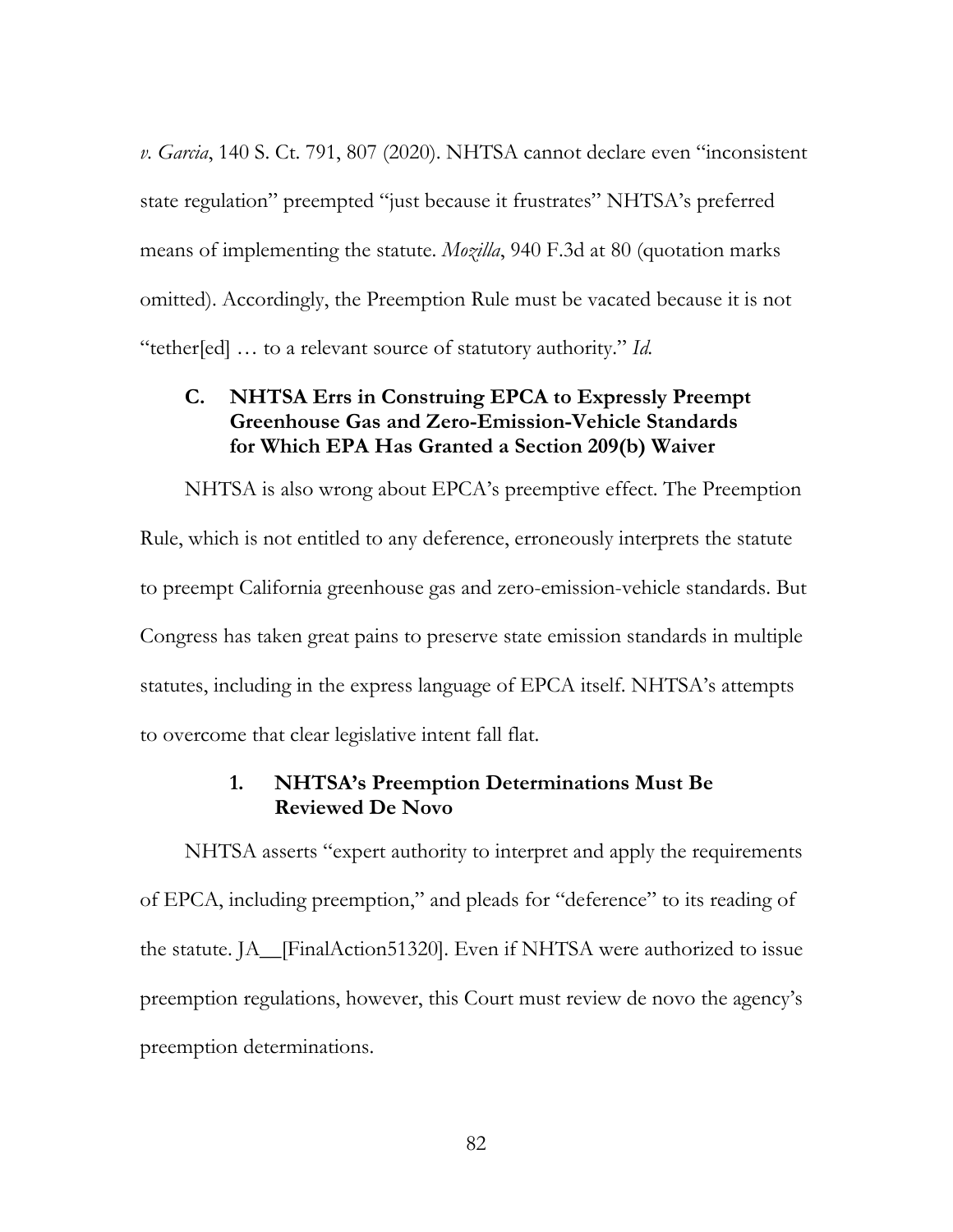As the Supreme Court explained in *Wyeth v. Levine*, judicial deference to an agency's "conclusion that state law is pre-empted" is improper unless Congress has delegated to the agency authority "to pre-empt state law *directly*." 555 U.S. at 576 (emphasis altered). NHTSA never claims to have *that* authority. Whether to defer to an agency's preemption determination absent such a delegation "is an open question in this circuit" after *Wyeth*, *Delaware v. STB*, 859 F.3d 16, 20-21 (D.C. Cir. 2017), but six other circuits have correctly answered in the negative.<sup>24</sup>

It would be especially inappropriate to defer to NHTSA's conclusion in the Preemption Rule that EPCA preempts certain state emission standards preserved by the Clean Air Act. As explained further below, evaluating that conclusion requires "reconciliation of distinct statutory regimes," EPCA and the Clean Air Act, the latter of which NHTSA lacks "particular interest in or expertise with." *Epic Sys. Corp. v. Lewis*, 138 S. Ct. 1612, 1629 (2018) (quotation marks omitted). This Court accordingly must "exercise independent interpretive judgment," rather than deferring to NHTSA's attempt to

 <sup>24</sup> *See Capron v. Office of Atty. Gen.*, 944 F.3d 9, 40 (1st Cir. 2019); *Lusnak v. Bank of Am., N.A.*, 883 F.3d 1185, 1192-93 (9th Cir. 2018); *Sikkelee v. Precision Airmotive Corp.*, 822 F.3d 680, 693-94 (3d Cir. 2016); *Seminole Tribe v. Stranburg*, 799 F.3d 1324, 1338 (11th Cir. 2015); *Steel Inst. v. City of New York*, 716 F.3d 31, 40 (2d Cir. 2013); *Franks Inv. Co. v. Union Pac. R.R. Co.*, 593 F.3d 404, 413-14 (5th Cir. 2010).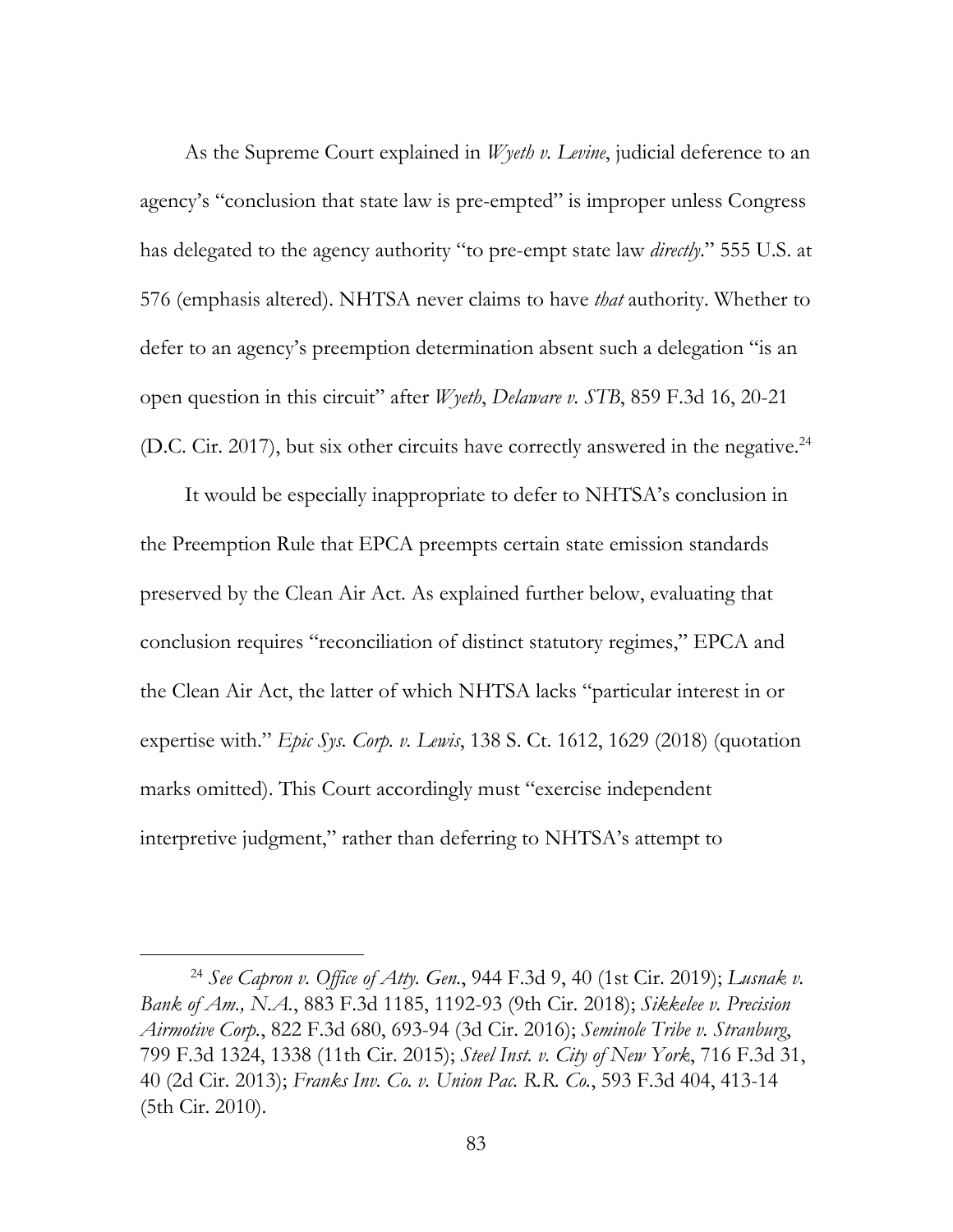aggrandize its statutory role by "diminish[ing]" the Clean Air Act's "scope in favor of a more expansive interpretation of" EPCA. *Id.*

In addition, deference is unwarranted because NHTSA "wrongly believes that [its statutory] interpretation is compelled by Congress." *PDK Labs. Inc. v. DEA*, 362 F.3d 786, 798 (D.C. Cir. 2004) (quotation marks omitted). NHTSA claims that its preemption determinations follow from the "plain text of EPCA's express preemption provision," not an exercise of interpretive discretion. JA\_\_[FinalAction51322]; *see also* JA\_\_[ProposedAction43234]. In fact, the agency relied on a disavowal of interpretive discretion as its reason for not complying with the National Environmental Policy Act and other laws before issuing the Preemption Rule. JA\_\_-\_\_[FinalAction51354-60]; *see also infra*, at 108-109. As NHTSA did not exercise interpretive discretion, the Preemption Rule must be set aside unless it codifies the *only* reasonable interpretation of EPCA. *See PDK*, 362 F.3d at 797-98. It does not.

# **2. EPCA Does Not Preempt State Emission Standards for Which EPA Has Granted a Section 209(b) Waiver**

The Preemption Rule declares that, even if EPA has waived preemption for California's greenhouse gas and zero-emission-vehicle standards under Section 209(b) of the Clean Air Act, EPCA nonetheless bars California and other States from adopting or enforcing those standards.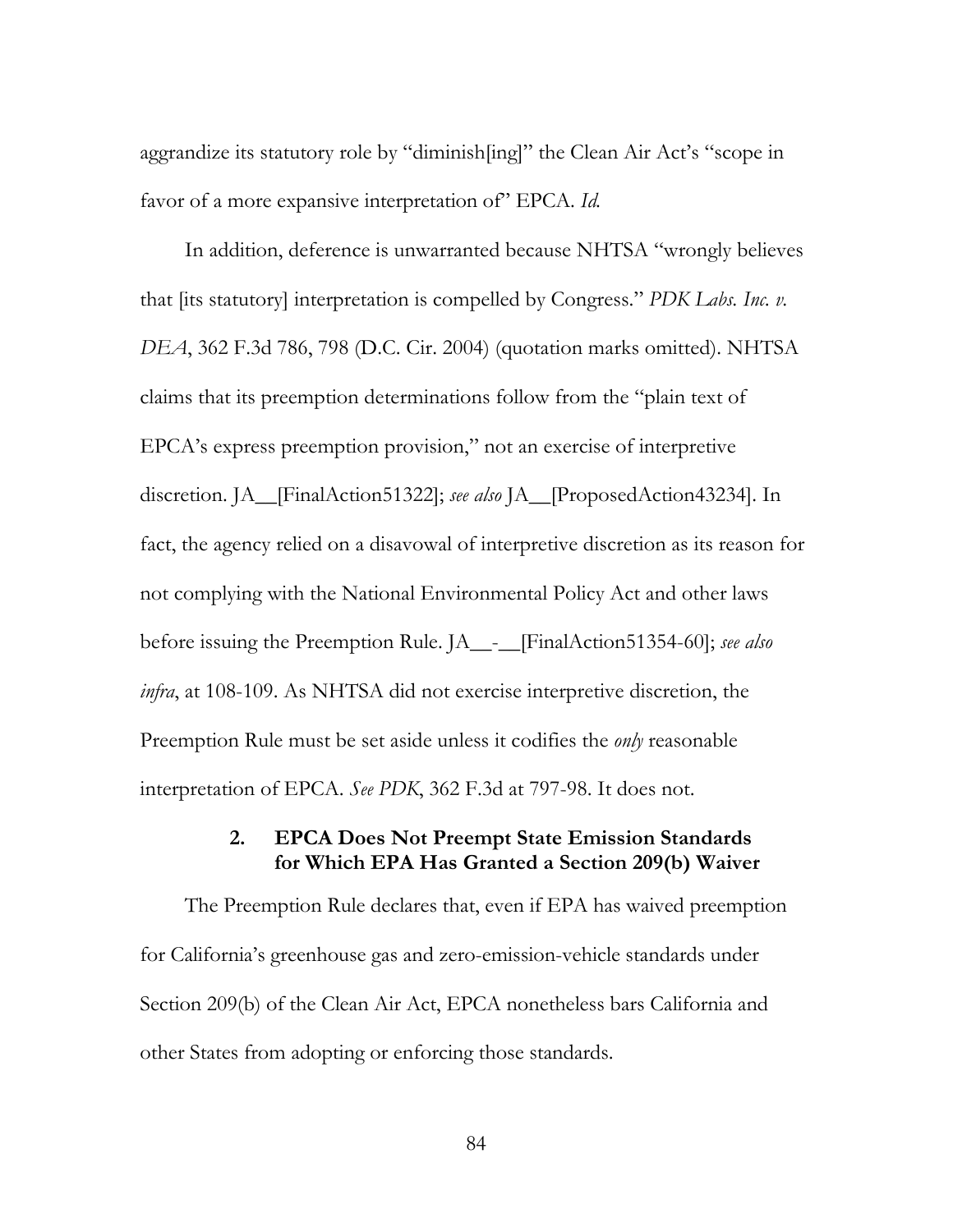Decades of congressional enactments say otherwise. Years before EPCA, Congress enacted Section 209(b) of the Clean Air Act for the sole purpose of preserving California's ability to regulate vehicular emissions. In 1975, Congress enacted EPCA and, far from preempting California's vehicular emission standards, prioritized those standards by requiring NHTSA to consider them when prescribing and adjusting fuel-economy standards. In 1990, implicitly recognizing California's authority to establish zero-emission-vehicle standards under Section 209(b), Congress amended the Clean Air Act to require EPA to use those standards to develop emission limits for certain private fleets. And, in 2007, following a robust debate regarding California's authority to set greenhouse gas emission standards, Congress enacted EISA, which not only includes a broad savings clause but also expressly ties federal procurement policy for low greenhouse-gas emitting vehicles to whichever of EPA's or California's standards is most stringent. This history unequivocally shows "Congress understood" that California's standards for greenhouse gas emissions and zero-emission vehicles "survive." *N.Y. State Conf. of Blue Cross & Blue Shield Plans v. Travelers Ins. Co.* (*Travelers*), 514 U.S. 645, 656 (1995).

Against this clear evidence of legislative intent, NHTSA proffers a myopic and ahistorical construction of EPCA's preemption clause. The clause displaces a state or local "law or regulation related to fuel economy standards or average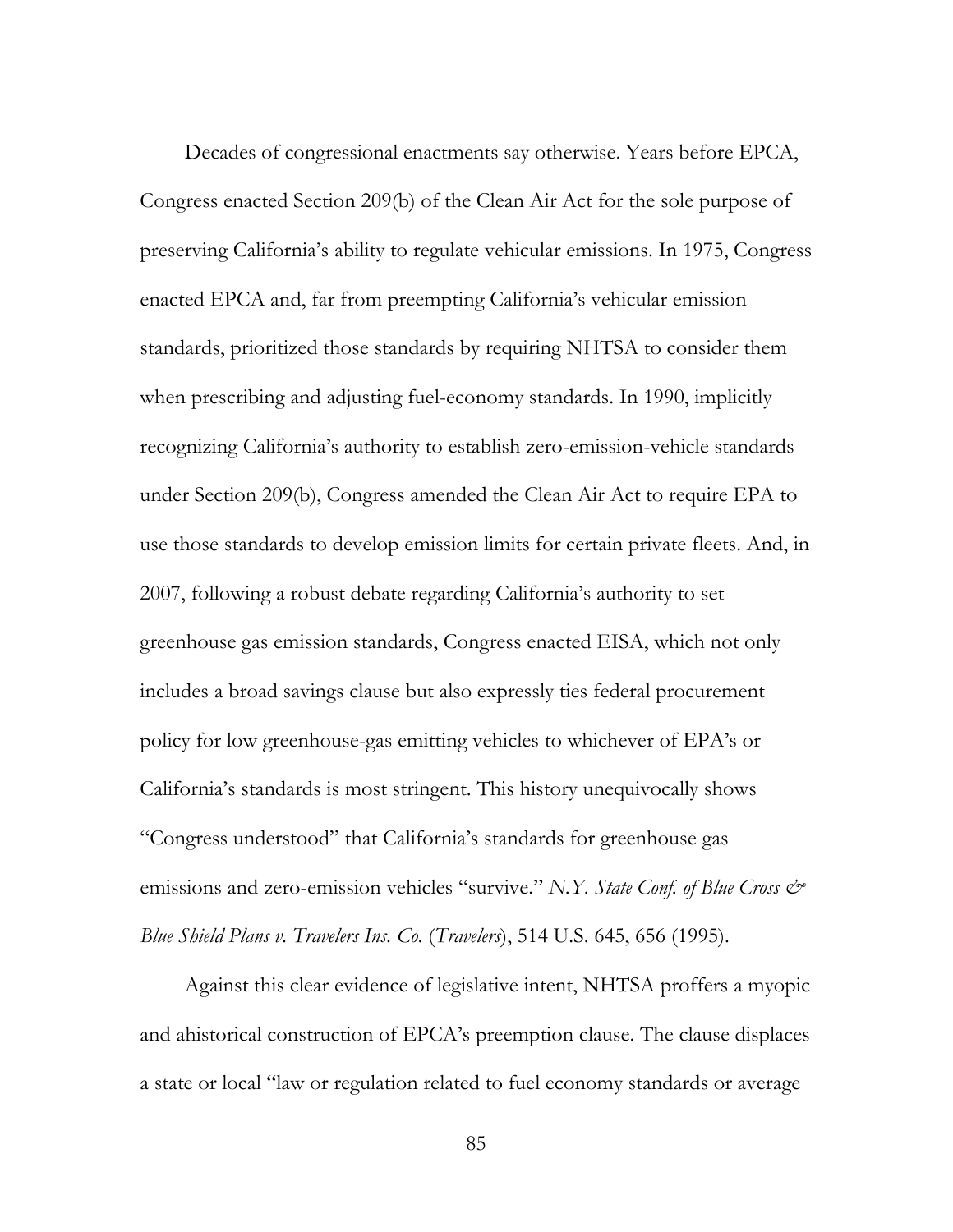fuel economy standards for automobiles covered by [a federal] average fueleconomy standard" then "in effect." 49 U.S.C. § 32919(a); *see* 

JA\_\_[FinalAction51315]. Although a preemption provision's use of the phrase "related to" "expresses a broad pre-emptive purpose," *Coventry Health Care of Mo. v. Nevils*, 137 S. Ct. 1190, 1197 (2017) (quotation marks omitted), that phrase is "indeterminate," *Mellouli v. Lynch*, 135 S. Ct. 1980, 1990 (2015), "amorphous," and "quite ambiguous," *United States v. Hubbell*, 167 F.3d 552, 559-60 (D.C. Cir. 1999). If read literally, this preemption clause "would never run its course," *Gobeille v. Liberty Mut. Ins. Co.*, 136 S. Ct. 936, 943 (2016), because "relations ... stop nowhere," *Maracich v. Spears*, 570 U.S. 48, 59 (2013) (quotation marks omitted).

This Court's interpretive task, therefore, is to identify a pertinent "limiting principle" for EPCA's preemptive scope "consistent with the structure of the statute and its other provisions." *Maracich*, 570 U.S. at 59-60 (quotation marks omitted). EPCA's preemption clause does not purport to displace state laws merely because they have the effect of promoting or impeding fuel economy as do a wide array of state laws, from speed limits to pollution-control regulations. The clause applies only to state laws "related to fuel economy standards." Whatever the outer contours of that phrase, Congress manifestly did not preempt emission standards applicable by reason of Section 209(b) of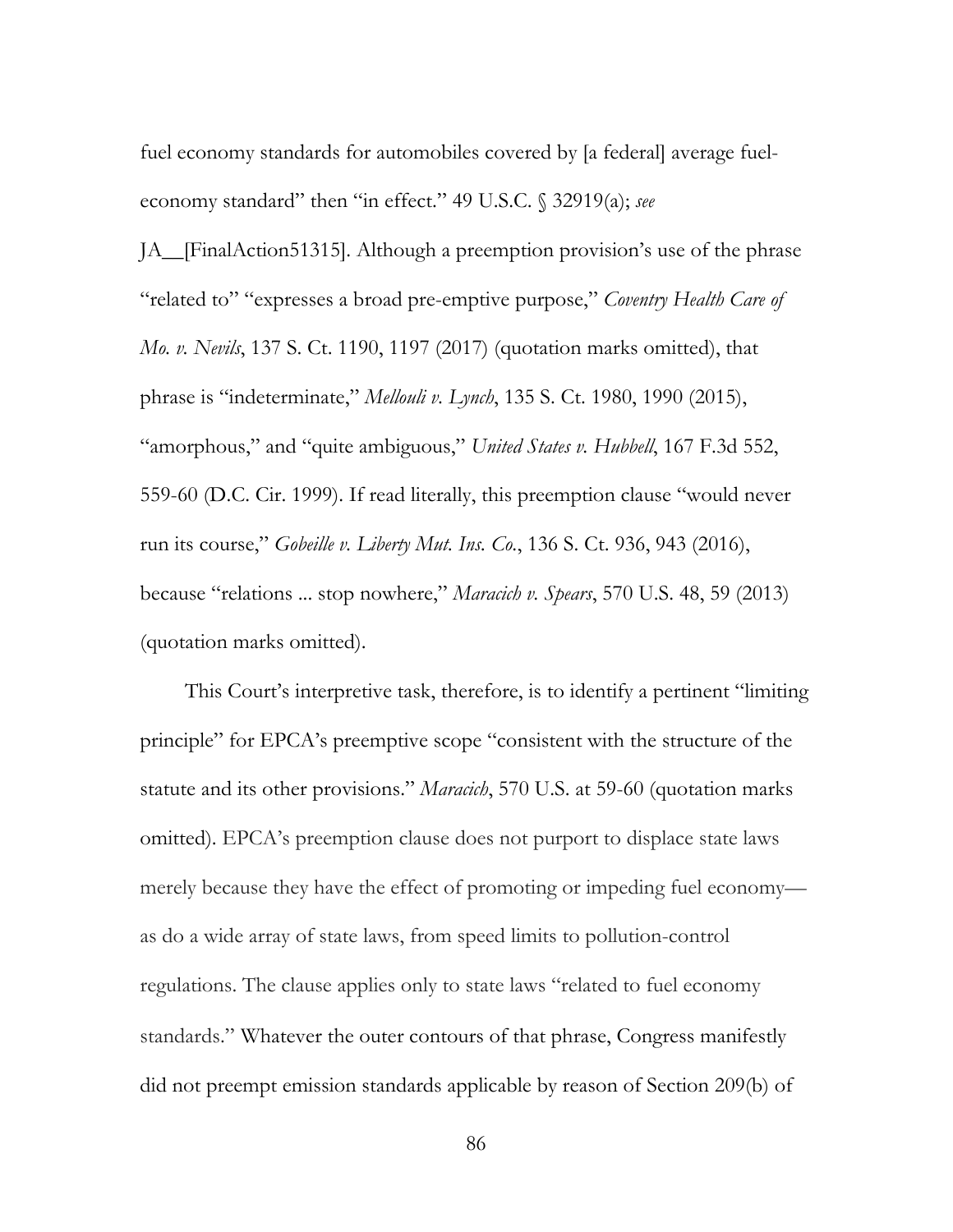the Clean Air Act. Congress made that clear upon EPCA's enactment and later affirmed its application to greenhouse gas and zero-emission-vehicle standards in particular. NHTSA's reasons for declaring these state emission standards preempted are arbitrary, capricious, and contrary to law.

#### **a. EPCA recognized and prioritized state emission standards over federal fuel-economy objectives**

Before enacting EPCA in 1975, Congress had codified, in the Clean Air Act's preemption and waiver provisions, a policy that new motor vehicles would be subject to two, and only two, sets of emission standards: EPA's and California's. Pursuant to an EPA waiver, California already was regulating several pollutants emitted by passenger cars and light trucks.<sup>25</sup> 40 Fed. Reg. 23,102 (May 28, 1975). Automakers told both EPA and Congress that "compliance with the California standards could be accomplished only by paying penalties in the form of increased costs, restricted model lines, *poorer fuel economy*, and reduced driveability" of new vehicles. *Id.* at 23,104 (emphasis added); *see also* H.R. Rep. 94-340, at 87. Rather than preempting California emission standards, Congress responded to automakers' concerns by ensuring

<sup>&</sup>lt;sup>25</sup> Light trucks are designed for off-highway operation and are larger than passenger cars. 49 U.S.C. § 32901(a)(18). EPCA defines light trucks as "nonpassenger automobiles." *Id.* § 32901(a)(17); *see also* 15 U.S.C. § 2001(3) (1976).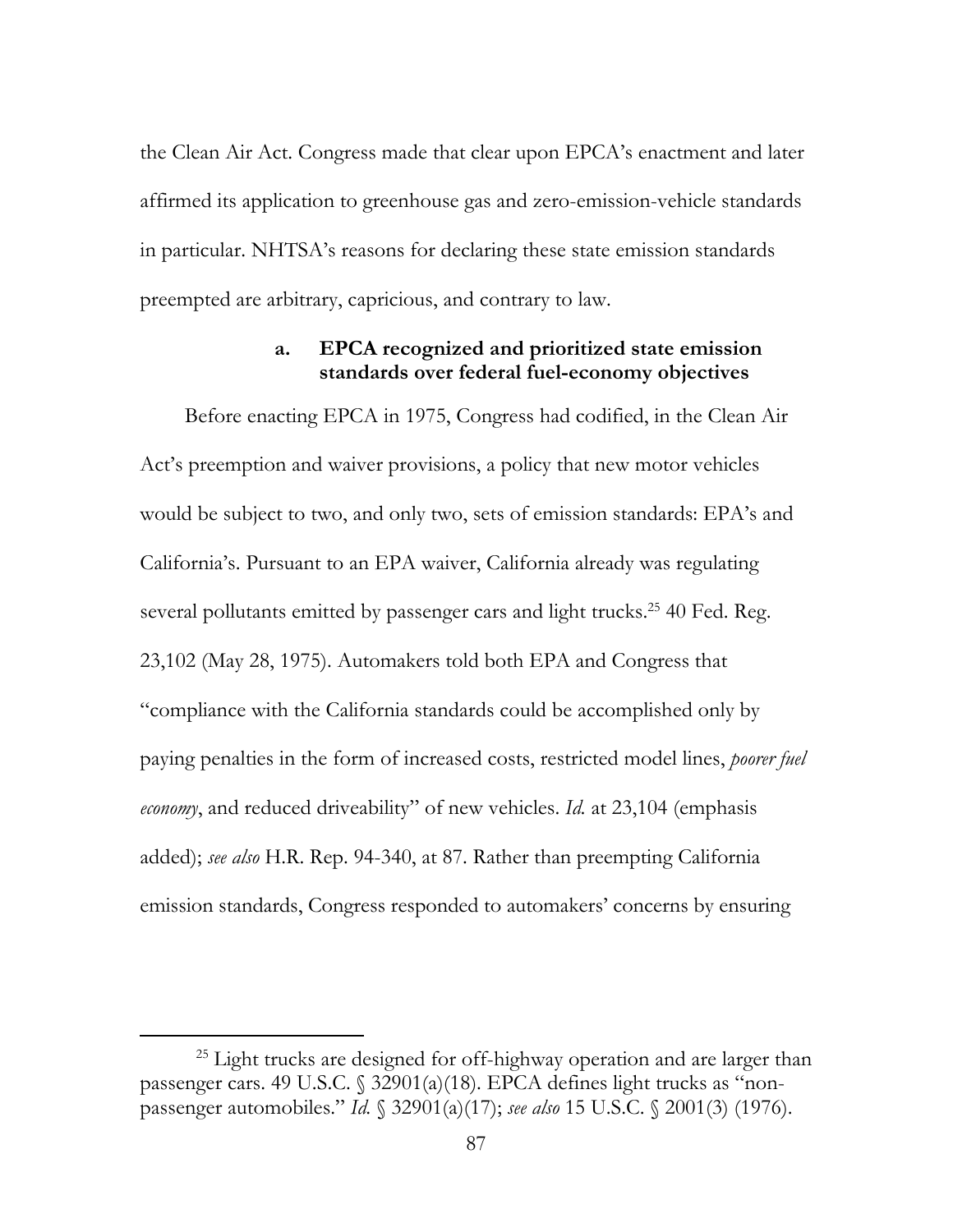that the fuel-economy effects of California emission standards were accounted for in determining automakers' federal fuel-economy standards under EPCA.

Congress itself set a minimum average fuel-economy level for passengercar manufacturers for the first three model years of the program, 1978-80. 15 U.S.C. § 2002(a)(1) (1976). But individual manufacturers could petition NHTSA to relax the fuel-economy standard Congress set. *See id.* § 2002(d). NHTSA had to grant such a petition if, *inter alia*, compliance with new or different "Federal standards" reduced an automaker's average fuel economy. *Id.* § 2002(d)(3)(C)(i).

Congress defined "Federal standards" to include both EPA's "emissions standards under section 202 of the Clean Air Act" *and* California's "emissions standards applicable by reason of section 209(b) of such Act." 15 U.S.C. § 2002(d)(3)(D)(i) (1976). Congress thereby signaled that EPCA did not preempt California emission standards for which EPA granted a waiver, even if they substantially affected fleet-average fuel economy. In the event of a conflict, automakers could obtain relief not from state emission standards but from the federal fuel-economy standard. Were EPCA to simultaneously preempt California's emission standards and require NHTSA to consider them, it would produce an unreasonable "'statutory contradiction' (really, selfcontradiction)." *Mozilla*, 940 F.3d at 37; *see also Green Mountain*, 508 F. Supp. 2d at 354.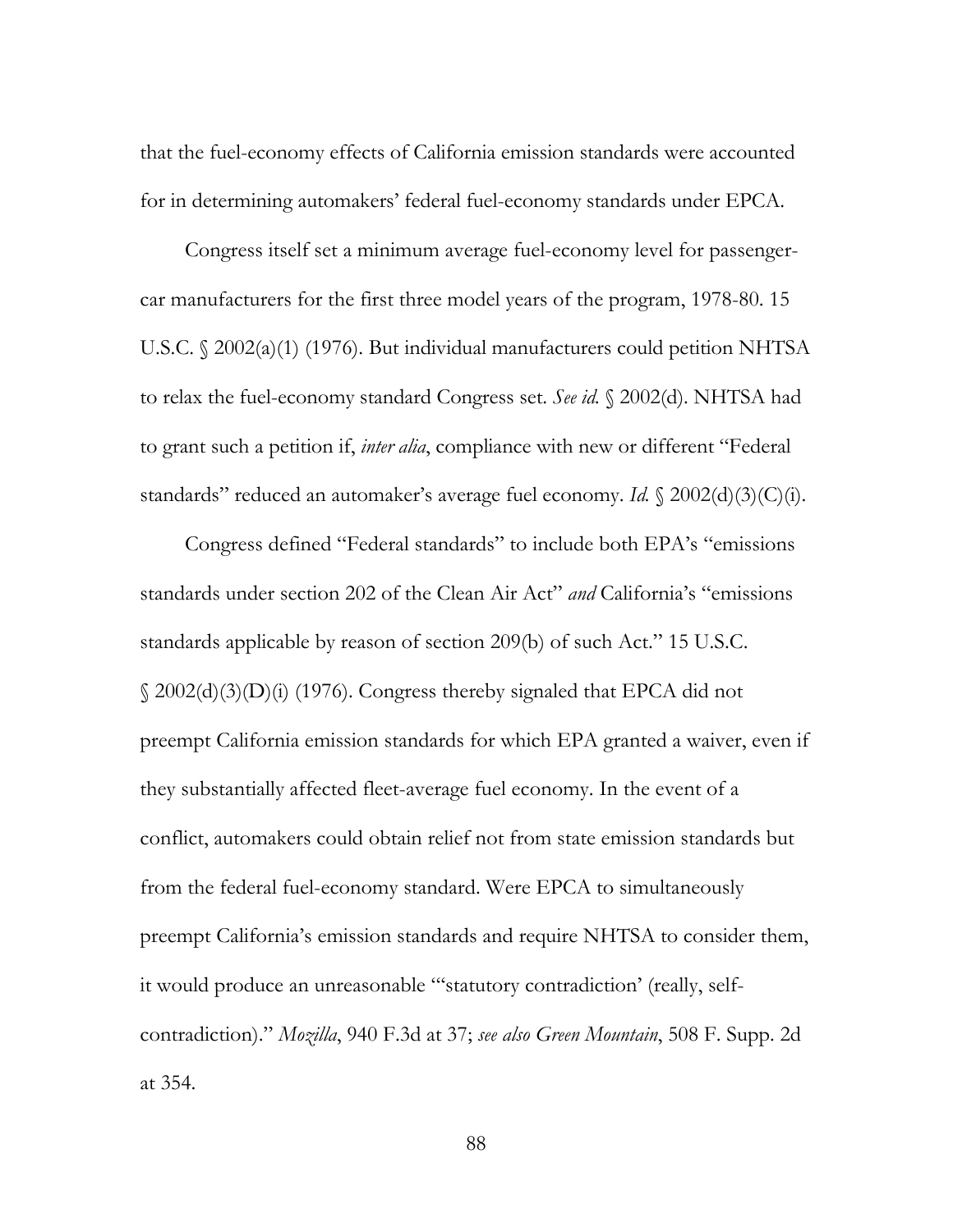This time-limited "Federal standards" adjustment provision informs the permanent meaning of EPCA's preemption clause, because "meaning is fixed at the time of enactment." *Wisc. Cent. Ltd. v. United States*, 138 S. Ct. 2067, 2074 (2018) (emphasis omitted). At the time of enactment, Congress plainly thought that EPCA's preemption of state laws "relating to fuel economy standards," 15 U.S.C. § 2009(a) (1976), preserved the "category of ... emissions standards applicable by reason of section 209(b) of [the Clean Air] Act," *id.* § 2002(d)(3)(D). Put another way, "the scope of the state law that Congress understood would survive," *Gobeille*, 136 S. Ct. at 943 (quotation marks omitted), included state "standard[s] relating to the control of emissions," 42 U.S.C. § 7543(a).

NHTSA claims that Congress accommodated state emission standards in this fashion only for certain model years and only for certain vehicle types. NHTSA observes that Congress defined "Federal standards" only "[f]or the purposes of th[e] subsection" allowing NHTSA to adjust congressionally prescribed fuel-economy standards for model year 1978-80 passenger cars. 15 U.S.C. § 2002(d)(3) (1976); *see* JA\_\_[ProposedAction43237]. But that misses the point. Congress did not define California emission standards as "Federal standards" for the purely theoretical purpose of calculating potential fueleconomy adjustments; it did so with the expectation that compliance with

89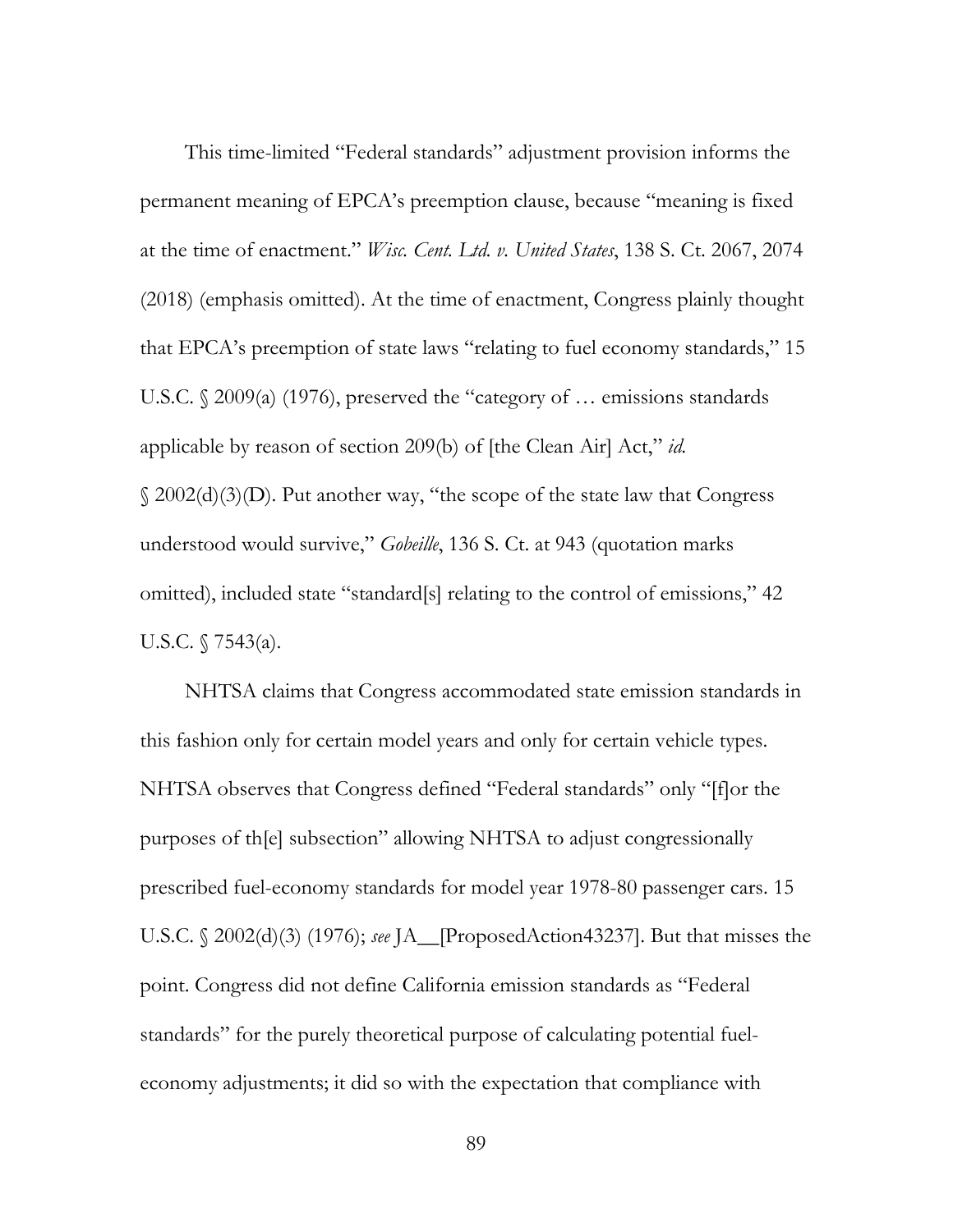California emission standards might reduce fuel economy. Such reductions would have been impossible if Congress were concurrently declaring those same emission standards void and unenforceable.<sup>26</sup>

In any event, EPCA accommodated California emission standards by means other than the time-limited "Federal standards" provision. The statute further required NHTSA to consider fuel-economy effects of "Federal motor vehicle standards" whenever it prescribed fuel-economy standards or modified an automaker's compliance obligation for any vehicle type (e.g., passenger cars or light trucks) and for any model year. 15 U.S.C. § 2002(e) (1976), *recodified as amended at* 49 U.S.C. § 32902(f). That requirement continues to the present day, following a non-substantive amendment substituting the phrase "motor vehicle standards of the Government" for "Federal motor vehicle standards." Title 49 Consolidation, §§ 1(e), 6(a), 108 Stat. at 1060, 1378.

<sup>&</sup>lt;sup>26</sup> Historical context confirms that the "Federal standards" provision has broader implications for the scope of EPCA preemption than the subsection in which the provision appears. At the time EPCA was enacted, EPA had waived preemption of California emission standards for passenger cars of model years 1975 and later, and those standards plateaued beginning in model year 1977. 13 Cal. Admin. Code § 1955.1 (1975); *see also* 40 Fed. Reg. 23,102. EPCA provided for NHTSA to adjust federal fuel-economy standards to account for the effects of California emission standards on fuel economy for model years 1978-80. But the same California emission standards would apply to model years 1981 and thereafter, and there is no reason to believe Congress intended to prioritize these state laws for several years, only to subject them to preemption thereafter.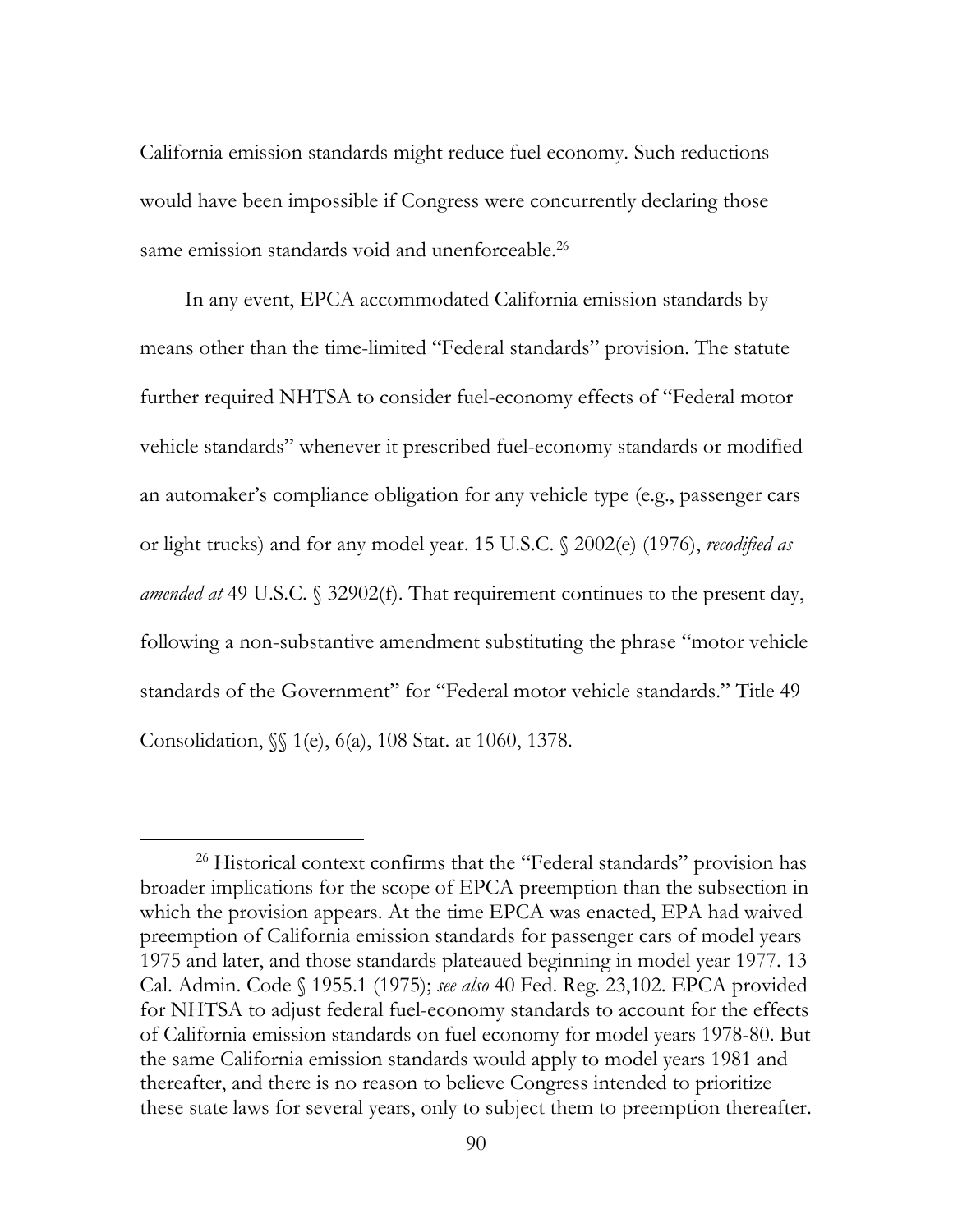Congress did not expressly define "Federal motor vehicle standards," but it means the same thing as "Federal standards." These terms are identical save for two words ("motor vehicle") that do not actually differentiate them, because "Federal standards" themselves must be "applicable to" motor vehicles. 15 U.S.C. § 2002(d)(3)(C)(i) (1976). Moreover, NHTSA does not articulate any reason why Congress would have recognized and prioritized California emission standards over federal fuel-economy goals, but only for model year 1978-80 passenger cars. In fact, the Preemption Rule "flouts" four decades of NHTSA's "consistent … understanding," *Fin. Planning Ass'n v. SEC*, 482 F.3d 481, 490 (D.C. Cir. 2007), that California emission standards are "Federal motor vehicle standards."27

NHTSA's new, narrow construction of "Federal motor vehicle standards" that excludes California emission standards is implausible; indeed, it would have had bizarre results in EPCA's early years. For instance, omitting California emission standards from "Federal motor vehicle standards" would have

 <sup>27</sup> *See, e.g.*, 43 Fed. Reg. 11,995, 12,009-10 (Mar. 23, 1978); 53 Fed. Reg. 11,074, 11,077-78 (Apr. 5, 1988); 56 Fed. Reg. 13,773, 13,777-79 (Apr. 4, 1991); 68 Fed. Reg. 16,868, 16,893-96 (Apr. 7, 2003); 71 Fed. Reg. 17,566, 17,639-43 (Apr. 6, 2006). NHTSA is wrong to suggest that the Preemption Rule codifies a "longstanding position on EPCA preemption." JA\_\_[FinalAction51312]. The agency has never before premised final action on the view that EPCA displaces state emission standards that the Clean Air Act preserves.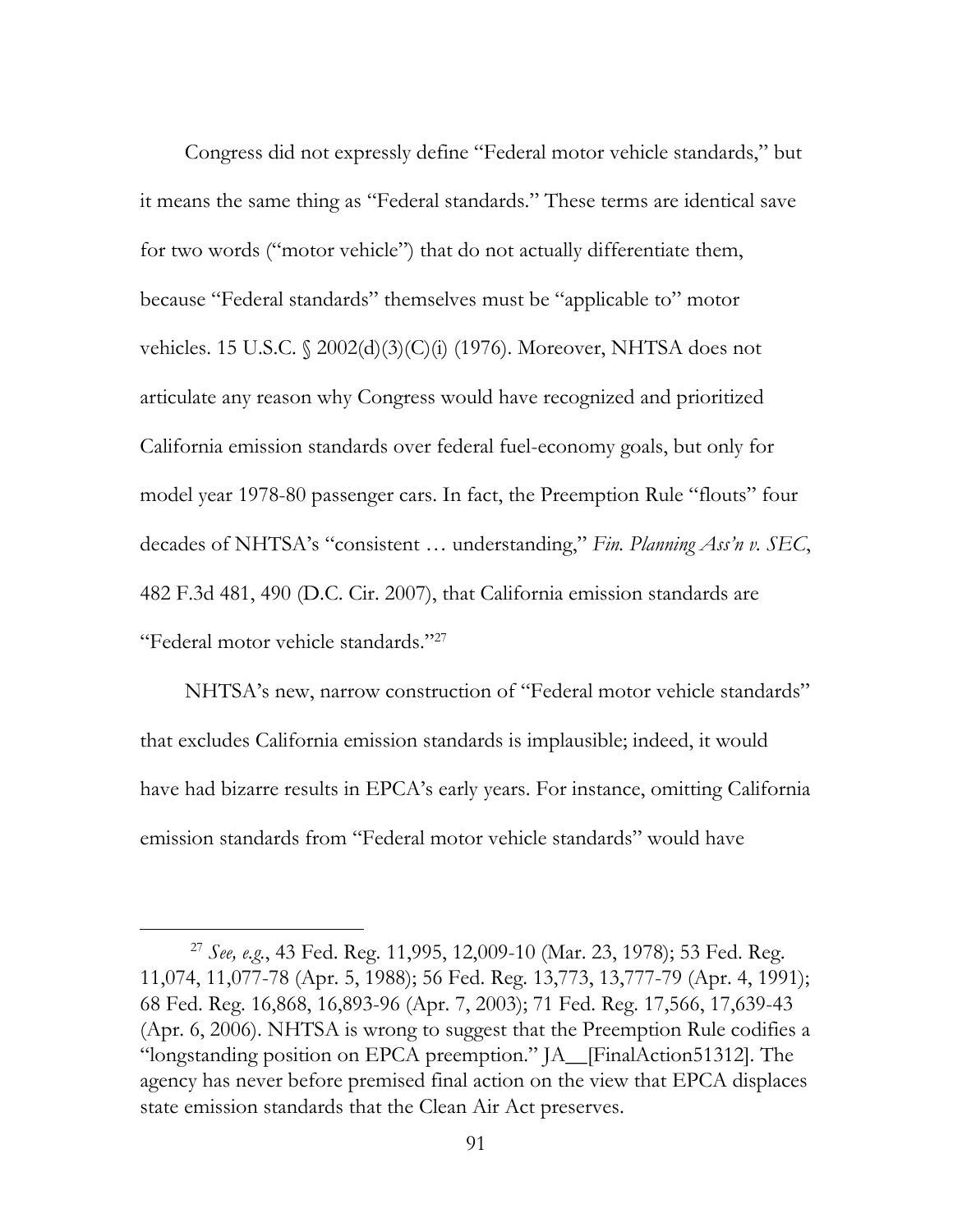prejudiced small automakers to whom Congress extended special solicitude. As noted above, EPCA allowed any passenger-car manufacturer to petition NHTSA to adjust fuel-economy standards for model years 1978-80 if "Federal standards" reduced that manufacturer's fleet-average fuel economy. But Congress anticipated that this limited adjustment might not suffice for small manufacturers. EPCA authorized those manufacturers to ask NHTSA to set "alternative average fuel economy standards" from scratch after considering "Federal motor vehicle standards." 15 U.S.C. § 2002(c), (e) (1976). Had "Federal motor vehicle standards" excluded California emission standards, much of the benefit of this small-automaker exemption would have been lost, because NHTSA could not have accounted for the fuel-economy penalty that California emission standards then imposed on automakers. NHTSA sensibly interpreted "Federal motor vehicle standards" to include California emission standards. *See, e.g.*, 46 Fed. Reg. 5,022, 5,024-25 (Jan. 19, 1981) (proposed rule finalized at 46 Fed. Reg. 24,952 (May 4, 1981)).

Excluding California emission standards from the definition of "Federal motor vehicle standards" also would mean that Congress took polar opposite approaches to California emission standards for different vehicles (cars versus trucks) of the same model years (1978-80), with no apparent rationale. Whereas Congress itself prescribed a minimum average fuel-economy level for passenger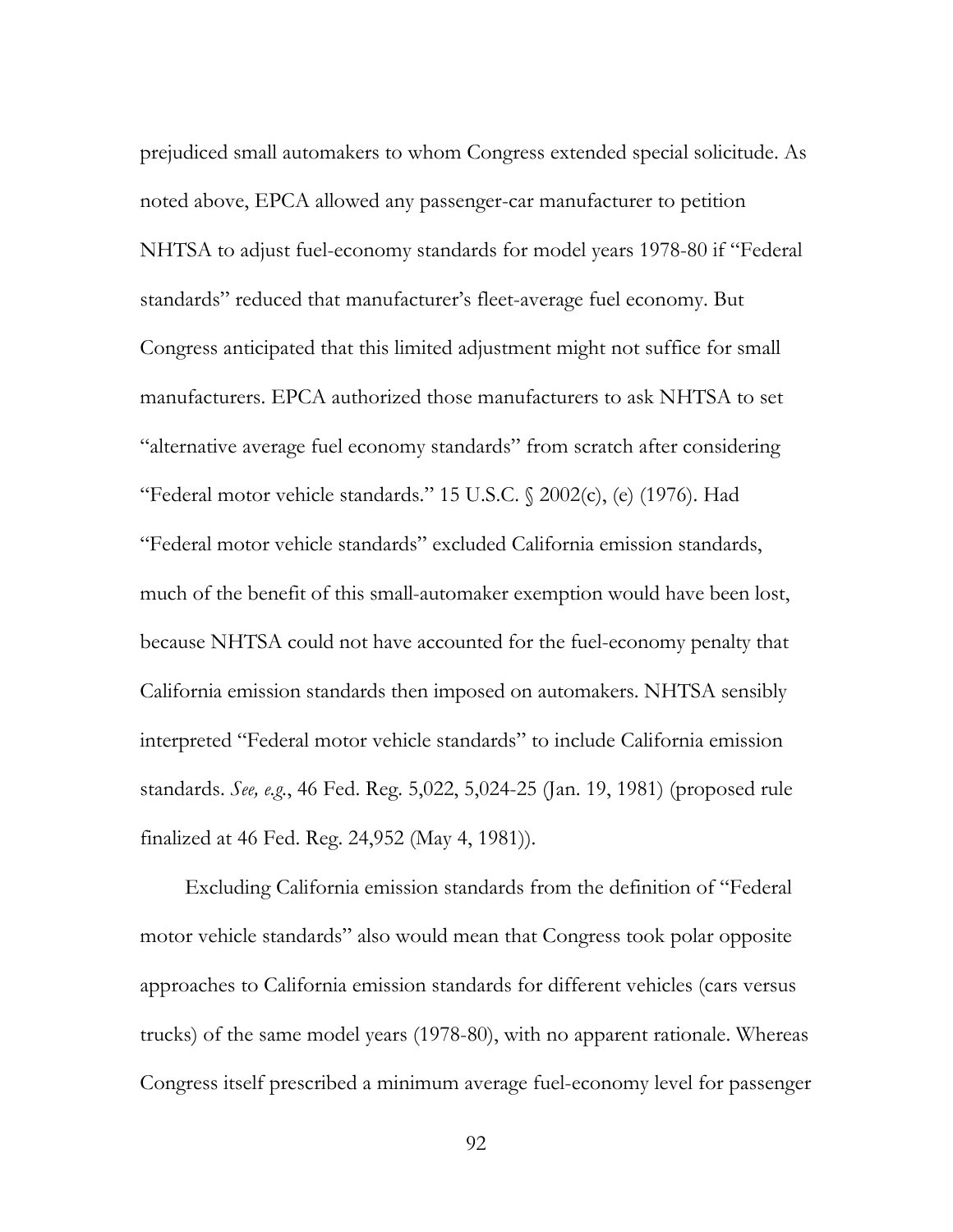cars of those model years, 15 U.S.C.  $\sqrt{2002(a)(1)}$  (1976), Congress directed NHTSA to set those standards for light trucks after considering "Federal motor vehicle standards," *id.* § 2002(b), (e). In other words, Congress instructed NHTSA to account for "Federal standards" when adjusting fuel-economy standards for passenger cars and for "Federal motor vehicle standards" when setting fuel-economy standards for light trucks. NHTSA sensibly accounted for California standards in both cases. *See, e.g.*, 42 Fed. Reg. 13,807, 13,814-15 (Mar. 14, 1977).

Because emission standards applicable by reason of Section 209(b) of the Clean Air Act *were* "Federal motor vehicle standards"—and *are* "motor vehicle standards of the Government"—NHTSA must consider those state standards before setting federal fuel-economy standards. Again, a statutory contradiction would result if EPCA preempted the same state emission standards it directed NHTSA to consider when prescribing federal fuel-economy standards.

In sum, the Preemption Rule wrongly declares preempted the very state emission standards that EPCA requires NHTSA to consider when implementing the statute. Its rule is invalid as applied to any state emission standard for which EPA has granted a Clean Air Act waiver to California.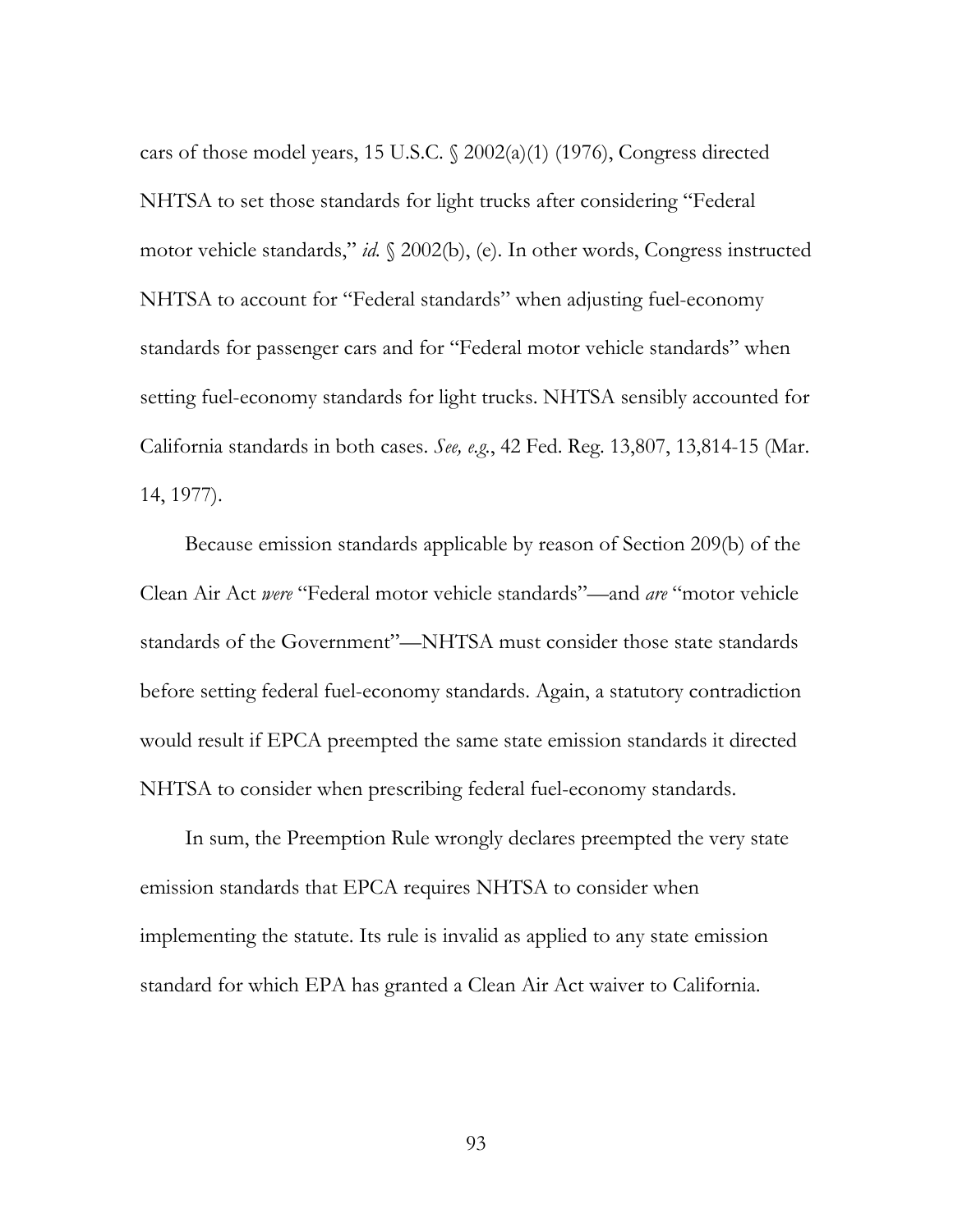### **b. The 1990 Clean Air Act Amendments recognized that state zero-emission-vehicle standards survived EPCA**

The 1990 Clean Air Act Amendments expressly recognized California's authority to establish zero-emission-vehicle standards for which EPA grants a Section 209(b) waiver. At that time, California had developed a zero-emissionvehicle standard and was preparing to seek a waiver from EPA. *See supra*, at 12. The State's nascent zero-emission-vehicle standard featured in Congress's new "clean fuel vehicles" program in the 1990 Amendments. Under that program, EPA must promulgate eligibility criteria for "Zero Emissions Vehicles" in a manner that "conform[s] as closely as possible to standards which are established by the State of California" for those vehicles. 42 U.S.C.  $\sqrt{7586(f)(4)}$ ; *see* 40 C.F.R. § 88.104-94(g), (k)(2) (adopting California's criteria wholesale). Congress's instruction to follow California's lead would have meant nothing if, as NHTSA now declares, EPCA prohibited California from establishing zeroemission-vehicle standards in the first place.

### **c. EISA recognized that state greenhouse gas emission standards survived EPCA**

In 2007, EISA laid to rest any doubt about California's authority to set its own greenhouse gas emission standards by ratifying that authority—which two district courts had recently upheld—and expressly recognizing the prospect of concurrent state and federal regulation of vehicular greenhouse gas emissions.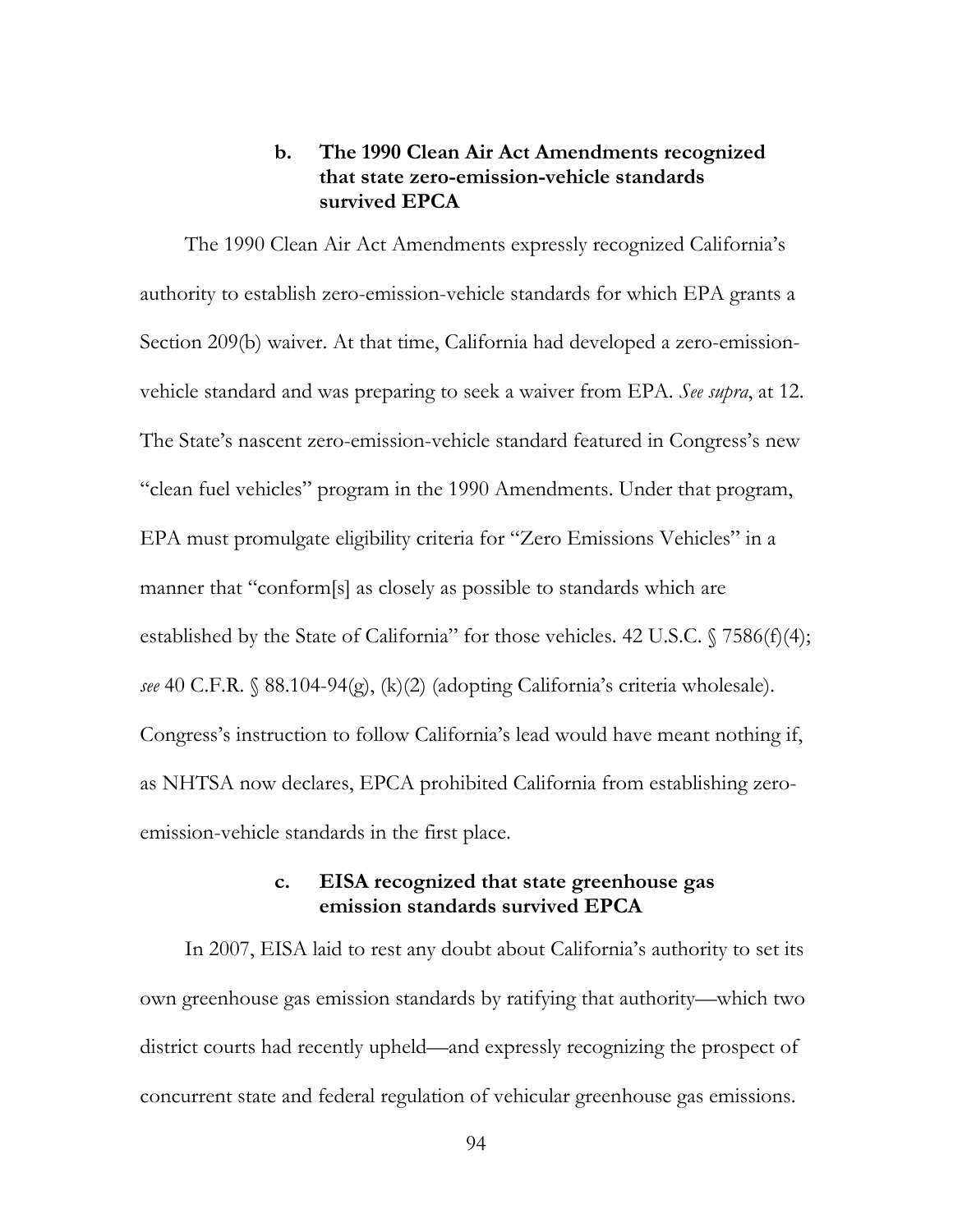EISA comprehensively amended EPCA to reinvigorate NHTSA's stalled fuel-economy program. *See supra*, at 17. Congress enacted EISA at the end of 2007, following three pertinent court decisions earlier that year. In April, the Supreme Court had affirmed EPA's authority under Section 202 of the Clean Air Act to regulate vehicular greenhouse gas emissions and rejected the claim that EPCA's fuel-economy program displaced that authority. *Massachusetts*, 549 U.S. at 528-29, 531-32. Then, in September and early December, district courts in Vermont and California rejected claims that EPCA preempts greenhouse gas emission standards for which EPA has granted California a Section 209(b) waiver. *Green Mountain*, 508 F. Supp. 2d at 354, 398; *Central Valley*, 529 F. Supp. 2d at 1175, 1179.

Congress rejected a string of proposals to overturn those court decisions, either by giving NHTSA authority to regulate greenhouse gases or by divesting EPA and California of that authority. Those proposals included an amendment demanded by the Bush Administration under threat of a presidential veto. *See*  JA\_\_-\_\_[EPA-HQ-OAR-2018-0283-4132\_AppxA\_13-15]. EISA passed without any such amendment and with a savings clause stating that "[e]xcept to the extent expressly provided," EISA did not "supersede[], limit[] the authority provided or responsibility conferred by, or authorize[] any violation of any provision of law (including a regulation), including any energy or environmental

95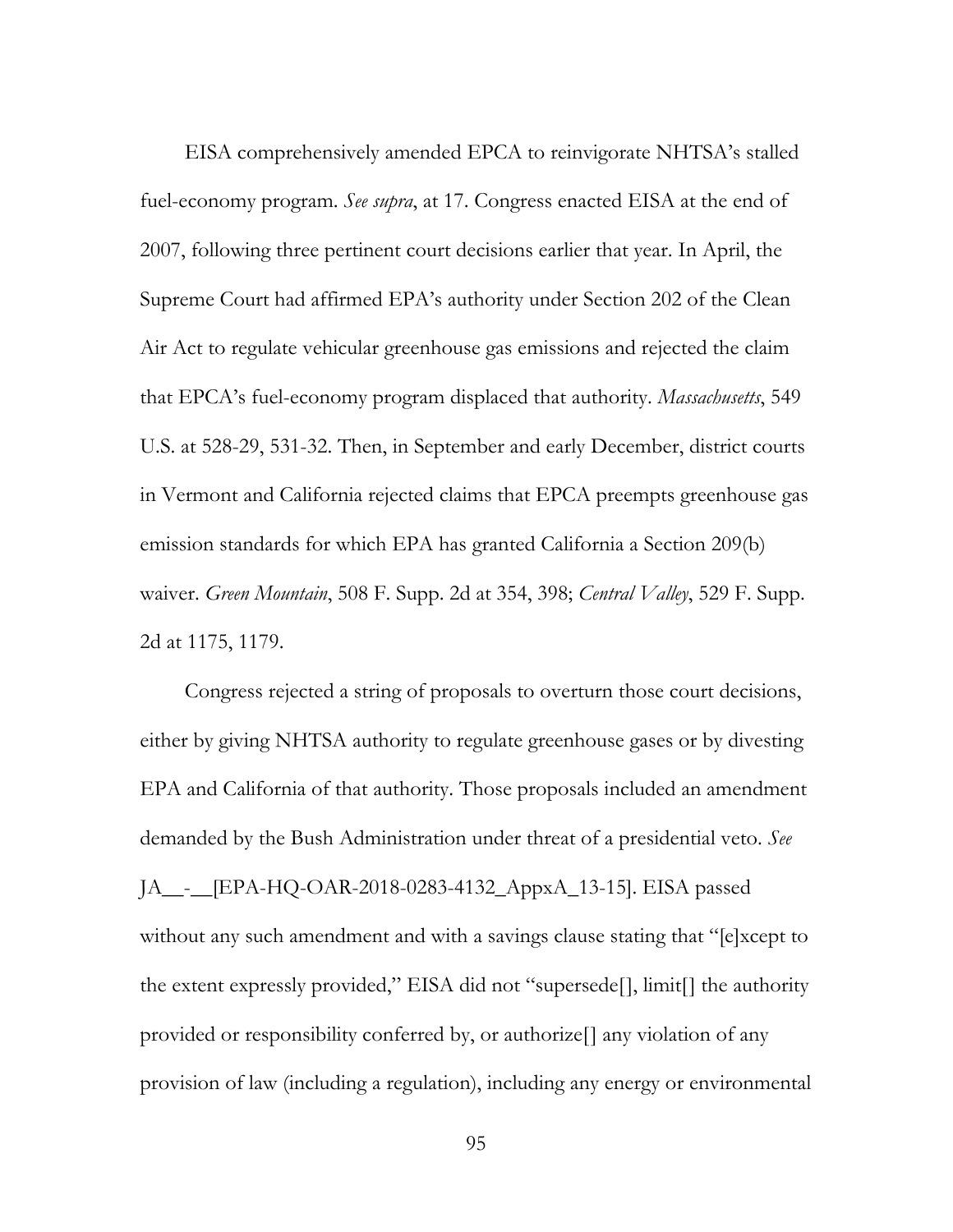law or regulation." 42 U.S.C. §17002; *see also* JA\_\_-\_\_[EPA-HQ-OAR-2018- 0283-4132\_AppxA\_3-17].

This legislative history reveals Congress's understanding that California's power to regulate vehicular greenhouse gas emissions had survived EPCA. That understanding formed "part of the contemporary legal context in which Congress legislated," and "the fact that a comprehensive reexamination and significant amendment" of EPCA made no change to its preemptive scope "is itself evidence that Congress affirmatively intended to preserve" the status quo. *Curran*, 456 U.S. at 381-82 (quotation marks omitted).

Indeed, Congress unambiguously recognized California's greenhouse gas emission standards in Section 141 of EISA, Pub. L. No. 110-140, 121 Stat. at 1518, *codified at* 42 U.S.C. § 13212(f). Section 141 instructs EPA (not NHTSA) to identify models of "low greenhouse gas emitting vehicles" to prioritize for federal procurement after "tak[ing] into account the *most stringent* standards for vehicle greenhouse gas emissions applicable to and enforceable against motor vehicle manufacturers for vehicles sold anywhere in the United States." 42 U.S.C.  $\S$  13212(f)(2)(A), (3)(B) (emphasis added). This reference to the "most stringent" greenhouse gas emission standards would be meaningless if only EPA could prescribe such standards. In fact, "the only applicable greenhouse gas emissions standards" in 2007 were "those adopted by California and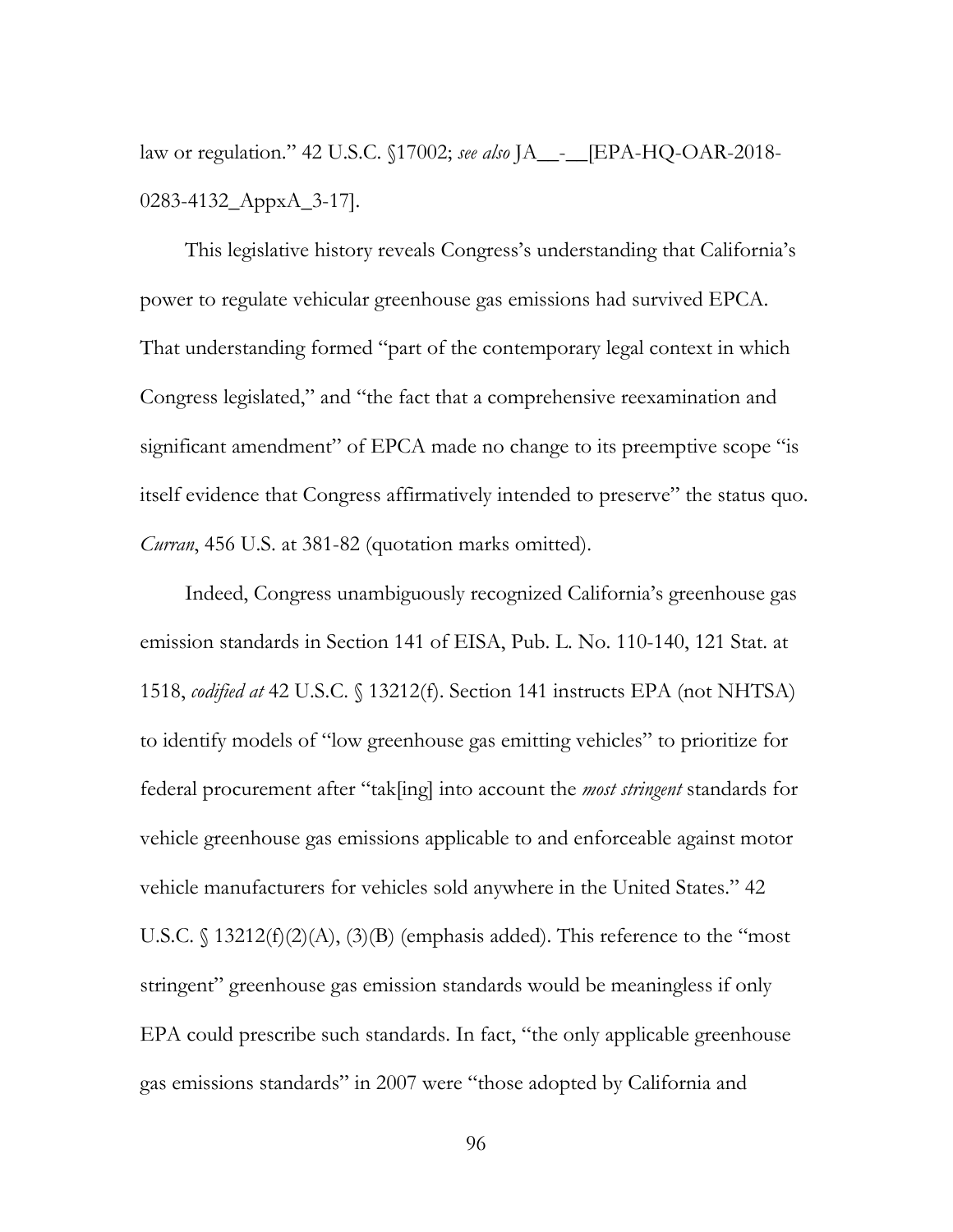[Section 177] states." H.R. Rep. No. 110-297, pt. 1, at 17 (2007). Congress could not plausibly have intended a reference to the "most stringent" greenhouse gas emission standards to exclude the only standards then applicable. And Congress plainly would not have referred to the standards as "enforceable" for purposes of Section 141 if EPCA preempted them. Section 141 of EISA is accordingly "incompatible with pre-emption" of EPA-approved state greenhouse gas emission standards. *Travelers*, 514 U.S. at 667.

NHTSA has no plausible response. Though it does not administer Section 141, the agency claims "standards for vehicle greenhouse gas emissions" really means "requirements for fuel economy," i.e., requirements that States and municipalities may impose "for automobiles obtained for [their] own use." 49 U.S.C. § 32919(c); *see* JA\_\_[FinalAction51322]. NHTSA speculates that these fuel-economy "requirements" might be "enforceable against motor vehicle manufacturers," 42 U.S.C. § 13212(f)(3)(B), on a "fleet average" basis, *id.* § 13212(f)(3)(C), via "contractual procurement relationships,"

JA\_\_[FinalAction51322]. In other words, NHTSA would have EPA survey all state and municipal (and potentially even corporate) fleet-acquisition policies addressing fuel economy, identify the subset of policies then "enforceable" through binding contracts with automakers, and link federal procurement rules to the most stringent policy among that ever-changing subset. Unsurprisingly,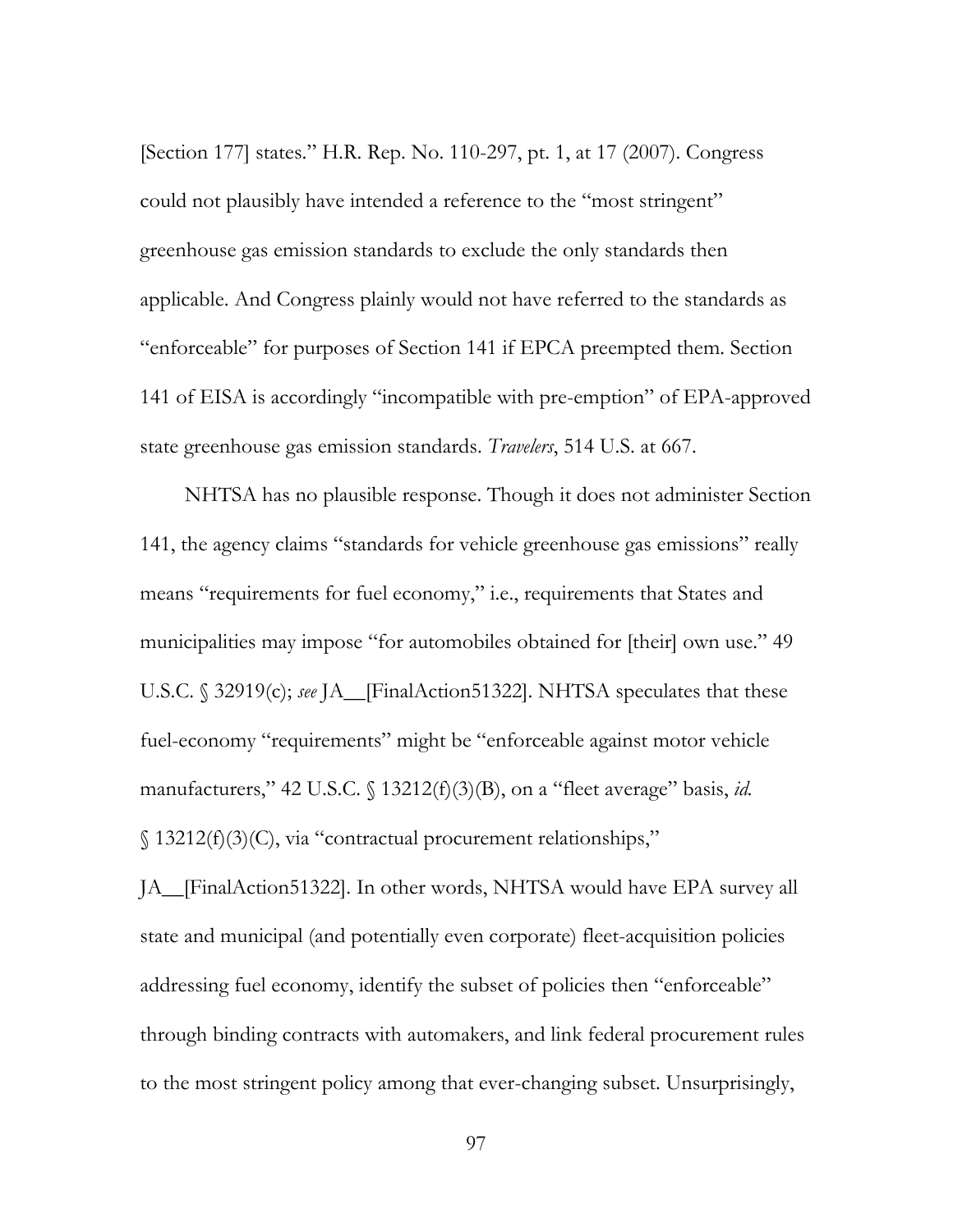EPA has not adopted that clumsy and unworkable reading of Section 141. *See* EPA, "Guidance for Implementing Section 141 of the Energy Independence and Security Act of 2007," Doc. EPA-420-B-19-049, at 4-5 (Sept. 19, 2019), https://nepis.epa.gov/Exe/ZyPDF.cgi?Dockey=P100XI43.pdf (last visited June 26, 2020).

NHTSA argues that the "equal sovereignty" doctrine favors its strained reading of Section 141 because that doctrine limits the breadth of California's authority to establish vehicular emission standards where other States cannot. JA\_\_[FinalAction51322]. But California's authority to do so is preserved by the Clean Air Act, not EISA, and the equal-sovereignty doctrine does not prohibit recognition of that authority, nor support an interpretation of the Clean Air Act that preempts California's greenhouse gas emission standards. *See supra*, at 52-53.

# **d. NHTSA does not offer any persuasive reason to interpret EPCA to preempt state greenhouse gas and zero-emission-vehicle standards**

NHTSA's other arguments for why EPCA preempts state greenhouse gas and zero-emission-vehicle standards are likewise unavailing. First, there is not a "necessary and inevitable" relationship between greenhouse gas emission standards and fuel economy, let alone fuel-economy *standards*. Second, NHTSA's justifications for the Preemption Rule do not apply to state zero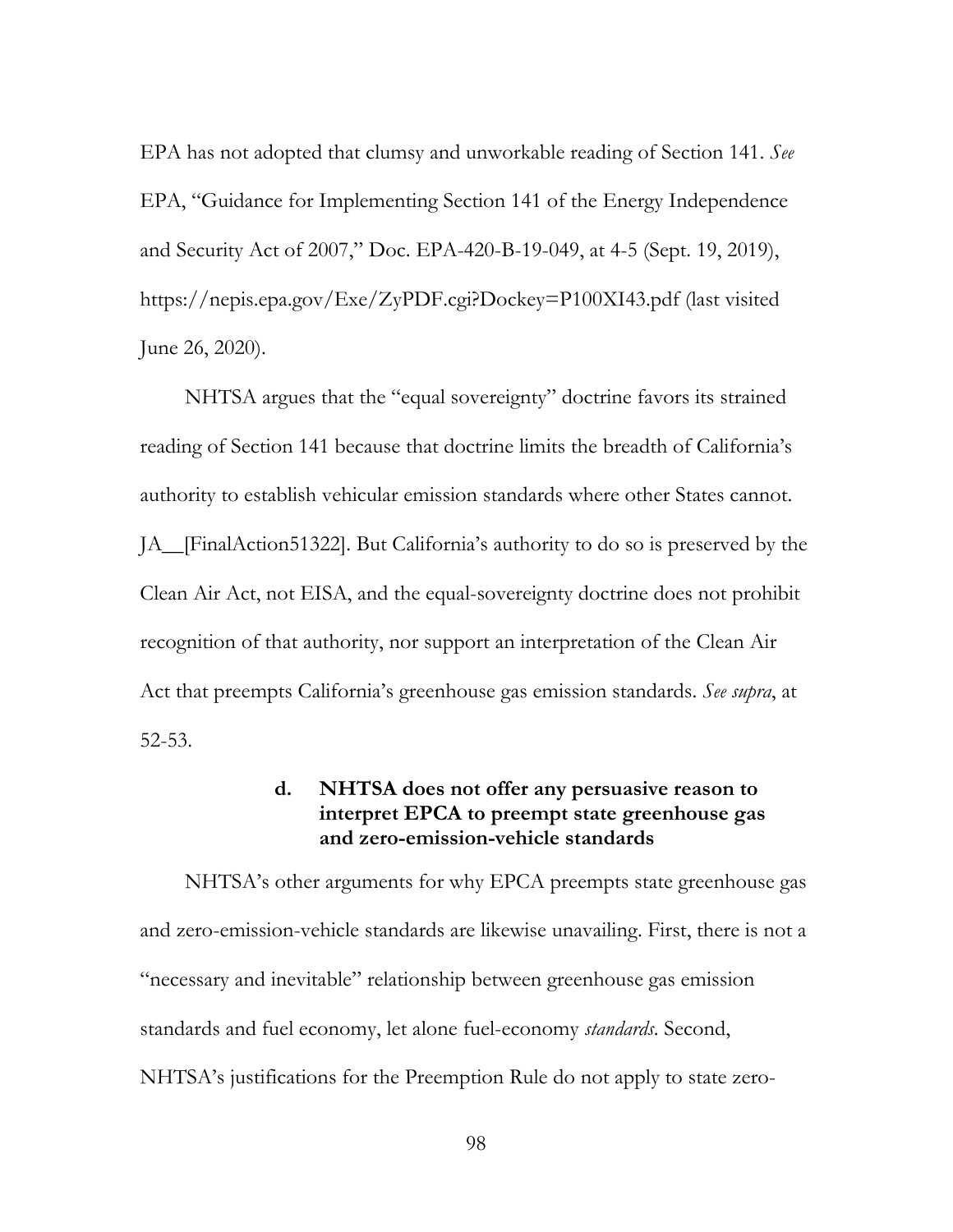emission-vehicle standards. Third, second-order effects of greenhouse gas and zero-emission-vehicle standards on automakers' strategies to comply with federal fuel-economy standards do not trigger preemption under EPCA.

# **(1) There is no "necessary and inevitable" relationship between state greenhouse gas emission standards and federal fueleconomy standards**

NHTSA errs on law and fact when it contends that EPCA permanently preempts state greenhouse gas emission standards because of a claimed "necessary and inevitable," "mathematically measurable" relationship between fuel economy and the measurement of tailpipe carbon-dioxide emissions. JA\_\_[FinalAction51313].28 First, the relationship of a state law to *fuel economy* does not establish a relationship to fuel-economy *standards* that would trigger preemption under EPCA.

 <sup>28</sup> NHTSA cites as proof Congress's endorsement of EPA's 1975 carbon-dioxide emissions test procedures for gasoline and diesel vehicles as "sufficient to measure fuel economy performance."

JA\_\_[ProposedAction43234] (citing 49 U.S.C. § 32904(c)). But that glosses over several ways in which compliance measurements for current fuel-economy and emission standards are not premised on tailpipe carbon-dioxide emissions. *See, e.g.*, 85 Fed. Reg. at 24,221, 25,207-08 (describing NHTSA and EPA credits for "off-cycle" technologies not captured in tailpipe tests; EPA credits for refrigerant leakage reductions and replacement with less potent greenhouse gases; and EPA credits for electric, hydrogen, plug-in hybrid, and natural gas vehicles due to their long-term "emissions benefits").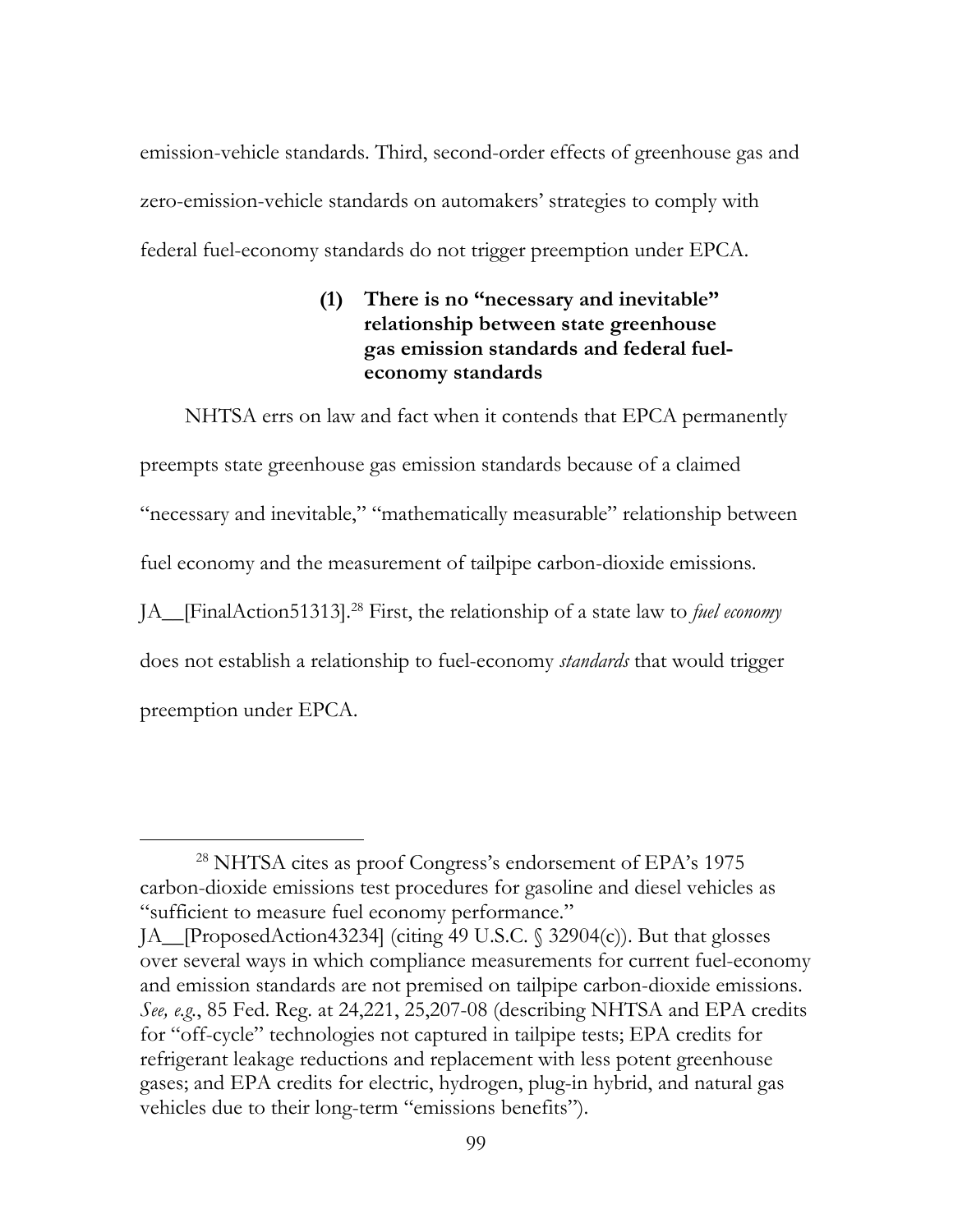Second, NHTSA's claim depends on an incomplete description of vehicular pollution-control technologies that also disregards how those technologies are evolving. It is arbitrary and capricious for NHTSA to codify a declaration of preemption based on an incomplete and transitory overlap between vehicular pollution-control and energy-conservation technologies.

*Most* technologies automakers *currently* use to comply with greenhouse gas emission standards improve fuel economy and reduce tailpipe carbon-dioxide emissions. But there are significant exceptions. An automaker's decision to replace potent greenhouse gases used as air conditioner refrigerants does not affect tailpipe emissions or fuel economy; indeed, NHTSA admits that EPCA does not preempt state emission standards addressing refrigerant leakage and replacement. JA\_\_[FinalAction51314]. Automakers also can produce zeroemission vehicles, which, as discussed below, involve no tailpipe emissions; have a "fuel economy" divorced from emissions and gasoline consumption; and cannot be considered in setting federal fuel-economy standards. These technologies have no "necessary and inevitable" relationship with federal fueleconomy standards.

NHTSA argues that even if States may regulate air conditioner refrigerants and require deployment of zero-emission vehicles, they nonetheless cannot set greenhouse gas emission standards. NHTSA appears to contend that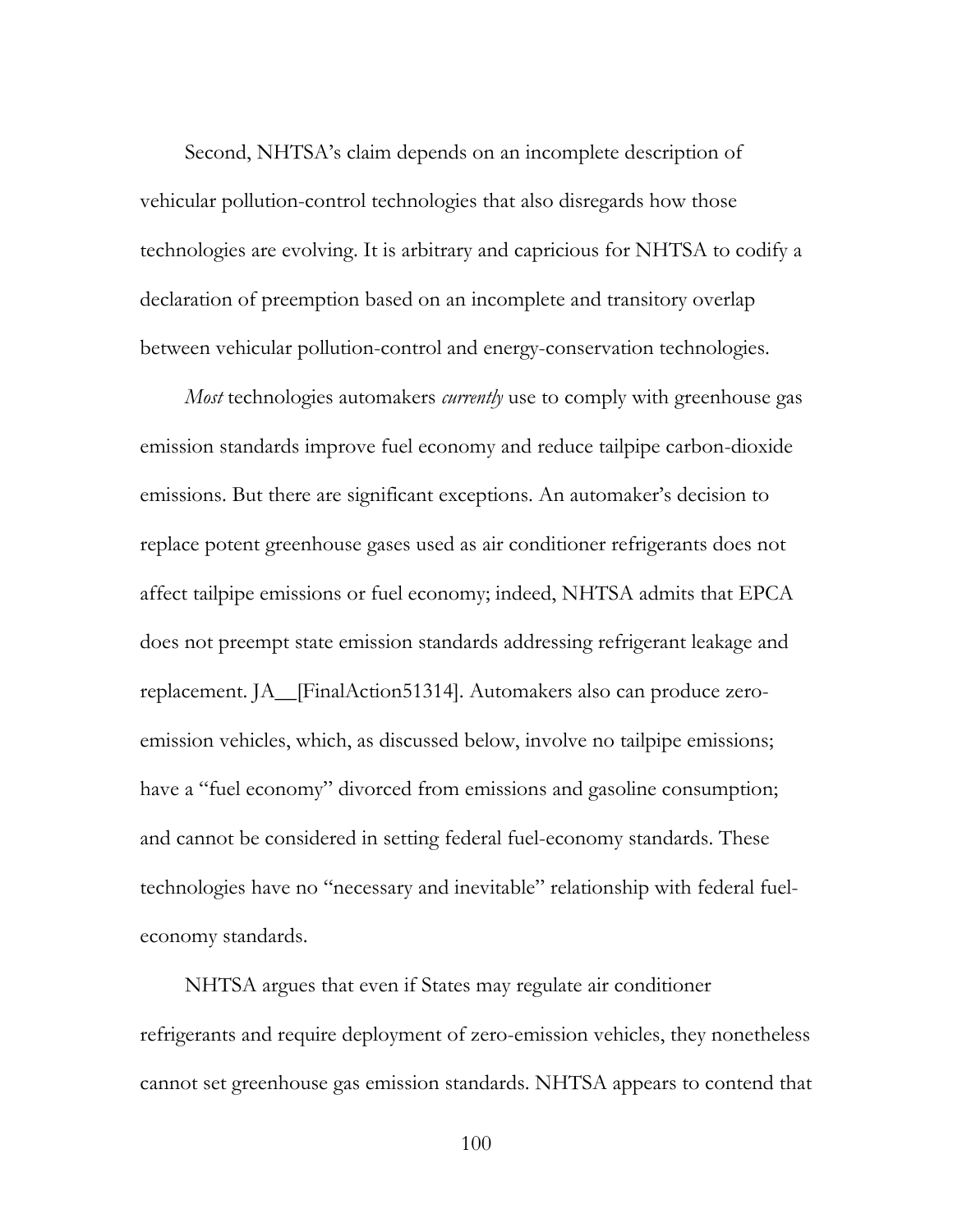if *some* of the technologies currently being deployed to comply with state greenhouse gas emission standards also improve fuel economy, then the state standards must be "related to" federal fuel-economy standards and preempted. But NHTSA's preemption determination—at least for state laws addressing anything beyond air conditioner refrigerants—is permanent, while the relative contribution of a particular technology to reducing vehicular greenhouse gas emissions waxes and wanes over time.

A decade ago, automakers could comply with state greenhouse gas emission standards in substantial part by preventing leakage of air conditioner refrigerants. *See Green Mountain*, 508 F. Supp. 2d at 381. Now, the California Air Resources Board's technical experts anticipate that the availability of zeroemission vehicles will increasingly influence the stringency of future greenhouse gas emission standards. JA\_\_[EPA-HQ-OAR-2018-0283-0016\_ES34]. Other technology under early development would reduce or eliminate tailpipe carbondioxide emissions without improving fuel economy. *See* JA\_\_[NHTSA-2018- 0067-12000\_166] (describing automaker investments in on-board vehicle technologies to capture and store carbon-dioxide).

The incomplete and transient nature of the overlap between technologies to comply with greenhouse gas emission standards and technologies to comply with fuel-economy standards is fatal to NHTSA's Preemption Rule, because it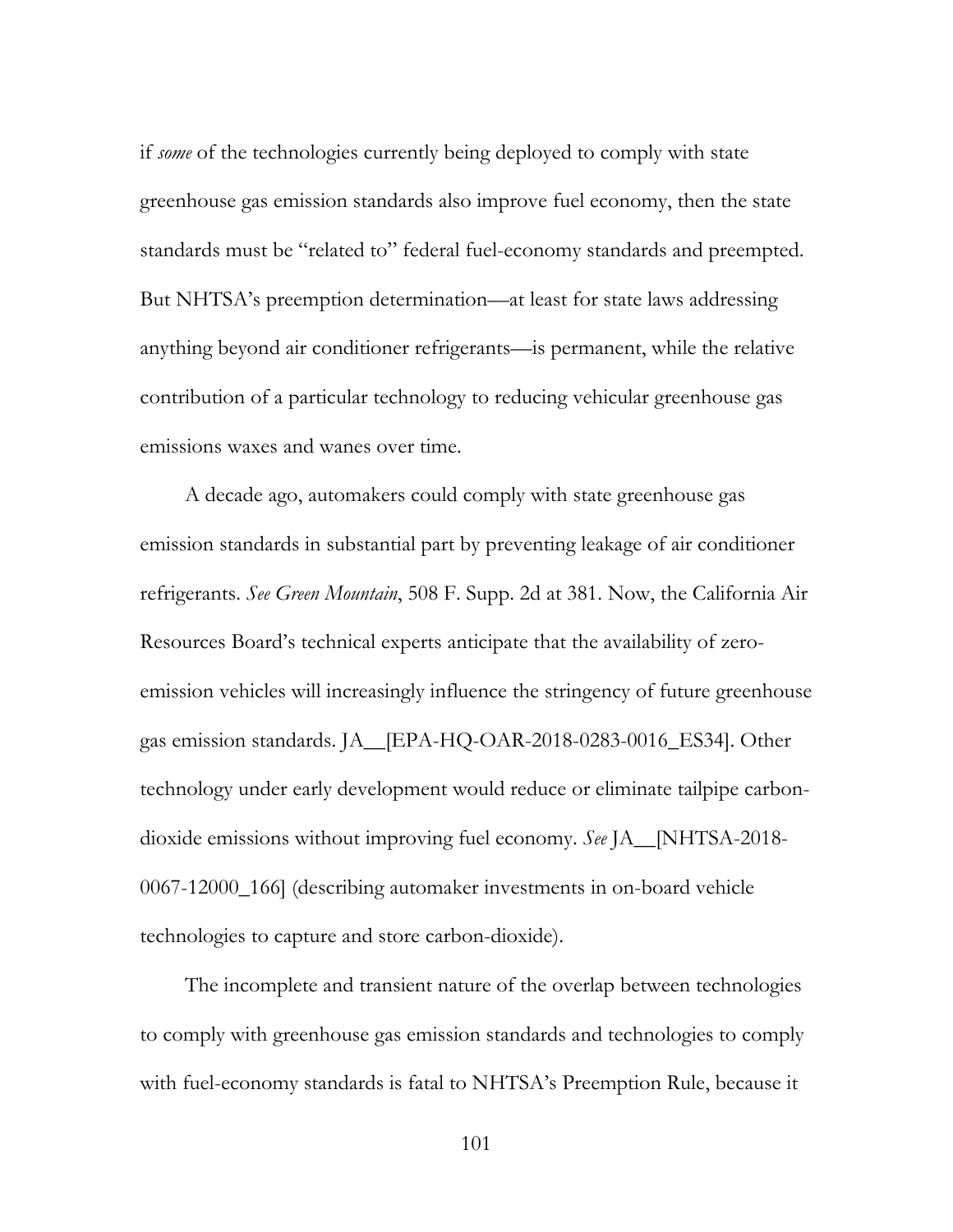shows that no state greenhouse gas emission standard is "inherently related" to fuel economy, much less to fuel-economy standards. JA\_\_[FinalAction51326]. NHTSA cannot premise a permanent declaration of preemption on a shifting and impermanent overlap in compliance technologies.

### **(2) The Preemption Rule's justifications do not apply to zero-emission-vehicle standards**

Zero-emission-vehicle standards have been an integral part of California's air-quality planning since the State first adopted them in 1990 to reduce emissions of criteria pollutants. EPCA does not preempt them.

As just discussed, the asserted "foundation" of the Preemption Rule is a purportedly "mathematical" relationship between "[a]utomobile fuel economy" and "emissions of carbon dioxide." JA\_\_, \_\_[FinalAction51315, 51328]. But there is no such relationship for zero-emission vehicles. "'[F]uel economy' means the average number of miles traveled by an automobile for each gallon of gasoline (or equivalent amount of other fuel) used." 49 U.S.C. § 32901(a)(11). The zero-emission vehicles currently on the market are fueled by electricity or hydrogen, and, under EPCA, there is no "mathematical" relationship between consumption of those fuels and carbon-dioxide emissions. *See id.* § 32904(a)(2)(B) (requiring Secretary of Energy to consider four qualitative and quantitative factors when determining what amount of electricity is equivalent to a gallon of gasoline); *id.* § 32905(c) (granting NHTSA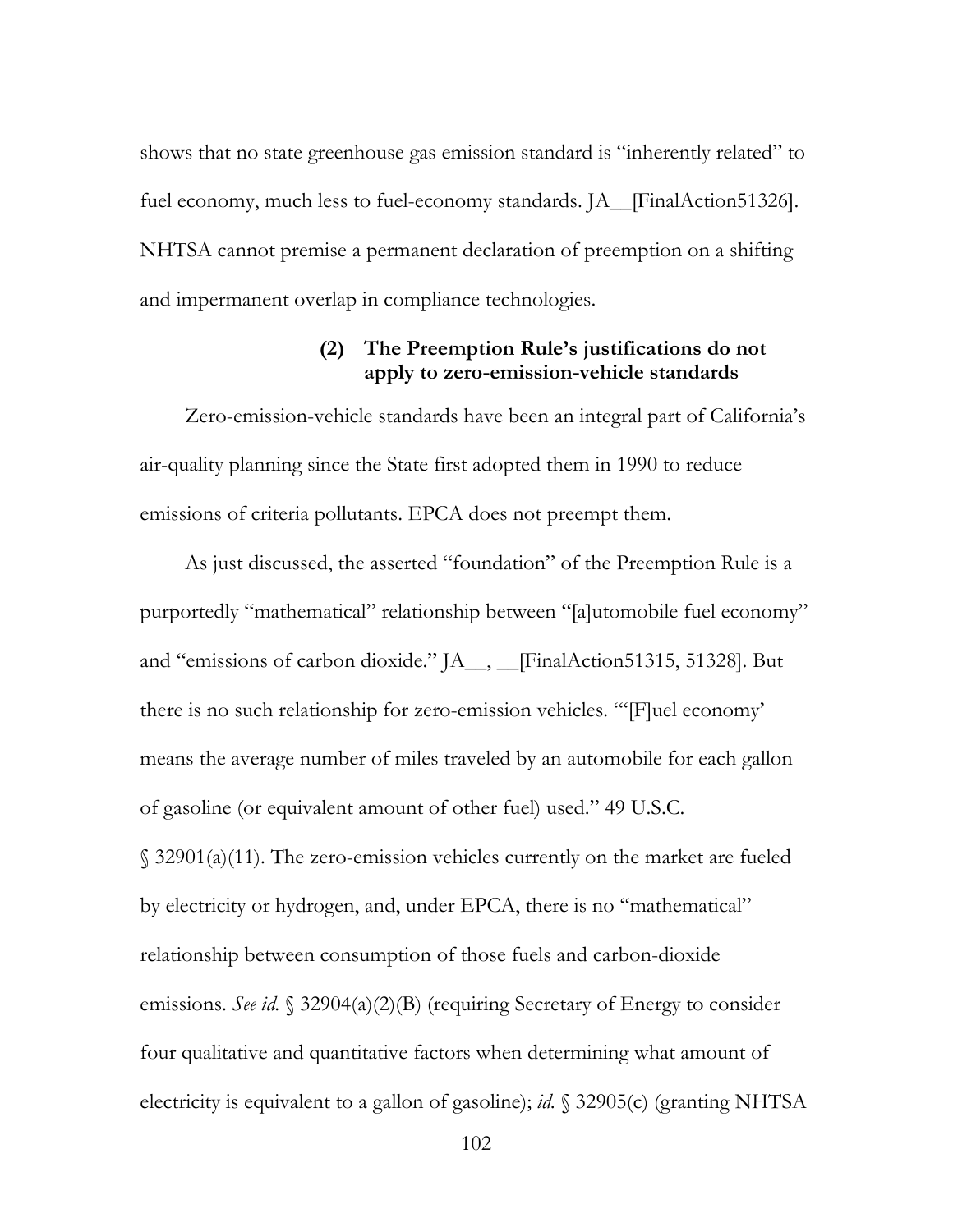discretion to decide what volume of hydrogen is equivalent to a gallon of gasoline); *see also* 61 Fed. Reg. 14,507, 14,511-12 (Apr. 2, 1996) (NHTSA assigning hydrogen a gasoline-equivalent value independent of carbon-dioxide emissions). NHTSA's asserted basis for preempting zero-emission-vehicle standards is thus arbitrary, capricious, and contrary to law.

The time and manner in which Congress added zero-emission vehicles to EPCA's fuel-economy program further undermine NHTSA's position that the statute preempts zero-emission-vehicle standards. EPCA displaces only "law[s] or regulation[s] … for automobiles." 49 U.S.C. § 32919(a). Between 1975 and 1992, EPCA could not have preempted state laws applicable only to zeroemission vehicles because it did not define them as "automobile[s]." 15 U.S.C. § 2001(1) (1976). When Congress amended that definition to add zero-emission vehicles in 1992, it did so to "build on," not preempt, state standards promoting them. H.R. Rep. No. 102-474, pt. 1, at 137 (1992). The Energy Policy Act, Pub. L. No. 102-486, 106 Stat. 2776 (1992), brought these vehicles within the definition of "automobiles" to reward automakers for producing them with credits usable toward compliance with federal fuel-economy standards. *See* 49 U.S.C. § 32904(a). The House Report accompanying that Act lauded Section 177 States' "decision to opt in to" California's vehicular emissions program, H.R. Rep. No. 102-474, pt. 1, at 137, and it singled out the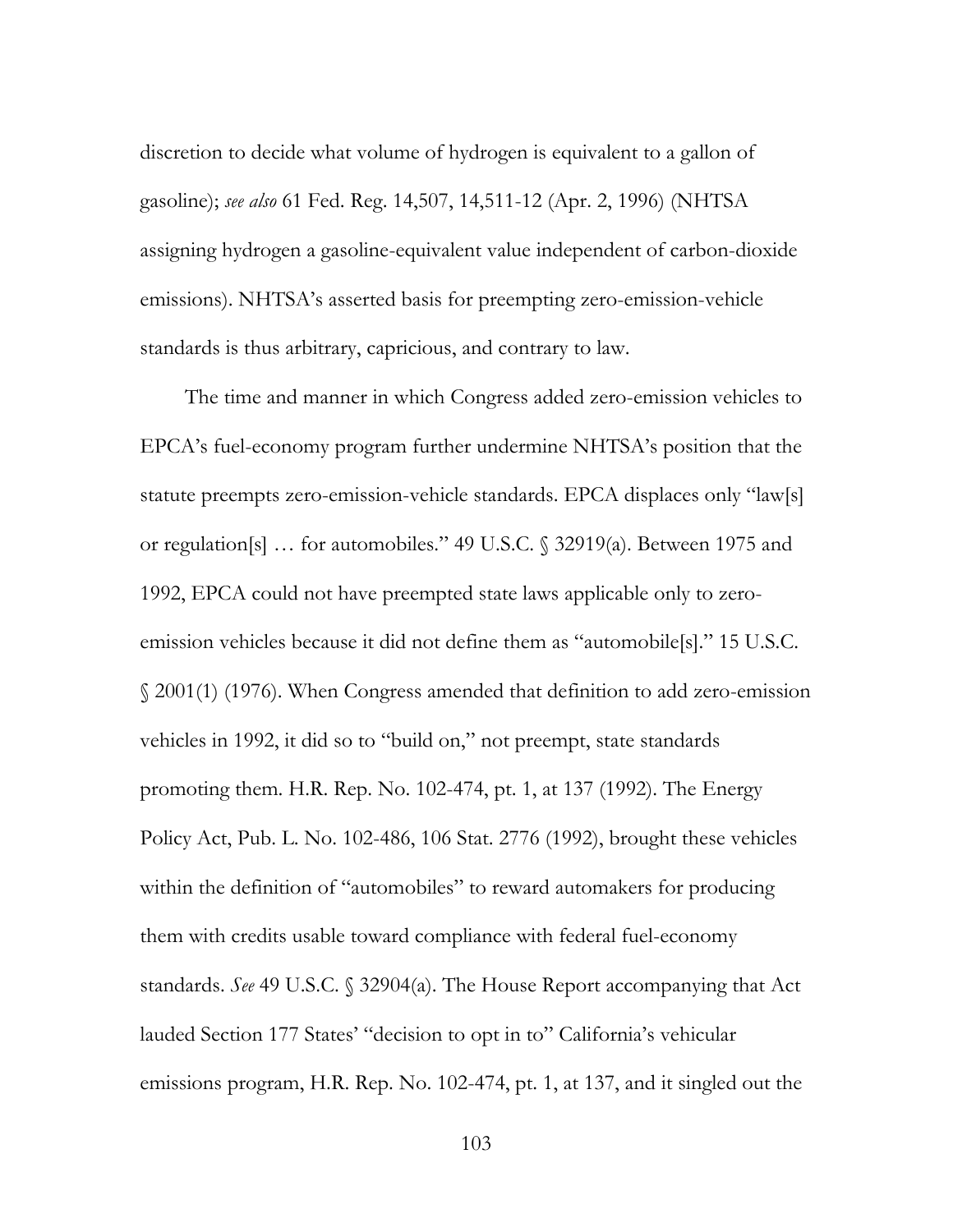nascent zero-emission-vehicle standard for praise, *id.*, pt. 2, at 87, 90-92. It is not reasonable to suppose that Congress intended to preempt that standard or any future zero-emission-vehicle standard California might adopt—by redefining zero-emission vehicles as "automobiles."29

Even as Congress appended zero-emission vehicles to EPCA's definition of "automobile," the Energy Policy Act prohibited NHTSA from "considering the[ir] fuel economy" when setting federal fuel-economy standards. 49 U.S.C. § 32902(h)(1); *see also id.* § 32901(a)(1), (8). That prohibition ensures that policies promoting zero-emission vehicles do not affect federal fuel-economy *standards* at all, let alone "directly and substantially." JA\_\_\_\_ [FinalAction51314]. When issuing the Preemption Rule, NHTSA ignored public comments highlighting this statutory prohibition and thus "entirely failed to consider [this] important aspect of the problem" before the agency.

<sup>&</sup>lt;sup>29</sup> NHTSA's disregard of the statutory language limiting preemption under EPCA to those laws applicable to covered automobiles has other impermissible implications. For example, it leads NHTSA to suggest that EPCA's preemptive reach extends beyond the manufacture or sale of new vehicles to displace state and local "in use" vehicle regulations. JA\_\_[FinalAction51318] & n.96. EPCA, which regulates only vehicle *manufacturers*, cannot immunize vehicle *owners* from any constraint related to fuel-economy standards. NHTSA's sweeping view of EPCA preemption undoes the agency's assurance that States and municipalities may promote zero-emission vehicles "in many different ways, such as through … appropriately tailored incentives" like discounts on tolls or access to restricted lanes. JA\_\_[FinalAction51321].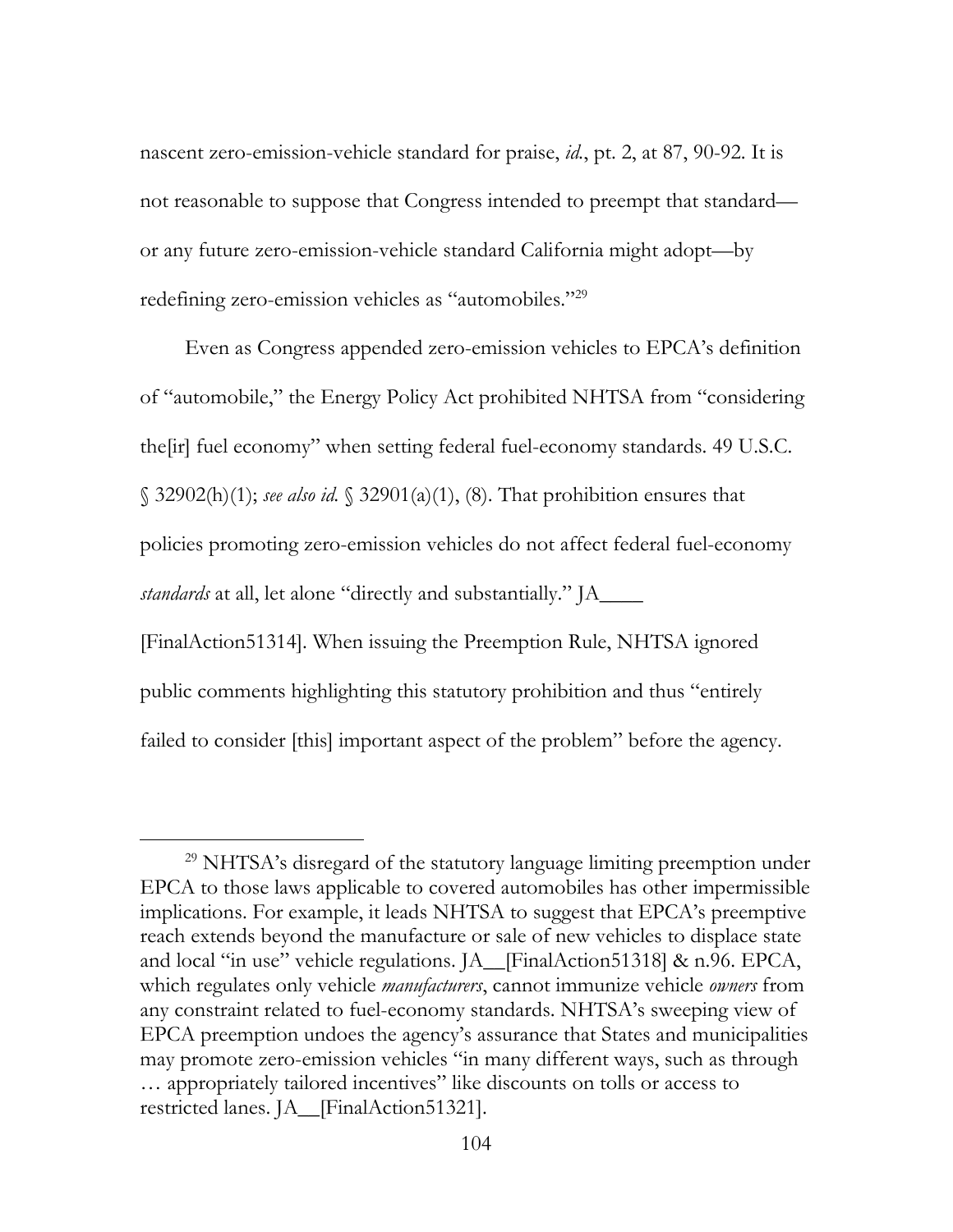*State Farm*, 463 U.S. at 43; *see also* JA\_\_-\_\_, \_\_\_[NHTSA-2018-0067- 11873\_406-07,NHTSA-2018-0067-12000\_162].

# **(3) Emission standards' effect on automakers' strategy to comply with fuel-economy standards does not trigger preemption**

NHTSA argues that the second-order effect of greenhouse gas and zeroemission-vehicle standards on automakers' "strategy to comply with" federal fuel-economy standards triggers preemption under EPCA.

#### JA\_\_[FinalAction51320]. That is wrong.

To the extent state greenhouse gas and zero-emission-vehicle standards prompt individual manufacturers to improve their fleet-average fuel economy, those emission standards further, rather than frustrate, EPCA's dominant aim of petroleum conservation. That effect does not trigger preemption because the statute provides only for "a minimum level of average fuel economy applicable to a manufacturer in a model year." 49 U.S.C. § 32901(a)(6). Automakers are not penalized for exceeding that federal minimum. Rather, they *benefit* by accruing compliance "credits" they can spend to attain compliance in other model years or trade to other manufacturers for cash. *Id.* § 32903.

Emission standards that improve fuel economy are nothing new. Shortly before EPCA was enacted, California's standards had improved fuel economy by forcing adoption of catalytic-converter technology. *See* H.R. Rep. No. 94-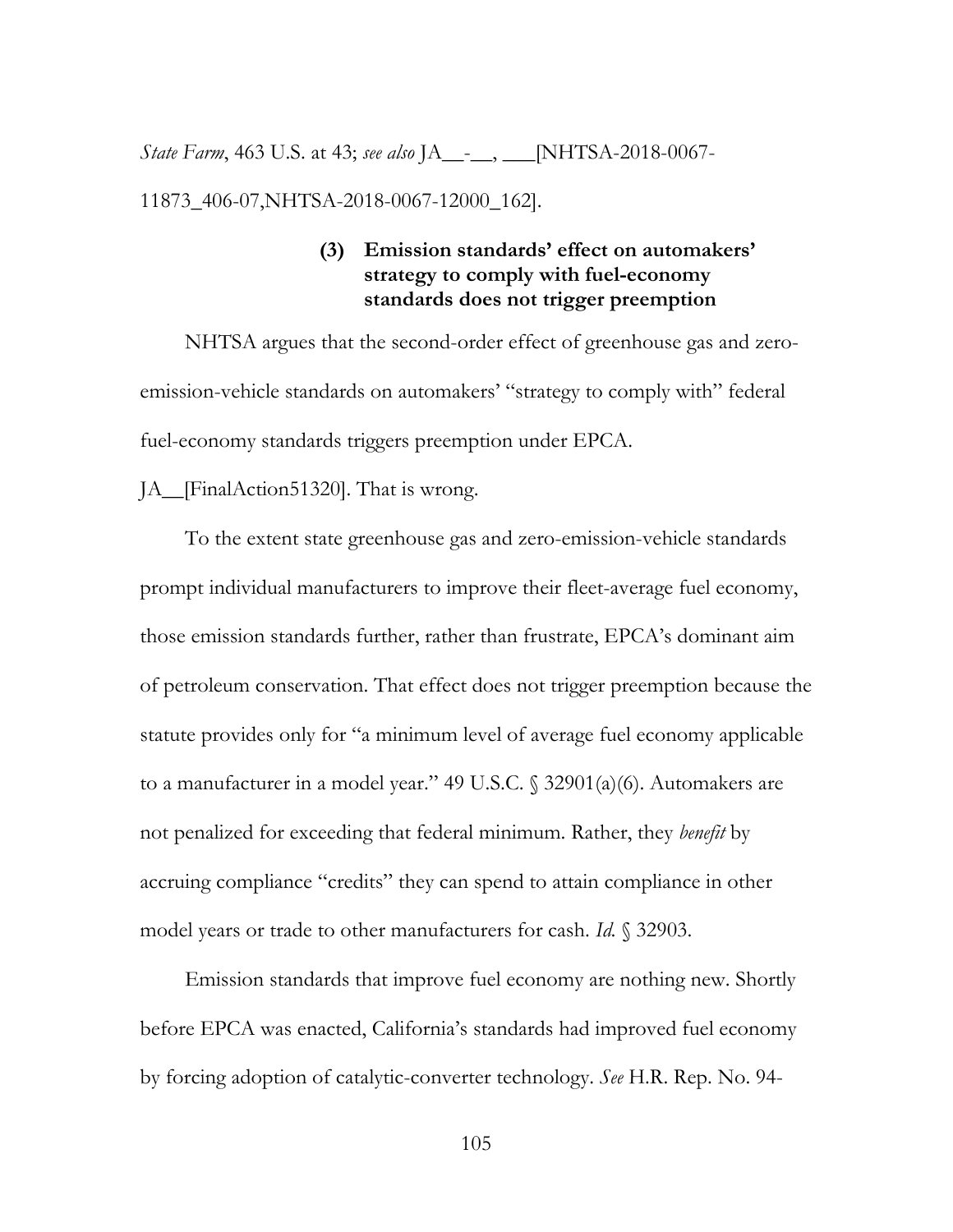340, at 86-87 (citing significant fuel-economy improvement between model years 1974 and 1975). Two years later, legislators recognized emission standards' potential to spur adoption of other technologies that significantly improve fuel economy. H.R. Rep. No. 95-294, at 242, 247 (1977). Had Congress wanted to preempt state emission standards for that reason, it would have said so. But the Clean Air Act Amendments of 1977 broadened state authority without even hinting at the sea change in preemption NHTSA now claims occurred in 1975. *See* 42 U.S.C. § 7507 (authorizing other States to adopt standards identical to California's); *id.* § 7543(b)(3) (amendment providing that "compliance with such State standards shall be treated as compliance with applicable Federal standards for [Clean Air Act] purposes"). "Congress' silence on the pre-emption of state [laws] that Congress previously sought to foster counsels against pre-emption" of those laws. *Cal. Div. of Labor Stds. Enforcement v. Dillingham Constr.*, 519 U.S. 316, 331 n.7 (1997). Indeed, it would turn preemption doctrine on its head to hold that EPCA accommodates state laws that impair energy conservation but displaces state laws that further it.<sup>30</sup>

<sup>&</sup>lt;sup>30</sup> It is of no moment that Congress did not have state greenhouse gas or zero-emission-vehicle standards before it when enacting EPCA. "While every statute's *meaning* is fixed at the time of enactment, new *applications* may arise in light of changes in the world." *Wisc. Cent.*, 138 S. Ct. at 2074; *see also Bostock*, 2020 WL 3146686 at \*15-\*17. EPCA does not preempt *any* emission standard applicable by reason of Section 209(b) of the Clean Air Act, whatever the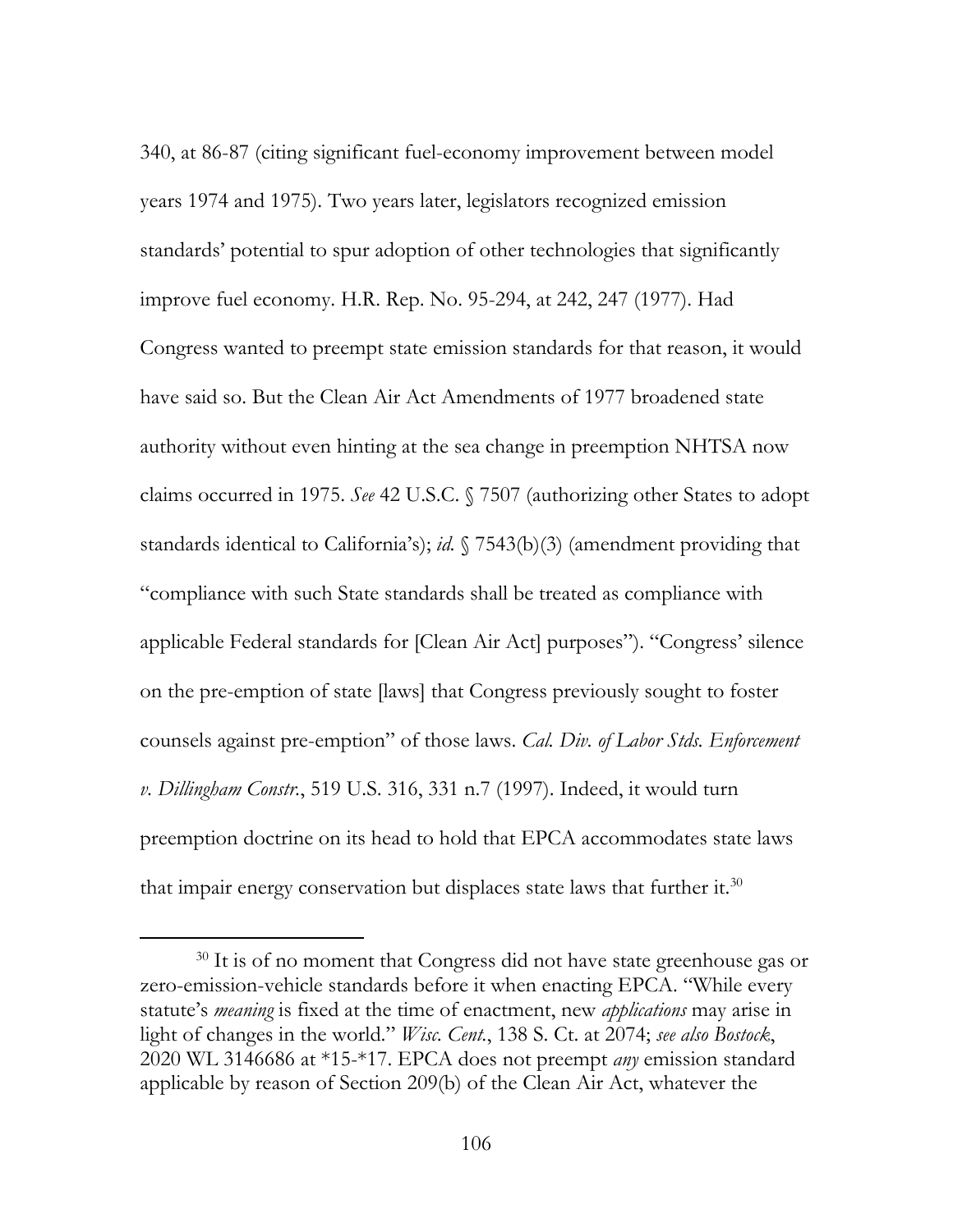The second-order effect of emission standards on automakers' "strategy to comply with" federal fuel-economy standards does not trigger preemption. JA\_\_[FinalAction51320]. "[M]yriad state laws in areas traditionally subject to local regulation"—such as workplace-safety laws, minimum-wage requirements, and incentives like rebates for certain vehicles—likewise impact automakers' compliance strategies. *Travelers*, 514 U.S. at 668. But "Congress could not possibly have intended" that a federal fuel-economy program displace all those laws. *Id.* State greenhouse gas and zero-emission-vehicle standards are not expressly preempted by EPCA.

## **D. NHTSA Errs in Interpreting EPCA to Impliedly Preempt Greenhouse Gas and Zero-Emission-Vehicle Standards**

The Preemption Rule's pronouncements on implied preemption are also unlawful. To begin with, NHTSA "has not concluded that implied preemption broadens the scope of preemption established by Congress" in EPCA's express preemption clause. JA\_\_[FinalAction51318]. Indeed, the agency maintains that "conflict principles of implied preemption do not apply in fields where Congress has enacted an express preemption provision."  $IA$ 

 $\overline{a}$ 

direction or magnitude of its effect on fuel economy. *Cf. Int'l Union v. NLRB*, 675 F.2d 1257, 1259-62 (D.C. Cir. 1982) (declining to hold state law preempted due to change in circumstances after enactment of federal statute).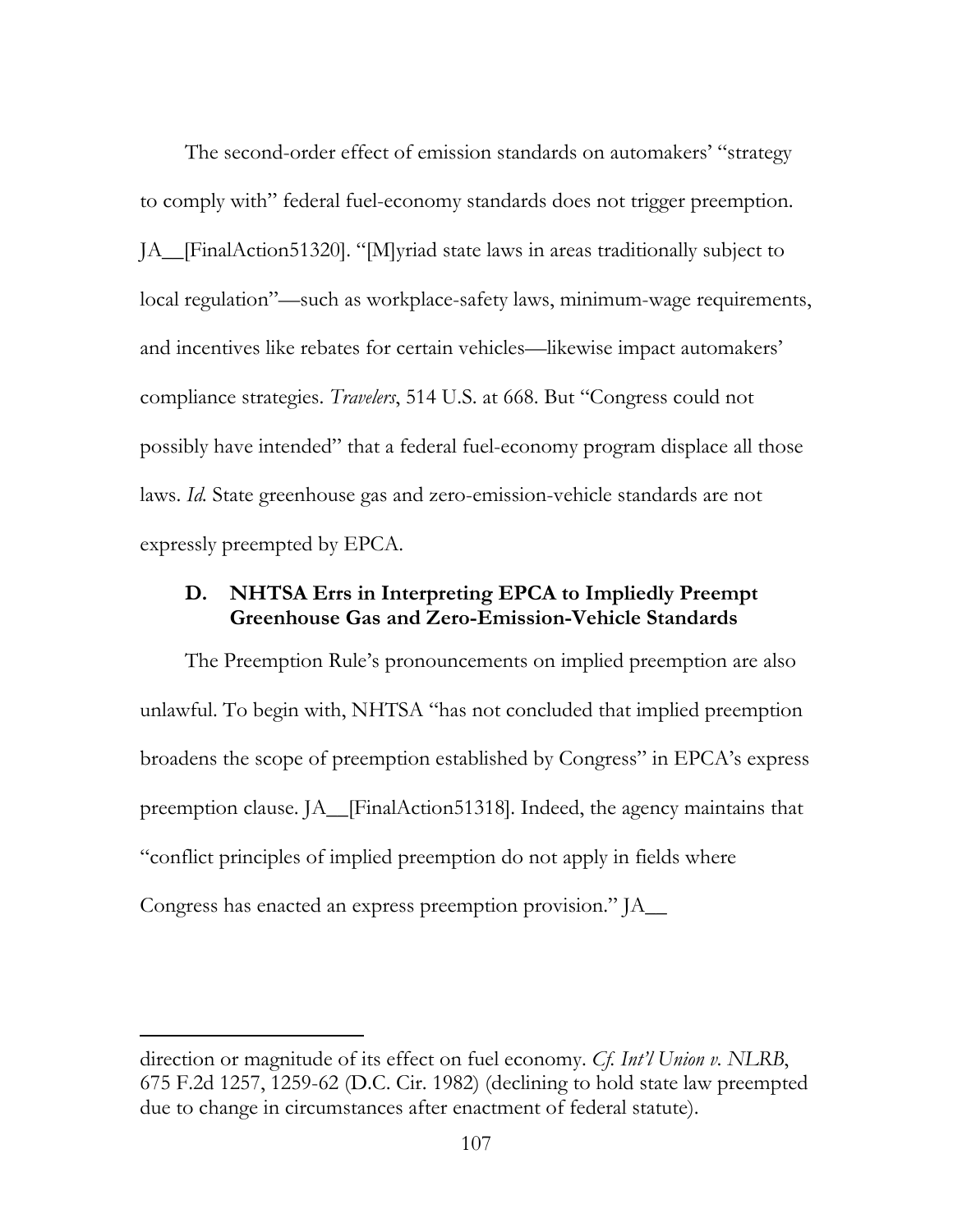[ProposedAction43236]; *see also* JA\_\_[FinalAction51312] ("fully reaffirm[ing]" that view).

In any event, the Preemption Rule falls short of the "high threshold [that] must be met if a state law is to be [conflict] preempted." *Chamber of Commerce v. Whiting*, 563 U.S. 582, 607 (2011) (plurality opinion) (quotation marks omitted). For the reasons stated above in connection with express preemption, the rule does not show that any, much less all, state greenhouse gas or zero-emissionvehicle standards "stand[] as an obstacle to the accomplishment and execution of the full purposes and objectives of" EPCA. *Sickle v. Torres Adv. Enter. Solutions, LLC*, 884 F.3d 338, 347 (D.C. Cir. 2018); *see also Mozilla*, 940 F.3d at 81 (explaining that conflict preemption is "incapable of resolution in the abstract, let alone in gross").

#### **E. NHTSA Violated the National Environmental Policy Act**

Finally, the Preemption Rule must be set aside because NHTSA issued it "without observance of procedure required by" the National Environmental Policy Act. 5 U.S.C.  $\sqrt{706(2)(D)}$ . That statute requires federal agencies to prepare an environmental impact statement or environmental assessment for actions, including the "interpret[ations]" of federal statutes, 40 C.F.R. § 1508.18(b)(1), that significantly affect the quality of the human environment, 42 U.S.C. § 4332(2)(C). NHTSA's decision to issue a regulation that is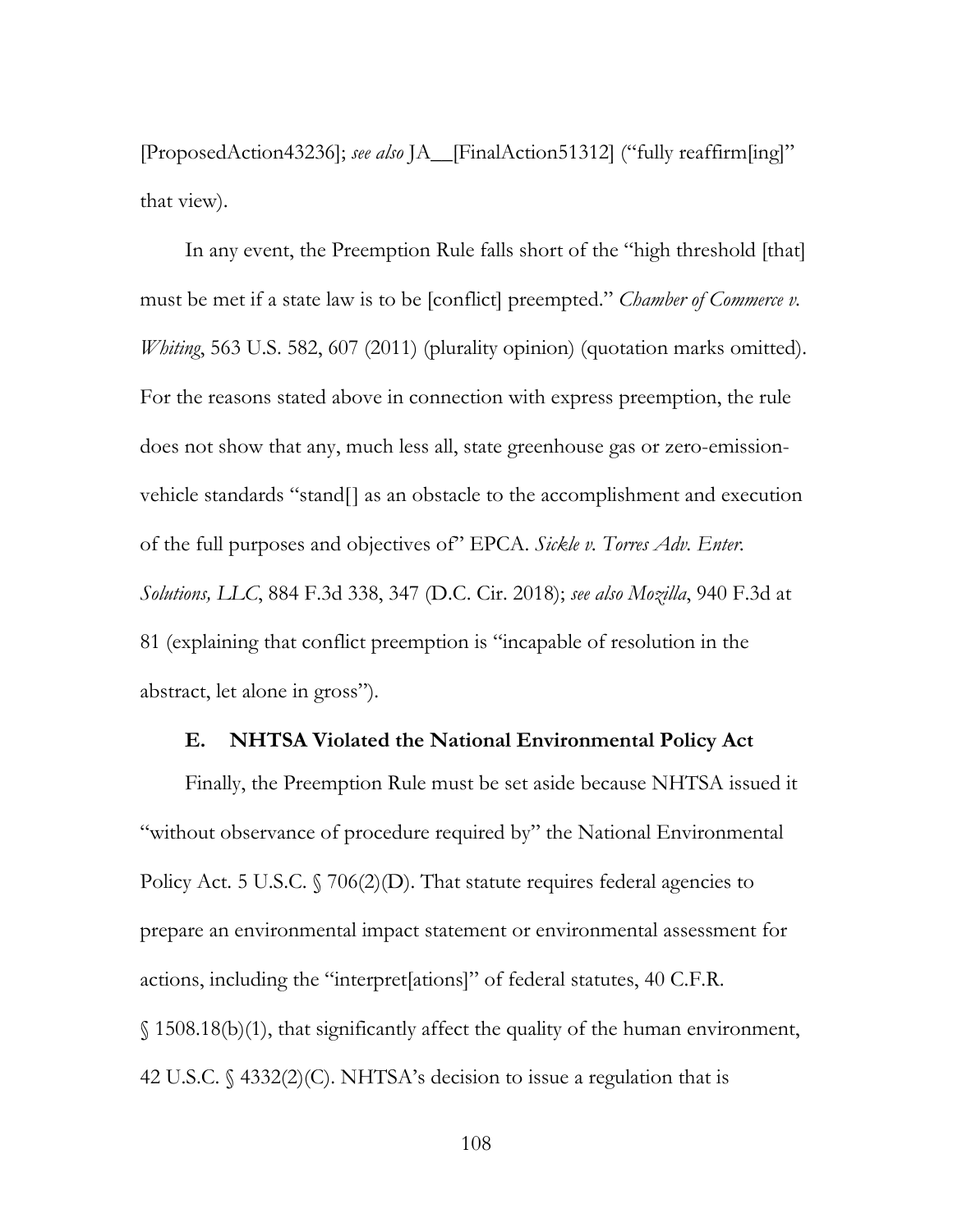"inconsistent" with state emission standards and will "directly or indirectly" increase air pollution is a quintessentially discretionary action requiring this environmental review.31 *See* 49 C.F.R. §§ 520.4(b)(3), 520.5(b)(6)(i), (b)(8),  $(b)(9)$ .

NHTSA asserts that the National Environmental Policy Act does not apply to the Preemption Rule because the agency "lacks discretion over EPCA's preemptive effect." JA\_\_\_[FinalAction51354]. *But see* JA\_\_[FinalAction51320] & n.118 (NHTSA requesting *Chevron* deference). If any ambiguity exists in EPCA, NHTSA's statutory interpretation would axiomatically reflect an exercise of discretion and thus require compliance with the National Environmental Policy Act. But even if ambiguity did not exist, NHTSA "cannot ... seriously argue that [it] did not have control over the issuance of its own Rule" declaring long-standing state emission standards preempted. *Humane Soc. of U.S. v. Johanns*, 520 F. Supp. 2d 8, 20-21 (D.D.C. 2007). NHTSA's failure to comply with the National Environmental Policy Act provides an additional basis for vacatur of the Preemption Rule. *See Am. Bird Conservancy, Inc. v. FCC,* 516 F.3d 1027, 1034-35 (D.C. Cir. 2008).

 <sup>31</sup> *See* JA\_\_\_-\_\_[NHTSA-2017-0069-0497\_2-3] (discussing increase in air pollution and NHTSA's failure to analyze action alternatives); *see also* JA\_\_\_- \_\_[NHTSA-2017-0069-0608\_ADD1-2]; JA\_\_\_-\_\_[NHTSA-2017-0069-  $0499$   $3-4$ ].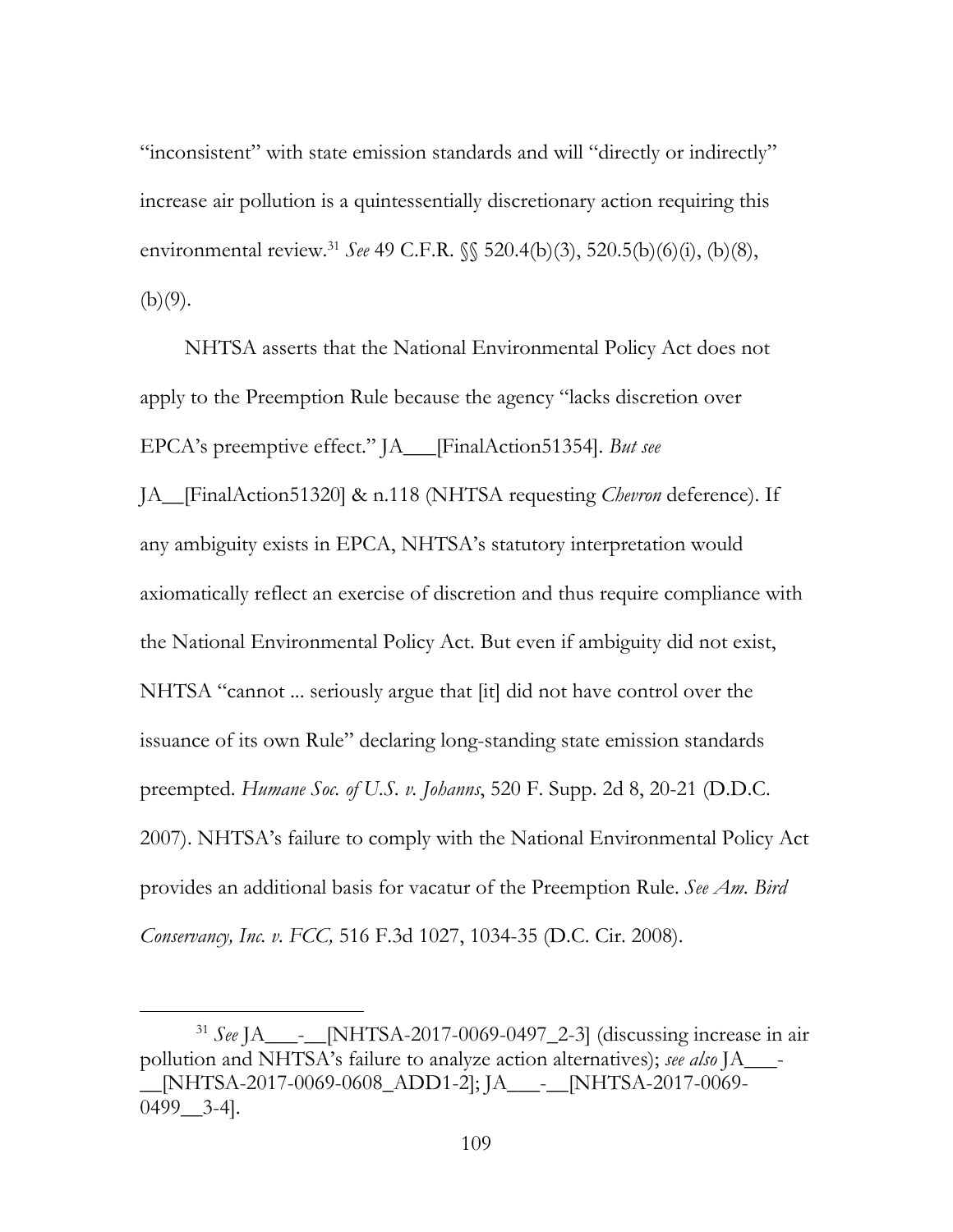#### **CONCLUSION**

At every turn in their quest to eliminate state authority to set greenhouse gas and zero-emission-vehicle standards, EPA and NHTSA reached beyond their own authorities, casually set aside decades-long interpretations and practices approved by courts, disregarded statutory text and history that clearly establish congressional intent, ignored the record, and flouted core procedural requirements of administrative law.

This Court should vacate EPA's Waiver Withdrawal and Section 177 Determination. The Court should dismiss the protective petitions challenging NHTSA's action for lack of jurisdiction or, in the alternative, vacate that action.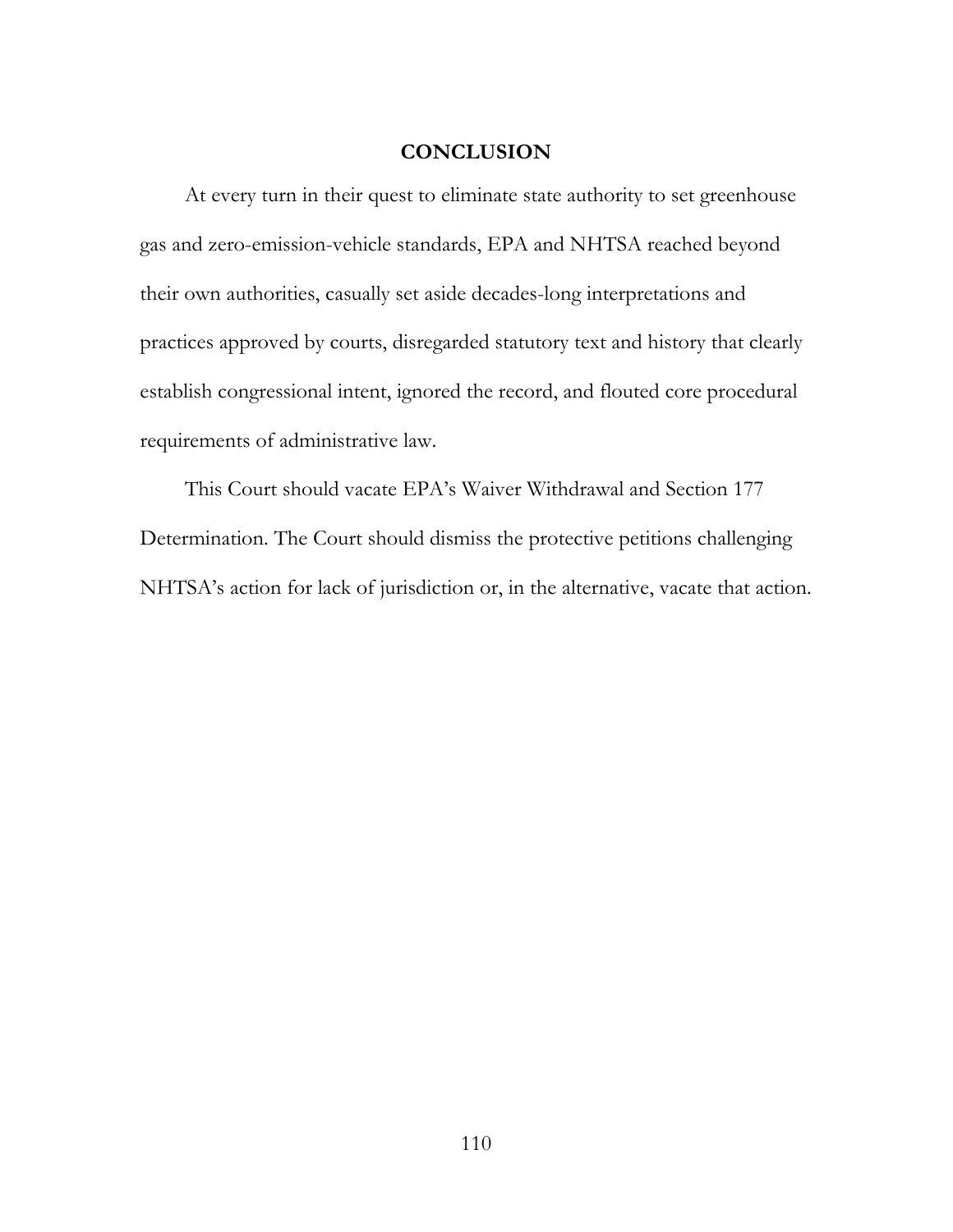*For Petitioners in Cases No. 19-1230, 19- 1243, 20-1178:* 

*/s/ Matthew Littleton* MATTHEW LITTLETON SEAN H. DONAHUE Donahue, Goldberg, Weaver & Littleton 1008 Pennsylvania Avenue SE Washington, DC 20003 (202) 683-6895 matt@donahuegoldberg.com

VICKIE L. PATTON PETER M. ZALZAL ALICE HENDERSON Environmental Defense Fund 2060 Broadway, Suite 300 Boulder, CO 80302 (303) 447-7215 vpatton@edf.org

*Counsel for Environmental Defense Fund* 

Dated: June 26, 2020 Respectfully submitted,

*For Petitioners in Cases No. 19-1239, 19- 1246:*

FOR THE STATE OF CALIFORNIA

XAVIER BECERRA Attorney General of California ROBERT BYRNE EDWARD H. OCHOA Senior Assistant Attorneys General GARY E. TAVETIAN DAVID A. ZONANA Supervising Deputy Attorneys General JESSICA BARCLAY-STROBEL JULIA K. FORGIE MEREDITH J. HANKINS KAVITA LESSER CAROLYN NELSON ROWAN TIMOTHY E. SULLIVAN JONATHAN A. WIENER Deputy Attorneys General

*/s/ M. Elaine Meckenstock*  M. ELAINE MECKENSTOCK Deputy Attorney General 1515 Clay Street, 20th Floor Oakland, CA 94612-0550 Telephone: (510) 879-0299 Elaine.Meckenstock@doj.ca.gov

*Attorneys for Petitioner State of California, by and through its Governor Gavin Newsom, Attorney General Xavier Becerra, and California Air Resources Board*

*Additional Counsel on Following Pages*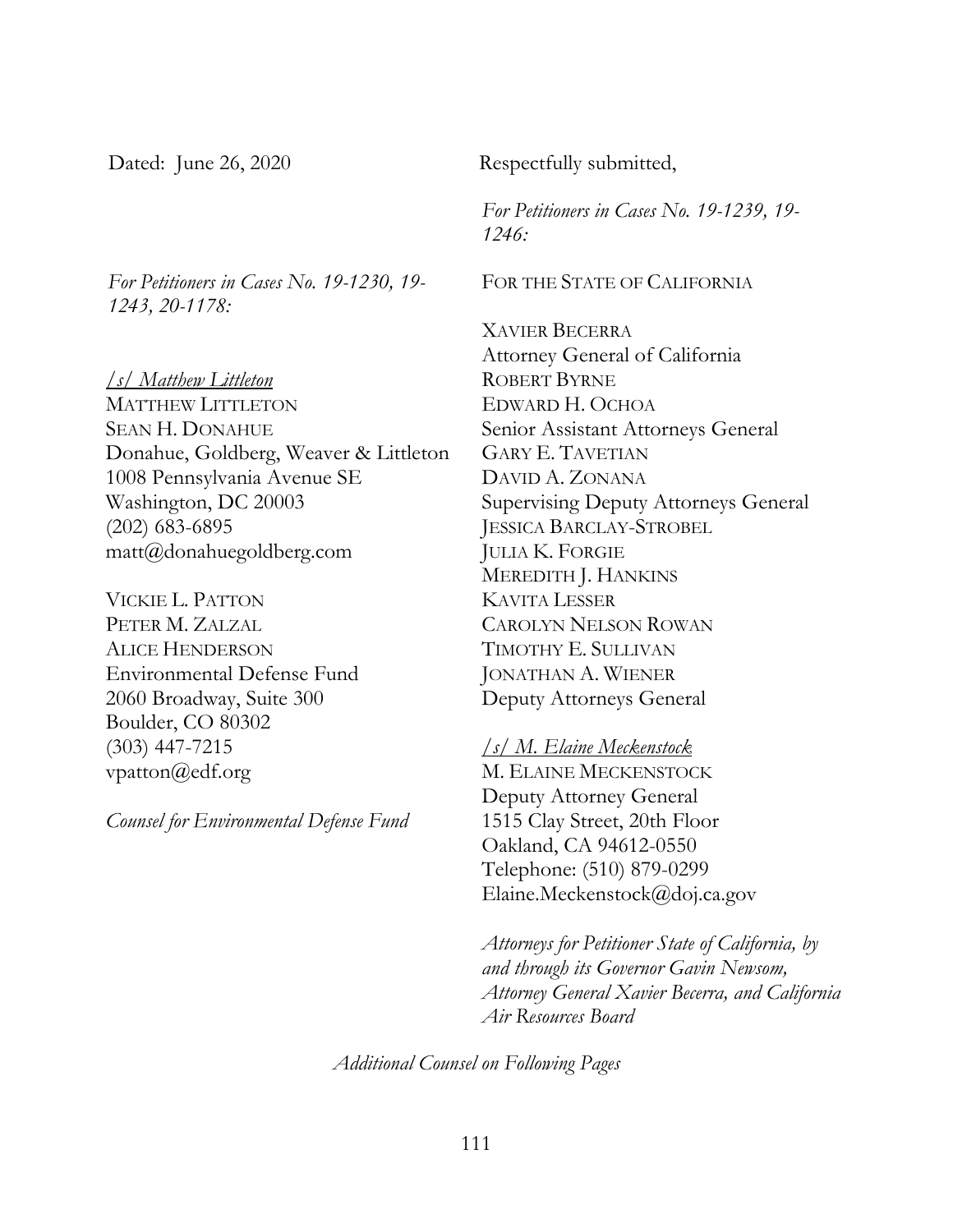*Additional Counsel in Cases No. 19-1239, 19-1246:*

FOR THE STATE OF COLORADO

PHIL WEISER Colorado Attorney General

*/s/ Eric R. Olson*  ERIC R. OLSON Solicitor General Office of the Attorney General 1300 Broadway, 10th Floor Denver, CO 80203 Telephone: (720) 508-6548 eric.olson@coag.gov

*Attorneys for Petitioner State of Colorado*

FOR THE STATE OF DELAWARE

KATHLEEN JENNINGS Attorney General of the State of Delaware

*/s/ Kayli H. Spialter*  KAYLI H. SPIALTER CHRISTIAN WRIGHT Deputy Attorneys General Delaware Department of Justice 820 N. French Street, 6th Floor Wilmington, DE 19801 Telephone: (302) 395-2604 Kayli.spialter@delaware.gov

*Attorneys for Petitioner State of Delaware*

FOR THE STATE OF CONNECTICUT

WILLIAM TONG Attorney General of Connecticut MATTHEW I. LEVINE Assistant Attorney General

*/s/ Scott N. Koschwitz*  SCOTT N. KOSCHWITZ Assistant Attorney General 165 Capitol Avenue Hartford, CT 06106 Telephone: (860) 808-5250 Fax: (860) 808-5386 Scott.Koschwitz@ct.gov

*Attorneys for Petitioner State of Connecticut*

FOR THE DISTRICT OF COLUMBIA

KARL A. RACINE Attorney General for the District of Columbia

#### */s/ Loren L. AliKhan*

LOREN L. ALIKHAN Solicitor General Office of the Attorney General for the District of Columbia One Judiciary Square 441 4th Street, NW, Suite 630 South Washington, D.C. 20001 Telephone: (202) 727-6287 Fax: (202) 730-1864 Loren.AliKhan@dc.gov

*Attorneys for Petitioner District of Columbia*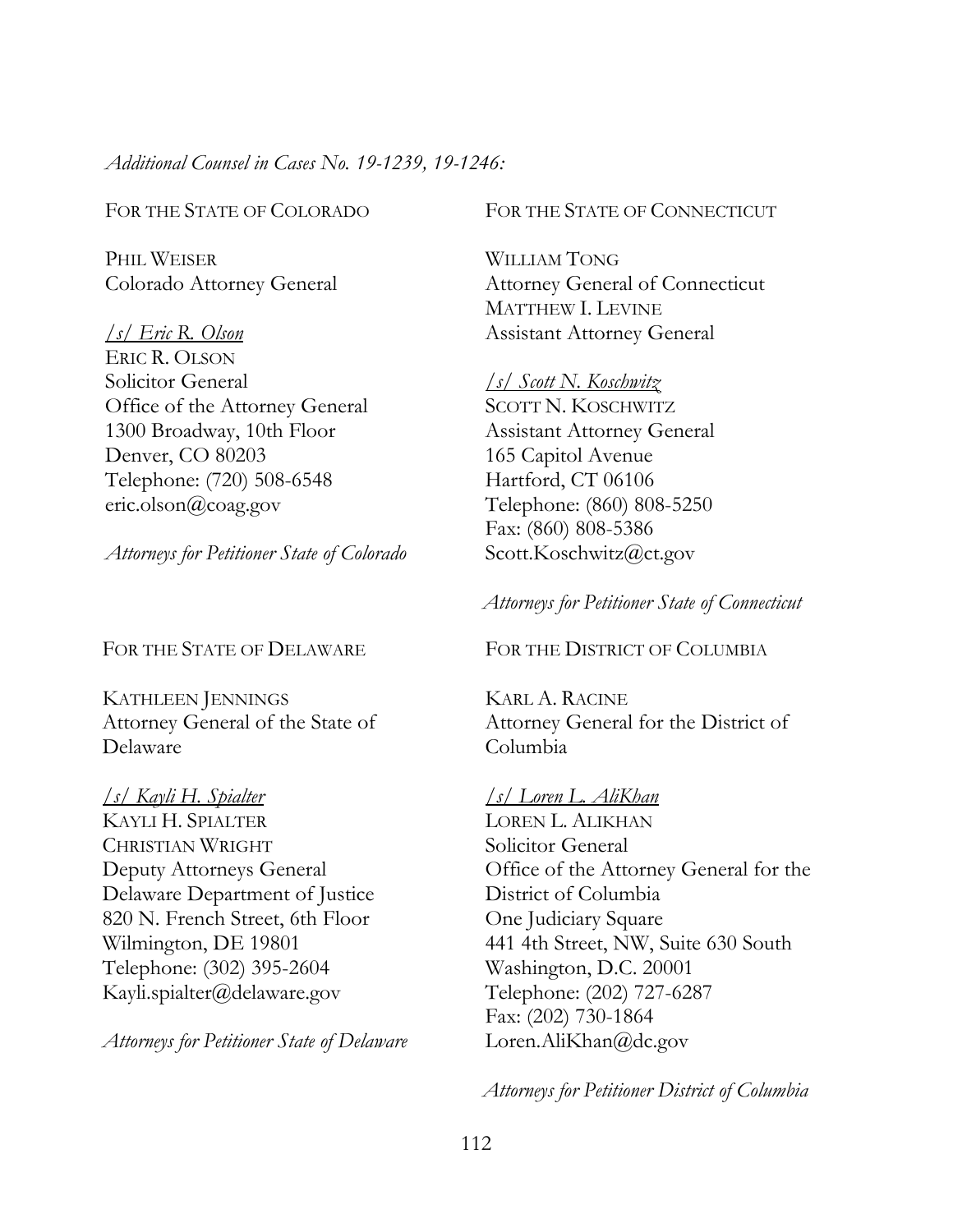FOR THE STATE OF HAWAII

CLARE E. CONNORS Attorney General

#### */s/ William F. Cooper*

WILLIAM F. COOPER Deputy Attorney General State of Hawaii Office of the Attorney General 425 Queen Street Honolulu, HI 96813 Telephone: (808) 586-4070 Bill.F.Cooper@Hawaii.gov

*Attorneys for Petitioner State of Hawaii* 

FOR THE STATE OF ILLINOIS

KWAME RAOUL Attorney General of Illinois MATTHEW J. DUNN Chief, Environmental Enforcement/ Asbestos Litigation Division JASON E. JAMES Assistant Attorney General

#### */s/ Daniel I. Rottenberg*

DANIEL I. ROTTENBERG Assistant Attorney General 69 W. Washington St., 18th Floor Chicago, IL 60602 Telephone: (312) 814-3816 DRottenberg@atg.state.il.us

*Attorneys for Petitioner State of Illinois*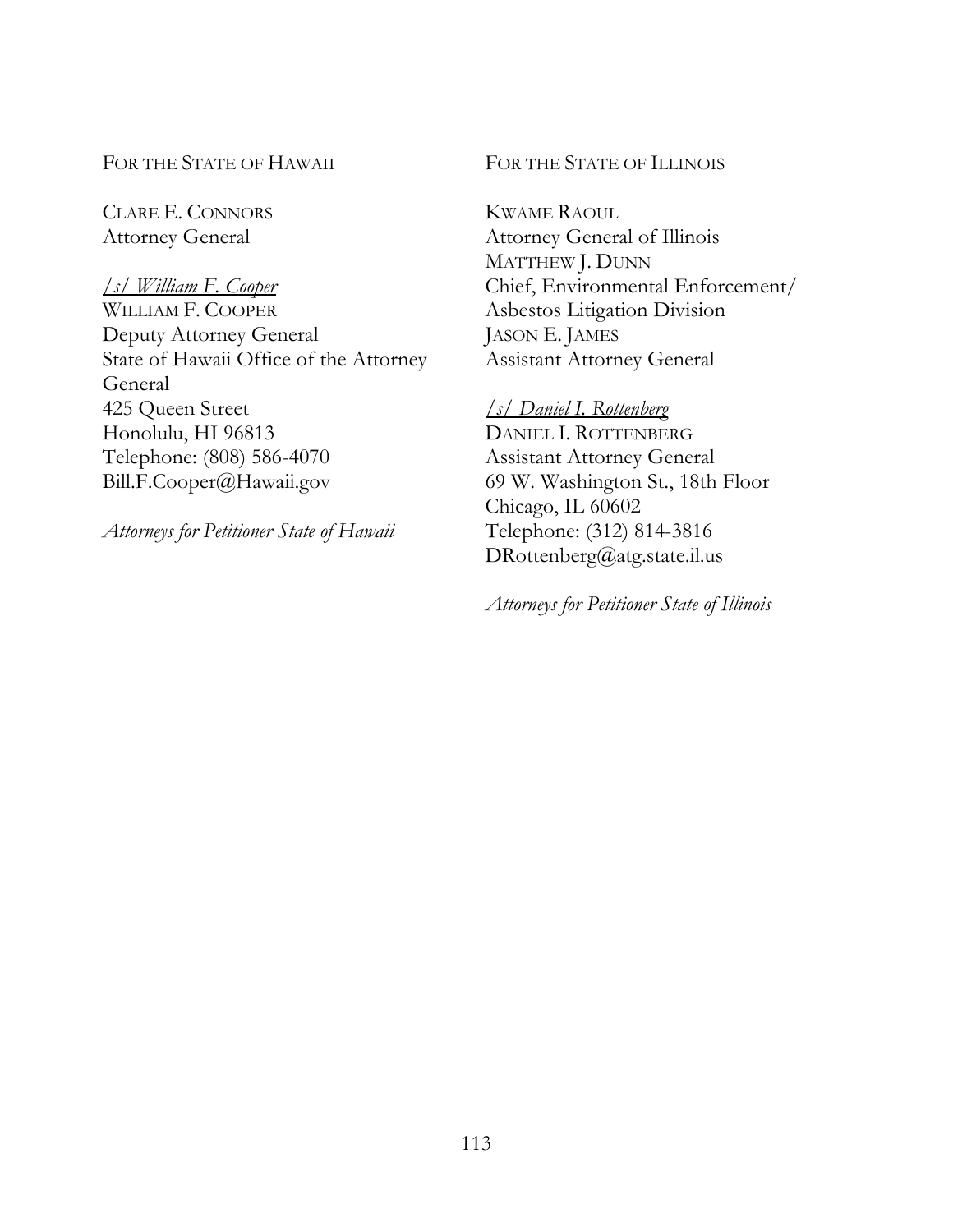FOR THE STATE OF MAINE

AARON M. FREY Attorney General of Maine

*/s/ Laura E. Jensen*  LAURA E. JENSEN Assistant Attorney General 6 State House Station Augusta, ME 04333 Telephone: (207) 626-8868 Fax: (207) 626-8812 Laura.Jensen@maine.gov

*Attorneys for Petitioner State of Maine*

### FOR THE STATE OF MARYLAND

BRIAN E. FROSH Attorney General of Maryland

# */s/ Cynthia M. Weisz*

CYNTHIA M. WEISZ Assistant Attorney General Office of the Attorney General Maryland Department of the Environment 1800 Washington Blvd. Baltimore, MD 21230 Telephone: (410) 537-3014 cynthia.weisz2@maryland.gov

JOHN B. HOWARD, JR. JOSHUA M. SEGAL STEVEN J. GOLDSTEIN Special Assistant Attorneys General Office of the Attorney General 200 St. Paul Place Baltimore, MD 21202 Telephone: (410) 576-6300 jsegal@oag.state.md.us

*Attorneys for Petitioner State of Maryland*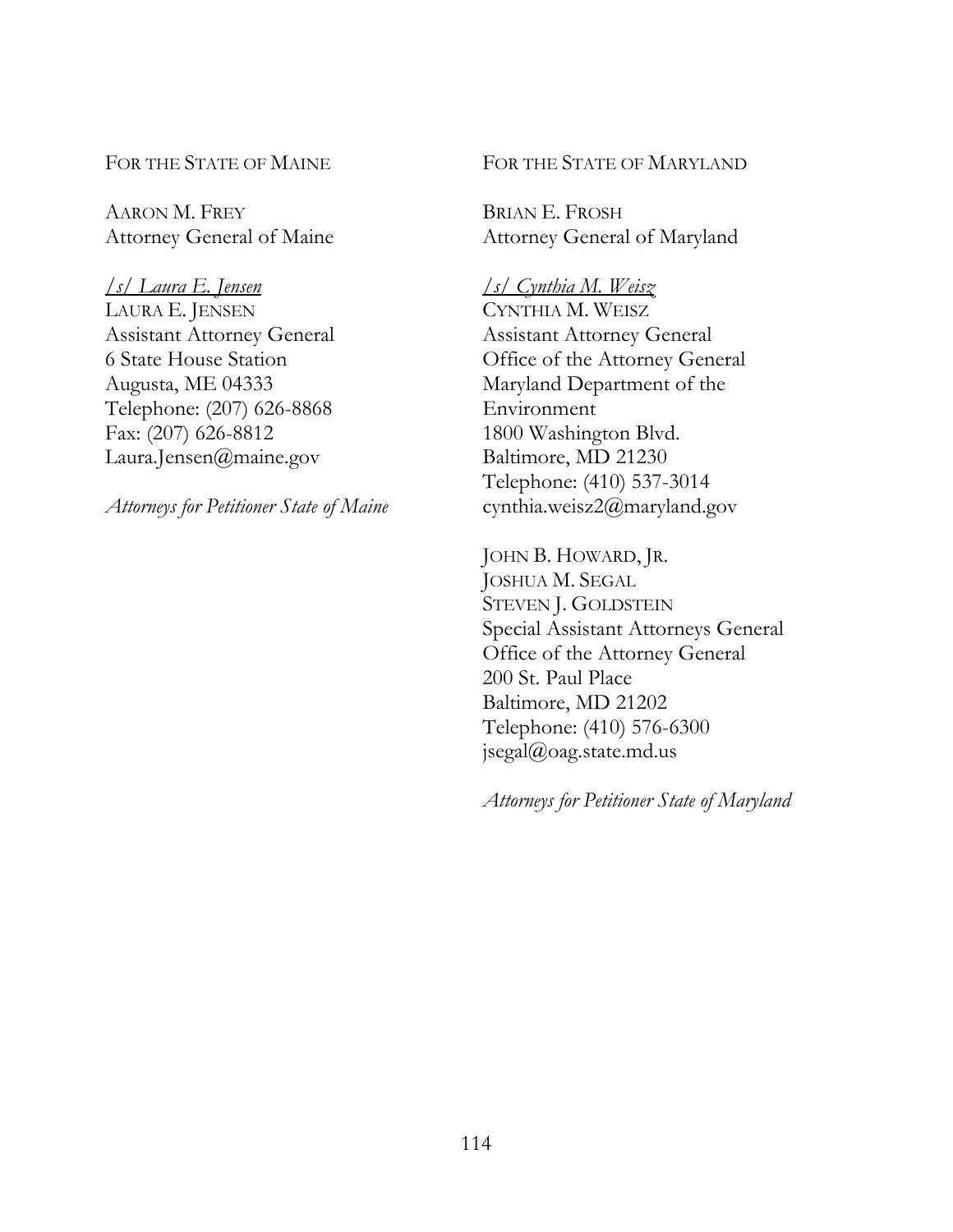FOR THE COMMONWEALTH OF **MASSACHUSETTS** 

MAURA HEALEY Attorney General CHRISTOPHE COURCHESNE Assistant Attorney General Chief, Environmental Protection Division CAROL IANCU Assistant Attorney General MEGAN M. HERZOG DAVID S. FRANKEL Special Assistant Attorneys General

## */s/ Matthew Ireland*

MATTHEW IRELAND Assistant Attorney General Office of the Attorney General Environmental Protection Division One Ashburton Place, 18th Floor Boston, MA 02108 Telephone: (617) 727-2200 matthew.ireland@mass.gov

*Attorneys for Petitioner Commonwealth of Massachusetts* 

FOR THE PEOPLE OF THE STATE OF MICHIGAN

DANA NESSEL Attorney General of Michigan

*/s/ Neil D. Gordon* NEIL D. GORDON GILLIAN E. WENER Assistant Attorneys General Michigan Department of Attorney General Environment, Natural Resources and Agriculture Division P.O. Box 30755 Lansing, MI 48909 Telephone: (517) 335-7664 gordonn1@michigan.gov

*Attorneys for Petitioner People of the State of Michigan*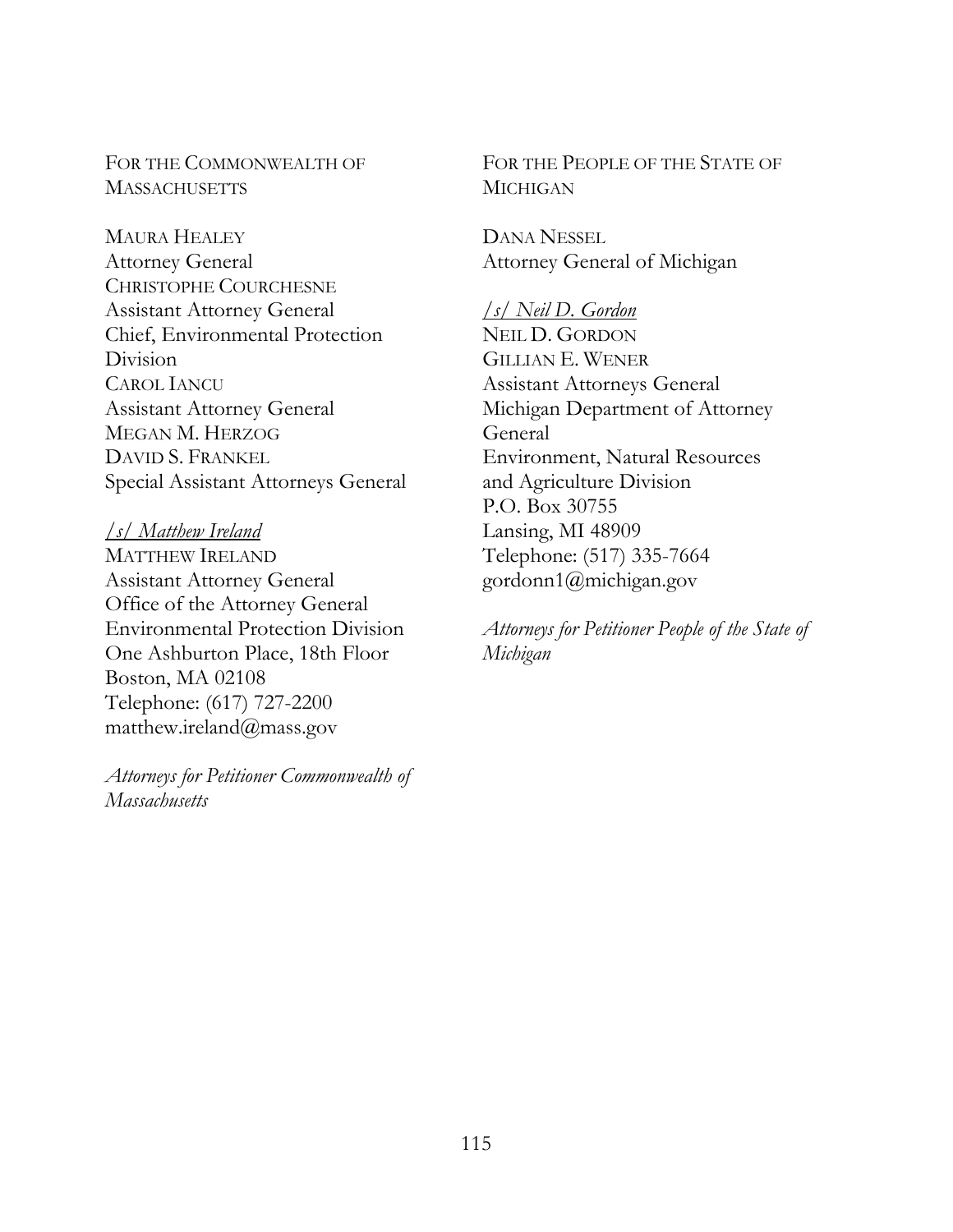FOR THE STATE OF MINNESOTA

KEITH ELLISON Attorney General of Minnesota

*/s/ Peter N. Surdo*  PETER N. SURDO Special Assistant Attorney General 445 Minnesota Street, Suite 900 St. Paul, MN, 55101 Telephone: (651) 757-1061 Peter.Surdo@ag.state.mn.us

*Attorneys for Petitioner State of Minnesota*

FOR THE STATE OF NEVADA

AARON D. FORD Attorney General of Nevada

*/s/ Heidi Parry Stern*  HEIDI PARRY STERN Solicitor General DANIEL P. NUBEL Deputy Attorney General Office of the Nevada Attorney General 100 N. Carson Street Carson City, NV 89701 HStern@ag.nv.gov

## *Attorneys for Petitioner State of Nevada*

### FOR THE STATE OF NEW JERSEY

GURBIR S. GREWAL Attorney General of New Jersey

# */s/ Lisa Morelli*

LISA MORELLI Deputy Attorney General 25 Market St., PO Box 093 Trenton, NJ 08625-0093 Telephone: (609) 376-2745 Fax: (609) 341-5031 Lisa.morelli@law.njoag.gov

*Attorneys for Petitioner State of New Jersey* 

### FOR THE STATE OF NEW MEXICO

HECTOR BALDERAS Attorney General of New Mexico

### */s/ William Grantham*

WILLIAM GRANTHAM Assistant Attorney General State of New Mexico Office of the Attorney General Consumer & Environmental Protection Division 201 Third Street NW, Suite 300 Albuquerque, NM 87102 Telephone: (505) 717-3520 wgrantham@nmag.gov

*Attorneys for Petitioner State of New Mexico*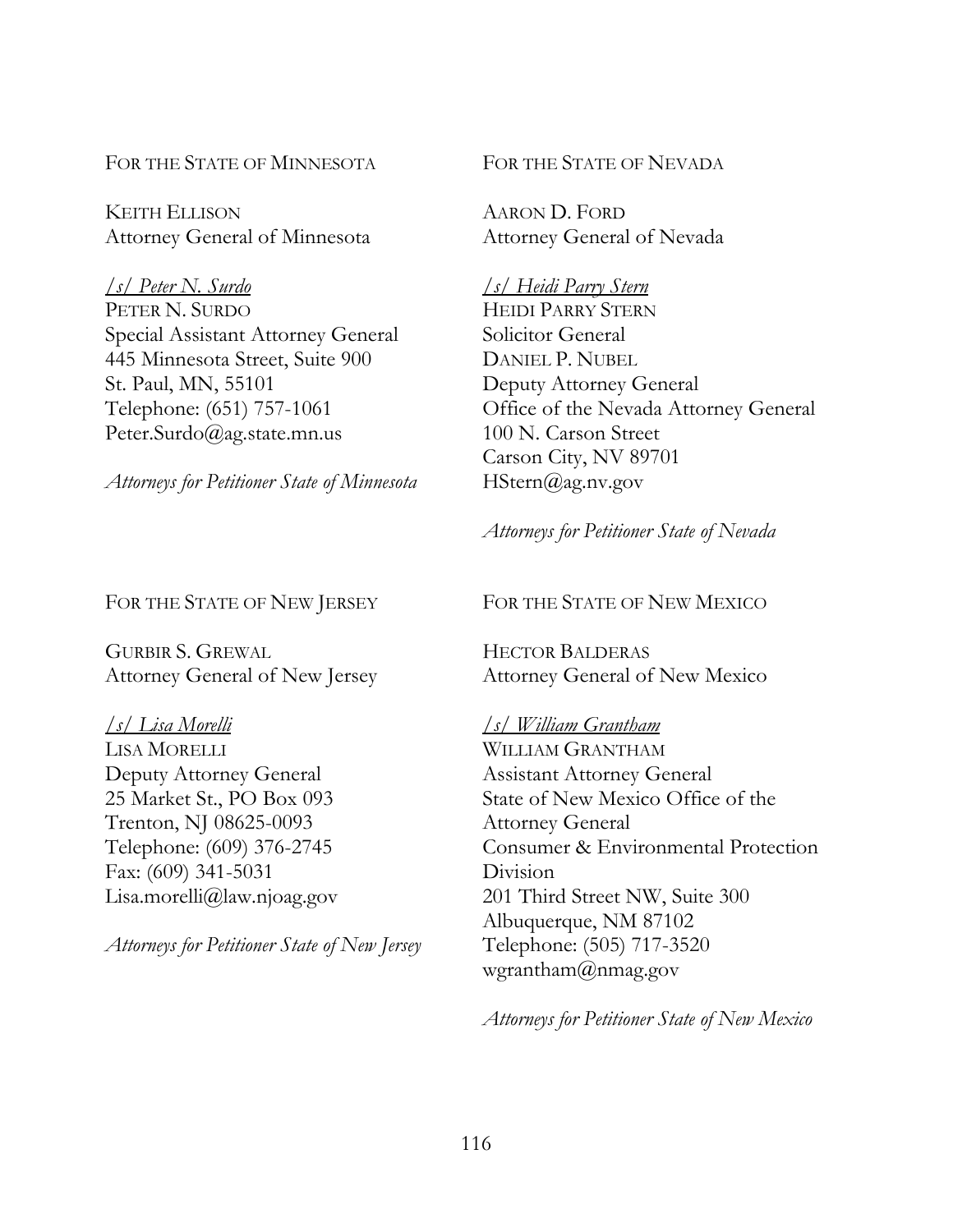# FOR THE STATE OF NEW YORK

LETITIA JAMES Attorney General of New York YUEH-RU CHU Chief, Affirmative Litigation Section Environmental Protection Bureau AUSTIN THOMPSON Assistant Attorney General

# */s/ Gavin G. McCabe*

GAVIN G. MCCABE Assistant Attorney General 28 Liberty Street, 19th Floor New York, NY 10005 Telephone: (212) 416-8469 gavin.mccabe@ag.ny.gov

*Attorneys for Petitioner State of New York* 

## FOR THE STATE OF NORTH CAROLINA

JOSHUA H. STEIN Attorney General DANIEL S. HIRSCHMAN Senior Deputy Attorney General FRANCISCO BENZONI Special Deputy Attorney General

# */s/ Asher P. Spiller*

ASHER P. SPILLER TAYLOR CRABTREE Assistant Attorneys General North Carolina Department of Justice P.O. Box 629 Raleigh, NC 27602 Telephone: (919) 716-6400

*Attorneys for Petitioner State of North Carolina*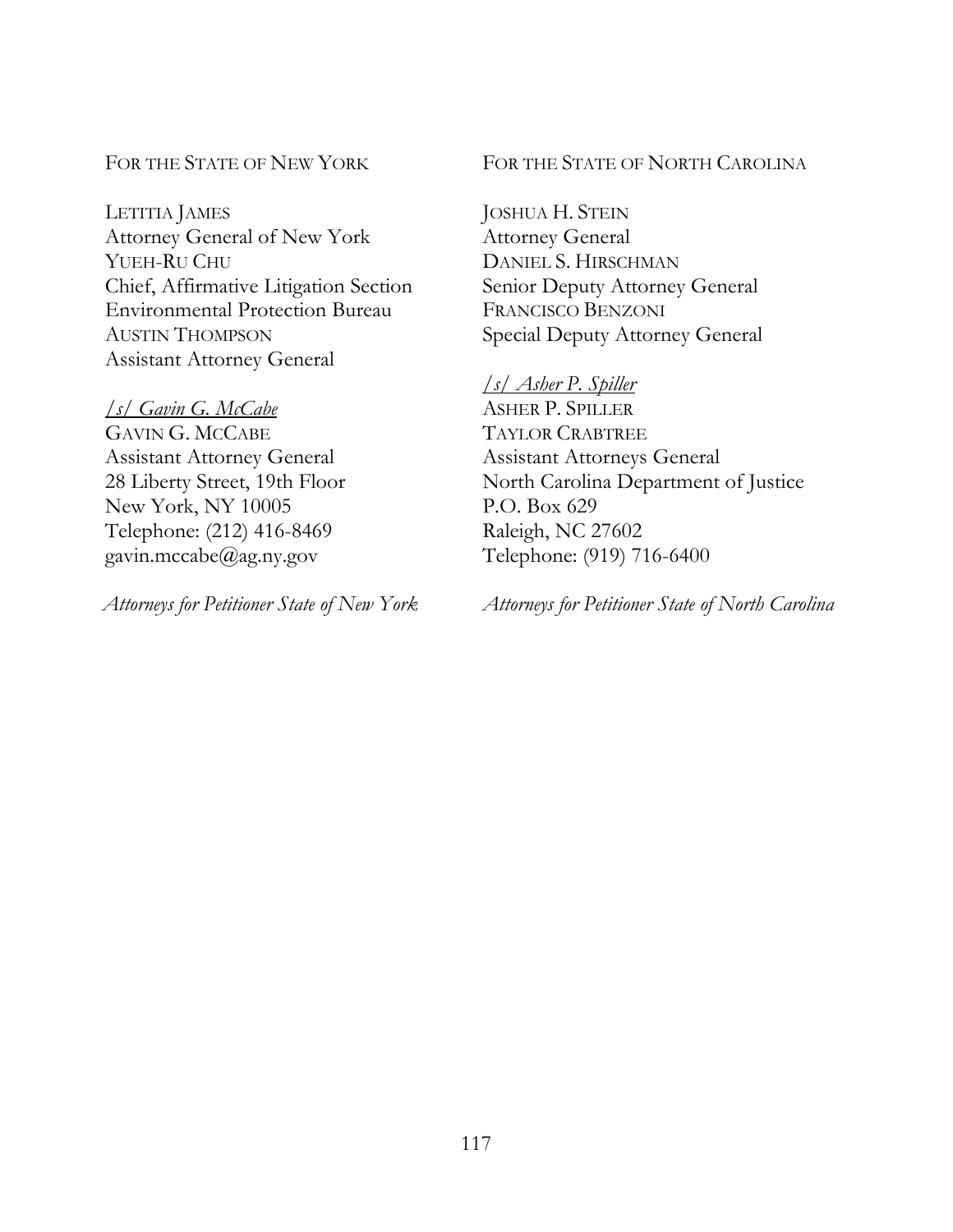FOR THE STATE OF OREGON

ELLEN F. ROSENBLUM Attorney General of Oregon

*/s/ Paul Garrahan*  PAUL GARRAHAN Attorney-in-Charge STEVE NOVICK Special Assistant Attorney General Natural Resources Section Oregon Department of Justice 1162 Court Street NE Salem, OR 97301-4096 Telephone: (503) 947-4593 Paul.Garrahan@doj.state.or.us Steve.Novick@doj.state.or.us

*Attorneys for Petitioner State of Oregon*

#### FOR THE STATE OF RHODE ISLAND

PETER F. NERONHA Attorney General of Rhode Island

*/s/ Gregory S. Schultz*  GREGORY S. SCHULTZ Special Assistant Attorney General Office of Attorney General 150 South Main Street Providence, RI 02903 Telephone: (401) 274-4400 gschultz@riag.ri.gov

*Attorneys for Petitioner State of Rhode Island* 

FOR THE COMMONWEALTH OF PENNSYLVANIA

JOSH SHAPIRO Attorney General of Pennsylvania MICHAEL J. FISCHER Chief Deputy Attorney General JACOB B. BOYER Deputy Attorney General

# */s/ Ann R. Johnston*

ANN R. JOHNSTON Senior Deputy Attorney General Office of Attorney General 1600 Arch St. Suite 300 Philadelphia, PA 19103 Telephone: (215) 560-2171 ajohnston@attorneygeneral.gov

*Attorneys for Petitioner Commonwealth of Pennsylvania* 

FOR THE STATE OF VERMONT

THOMAS J. DONOVAN, JR. Attorney General

*/s/ Nicholas F. Persampieri*  NICHOLAS F. PERSAMPIERI Assistant Attorney General Office of the Attorney General 109 State Street Montpelier, VT 05609 Telephone: (802) 828-3171 nick.persampieri@vermont.gov

*Attorneys for Petitioner State of Vermont*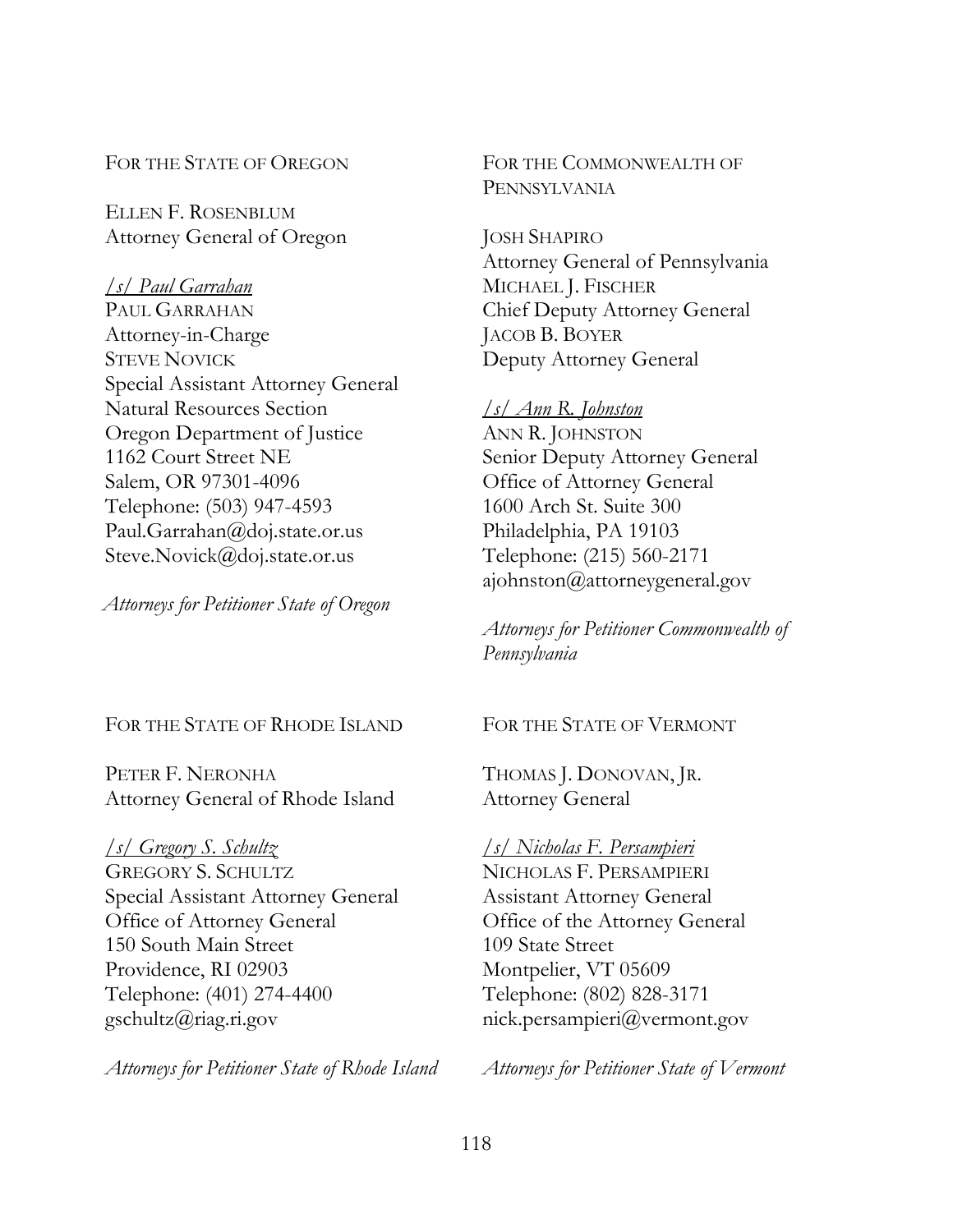FOR THE COMMONWEALTH OF VIRGINIA

MARK R. HERRING Attorney General PAUL KUGELMAN, JR. Senior Assistant Attorney General Chief, Environmental Section

*/s/ Caitlin C. G. O'Dwyer*  CAITLIN C. G. O'DWYER Assistant Attorney General Office of the Attorney General Commonwealth of Virginia 202 North 9th Street Richmond, VA 23219 Telephone: (804) 786-1780 godwyer@oag.state.va.us

*Attorneys for Petitioner Commonwealth of Virginia* 

FOR THE STATE OF WISCONSIN

JOSHUA L. KAUL Attorney General of Wisconsin

*/s/ Gabe Johnson-Karp*  GABE JOHNSON-KARP JENNIFER L. VANDERMEUSE Assistant Attorneys General Wisconsin Department of Justice Post Office Box 7857 Madison, WI 53702-7857 Telephone: (608) 267-8904 Fax: (608) 294-2907 johnsonkarpg@doj.state.wi.us

*Attorneys for Petitioner State of Wisconsin* 

FOR THE STATE OF WASHINGTON

ROBERT W. FERGUSON Attorney General

#### */s/ Emily C. Nelson*

EMILY C. NELSON Assistant Attorney General Office of the Attorney General P.O. Box 40117 Olympia, WA 98504 Telephone: (360) 586-4607 emily.nelson@atg.wa.gov

*Attorneys for Petitioner State of Washington* 

#### FOR THE CITY OF LOS ANGELES

MICHAEL N. FEUER Los Angeles City Attorney MICHAEL J. BOSTROM Assistant City Attorney

### */s/ Michael J. Bostrom*

MICHAEL J. BOSTROM Assistant City Attorney 200 N. Spring Street, 14th Floor Los Angeles, CA 90012 Telephone: (213) 978-1867 Fax: (213) 978-2286 Michael.Bostrom@lacity.org

*Attorneys for Petitioner City of Los Angeles*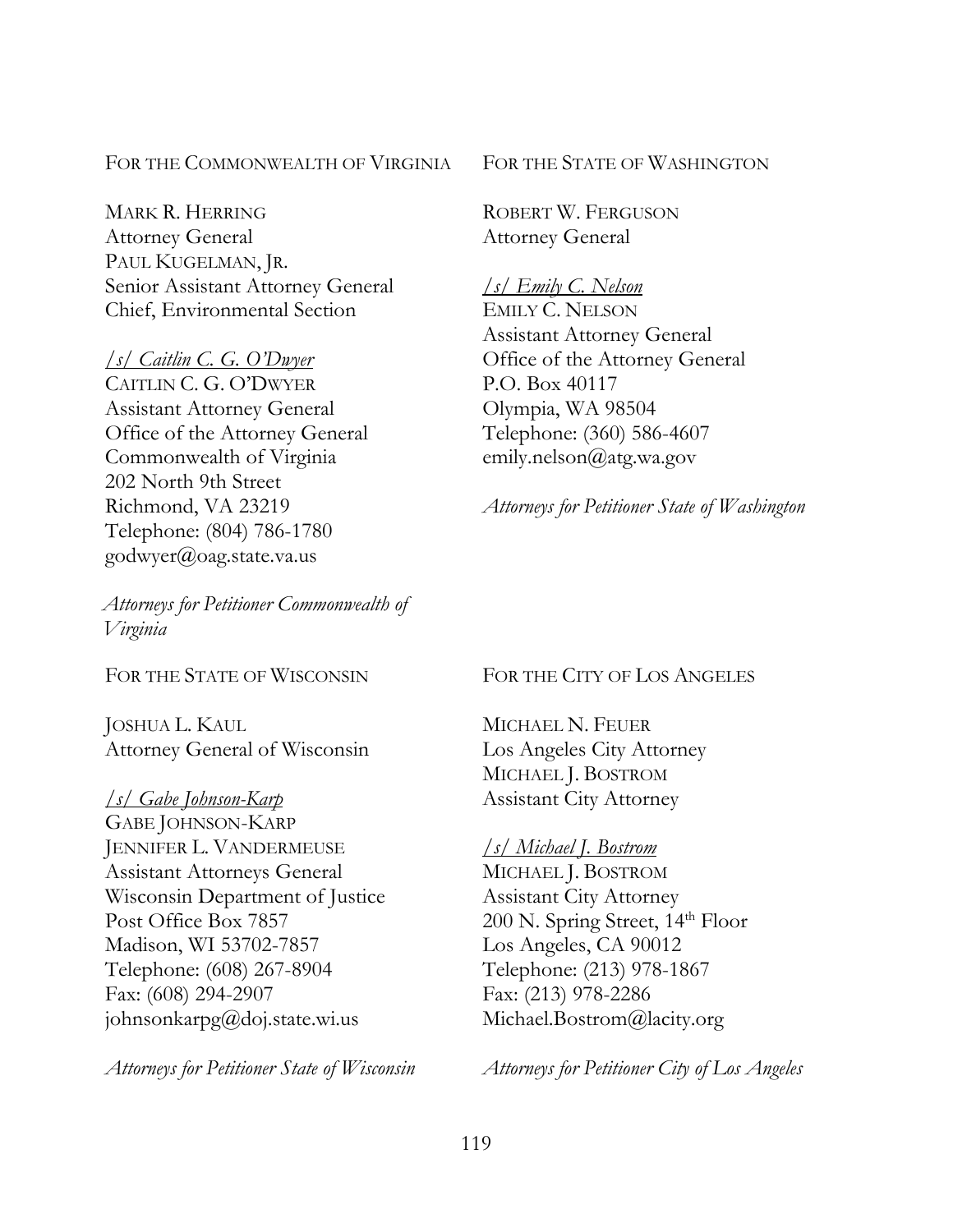# FOR THE CITY OF NEW YORK

JAMES E. JOHNSON New York City Corporation Counsel ROBERT L. MARTIN Senior Counsel SHIVA PRAKASH Assistant Corporation Counsel

# */s/ Christopher G. King*

CHRISTOPHER G. KING Senior Counsel New York City Law Department 100 Church Street New York, New York Telephone: (212) 356-2074 Fax: (212) 356-2084 cking@law.nyc.gov

*Attorneys for Petitioner City of New York*

FOR THE CITY AND COUNTY OF SAN FRANCISCO

DENNIS J. HERRERA City Attorney

*/s/ Robb Kapla*  ROBB KAPLA Deputy City Attorney Office of the City Attorney City Hall, Room 234 1 Dr. Carlton B. Goodlett Place San Francisco, CA 94102 Telephone: (415) 554-4647 robb.kapla@sfcityatty.org

*Attorneys for Petitioner City and County of San Francisco*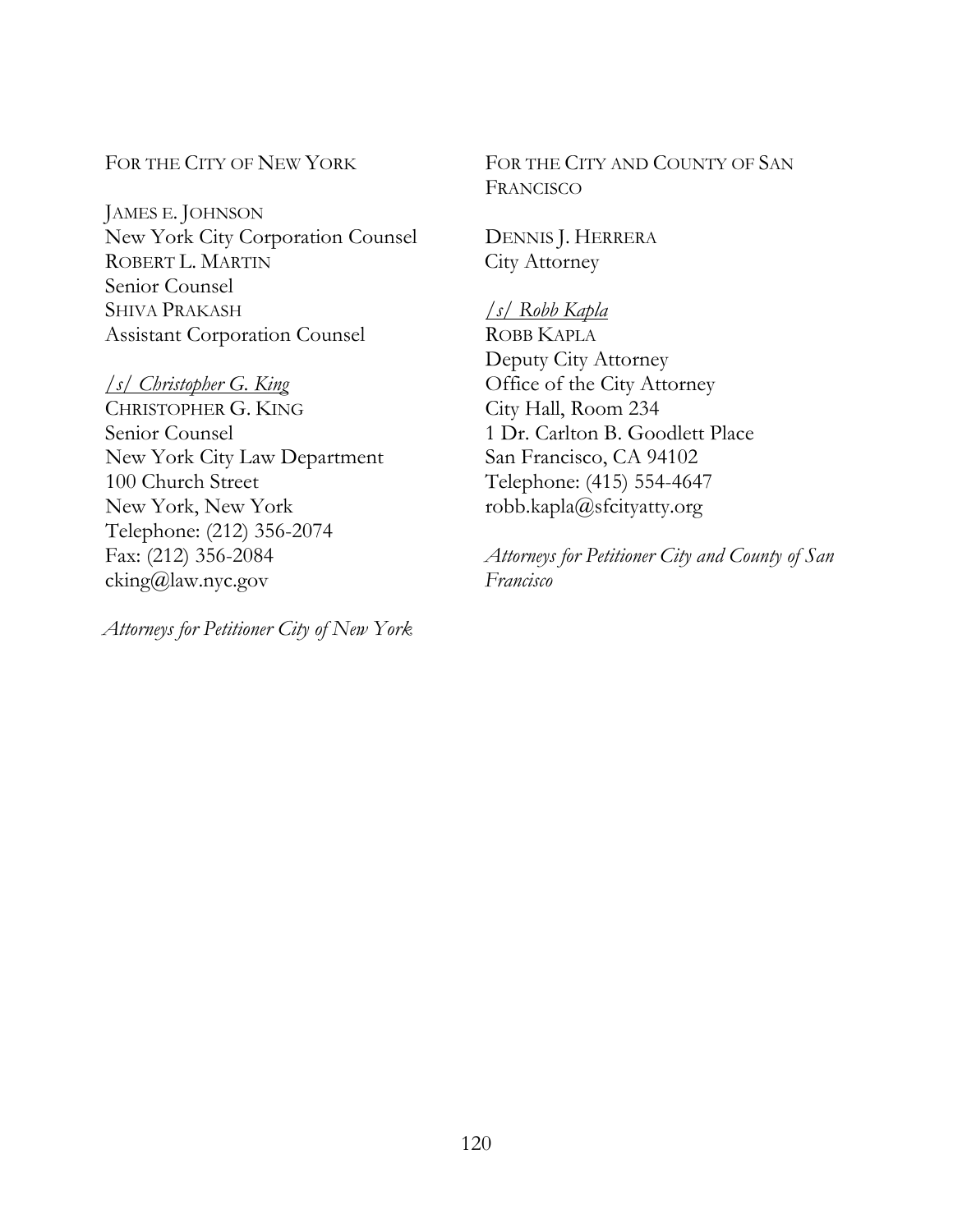*For Petitioners in Case No. 19-1241:* 

*/s/ Brian Tomasovic* 

BAYRON GILCHRIST, General Counsel BARBARA BAIRD, Chief Deputy Counsel BRIAN TOMASOVIC KATHRYN ROBERTS South Coast Air Quality Mgmt. District 21865 Copley Dr. Diamond Bar, CA 91765 Telephone: (909) 396-3400 Fax: (909) 396-2961

*Counsel for South Coast Air Quality Management District* 

*/s/ Brian C. Bunger*  BRIAN BUNGER, District Counsel RANDI WALLACH Bay Area Air Quality Mgmt. District 375 Beale Street, Suite 600 San Francisco, CA 94105 Telephone: (415) 749-4920 Fax: (415) 749-5103

*Counsel for Bay Area Air Quality Management District*

*/s/ Kathrine Pittard*  KATHRINE PITTARD, District Counsel Sacramento Metropolitan Air Quality Mgmt. District

777 12th Street Sacramento, CA 95814 Telephone: (916) 874-4807

*Counsel for Sacramento Metropolitan Air Quality Management District*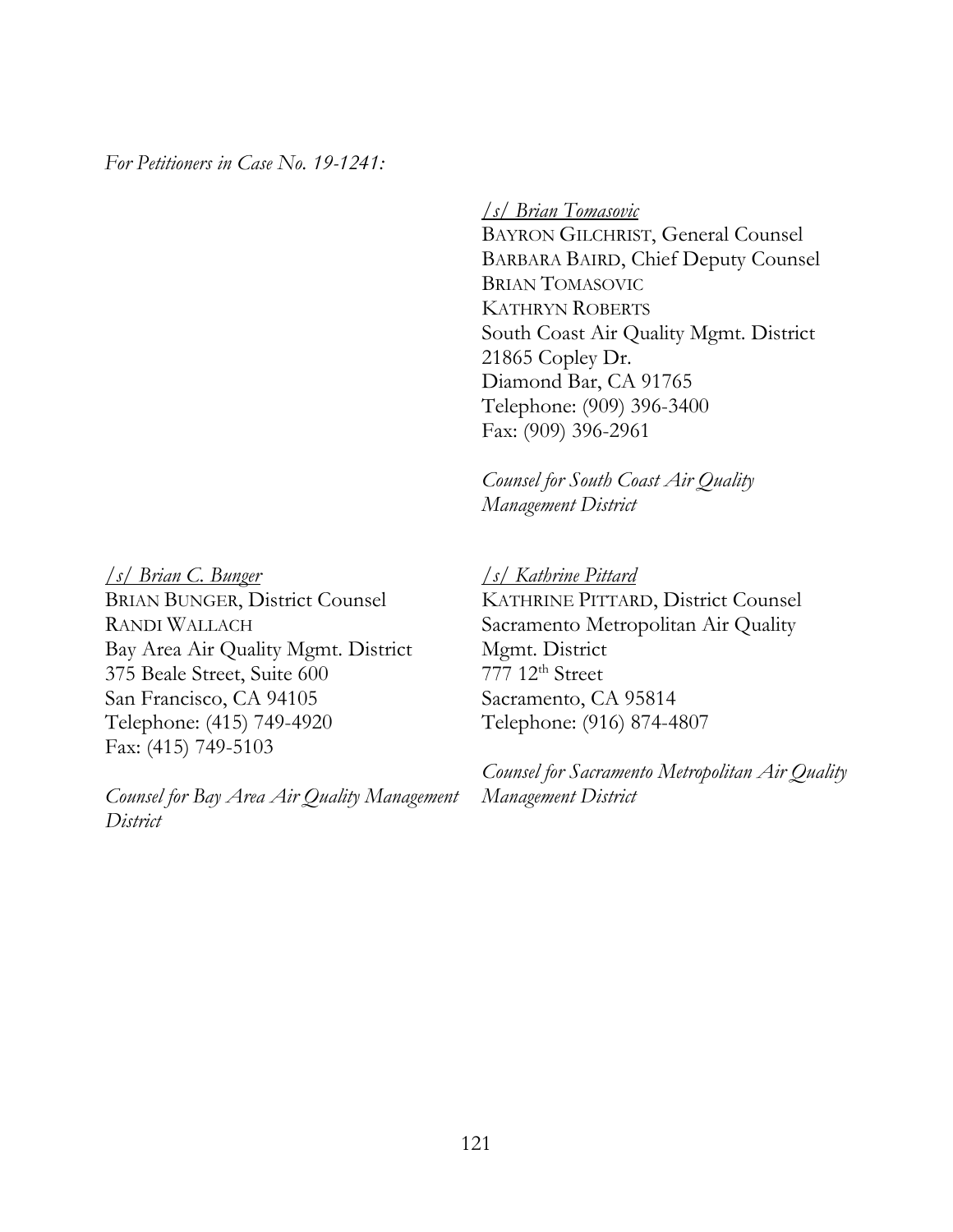*Additional Counsel in Cases No. 19-1230, 19-1243, 20-1178:* 

MAYA GOLDEN-KRASNER KATHERINE HOFF Center For Biological Diversity 660 South Figueroa Street, Suite 1000 Los Angeles, CA 90017 (213) 785-5402 mgoldenkrasner@biologicaldiversity.org

*Counsel for Center For Biological Diversity*

SHANA LAZEROW Communities For A Better Environment 6325 Pacific Boulevard, Suite 300 Huntington Park, CA 90255 (323) 826-9771 slazerow@cbecal.org

*Counsel for Communities For A Better Environment* 

MICHAEL LANDIS The Center For Public Interest Research 1543 Wazee Street, Suite 400 Denver, CO 80202 (303) 573-5995 ext. 389 mlandis@publicinterestnetwork.org

*Counsel for Environment America*

ARIEL SOLASKI JON A. MUELLER Chesapeake Bay Foundation, Inc. 6 Herndon Avenue Annapolis, MD 21403 (443) 482-2171 asolaski@cbf.org

*Counsel for Chesapeake Bay Foundation, Inc.*

EMILY K. GREEN Conservation Law Foundation 53 Exchange Street, Suite 200 Portland, ME 04101 (207) 210-6439 egreen@clf.org

*Counsel for Conservation Law Foundation*

ROBERT MICHAELS ANN JAWORSKI Environmental Law & Policy Center 35 East Wacker Drive, Suite 1600 Chicago, IL 60601 (312) 795-3713 rmichaels@elpc.org

*Counsel for Environmental Law & Policy Center*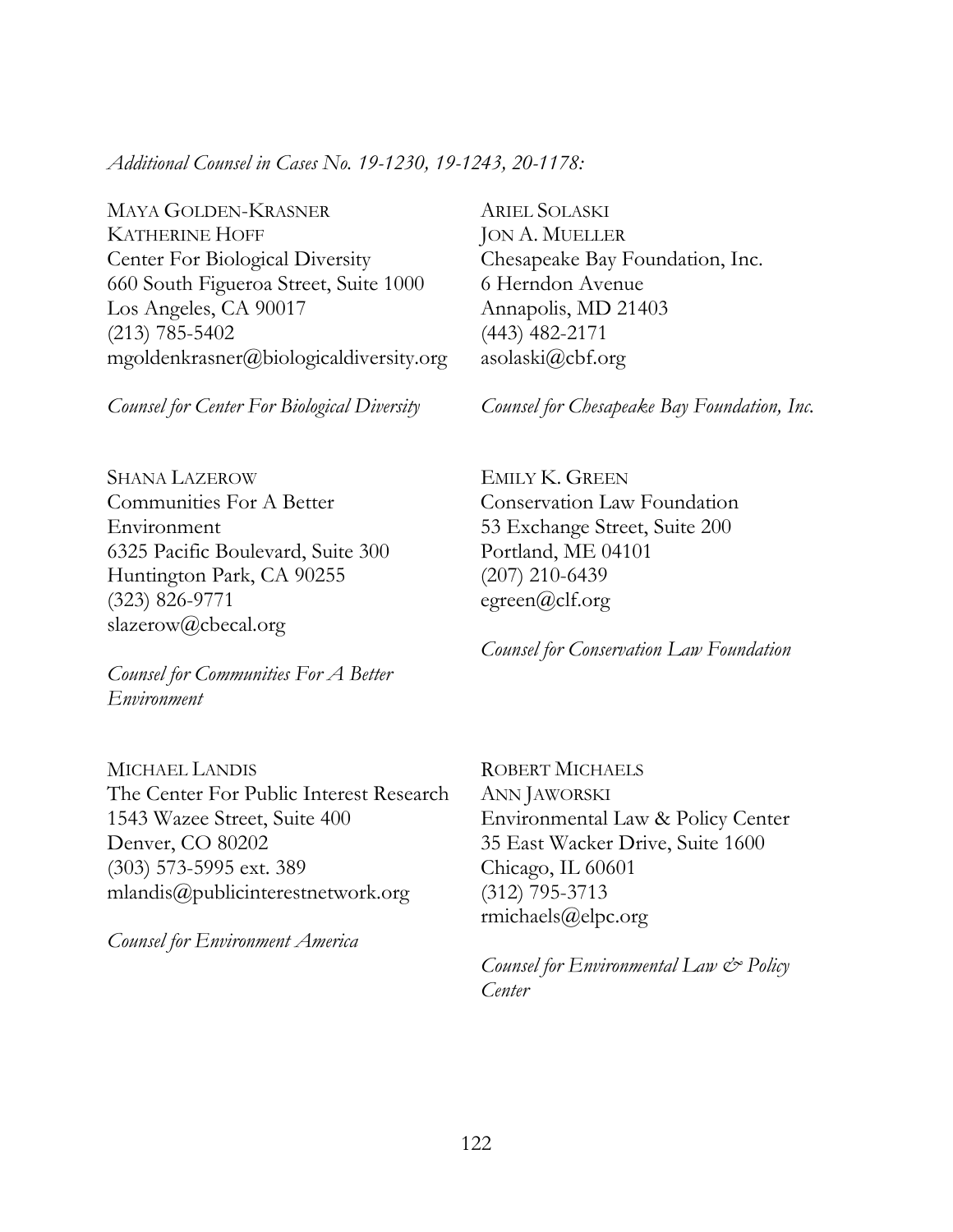IAN FEIN Natural Resources Defense Council 111 Sutter Street, 21st Floor San Francisco, CA 94104 (415) 875-6100 ifein@nrdc.org

DAVID D. DONIGER Natural Resources Defense Council 1152 15th Street NW, Suite 300 Washington, DC 20005 (202) 289-6868 ddoniger@nrdc.org

*Counsel for Natural Resources Defense Council, Inc.* 

SCOTT L. NELSON Public Citizen Litigation Group 1600 20th Street NW Washington, DC 20009 (202) 588-1000 snelson@citizen.org

*Counsel for Public Citizen, Inc.*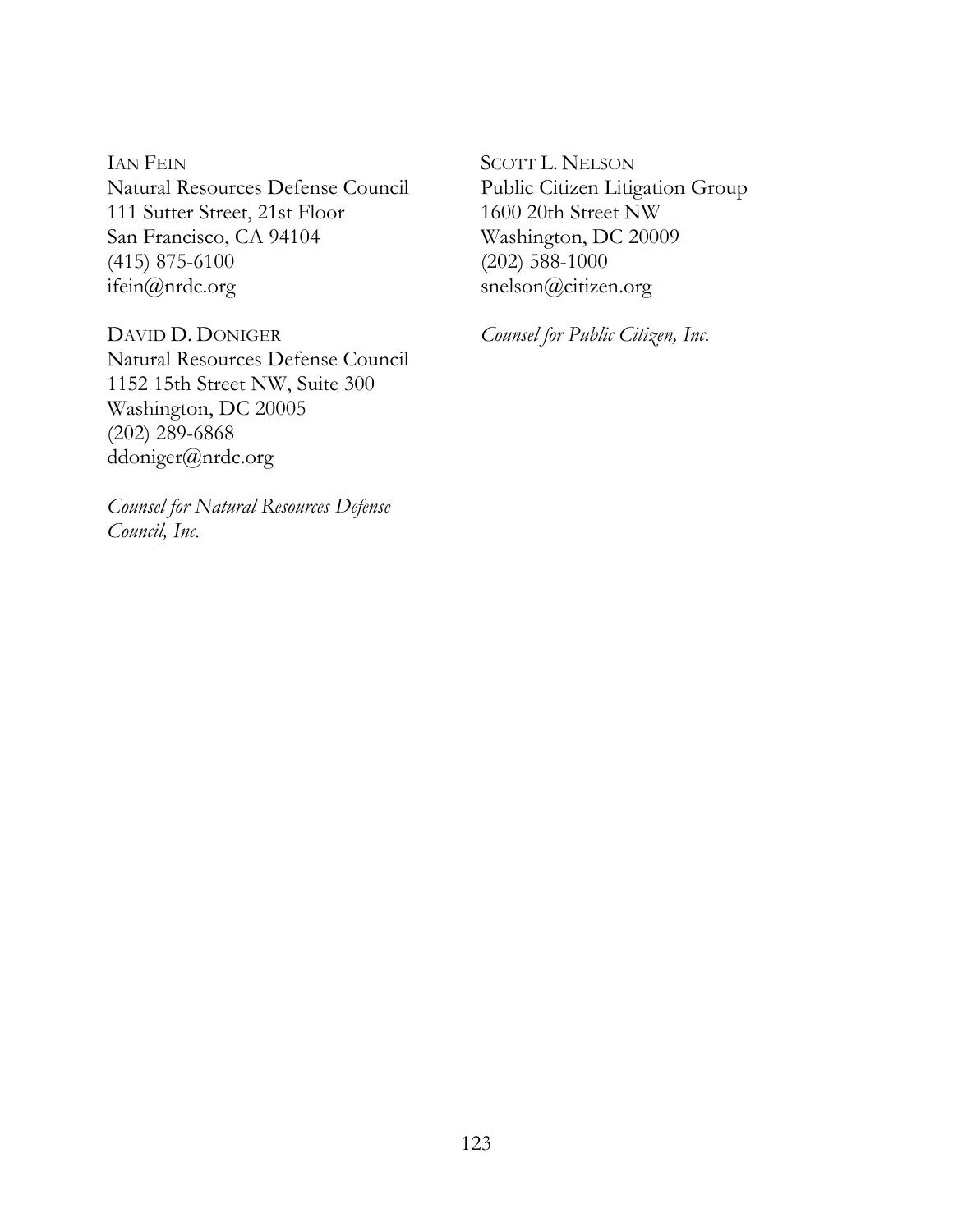JOANNE SPALDING ANDREA ISSOD Sierra Club 2101 Webster Street, Suite 1300 Oakland, CA 94612 (415) 977-5725 joanne.spalding@sierraclub.org

PAUL CORT REGINA HSU Earthjustice 50 California Street, Suite 500 San Francisco, CA 94111 (415) 217-2077 pcort@earthjustice.org

VERA PARDEE 726 Euclid Avenue Berkeley, CA 94708 (858) 717-1448 pardeelaw@gmail.com

*Counsel for Sierra Club*

TRAVIS ANNATOYN Democracy Forward Foundation 1333 H Street NW Washington, DC 20005 (202) 601-2483 tannatoyn@democracyforward.org

*Counsel for Union Of Concerned Scientists*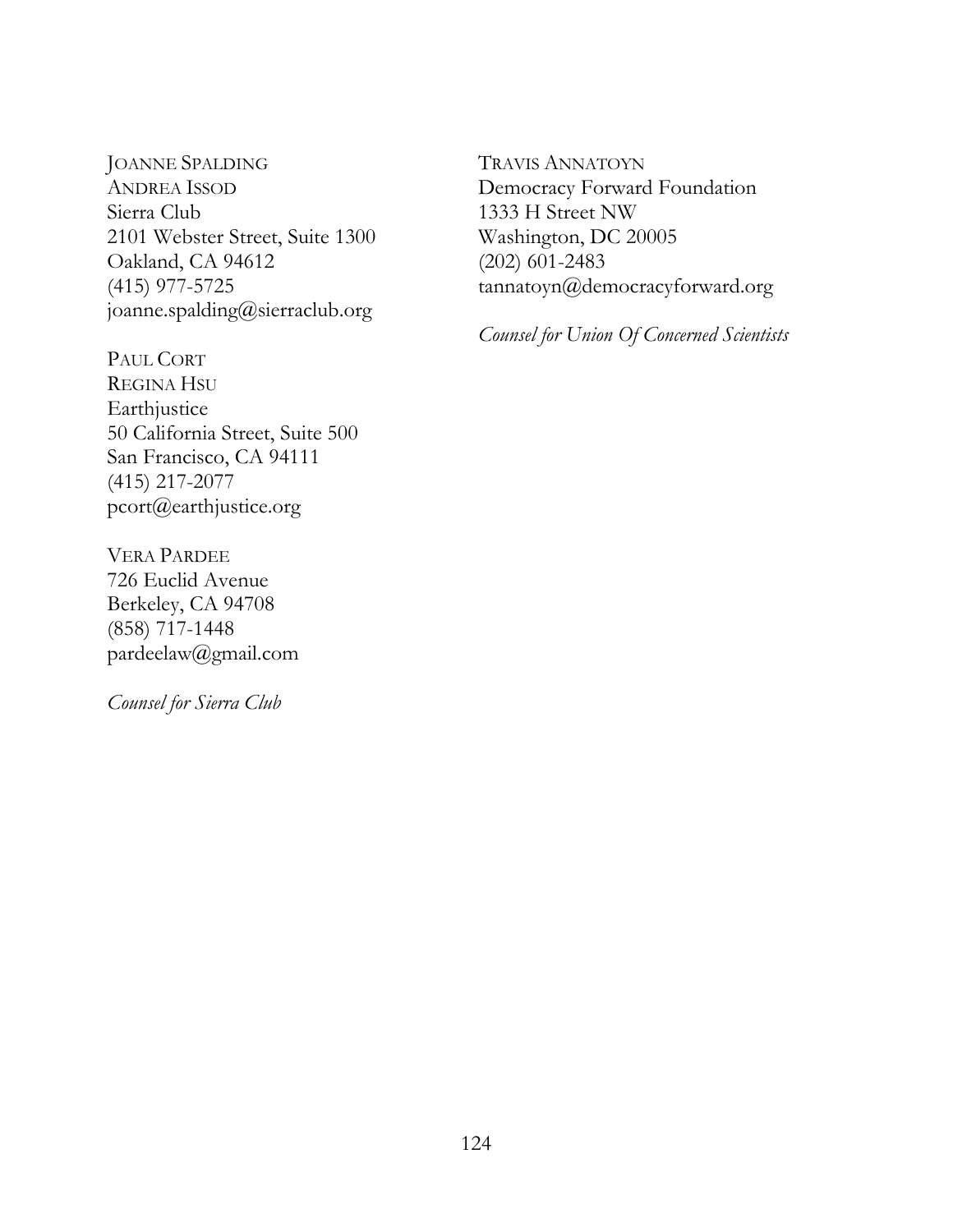## **CERTIFICATE OF COMPLIANCE**

I hereby certify that the foregoing brief complies with the type-volume limitations of the applicable rules and this Court's briefing format order dated May 20, 2020 (ECF No. 1843712). According to Microsoft Word, the portions of this document not excluded by Federal Rule of Appellate Procedure 32(f) and Circuit Rule 32(e)(1) contain 22,909 words. When added to the words of the other petitioners' brief, this does not exceed the 26,000 words the Court allocated to all petitioners. I further certify that this brief complies with the typeface requirements of Federal Rule of Appellate Procedure 32(a)(5) and the type-style requirements of Federal Rule of Appellate Procedure 32(a)(6) because this document has been prepared in a proportionally spaced, 14-point typeface (Garamond).

> */s/ M. Elaine Meckenstock*  M. ELAINE MECKENSTOCK Deputy Attorney General 1515 Clay Street, 20th Floor Oakland, CA 94612 Telephone: (510) 879-0299 Fax: (510) 622-2270 Elaine.Meckenstock@doj.ca.gov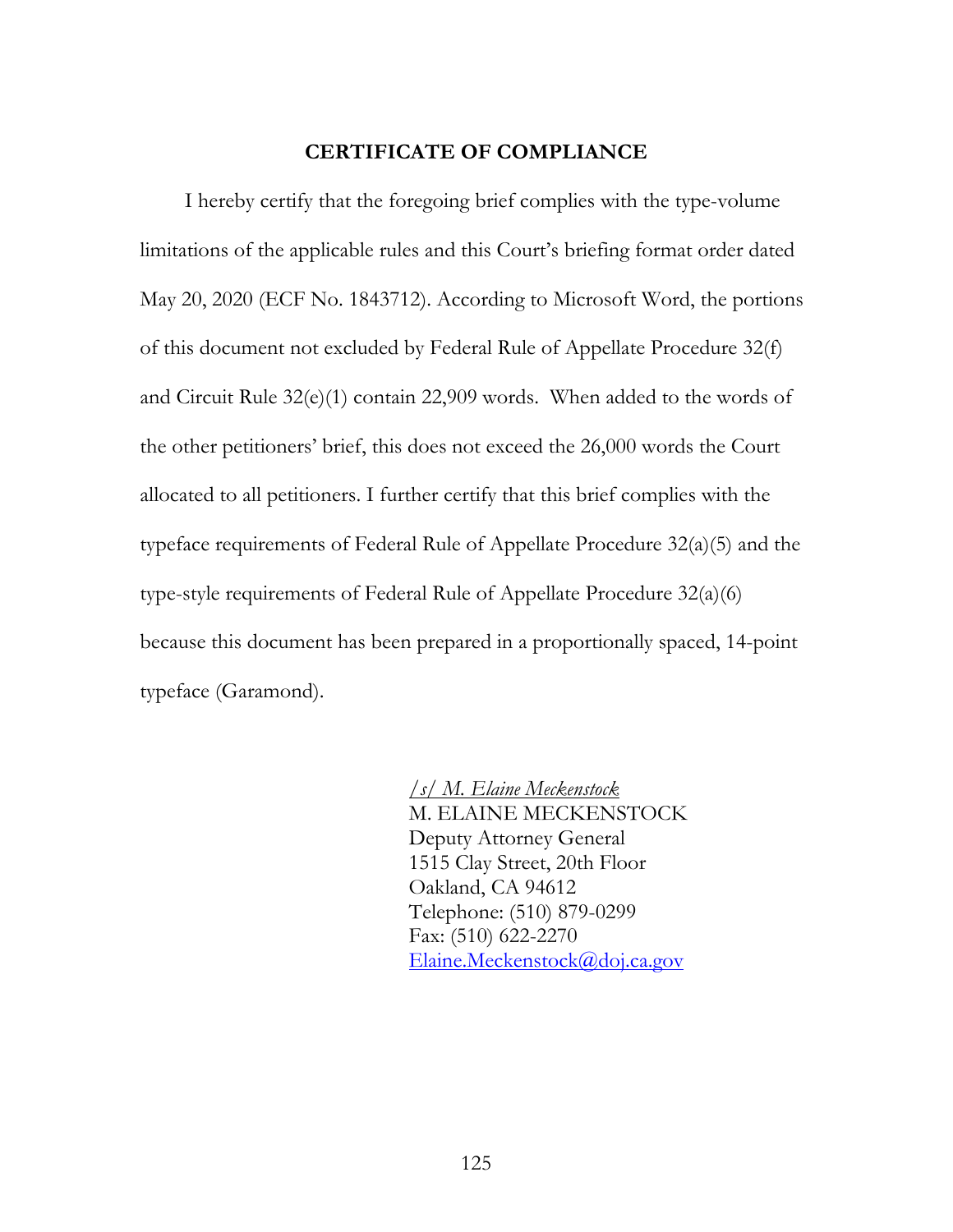# **CERTIFICATE OF SERVICE**

I hereby certify that I served the PROOF BRIEF OF STATE AND LOCAL GOVERNMENT PETITIONERS AND PUBLIC INTEREST PETITIONERS and accompanying ADDENDUM by email on all parties in these consolidated cases (at the email addresses listed below) on **Friday, June 26, 2020,** pursuant to the court-ordered schedule. I did so because this Court's CM/ECF system was off-line for maintenance starting from 6:00 Pacific/9:00 p.m. Eastern Time on that date. In accordance with the Court's email notice of June 22, 2020, at 8:19 p.m. Eastern Time, I will file these documents via the CM/ECF system on the next business day after that system becomes available again, which I anticipate will be **Monday, June 29, 2020**. All parties are represented by counsel that are registered CM/ECF users and will be served, again, by the CM/ECF system on that date.

> */s/ M. Elaine Meckenstock*  M. ELAINE MECKENSTOCK Deputy Attorney General 1515 Clay Street, 20th Floor Oakland, CA 94612 Telephone: (510) 879-0299 Fax: (510) 622-2270 Elaine.Meckenstock@doj.ca.gov